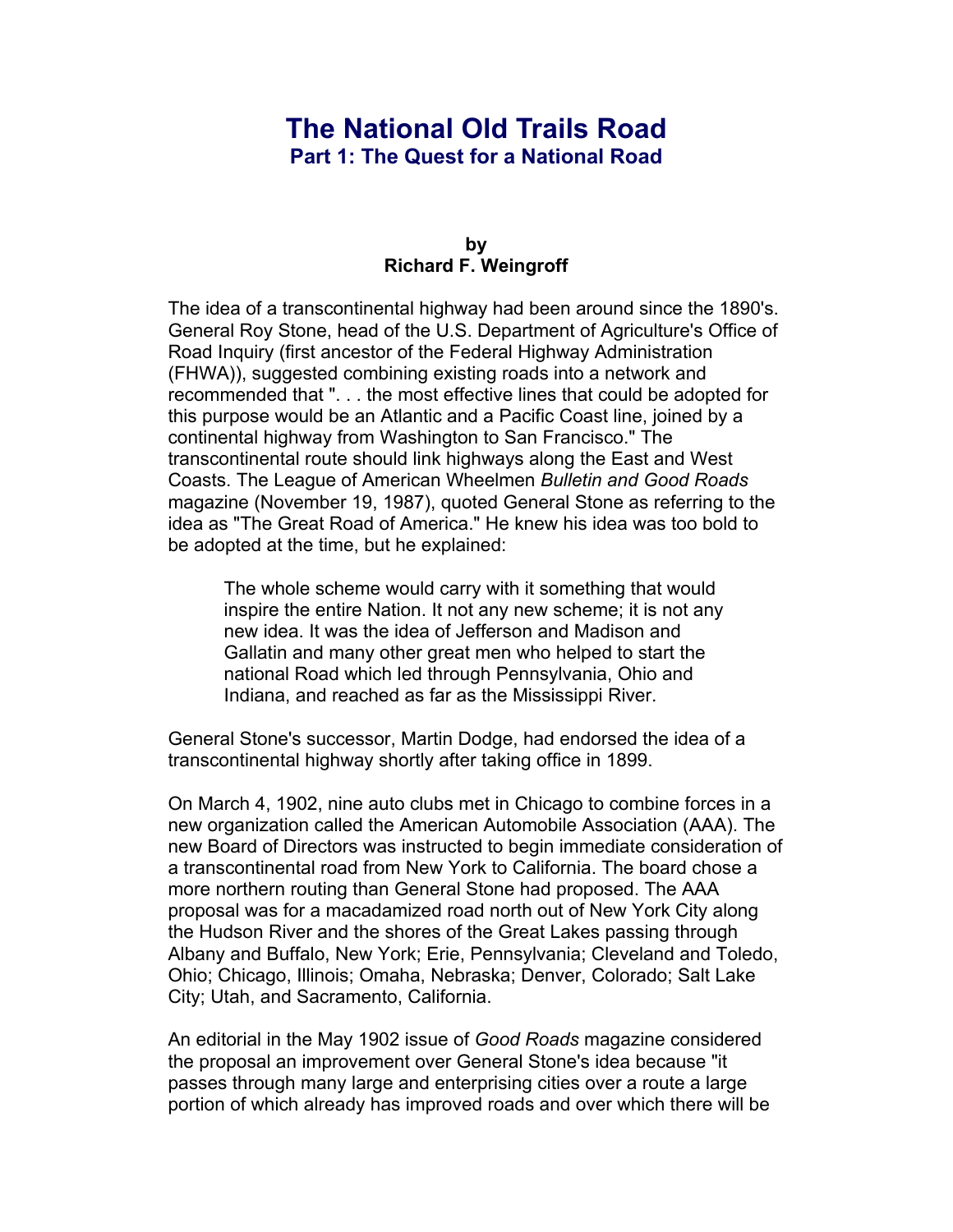an increasing volume of travel." Nevertheless, the editor, H. W. Perry, could not heartily endorse the plan. "The reason why a New York to Sacramento or San Francisco wagon road will not appeal to the public is because there is no need for such a road." The editor added, "The plan of a transcontinental highway is spectacular; but Congress cannot be induced to support a spectacle." Perry concluded:

Let the States and the counties be the judges of where those improved roads shall be built. They can be depended upon to act wisely in the matter, and, if the course of travel and commerce demands that the roads from city to city between New York and San Francisco need macadamizing all the way, or that the necessities require the building of expensive roads from the capital of each State to the capitals of every neighboring State before the shorter roads tributary to the shipping points are made passable, we may be sure that the long roads will receive attention.

On June 23, 1905, James W. Abbott, Special Agent (Mountain and Pacific Coast Division) for the U.S. Office of Public Road Inquiries, told the Fifth Annual National Good Roads Convention in Portland, Oregon, "We ought to have established one or more good through wagon roads from the Atlantic to San Francisco, and to the Northwest." He cited the proposal by Martin Dodge at a Good Roads Convention in Denver 5 years earlier:

[Dodge] delivered a memorable address, of which the controlling thought was this great need for such highways. A short time before that a wild and visionary article had appeared in one of the magazines, advocating a boulevard 200 feet wide from ocean to ocean, with its separate divisions for vehicles, bicycles, pedestrians, trees, grass, flowers, and I don't know what else. Senator Dodge's address was practical and timely.

In August 1906, *Good Roads* magazine published an article about a proposal to build an "American Appian Way." This "latest proposition in this land of big schemes" was routed from " Washington, on Atlantic tidewater, following the trail of the historic National Pike through the passes of the Appalachians and across the Ohio, through the great middle west to St. Louis, and then into two great boulevards on to the Pacific, one of which will cross Montana to Puget Sound and the other through Denver and Salt Lake over the Rockies and Sierras to San Francisco." The article describing the proposal stated: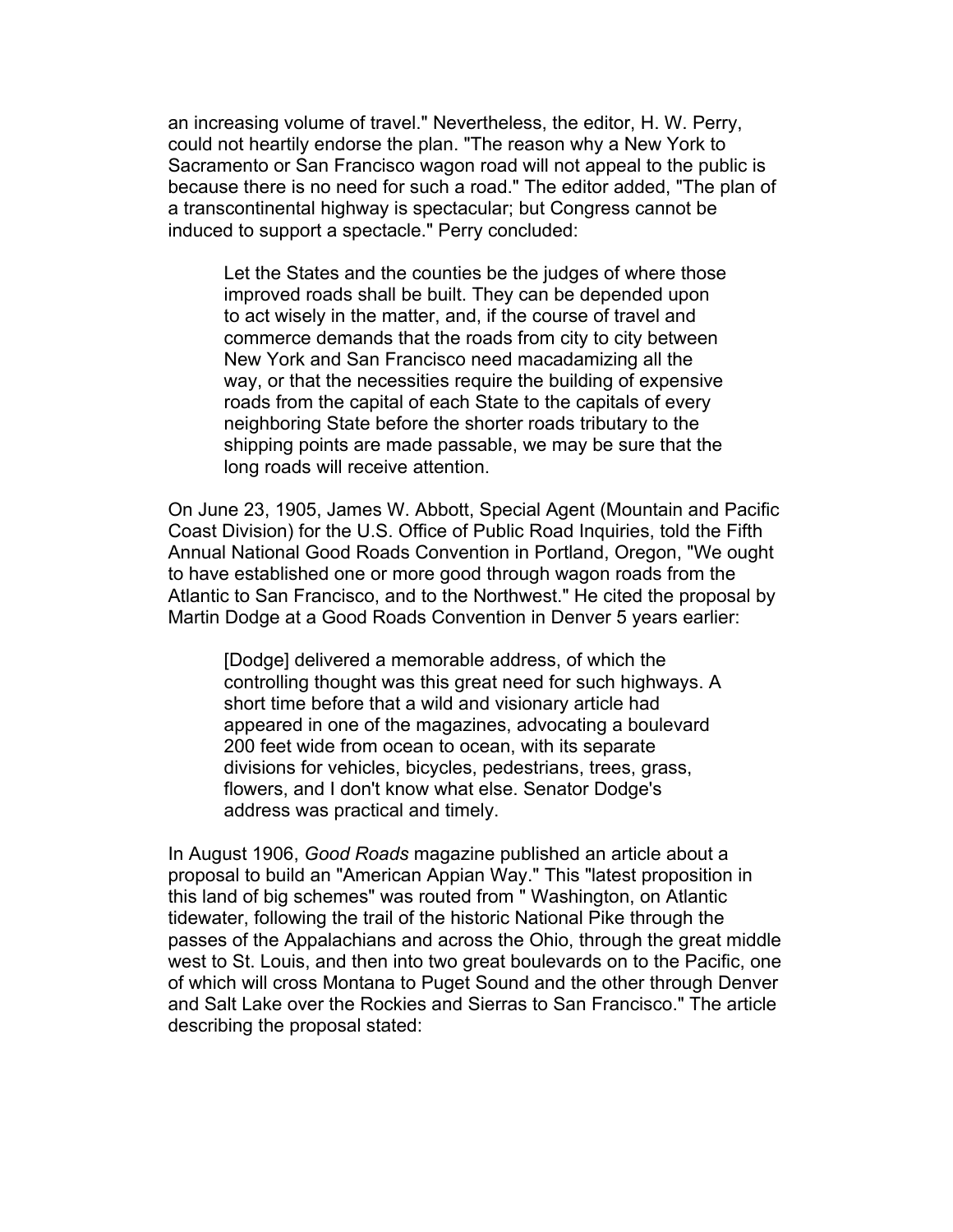Automobile associations and good roads folks all over the country are pledged to the support of the bill. "Honk! Honk!" is the war cry of the new movement.

Early advocates of good roads, while advocating long distance roads, soon adopted the idea of naming highways and forming associations to support the route. In early 1902, the Jefferson Memorial Road Association began promoting construction of a memorial road from Thomas Jefferson's home at Monticello to the University of Virginia in Charlottesville, the university he founded. The New York-Chicago Road Association formed on June 17, 1902, to advocate an improved public road between the two cities of its name. The July 1902 issue of *Good Roads* explained that ". . . the plan is to connect the present good roads along the route with new ones to be built by the states, counties and municipalities along the line."

By the 1910s, local organizations, chambers of commerce, towns, and good roads advocates throughout the country began to select old roads for improvement and to give them names as a rallying point. One of the earliest was the National Old Trails Road, which was an outgrowth of two movements in Missouri. The first was the drive for a cross-State highway from St. Louis to Kansas City. The second was an effort by the State chapter of the Daughters of the American Revolution (D. A. R.) to mark the historic Santa Fe Trail, the old trader's route to New Mexico.

## **The Missouri Cross-State Highway**

In the summer of 1907, Governor Joseph W. Folk of Missouri expressed an interest in a cross-State macadam highway. The Highway Department of the State Board of Agriculture identified three feasible routes. The northern route passed through St. Charles, Louisiana, Bowling Green, Mexico, Moberly, and Liberty. The central route passed through Columbia, crossing the Missouri River at Arrow Rock on the way to Kansas City. It incorporated Boon's Lick Road and part of the Santa Fe Trail. The southern route approximates modern U.S. 50.

The State Board and Governor Folk met on August 5, 1907, to designate the cross-State highway. Instead of choosing one, though, they designated all three routes. While this decision encouraged local initiative by keeping competition alive, it did not result in construction of a cross-State highway. The "idea slumbered," according to the State Board's September 1911 bulletin, until 1911:

Various newspapers gave space in helping keep alive the movement. The Kansas City Star and Kansas City Post especially are to be commended for the stand taken and for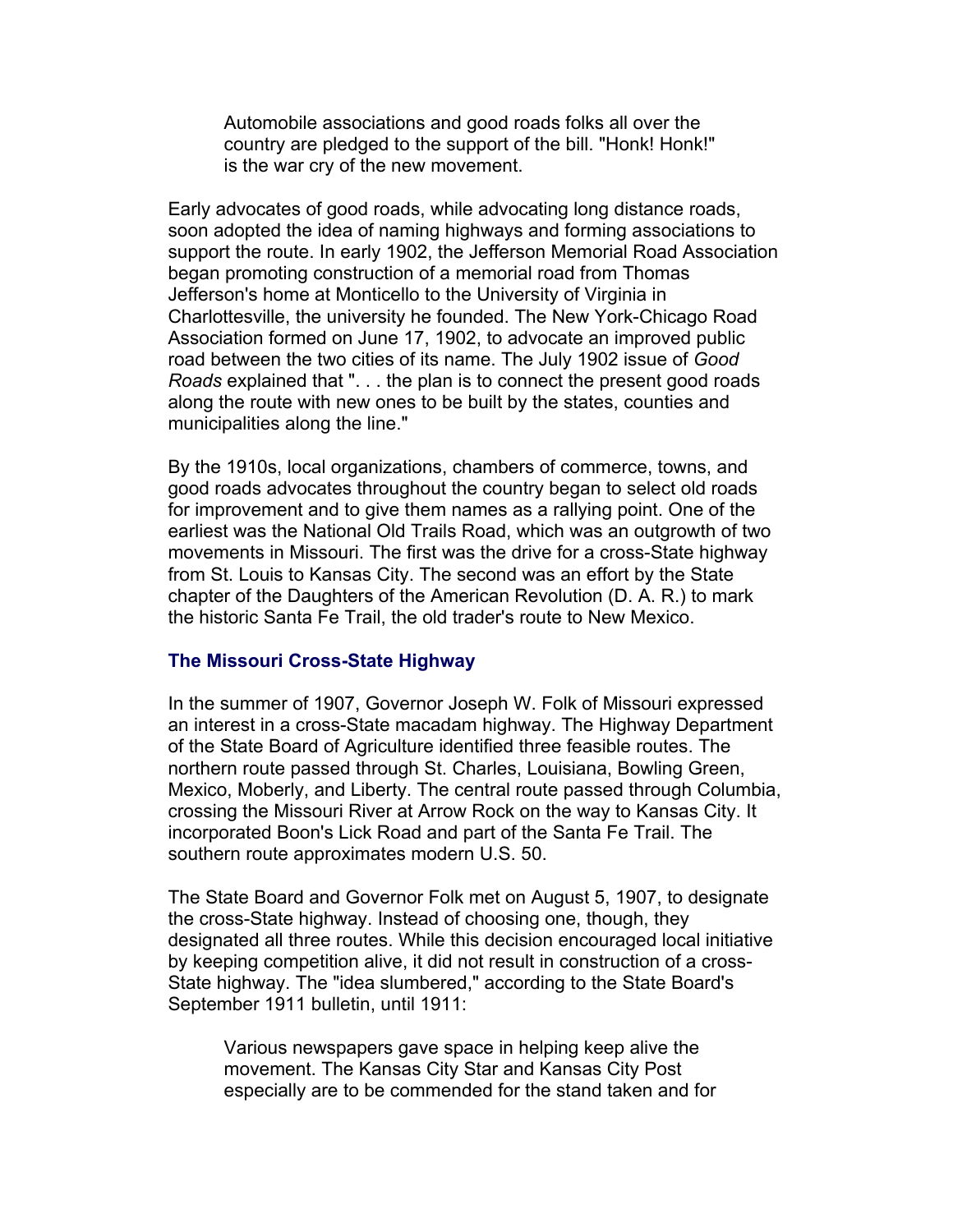being consistent "boosters" for a cross - state highway. During this time the lovers of history and admirers of romance joined in the fight. This was on account of the historic route, over which Daniel Boone and pioneers of the West blazed their way and around which linger many pleasing tales of pioneer times, being one of the practical routes for a state highway. This brought the Santa Fe Trail and Boone's Lick Road Association, the Kansas City Historical Society, the Missouri Historical Society, and the Daughters of the American Revolution into the fight. The work of the latter was directed, however, more towards the placing of markers along the historical trail.

By 1911, the idea of a transcontinental highway was receiving increasing attention. The Fourth International Good Roads Congress, meeting in Chicago, endorsed a transcontinental route from New York City through Chicago to Kansas City, thence over the historic Santa Fe Trail to Santa Fe, New Mexico, and continuing to Phoenix and Los Angeles. Dozens of good roads bills were introduced in the 62<sup>nd</sup> Congress (1911-12). Some involved a specific road proposal, such as S. 6271, which would have authorized construction of a national highway from the Canadian border south of Winnipeg to Galveston, Texas, or the bill that would have authorized \$10,000 to build a road through the Medicine Bow Forest Reserve in Colorado.

Among the more ambitious bills was one introduced by Senator Shelby Moore Cullom of Illinois on August 11, 1911, to create a National Interstate Highways and Good Roads Commission to build seven named national highways radiating from Washington. The plan included a road from Washington to Seattle, Washington (Lincoln National Interstate Highway) and two roads to California (Jefferson National Interstate Highway to northern California and the Grant National Interstate Highway to southern California) as well as shorter routes to Portland, Maine (Washington); Niagara Falls, New York (Roosevelt); Austin, Texas (Monroe); and Miami, Florida (Lee). (One critic, Representative Michael E. Driscoll of New York, dismissed the flood of good roads bills, complaining that all of them came from "the great broad states in the South and West of large areas, long roads, small populations, and small taxing power."

With interest growing, several States decided to take it upon themselves to identify the best route within their borders for a transcontinental highway. These State efforts grew out of the belief that, someday, such a road would be built. Designation of the route in advance, they thought, would give the State control over the location.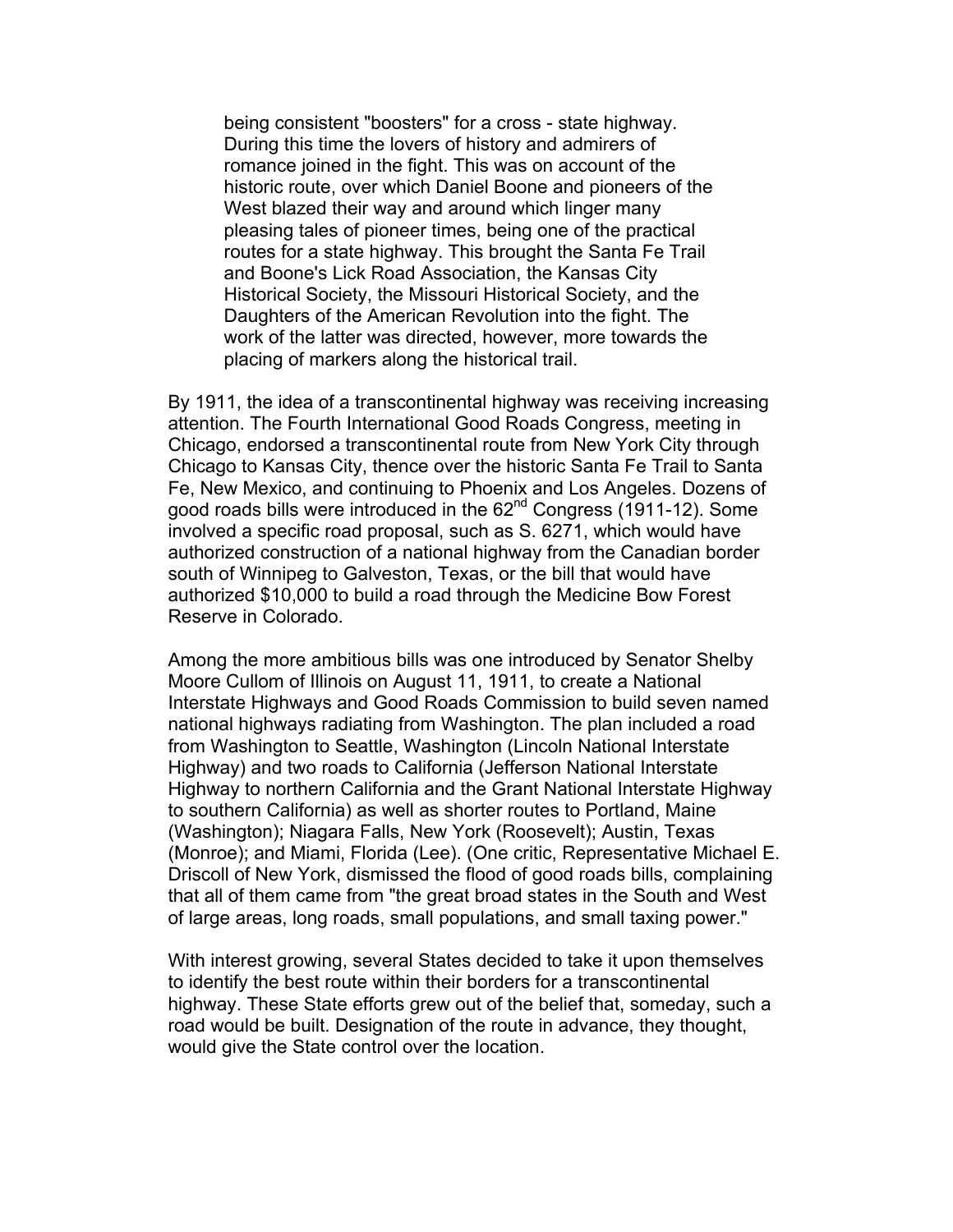In 1911, therefore, Governor Herbert S. Hadley revived the idea of a single cross-State highway from among the three chosen in 1907. Communities along the three lines understood the importance of the decision:

It meant that if the route was selected and put through, that not only would portions of the state be visited by many people and that this would be a link in the some-time Ocean to Ocean Route, but it meant the stimulation of a sentiment for good roads in Missouri that in the course of a few more years would bring about a great upheaval in this state which would mean the building of highways that would connect with this route.

During July 1911, a delegation headed by Governor Hadley inspected the three routes. Communities outdid each other in welcoming the inspectors, in the hope of securing the designation:

It is impossible to bring in all of the roads lined with bunting, the gate posts decorated with flags, garlands of flowers and farm produce; the crowds of people gathered at the country schoolhouses that had not been open since the closing of the sessions, of the barrels almost bursting with ice-cold lemonade; the tables "groaning" with fried chicken, Missouri ham, cake and ice cream, and dainties known only to Missouri housewives. As one member of the party expressed the trip, they "literally ate their way through fried chicken and ham."

On August 11, 1911, 1,600 delegates filled the Jefferson Theatre in Jefferson City for a meeting on the issue. Each of the three routes was defended in speeches. Dean Walter Williams of the School of Journalism, University of Missouri, spoke on behalf of the Central Route:

I have no word of criticism of any other route that may be proposed. But as for me and mine . . . we are for the Boon's Lick Road and the Santa Fe Trail. May I add that we are not polygamists either. We do not want to tie up the affections of Missouri to three Cross-State Highways . . . . We want no cut-offs in ours. I am for the Boon's Lick Road and Santa Fe Trail, the Old Trails Route . . . .

A few days later, State Highway Engineer Curtis Hill submitted a summary of the three alternatives to the State Board. One factor that Hill cited in favor of the central route was his view that the Old Trails Route had already been selected as part of a transcontinental highway: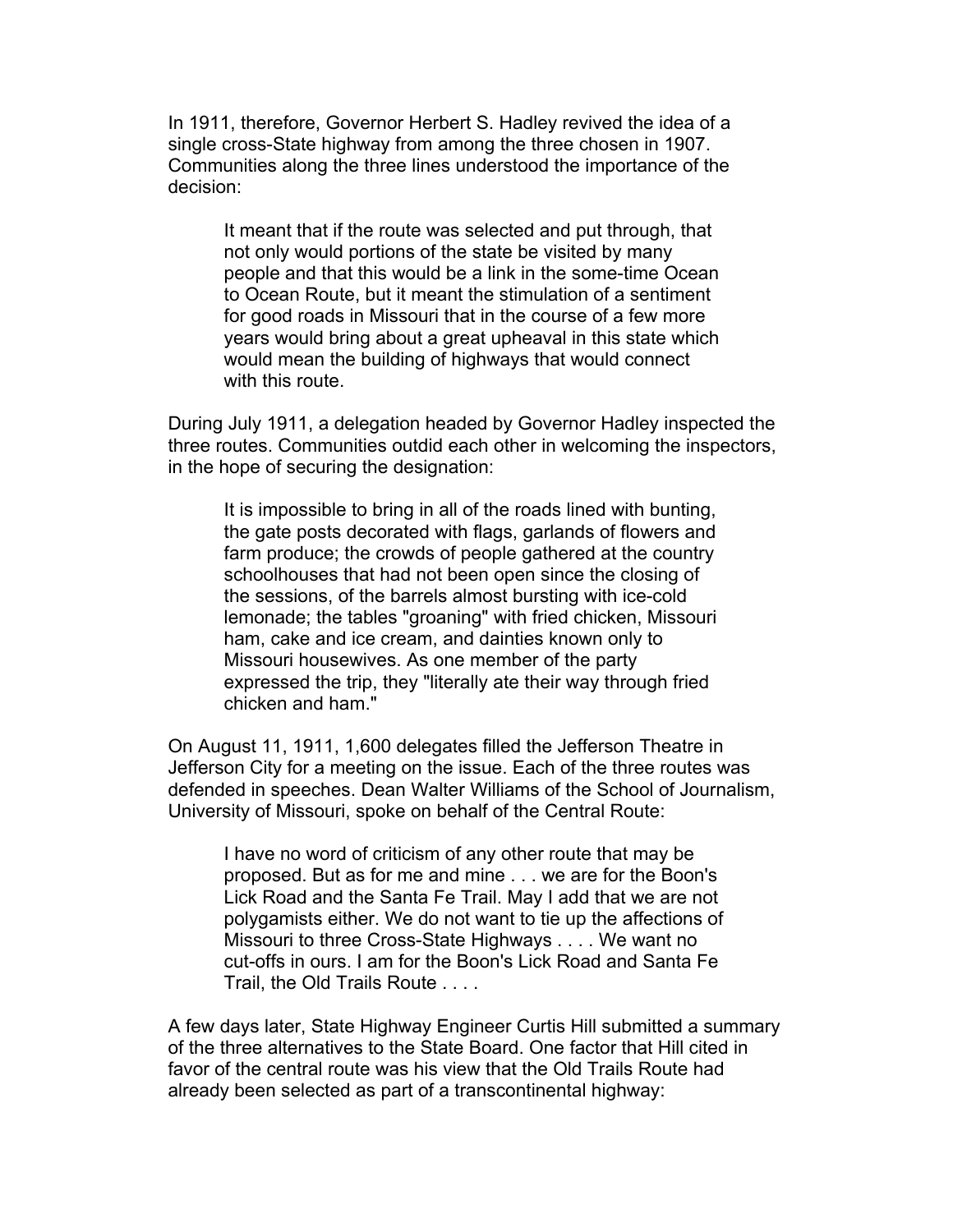The trans-continental route which would cross Missouri is the proposed extension from Washington to San Francisco of the Old Cumberland Turnpike and the route is termed the Ocean to Ocean Highway. The Old Cumberland Turnpike was originally surveyed to St. Louis, which is the logical place for it, and either of our proposed cross-state roads would be available. This Ocean to Ocean Highway, however, is now routed by the U.S. Office of Public Roads over the Old Boon's Lick Road or our Central Route.

This was a misstatement. The Office of Public Roads (another of the FHWA's early names) had not routed the transcontinental highway. Shortly before Hill prepared his report, the Office had published a map of nearly 15,000 miles of transcontinental, interstate, and trunk line roads contemplated around the country. Reporting on the map, *Better Roads* magazine (August 1911) pointed out that if the plans were fulfilled, they would result in "a network covering the whole country." The routes depicted on the map were:

Capital-to-Capital Highway (Washington, D.C., to Jacksonville, Florida) Central Highway in North Carolina Clay-Jefferson Memorial (Niagara Falls, New York, to Meridian, Mississippi) Des Moines-Kansas City-St. Joseph Trail Dupont Highway in Delaware Lincoln Memorial Road (Washington, D.C., to Gettysburg, Pennsylvania) Lincoln Way (Louisville to Nashville, Kentucky) Memphis-to-Bristol Highway Montreal-to-Miami Highway Ocean-to-Ocean Highway Pacific Highway Rio-to-Rio Highway (Denison to Galveston, Texas) Yellowstone to Glacier National Park

The route Hill had in mind was the Ocean-to-Ocean Highway, described as:

Ocean to Ocean Highway, extending from Cumberland, Md., to Tacoma, Wash., and passing over the old Cumberland Road, through Columbus, Indianapolis, St. Louis, over Boone's Lick Trail and St. Louis to Old Franklin, Mo.; through Nebraska, Wyoming, Idaho, Oregon, and Washington. 3,800 miles.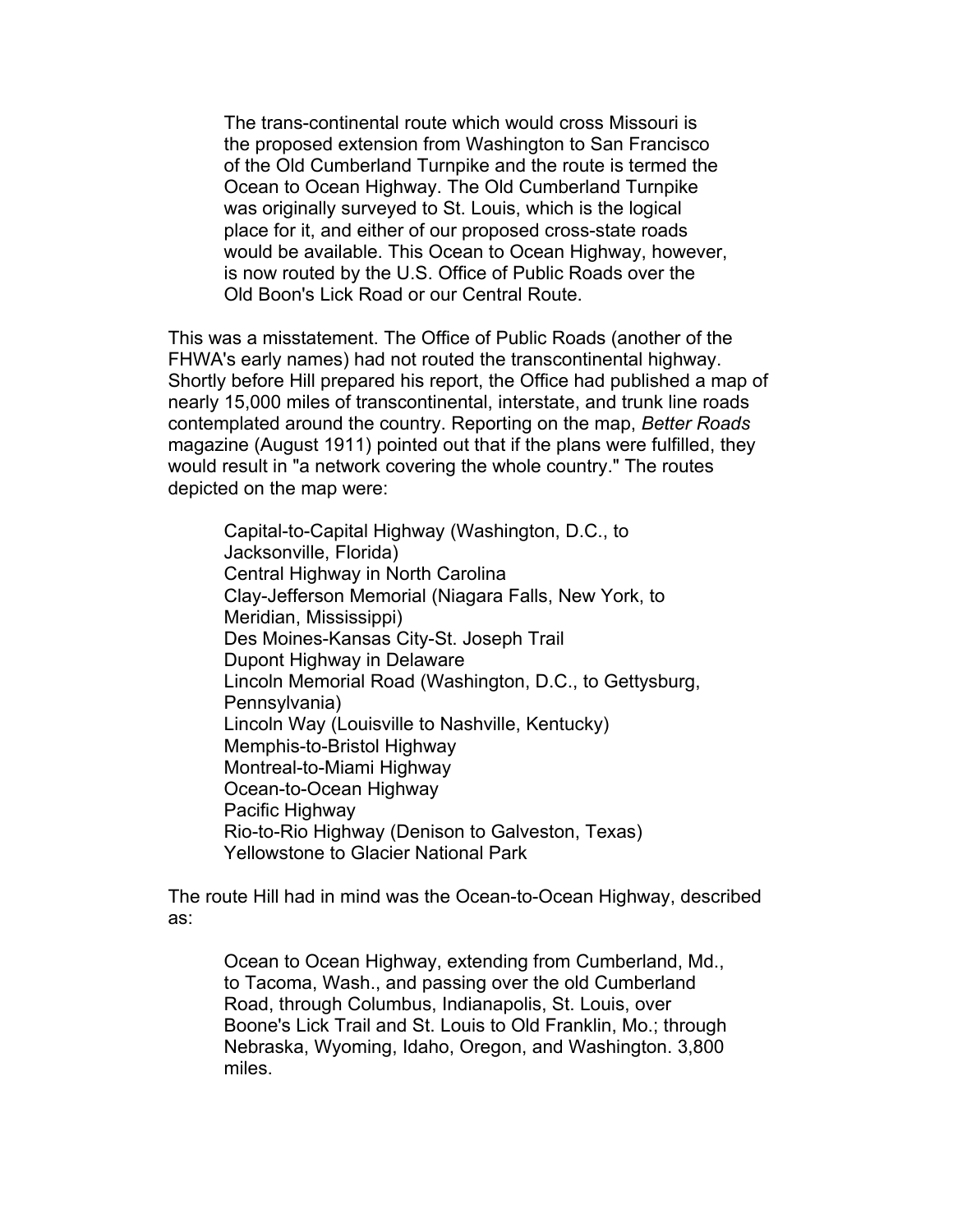The Office did not endorse the route. As *Better Roads* explained, the Office had published the map ". . . merely for the purpose of gauging the extent of the good roads movement as fostered by individuals, associations, and communities."

After Hill's report had been adopted, the members of the State Board designated the central route as "The Missouri Cross State Highway--Old Trails Road." The cross-State route was dedicated on October 28, 1911. Dedication parties left St. Louis and Kansas City, to meet in Columbia for the ceremony. Governor Hadley delivered the dedicatory address, in which he said:

This marks the beginning of the end of bad roads in Missouri. The people who are building this road are as truly pioneers as those hardy frontiersmen who blazed the Old Trails Route into the forests and over broad prairies . . . . With great pleasure in the present occasion, and with hopes for the future, I now dedicate the Old Trails Route the Missouri Cross State Highway, to the men and women of Missouri of the present and the future.

# **The Woman's Old Trails Road**

In 1911, Miss Elizabeth Butler Gentry of the D.A.R. copyrighted a publication titled:

*The Old Trails Road, The National Highway.* A Memorial to the Pioneer Men and Women. A Suggestion of the Missouri Good Roads **Committee** Daughters of the American Revolution.

**Miss Elizabeth Gentry**

Miss Gentry, Jackson County's Chairman of the Missouri Good Roads Committee, described the proposed project:

> The historic old trails, comprising this project, are: the old National or Cumberland Road, which includes the Braddock's or Washington Road; the Boon's Lick Road; Santa Fe Trail; Kearny's Road; Oregon Trail.

She explained the origins of the movement:

The Missouri Good Roads Committee had planned a woman's national movement to awaken interest in a national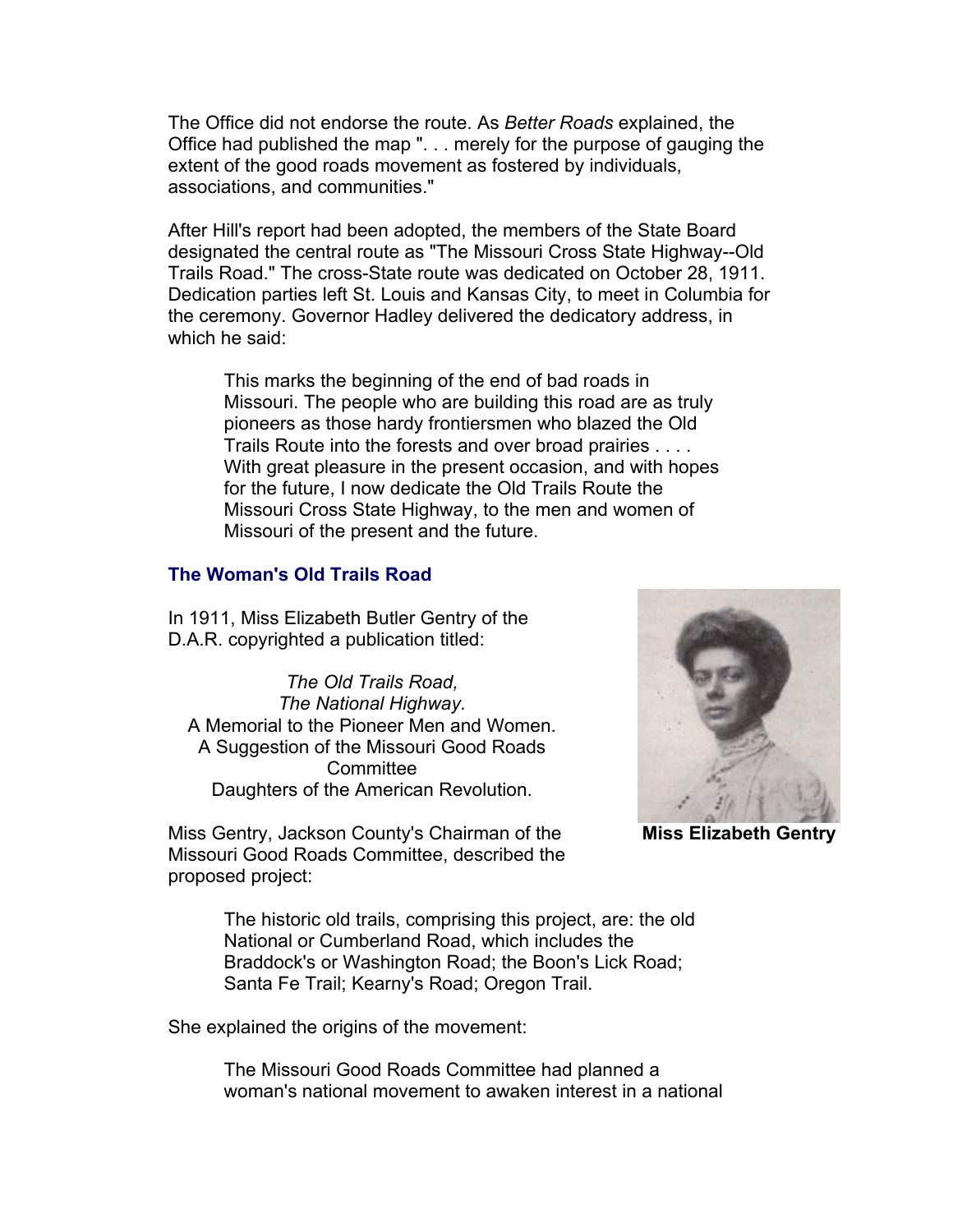highway from ocean to ocean, along the old trails of the nation's pioneers . . . . T he Kansas City Chapter, Santa Fe Trail Committee [of the D. A. R], first suggested to and urged upon the Governor and State Highway Engineer of Missouri that the old trails of the State should be reblazed into modern roads as a monument to the pioneers of the State. Due to five years of untiring efforts, this committee is acknowledged by the State Board of Agriculture as the vital force that carried this project to its culmination and dedication as the Missouri State Highway--the Old Trails Road--on Oct. 28th, 1911.

The Missouri Good Roads Committee, appointed by the State Regent, was the result of this achievement. The dream of this committee is to make the Missouri highway, but a link in a national highway--to extend the Old Trails eastward over the Old National Road to Washington; westward over the old Santa Fe Trail and Kearny's Road to San Francisco; northwestward over the Oregon Trail to Olympia . . . . The women of the seventeen Trail States will be vitally interested and the women of other states will see the value to human welfare of a national good road, which will serve to unify and bind together the D. A. R. interests of the country.

As the Missouri Good Roads Committee has originated this movement . . . it will act as a central and directing committee for the national work . . . . A prominent D. A. R. in each state will be invited to be chairman of this work in her state . . . . A meeting of this committee is hereby called in the Missouri Room, Continental Memorial Hall, Washington, D.C., second day of D. A. R. Congress, 1912, at 3 o'clock

Miss Gentry's publication listed members of an Advisory Committee to the Missouri Good Roads Committee. Judge J. M. Lowe of Kansas City was the Chairman (in Missouri, a "Judge" was the equivalent of a County Executive, not a judge of law). Members included:

- Professor Williams;
- Logan Waller Page, Director of the Office of Public Roads;
- Col. Wm. F. "Buffalo Bill" Cody of North Platte, Nebraska;
- Ezra Meeker, who had traveled to Oregon in a covered wagon in 1852, and duplicated the trip in reverse to publicize the historic trail in 1906;
- The Governors of Ohio, Illinois, Missouri, Kansas, Colorado, New Mexico, and Wyoming;
- U.S. Representatives Champ Clark and William P. Borland (MO.).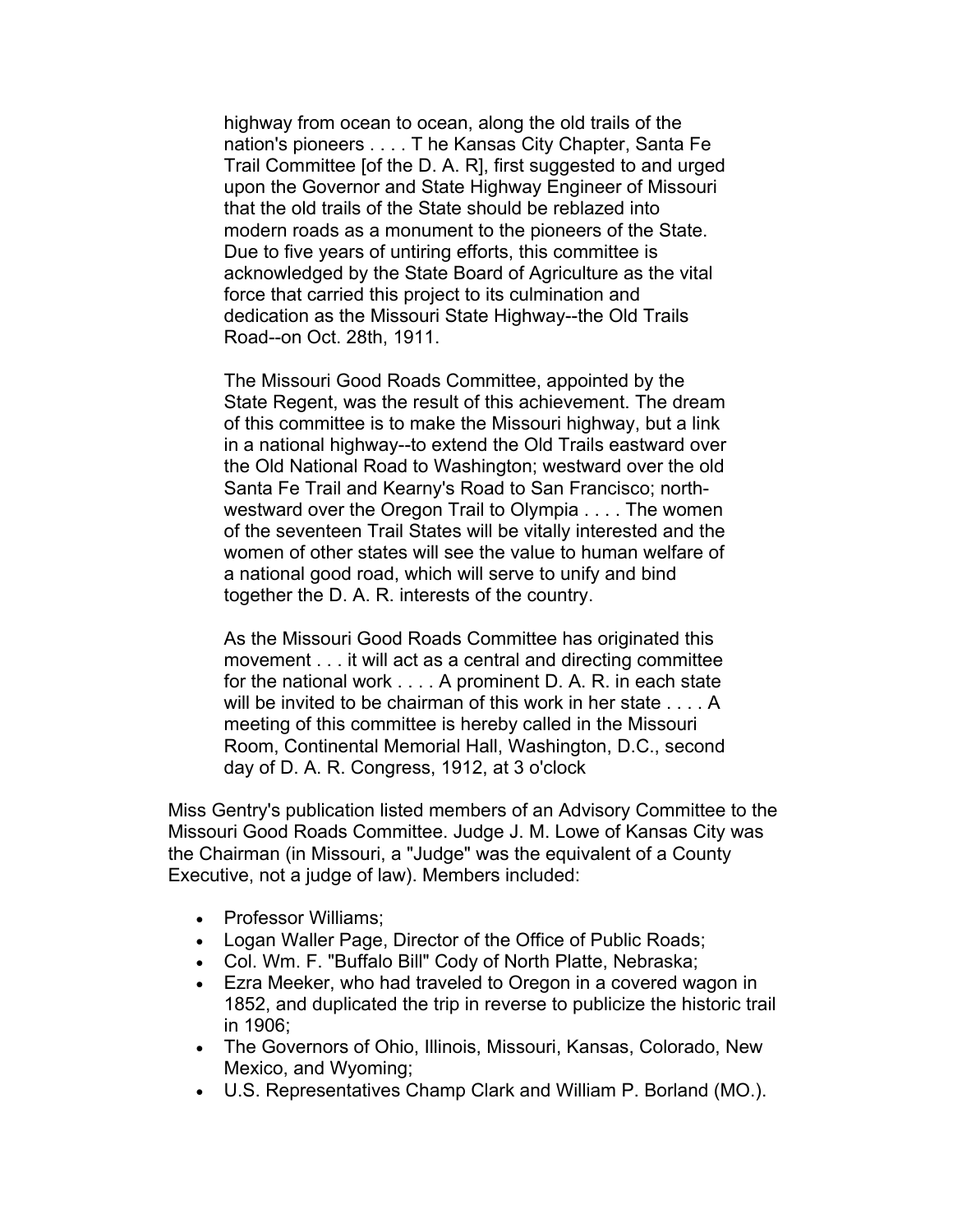The pamphlet estimated the cost of the project:

The cost per mile of highway is variously estimated, owing to prairie or mountain country, proximity to road materials, etc., at from \$4,000 to \$10,000 a mile. As there are about 5000 miles of road in this project, it calls for an expenditure of fifty million dollars.

The goal was to have Congress designate the route for Federal construction:

> A bill has been prepared at the request of the Missouri Committee and will be introduced in Congress sometime during December, 1911, by Congressman Wm. P. Borland, of Kansas City, Mo.

> Each state committee should instruct its members to write their senators and representatives at Washington, asking them to vote for the Historic Trails Bill of the D. A. R. To carry this women's measure, it should be emphasized, that the interest is non-political, non-commercial; purely historic, patriotic, entirely practicable and of national value . . . .

> The D. A. R. of each trail state should insist that the trail be adopted as their state highway. Fifty road bills are before Congress. It will take a strong and united effort by the D. A. R. to win out.

The map in the pamphlet showed the contemplated road. The Oregon Trail branched off the Santa Fe Trail in Gardner, Kansas, just as the original trails had separated. At Fort Hall, the California Trail to San Francisco split from the Oregon Trail, again as had the historic trail. The Old Trails Road also followed the Santa Fe Trail and its Cimarron Cut-Off, the short-cut through a territory with less access to water and more danger from Native Americans than on the main line.

The two routes connected south of Raton, New Mexico, then continued through Santa Fe, Albuquerque, and Gallup. In Arizona, the road passed through Holbrook and Flagstaff before turning southwest to Prescott and south to Phoenix. From Phoenix, it moved west again to Yuma and San Diego. The trail ran up the West Coast to link with the California Trail in San Francisco. The map identified the route through the Southwest as "Kearneys Route Santa Fe to Monterey & link to San Francisco."

General Stephen Watts Kearny was in charge of the Army of the West during the Mexican War in 1846. He was ordered to take over California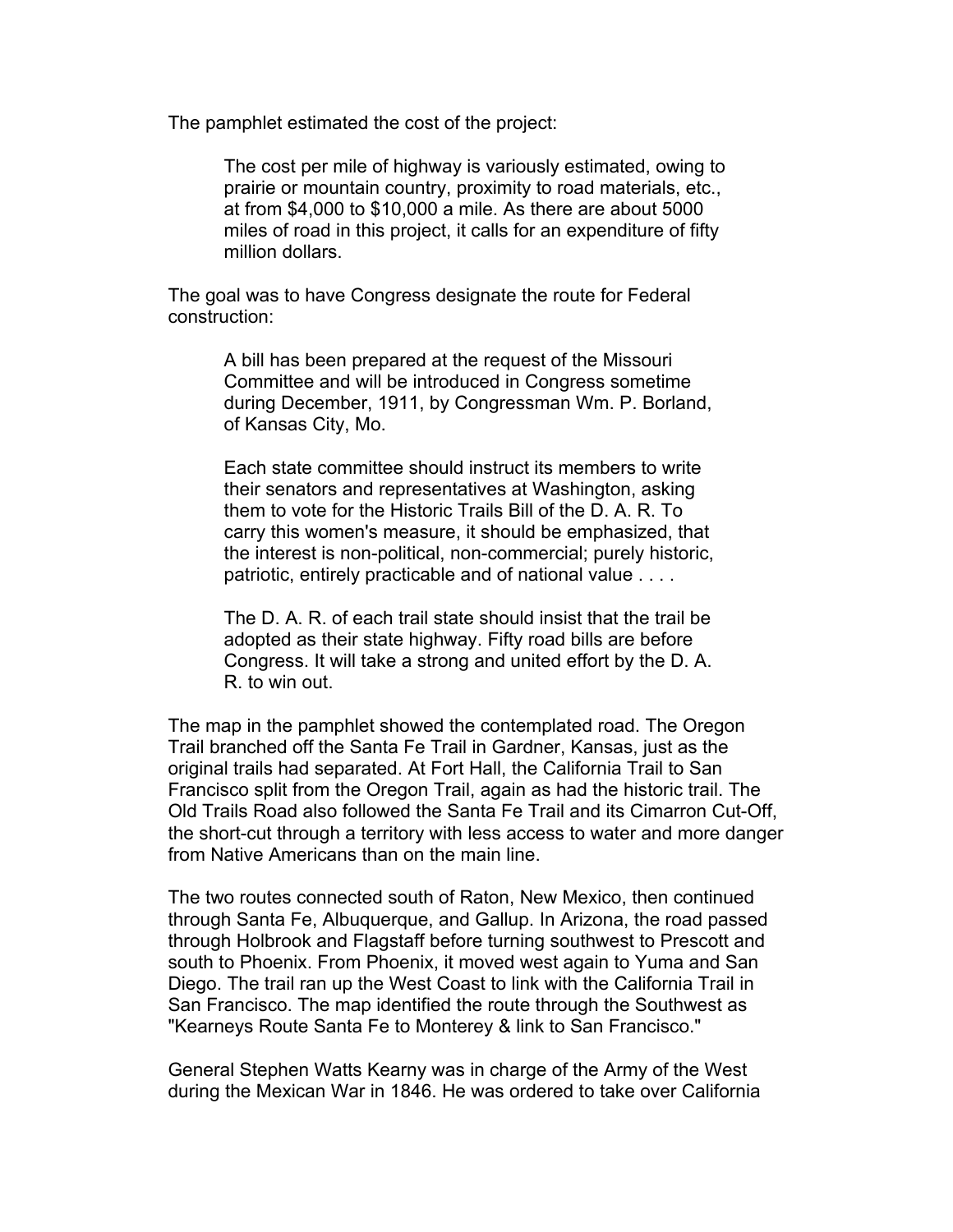and set up a temporary civil government. After following the Santa Fe Trail from Missouri, Kearny easily captured Santa Fe; Governor Manuel Armijo surrendered without a shot being fired. On September 24, 1846, the Army of the West set off to complete the defeat of the Mexican forces in California.

Miss Gentry's map was inaccurate in depicting the route followed. Kearny did not follow a route through Gallup, Flagstaff, and Prescott. He moved south from Santa Fe along the Rio Grande River on the ancient Spanish trail known as *El Camino Real* (The King's Highway). In Socorro, New Mexico, he met his friend Lieutenant Christopher "Kit" Carson, who was returning from California with the news-somewhat premature, as it turned out-that California had been conquered by the combined forces of Captain Robert F. Stockton and Lieutenant John C. Fremont. After reducing the size of his force to little more than an escort, Kearny convinced Lieutenant Carson (who had been ordered to take dispatches to Washington) to take the small expedition to California over a route Carson had not only helped open but had just traveled.

From Soccoro, Carson led the force west to the Gila River and followed it to the Pima Villages near where the city of Phoenix would be established in the 1860's. Still generally following the Gila River, they continued to the future site of Yuma at the Colorado River. After fording the river, Kearny led his men across the southern California desert amid considerable hardship. On the plain of San Pascual near present day Escondido, Mexican soldiers under Don Mariana Flores attacked the small American force. Kearny, although wounded in the fighting, held out for 4 days before being rescued by troops from San Diego. Kearny finally reached San Diego on December 12. (Kearny and forces from San Diego defeated Governor Pio Pico at the Battle of San Gabriel on January 8-9, 1847. Hostilities ended a few days later. The Mexican government surrendered control of California to the United States by approving the Treaty of Guadalupe Hidalgo on February 2, 1848.)

Miss Gentry's pamphlet concluded with a section headed "D.A. R. Motor Trip to Panama Exposition in 1915":

Mr. and Mrs. Thos W. Wilby, of New York and Washington, have just finished a motor round-trip of these trails-10,000 miles-to lay out and log the road for the Government. They praised the scenic beauty and historic value of these trails, their practicability and charm for motor travel.

The fascination of the road is known to all travelers, whether it be by camel, stage coach or motor car, and the call of the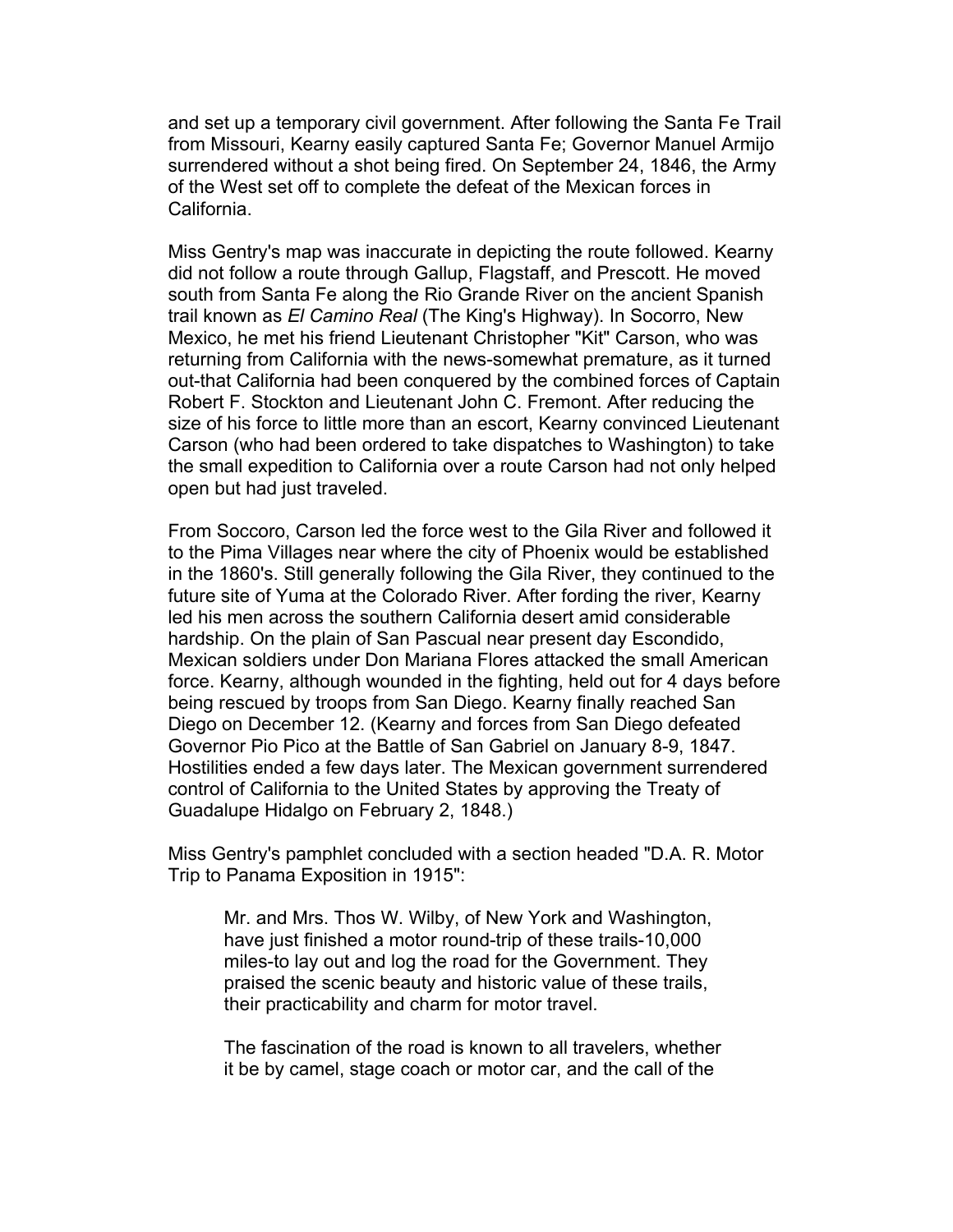road to its lovers is as insistent a note as the call of the sea to the sailor or the call of the desert to the Arab.

What more delightful than a D.A.R. automobile pilgrimage over the Old Trails Road to the Panama Exposition in San Francisco in 1915? Visits could be made to historic places enroute and at famous old taverns, reviving the life of the old trails. To achieve success in this mutually beneficial project it will mean several years of splendid cooperative work. The dream of Missouri women will come true, through the help of women of other states in preserving the old trails and the historic spirit of the nation.

Wilby was a Special Agent of the Office of Public Roads. The Office designated unpaid travelers as "Special Agents" to examine roads, take photographs of them, and report on conditions, type of construction, and economic facts. The Office, in some cases, provided photographic equipment.

As Special Agent, Wilby described his mission as laying out and charting two transcontinental roads, as well as conducting an inspection tour. Wilby and his wife Agnes traveled in a touring car manufactured by the OhiO Motor Car Company and driven by Fred D. Clark. (Transcontinental tourists during this period often employed drivers.) The car was nicknamed the "Mud Hen" based on its successful experience in the Munsey Tour of 1910. Clark was a well-known driver who had completed a heavily publicized 4,767-mile trip that began in New York City on November 22, 1910, and ended in San Francisco, via a southern route, on January 14, 1911. "No automobilist," publicist Guy Finney of the OhiO Motor Company wrote, "completing an extended journey need now hold back for fear of 'the unknown.'"

The Wilbys began their trip in New York and went by way of Chicago, Illinois; Des Moines, Iowa; Omaha, Nebraska; Cheyenne, Wyoming; Ogden, Utah; Reno, Nevada; and Sacramento, to San Francisco. The route was designated the "Pioneer Highway," an informal name applied to the route by auto clubs. They toured south to San Diego, then headed west via Phoenix and Santa Fe to La Junta, Colorado; then to Hutchinson and Emporia, Kansas; Columbia and St. Louis, Missouri; Indianapolis, Indiana; Wheeling, West Virginia; Cumberland, Maryland; Washington, D.C.; and Baltimore, Maryland, to New York via Philadelphia and Atlantic City. The Wilbys' southern route was "The Old Trails Highway." Neither route was supported by the Office of Public Roads, which was not promoting such projects .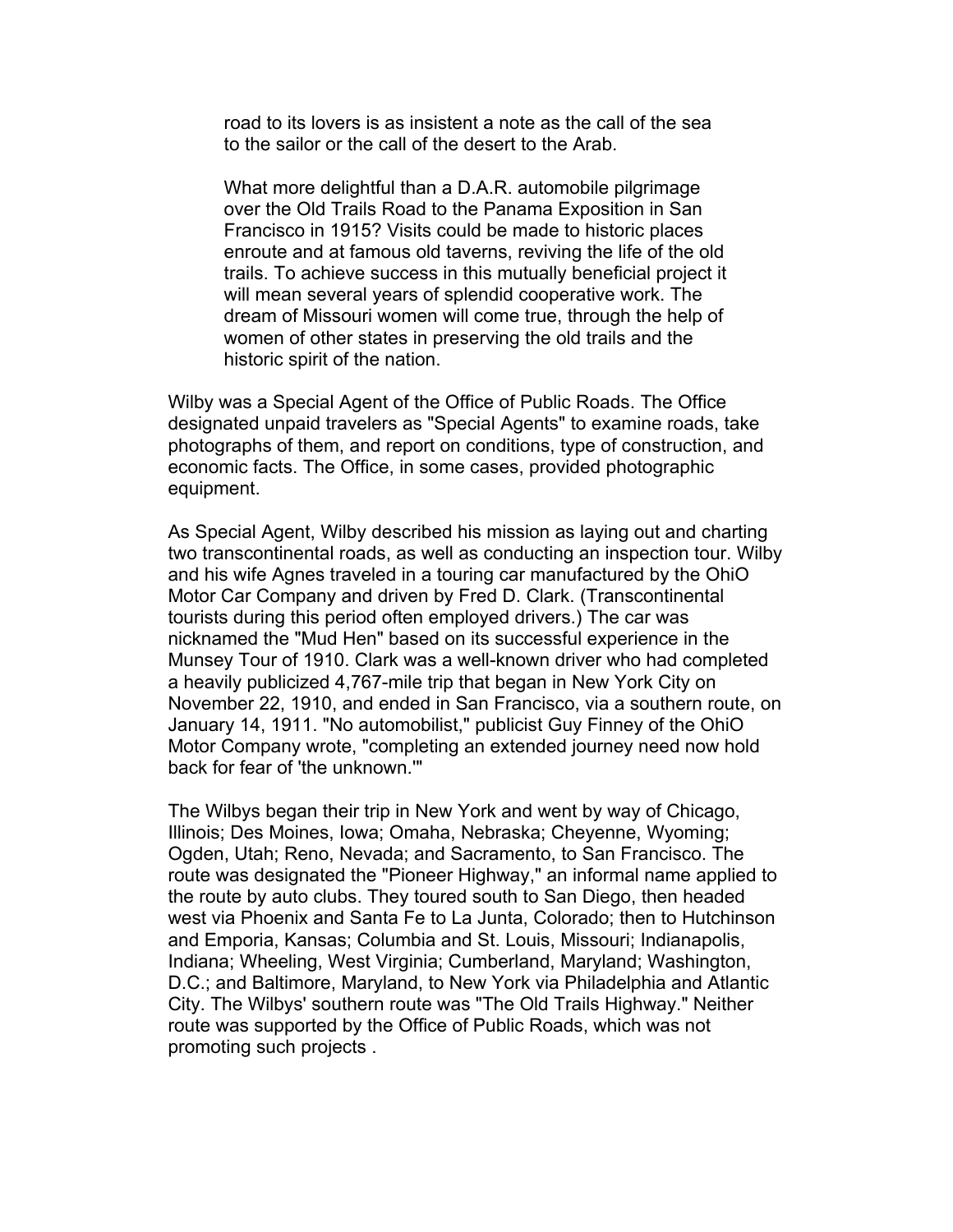According to the January 1912 issue of *Touring Topics* magazine, this trip was the first time a woman had made a double transcontinental tour by automobile. Mrs. Wilby told the writer that the 105-day trip had been delightful, with the beauties of the country affording ample compensation for the "few slight discomforts" of the trip. Mr. Wilby was especially encouraged by the enthusiasm he encountered for good roads:

Few motorists in the east have any idea not only of the enthusiasm, but of the general hard and effective work being done in the western and southwestern states for good roads. At every point I found much enthusiasm for highway improvement, the state officials and highway authorities assuring me that appropriations, running in to the millions, would soon be available for the surveying and building of trunk lines through their commonwealths.

After returning to New York, Wilby took the time on January 20, 1912, to write to Missouri's Curtis Hill. Wilby reported that he had completed his trip in 105 days, during which he laid out and charted two feasible transcontinental routes. He was concerned that wherever he went, the interest in good roads was "purely local," when he believed, "The Trascontinental Highways are of First importance." Moreover, time was being wasted waiting for Federal-aid:

Let organized effort still be directed towards inducing Congress to vote money for National Highways, but let it not be forgotten that the people have already taken the initial steps in this work . . . . Any scheme for State Highways which do not form a direct link in the Transcontinental chain must be secondary. Time enough for those others when the Great Transcontinental Highways, forming the longest and most wonderful sightseeing thoroughfares known, shall be an accomplished feat.

The Old Trails Road, which he called "American History crystallized," seemed to him an ideal transcontinental road:

Who with the red blood of national pride within him does not thrill at the thought of such roads as these! They are surely highways worthy of the American people.

An article in the December 1911 issue of *Southern Good Roads* described "The Woman's National Old Trail Roads Association":

A movement initiated by Miss Elizabeth Butler and other women of the Missouri Daughters of the American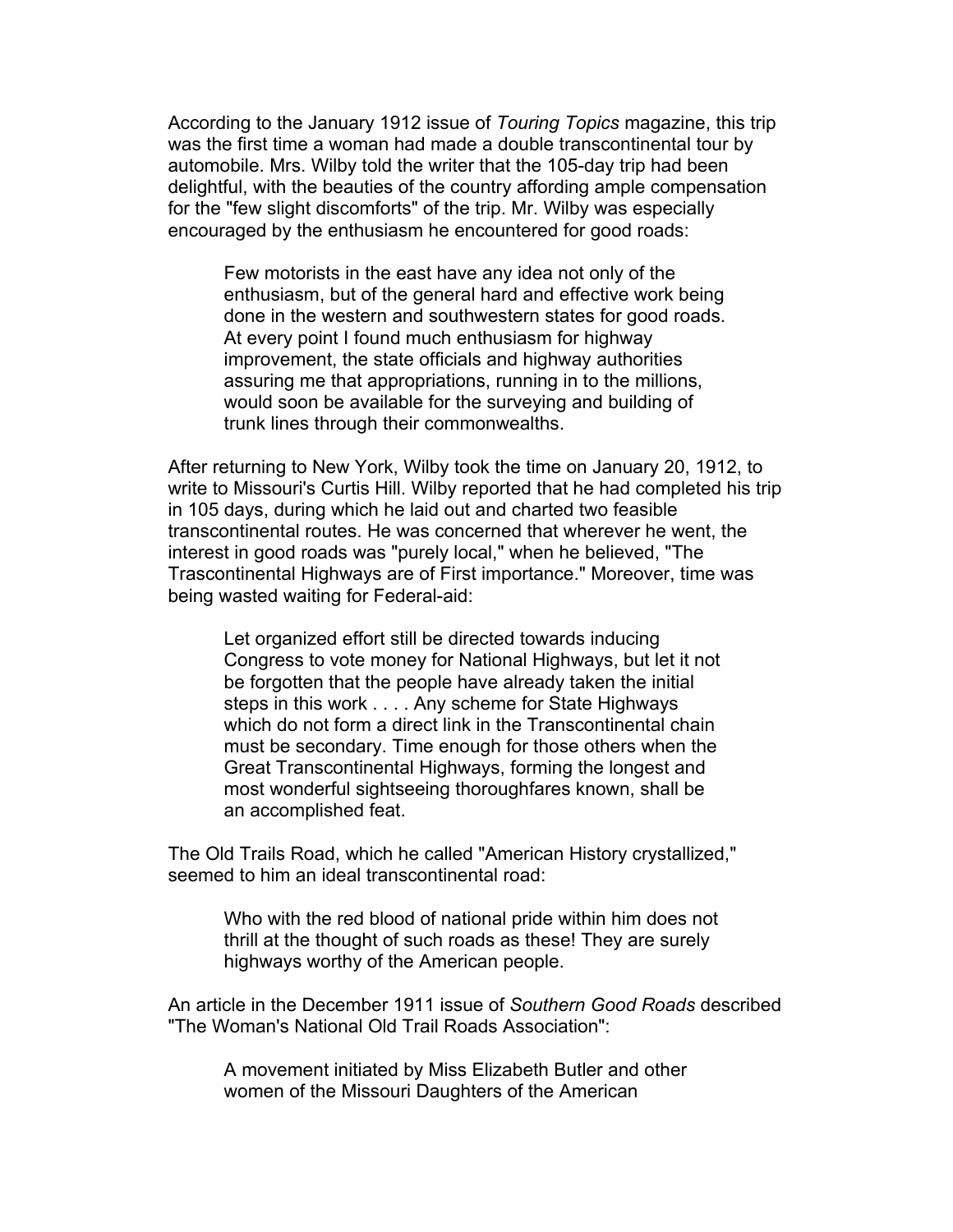Revolution has resulted in the formation of the Woman's National Old Trail Roads Association, the first national good roads association to be composed exclusively of women . . . . It is planned to make the proposed national highway a project in which every woman in the United States will be interested.

The national highway will start at Washington, D.C., [and follow the old trails to Santa Fe]. There will be two routes to San Francisco. One, the Southern, over Kearney road, through Phoenix, Ariz., and Monterey, Cal., the other, the Northern route, will lead from Gardner, Kansas., to Fort Hall, Ida., and finally to San Francisco. A third route may be established from Fort Hall to Olympia, Washington, over the old Oregon trail, made famous of late by Ezra Meeker of Portland, whose ox team drive over it was a picturesque event in 1906.

#### **The Old Trails Association of Missouri**

The next issue of *Southern Good Roads* (January 1912) described organization of a new group, the Old Trails Association of Missouri. The organizational meeting took place on December 19, 1911, in the Commercial Club Rooms in Kansas City:

> Fifty delegates representing several counties, assembled at the call of Prof. Walter Williams . . . . Mr. Williams was chosen president of the association.



**Prof. Walter Williams**

Judge Lowe was a member of the Executive Committee.

The participants unanimously adopted a resolution on the purpose of the organization:

Section 1. Resolved, That it is the sense of this meeting that steps be taken toward the formation of a Transcontinental Highway Association, extending from the cities of Washington, D.C., and Baltimore, along the line of the Old Cumberland Pike, through the States of Maryland, West Virginia, Pennsylvania, Ohio, Indiana, and Illinois, to the city of St. Louis; thence west along the Old Trails Route, consisting of Boone's Lick Road and Santa Fe Trail, as near as practicable to Kansas City, Mo.; thence along the line of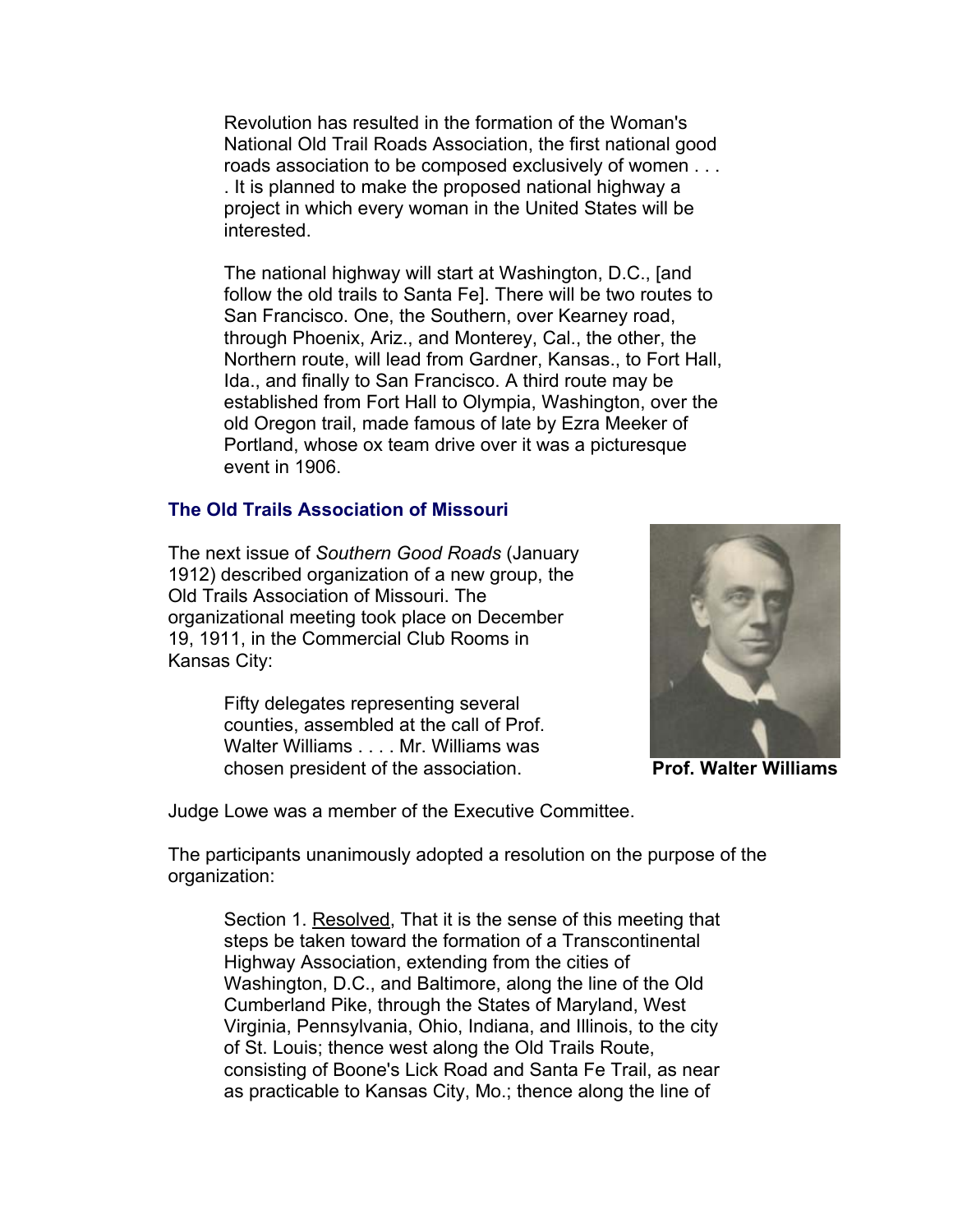the Santa Fe Trail through Kansas and Colorado to Santa Fe, N.M.; and thence along the line of the Sunset Route, through New Mexico, Arizona, and California.

Section 2. Resolved, That the Governors of all the States through which the above-designated road shall run be requested to select delegates from the commercial organizations and Good Road Association along the line of said roads of their respective States to meet at Kansas City, Mo., on day of, for the purpose of perfecting a National Organization.

The date was to be filled in later.

The *Southern Good Roads* article discussed the purpose of the new group:

The meeting was the first step toward what Mr. Williams believes will become a great transcontinental highway . . . . Many of the roads included in the transcontinental project have important branches, such as the Oregon trail, which branches from the Santa Fe trail. It is the plan of the association to place markers at such points. The markers also will be placed at all points of historic interest along the various trails.

# **A. L. Westgard And The Trail To Sunset**

The "Sunset Route" was more correctly called the Trail to Sunset. This was an early named trail between Chicago and Los Angeles. It was established in 1910 by A. L. Westgard on behalf of his recently organized Touring Club of America.

Westgard, the premier "pathfinder" of the early automobile days, was born in Norway in 1865 and came to the United States in 1883. He began his career as a surveyor doing railroad, municipal, and land work in the Southwest. His jobs included location work for the Atchison, Topeka, and Santa Fe Railroad. From 1892 to 1905, Westgard had been in charge of a corps of engineers working in all the States east of the Rocky Mountains. The corps prepared State, county, and town maps and atlases. His information helped the early bicycle tourists, but proved especially useful when the automobile age began.

During the first 2 decades of the  $20<sup>th</sup>$  century, Westgard repeatedly traveled across country seeking good touring roads. He documented them for other motorists in maps, photographs, and motion pictures. He was a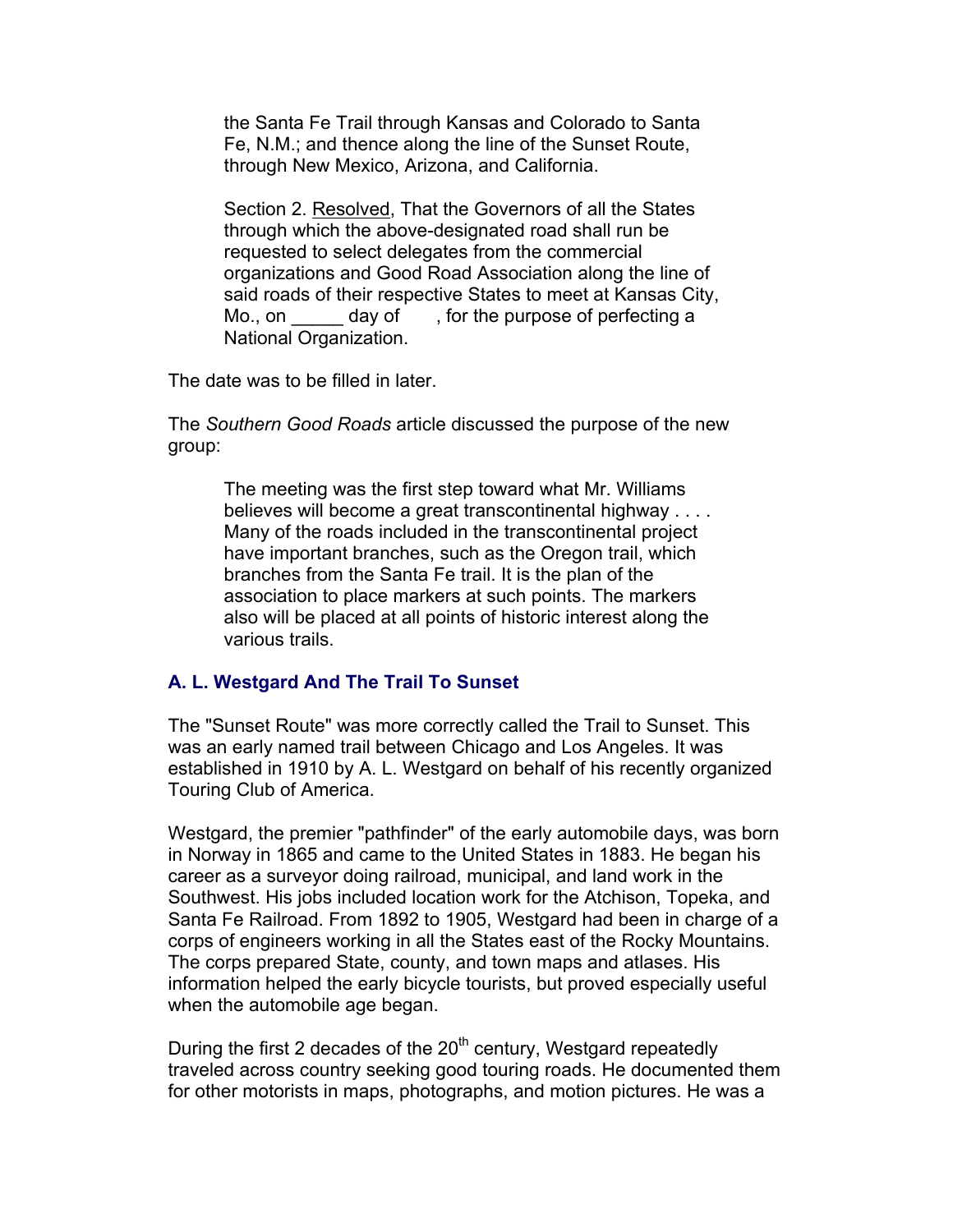Special Agent of the Office of Public Roads at times, and worked for several motoring and road organizations beginning in 1905. In 1912, Westgard Pass in California was named after him (on today's State Route 168 in the Inyo National Forest). The title of an article about Westgard by Arthur Manchester in the June 1989 issue of *Car Collector and Car Classics* conveys a sense of his last 15 years: "A Marco Polo of The Motor Age." While on the dedication tour for the National Park-to-Park Highway in 1920, he became ill while passing through Spokane, Washington, traveled by train to Oakland, California, for surgery, but died on April 3, 1921.

A 1911 AAA booklet of strip maps of the "Trail to Sunset Transcontinental Automobile Route" shows the route. According to the booklet, "The route for the Trail to Sunset has been carefully and deliberately chosen from a strictly touring standpoint, offering the most varied and numerous points of historic interest." Like future U.S. 66, the Trail to Sunset began at Jackson and Michigan Boulevards in Chicago. However, the Trail to Sunset continued west out of the city to La Grange, unlike U.S. 66, which turned southwest at Ogden Avenue. The trail crossed Iowa on the River-to-River Road (future U.S. 6), and joined the future National Old Trails Road in Lyons, Kansas. The two routes separated at McCartys, New Mexico, with the Trail to Sunset going through Phoenix before breaking into two branches, via Yuma, Arizona, and Blythe, California, on the way to Los Angeles.

The cover noted that the booklet was based on Westgard's notes. Westgard compiled the notes for the strip maps, including information on road conditions. For example, he noted that asphalt pavement ended at Madison Street in Chicago. He found graded dirt roads in Kansas. In New Mexico, he encountered such features as a "Ford (Sandy Bottom)" and "Heavy Sand." He finally encountered a "Fine macadam Boulevard," at Redlands, California, and followed macadam roads, "Well Signposted," all the way into Los Angeles. The Trail to Sunset ended at the intersection of Main and Spring Street in Los Angeles.

Westgard being primarily a pathfinder, the Trail to Sunset did not follow the later pattern for named trails. It did not have a backing organization to promote its improvement and use. As a result, it soon lost its identity as an interstate trail. In October 1917, *The Road-Maker* printed a AAA summary of national tourist roads, including the Trail to Sunset, but noted:

. . . starts at Chicago and runs to Los Angeles along the Santa Fe trail and across New Mexico and Arizona to Southern California, thence north to San Francisco . . . . The original line of the Trail to Sunset was through Albuquerque, Globe, Phoenix and Yuma, the way it is largely traveled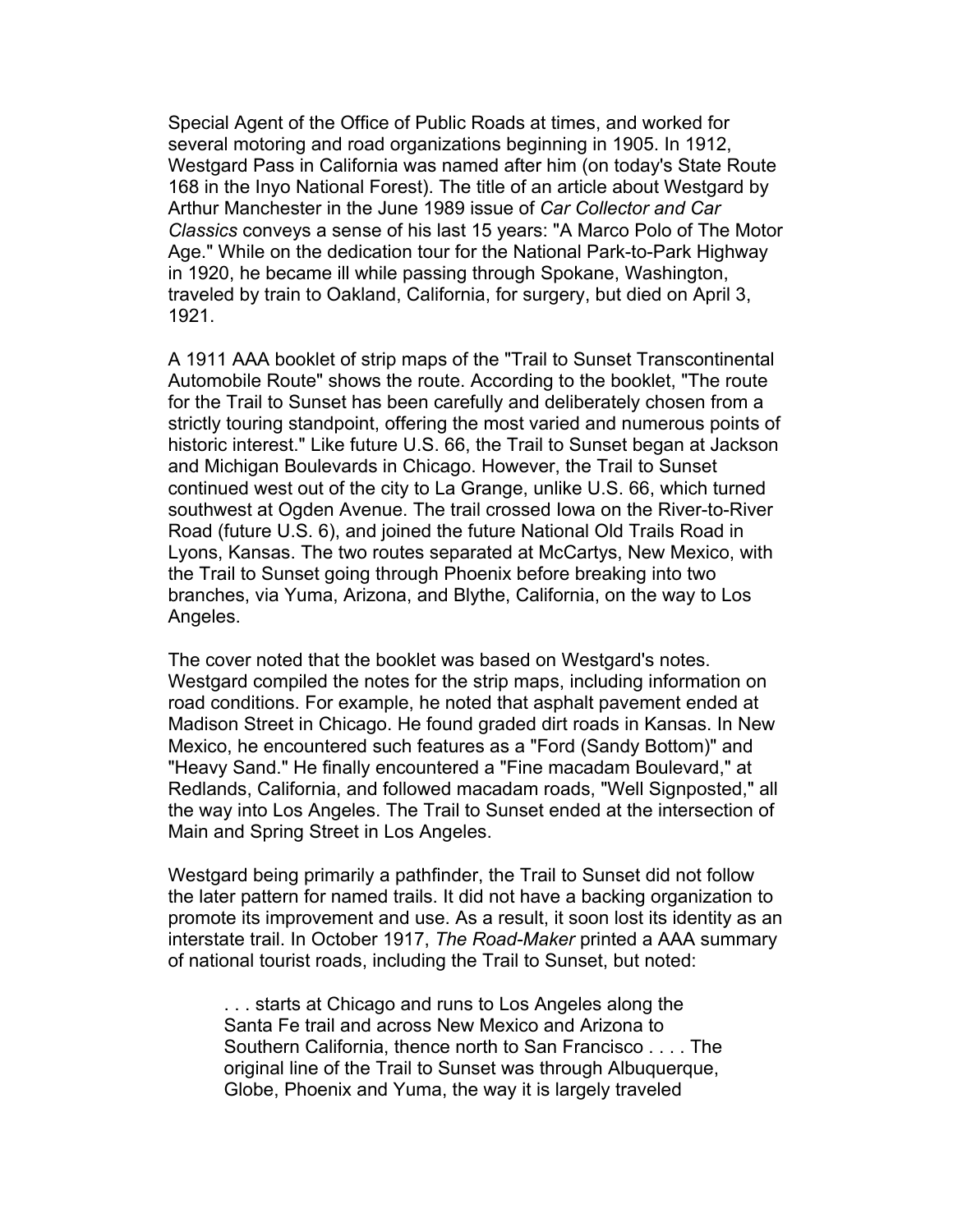today; but more lately there has been developed a new and shorter connection from Albuquerque through Holbrook, Flagstaff, Williams, Needles and San Bernardino to Los Angeles . . . . This route . . . will probably divide future traffic about evenly with the older way through Phoenix and Yuma.

The "new and shorter connection" was better known by 1917 as the National Old Trails Road and became U.S. 66 in 1926.

The Trail to Sunset inspired a novel that was published in March 1912 by Moffat, Yard and Company. *On the Trail to Sunset* was written by Special Agent Thomas W. Wilby and his wife Agnes and illustrated with photos from their transcontinental trips . In it, an idealistic journalist accompanied his globetrotting Uncle John Eastcott, John's wife Nell, and a chauffeur on a trailblazing trip along the Trail to Sunset. A newspaper in New York heralded the trip:

## WELL-KNOWN GLOBE-TROTTER TO CONQUER THE WEST! JOHN EASTCOTT TO BLAZE A TRAIL ACROSS BY AUTOMOBILE AND END THE MONOPOLY OF THE RAILROAD!

The novel included a romantic interest, a revolutionary movement to remove the Southwest from American control, sabotage of the transcontinental journey, an Indian attack, and a car chase along rough northeastern New Mexico roads at speeds exceeding 20 miles per hour. In the end, the young man wins his true love, the Southwest remains part of the United States, and the transcontinental pathfinding trip is a success.

In *RoadFrames: The American Highway Narrative* (University of Nebraska Press, 1997), Kris Lackey critiqued *On the Trail to Sunset*. He described it as "a preposterous throwback, and its reactionary colonialism, depicting Hispanics as wild-eyed fanatics and Native Americans as childish, defeated savages, lacks the revisionist romanticism of later nonfiction narratives." Lackey concluded by explaining the point of the novel, as he saw it, namely that a cultivated Easterner can "muster virility enough" to defeat his native rivals, "thus insuring the right and proper march of Anglo civilization into the recesses of the continent." In short, it wasn't a very good novel.

### **The Ocean-to-Ocean Highway Association**

The day after the Old Trails Association of Missouri was formed, the Tri-State Road Convention was held in Phoenix on December 20-21, 1911. The organization was based in Arizona, California, and New Mexico, with the Governors of each State appointing the delegates. As in Missouri, officials in the Southwest wanted to influence what they anticipated would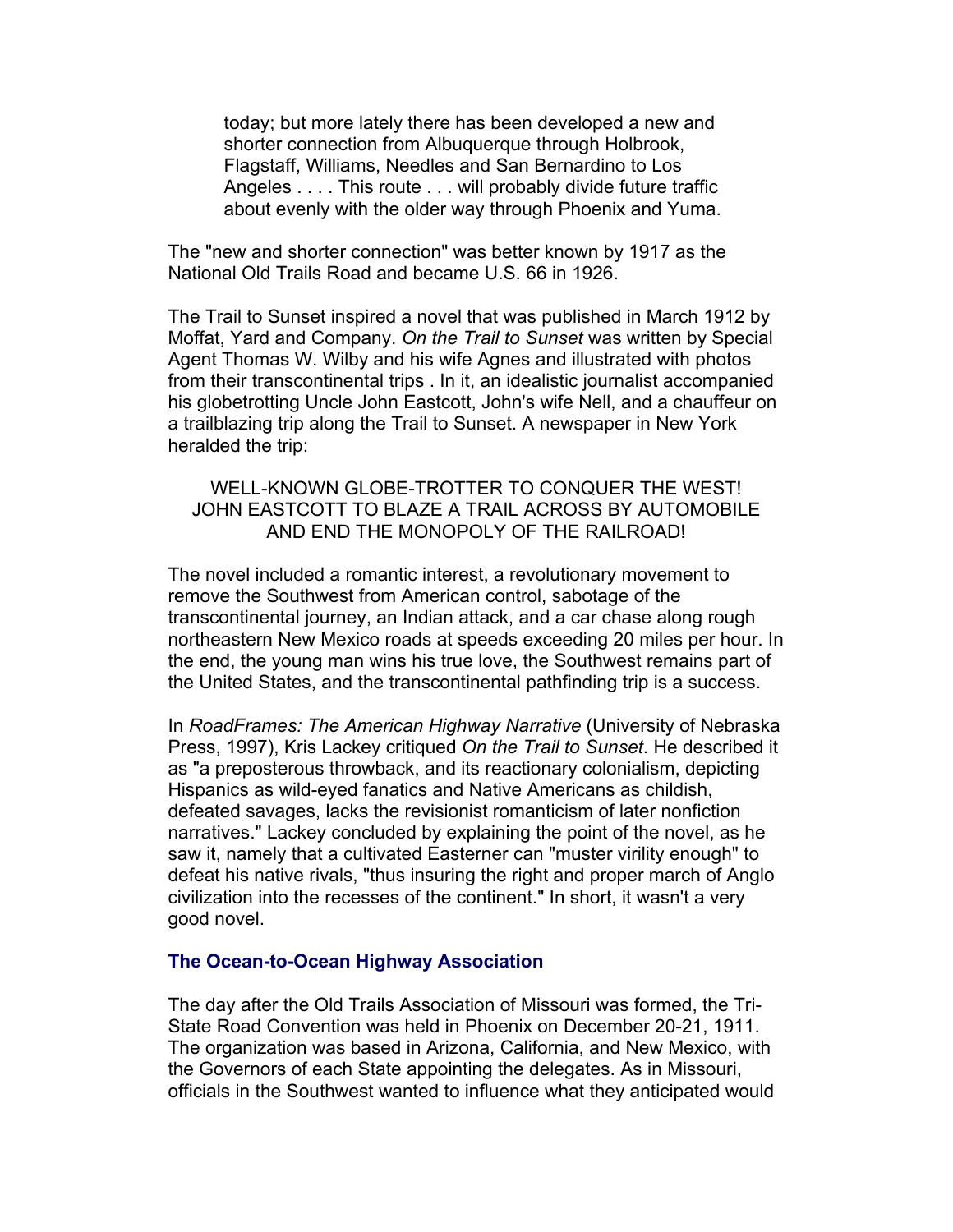be Federal decisions on transcontinental highway routings. John S. Mitchell of Los Angeles was elected president, with J. S. Cornwell, also of Los Angeles, the treasurer. The secretary was George Purdy Bullard of Phoenix.

The new organization had to address efforts by San Diego boosters who had been fighting for years regarding highway routing between Phoenix and Los Angeles. Early automobile traffic between the two cities went via San Diego and Yuma across the difficult roads of the Imperial Valley. San Diego interests, fearing their city would become a backwater if transcontinental traffic went directly from Yuma to Los Angeles, had identified a routing that would become U.S. 80 when that route was designated in the 1920's (I-8 roughly follows the route today). Los Angeles had adopted a route following in part the tracks of the Southern Pacific Railroad from Yuma to San Bernardino by way of the Salton Sea. Nevertheless, San Diego advocates claimed their route was a faster way to Los Angeles, in part because it cut off 100 miles of desert travel.

This longstanding dispute would emerge during the organizing convention of the Ocean-to-Ocean Highway Association. According to an account of the convention in the January 1912 issue of *Touring Topics*:

In the ensuing business session on the day following [December 21] the principal matter brought up for settlement was the selection of the route which the highway should follow through the state of California. The delegates representing San Diego and the southern portion of the Imperial Valley were insistent that the association should endorse a route by way of Yuma to El Centro, thence over the Devil's Canyon to San Diego and up the coast to Los Angeles, while the northern men united with the Los Angeles and upper Imperial Valley delegates in espousing a route through the Imperial Valley to Beaumont, Banning and thence into Los Angeles.

During a meeting before the convention, the California delegation had unanimously selected the Beaumont-Banning route, which left San Diego out, as the favored course. San Diego delegates had declined to attend the caucus:

On the floor of the convention, when the matter of the two routes came up, some rather acrimonious debate was indulged in, but President Mitchell ruled that the speakers for the San Diego delegation were out of order and a resolution embodying the Beaumont-Banning route was adopted for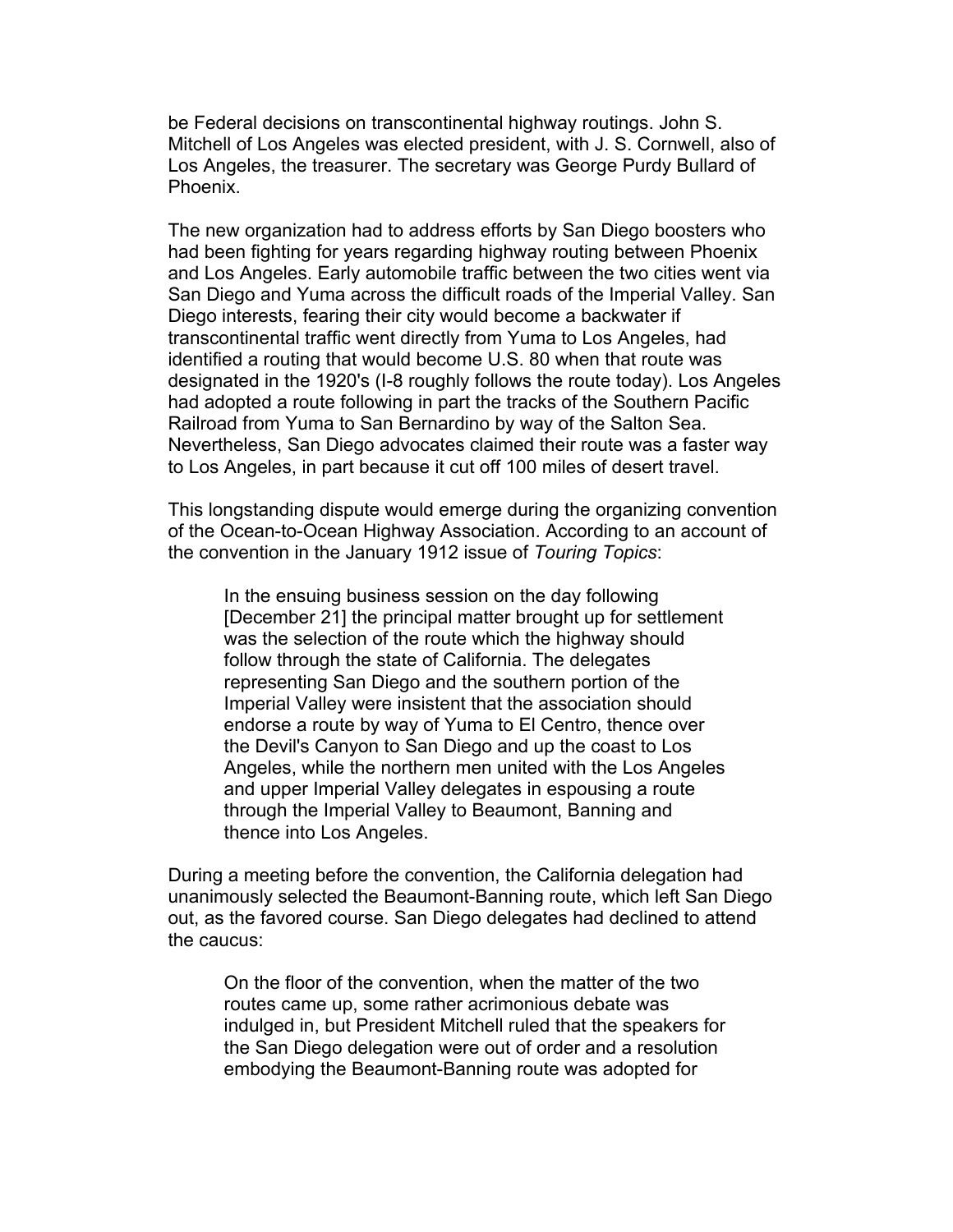transmission to the federal authorities as the official action of the association.

According to the adopted resolution, the route recommended to the Federal Government ran "westerly from Yuma, along and near the Southern Pacific Railway, to a point about 4 and one-half miles west of Mammoth station, thence southwesterly to Brawley, thence northwesterly along the south and west side of the Salton Sea to Mecca, thence along the line of the Southern Pacific tracks to Beaumont, Redlands Junction, Colton and thence along the shortest route to Los Angeles." The resolution indicated that the route had been selected because the association believed the route presented "the fewest geographical and physical obstacles," passed "through as much settled territory as possible" and was "within striking distance" of a transcontinental railroad.

An article in the January 13, 1912, issue of *Good Roads* described the western division of the route:

[It] begins at Raton, N.M., running from there to Las Vegas, through Santa Fe, Albuquerque, Carthage, San Antonio, Cocorro [Socorro] and Magdalena, N.M., Solomonville, Globe, Roosevelt, Phoenix and Yuma, Ariz., and Mammoth, Cal., west to Mecca, via Beaumont, through Redlands Junction and Colton to Los Angeles.

That was essentially the route of the Trail to Sunset.

By April 1912, *Touring Traffic* could report progress in improving the new route:

Three months ago there was no direct connecting route between Los Angeles and Yuma, a city just over the Colorado River in Arizona. The automobilist of Los Angeles or vicinity who wished to go to Yuma was compelled to travel down the coast to San Diego and thence over the difficult roads through the lower part of the Imperial Valley and on to his destination. Today he can travel over a direct route between the two cities and he will find the roads ranging from fair to excellent for the entire three hundred and two miles.

Extensive work had been completed:

[The Ocean-to-Ocean Highway Association] has secured a fourteen mile right of way between Ontario and Colton that provides a direct and excellent route between these two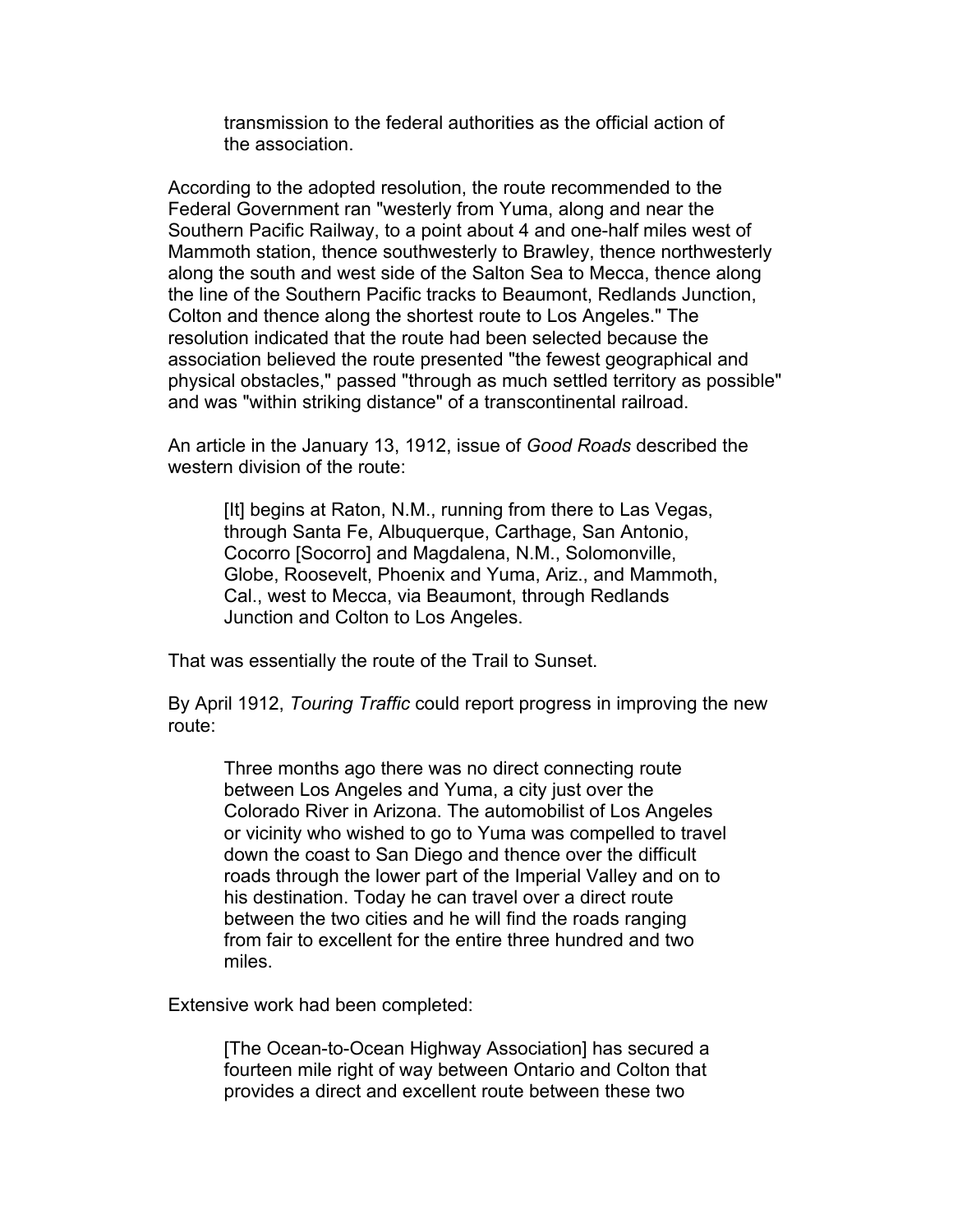cities. It has overcome the extremely difficult and often impassable stretch of road at Whitewater Point by constructing four miles of new roadway along higher ground that provides a good rock foundation and is beyond the reach of water even during the rainy season. A new road has been built between Mecca and Brawley, a distance of sixtyfour miles, and this highway is in very good condition. The road between these two points was formerly a sandy trail that, for the most part, could be negotiated only by the higher powered cars. Between Brawley and Yuma a fairly good road has been provided by way of Mammoth and Ogelby. This particular portion of the proposed ocean-to-ocean highway presents road engineering problems of some difficulty and to provide a first class highway between the two points will entail a considerable cost.

Mitchell and other leaders of the new association began working with other associations interested in being part of the route that they hoped the Federal Government would build. As *Touring Topics* put it in April 1912, "President Mitchell and Secretary Conwell have not been confined to the extreme west but they have been successful in inoculating the Eastern states with the virus of their enthusiasm." One of the groups that Mitchell worked with was based in Missouri.

## **The First National Old Trails Road Convention**

On April 17 and 18, 1912, Professor Williams presided over the National Old Trails Road Convention, held in the Commercial Club Rooms in Kansas City. The Committee on Credentials certified delegates from Ohio, Illinois, Missouri, Kansas, Colorado, New Mexico, and Arizona. Maryland, Pennsylvania, West Virginia, and California did not send delegates.

Mrs. Hunter M. Merriwether, the Missouri State Vice Regent for the D.A.R. and a member of the Missouri Good Roads Committee, addressed one of the main problems facing the convention, namely routing. No one questioned the eastern portion of the new named trail. It would follow the Cumberland Road to its terminus in Vandalia, Illinois, continue on to St. Louis and Kansas City via the Missouri Cross-State Highway. West of Kansas City, however, the best location for the trail was in dispute.

Citing Shakespeare's claim that "a rose by any other name would smell as sweet," Mrs. Merriwether commented:

In your case, your name is *your fortune*. The "Old Trails Road" tells its own story . . . . The men of Missouri saw the need of a State Highway, and the Daughters of the American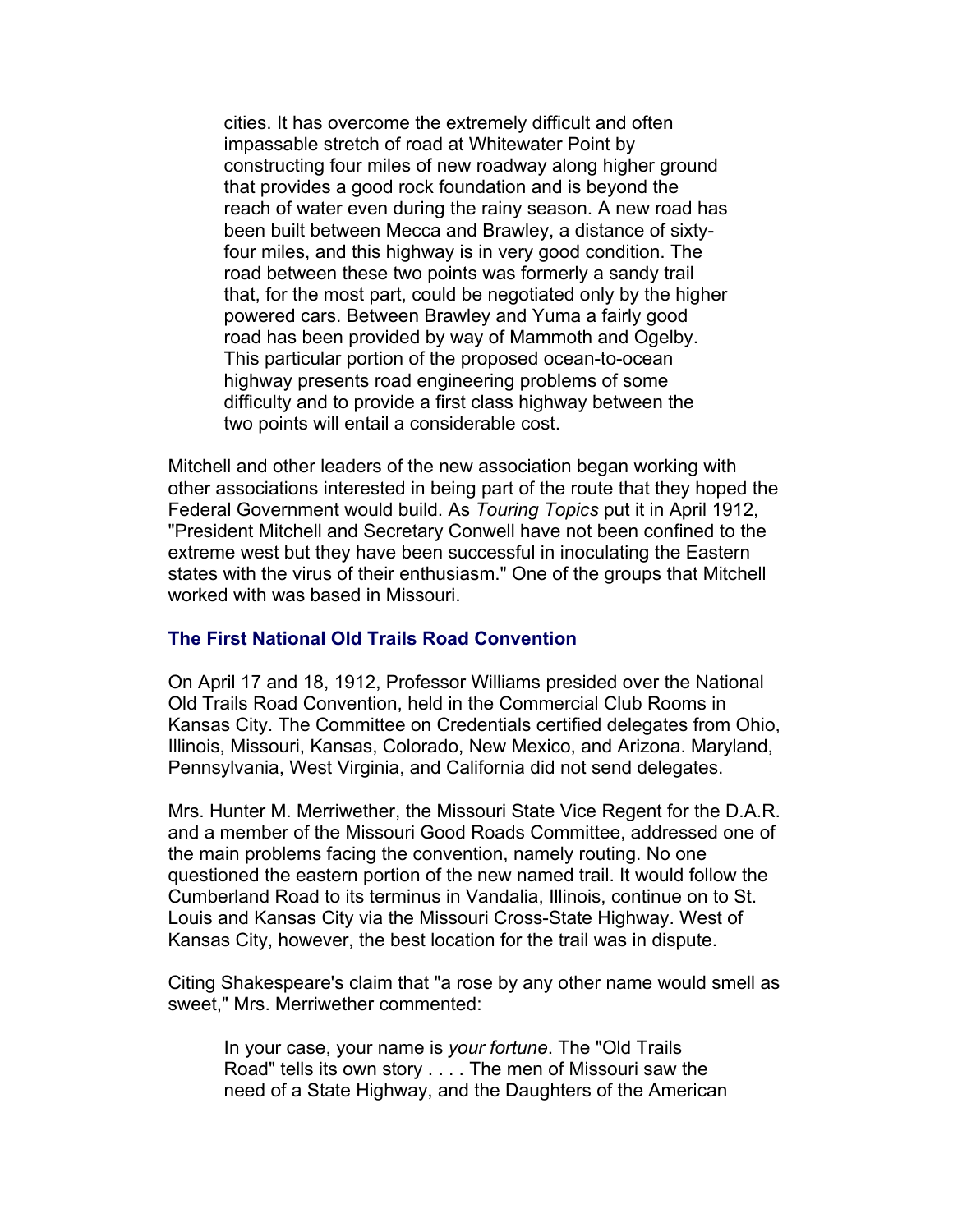Revolution joined hands with them and helped them to decide the proper place to put the road.

Why not build the National Ocean-to-Ocean Highway along the Old Trail's Road as Missouri has built her link?

Each of the trail States should insist that the Trail Road be adopted as their State Highway.

She emphasized the importance of designating the route along the historic trails chosen by the D. A. R. instead of the alternatives under consideration. A good road that was not also historic would spoil the significance of the name:

Hold to your name and build that National Old Trail's Road. We, Daughters of the American Revolution, do not come before you to plead for it, because the section through which it passes is a great commercial one, but because it was the pathway of our forefathers, who took civilization from the tidewaters of the Atlantic to the golden sands of the Pacific . . . .

When we gather our children about our knees, we do not tell them of the great captains of industry, of the leaders of finance. We tell them of Washington and Lee; of Daniel Boone, who led the pioneers along the "Wilderness Road," across the Mississippi; of Meriweather [sic] Lewis, and William Clark; Whiteman and Spaulding, of the Oregon Trail; of Colonel Alexander Doniphan, General Stephen Kearny; of Fremont and Thomas H. Benton, the Lion Hearted . . . .

Men of brain and brawn, fling away personalities in this Old Trail's Road building. Root from your hearts the miasma of commercialism, which, in its fever and fury, blinds your eyes to the upper and higher aim, that of united hearts and hands across this great country of ours, to build a National Monument that will ever be pointed out as the Old Trail's Road, which has been designated as "The Road of Living Hearts," over which marched the civilization, opportunity, religion, development, and progress of our grand America.

#### **Routing Disputes: The New and Old Santa Fe Trail**

One of the major routing battles was between rival forces backing the New Santa Fe Trail and the Old Santa Fe Trail in Kansas. The New Santa Fe Trail was the first named trail in Kansas. Interests in Hutchinson began the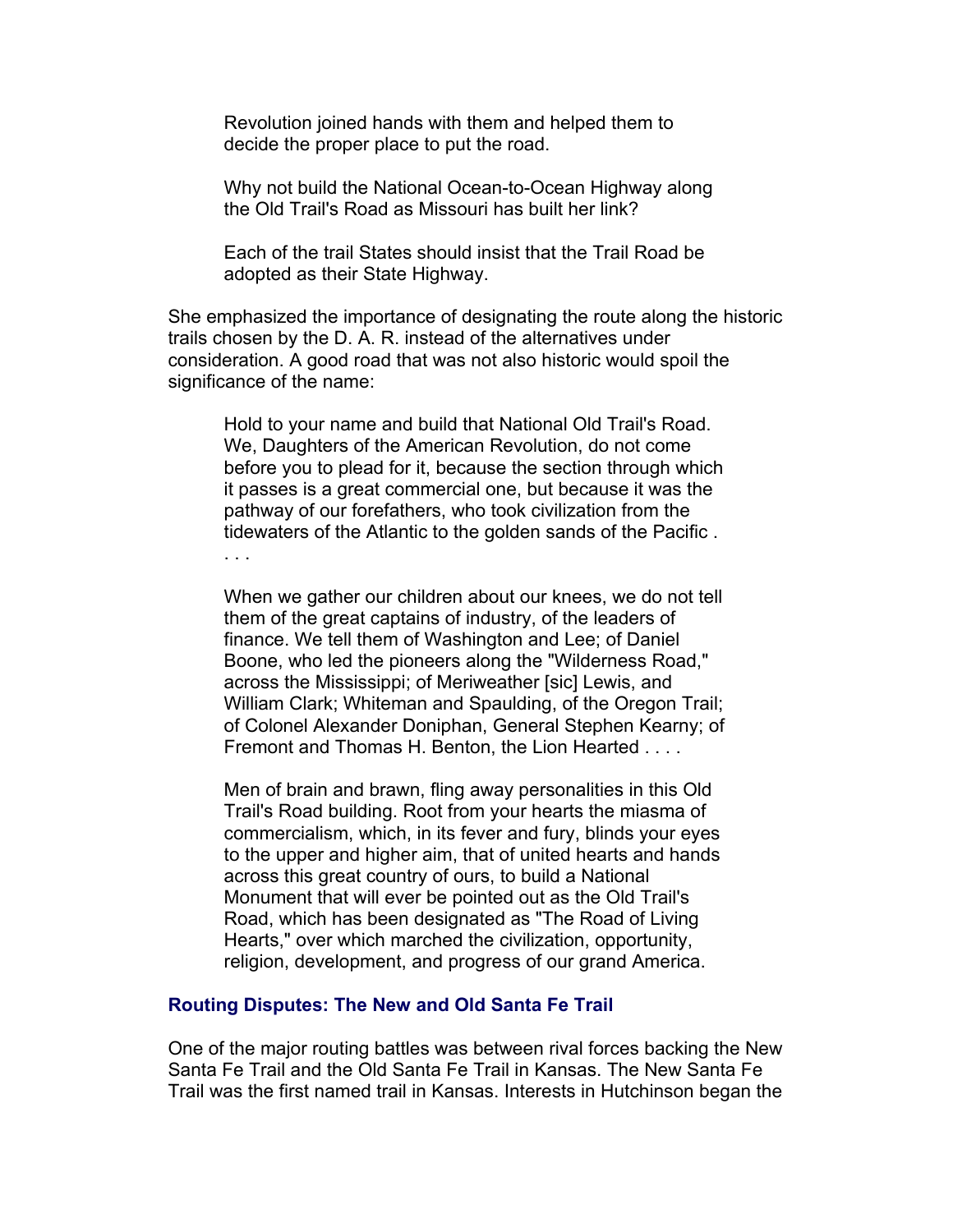trail by calling a convention in January 1910 to select a route between Newton and the Colorado State line, via Hutchinson, Kinsley, Dodge City, Cimarron, Garden City, Hartland, and Syracuse. The 300 delegates who attended the convention established a temporary organization, chose the name for their route (after rejecting the Valley Speedway), and urged eastern Kansas good roads boosters to extend the route to the east. In May 1910, a conference in Emporia established the eastern routing. In October, Westgard included the New Santa Fe Trail in his Trail to Sunset.

A competing association formed in November 1911 at Herington. This group mapped the Old Santa Fe Trail, as close as possible to the historic route, given section line land division and modern development. West of Lyons to Santa Fe, the two routes were identical.

The competition between the two Kansas groups was intense, primarily because they were competing for the business that would follow the main transcontinental artery. Of course, the D. A. R. interests supported the Old Santa Fe Trail, because of its historic importance, for inclusion in the National Old Trails Road.

On April 12, 1912, Ralph Faxon, President of the New Santa Fe Trail Association of Kansas, addressed the convention in support of designating his line. Just before Faxon spoke, Professor Williams had acknowledged the arrival of Chester Lawrence. He was on a pathfinding transcontinental trip from New York to Los Angeles under the sponsorship of the William Randolph Hearst newspaper organization and the Oceanto-Ocean Highway Association:

THE CHAIRMAN: I want to step aside from the regular program just at this moment to introduce to you the first man who will follow the National Old Trails Road entirely across the continent, Mr. Chester Lawrence. (Applause).

MR. LAWRENCE: We have been a long time coming, gentlemen, but we are here.

THE CHAIRMAN: He will say something to us a little later, because just at present he has come up out of tribulation-I mean Kansas. He has to catch his breath. (Laughter).

Faxon picked up on the theme at the start of his speech:

A little while ago . . . my friend, the president of this conference, suggested that Mr. Lawrence had recently come down out of tribulation, meaning Kansas, and the thought occurred to me, and I think my Kansas friends will agree with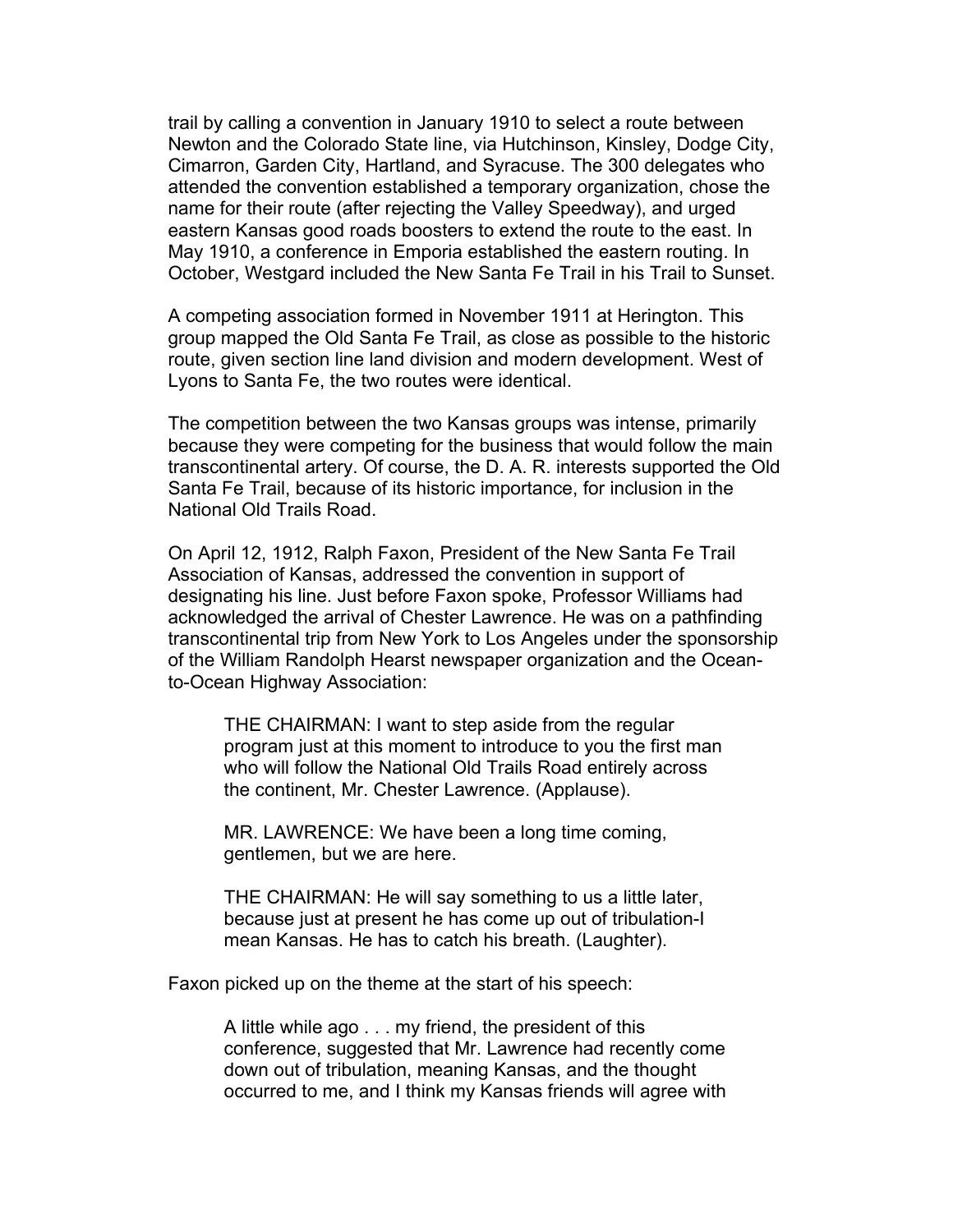me perfectly, that possibly he did come out of tribulation, but he didn't help matters much by coming into "misery," (Laughter and applause).

After discussing the good roads movement in Kansas, he turned to his main concern:

I pause for a moment to pay my respects to these Daughters of the American Revolution-and many who are not here I know will join me-in paying respect to them for the work they have done. But I say, stripping it of its sentiment, there must be organization and practical construction. There must be practical work and must be men's work along with it.

He said that his association was a pioneer of the good roads movement in Kansas and listed some of the men who helped create the New Santa Fe Trail:

It is men like that who have done the road work in connection with the New Santa Fe Trail; and when anybody tells you that mere sentiment should govern more than honest, sincere efforts of a band of men covering a period of years and extending as it has back into a time in the past that makes it the pioneer of all the roads of the West, then I want to tell you it is time to pause and think a minute, and to pay tribute to the men who have gone to the front and done the actual work that has been done by the New Santa Fe Trail and by its organization. Mr. Williams knows it. Mr. Wilby knows it. Mr. Westgard knows it. The American Automobile Association knows it and Chester Lawrence knows it; the office of public roads of the United States, Department of Agriculture knows it . . . .

Faxon concluded, "I thank my stars that it has been recognized from the government down to the humblest traveler as one of the most significant things in Good Roads in all the West."

Now, George P. Morehouse, speaking on behalf of the Old Santa Fe Trail Association, referred to Lawrence:

Those two organizations [the New and Old Santa Fe Trails] should receive encouragement. But when you hold a national Old Trails convention to induce the United States Government and other interests to improve a great ocean-toocean highway across this country along this historic line, it is no wonder that the action of your convention was so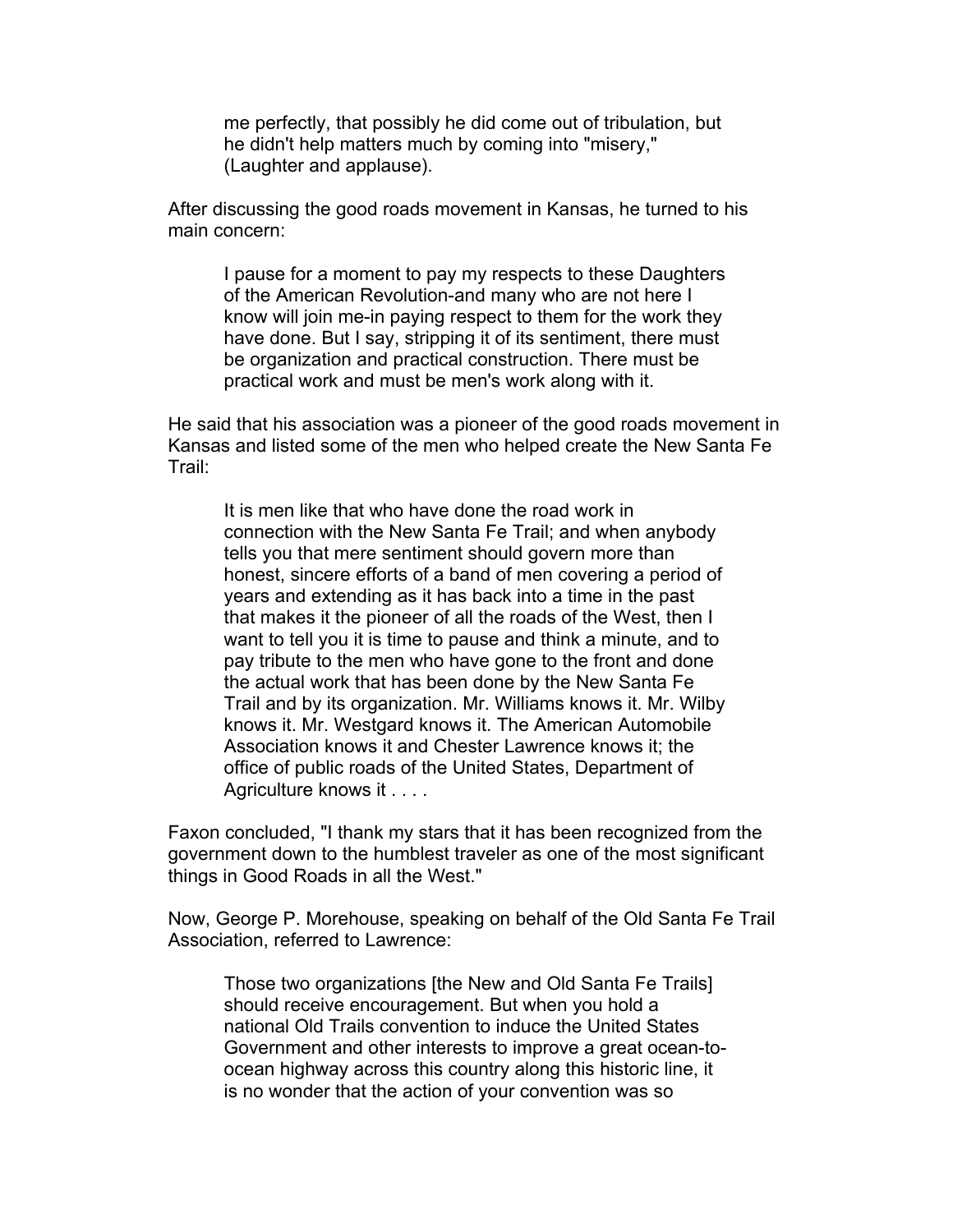unanimous in selecting by resolution, the route of the Old Santa Fe Trail . . . rather than the new trail (applause)-rather than that new Santa Fe Trail of modern times which my friend Faxon represents and which this distinguished automobilist has partially come over, and would have been here many hours before if he had only taken the old natural route. The trouble with Mr. Lawrence has been that he did not follow that old natural route that kept away from the boggy, the sandy and the gumbo bottoms of the cottonwood and other regions he has been obliged to come through. (Applause.)

. . . But when it is stated here that the Old Santa Fe Trail is simply a sentiment, I take issue with that; and, looking along its historic value, I want to say something in regard to why sentiment is even stronger often than commerce. Sentiment is the reason that the Daughters of the American Revolution . . . have always worked to have the national highway follow along the Old Trails line. Sentiment is the reason that the national organization of the D.A.R. in Washington yesterday has sanctioned and asked that the Old Trails line should be used. (Great applause.) Sentiment has accomplished more in this country, often even drenching our country in blood rather than to cut it up, when possibly a little commercial finesse would have prevented it. And sentiment is what will ultimately get the United States Government to make vast appropriations for roads from one end of our country to the other, more than even the strength and political sagacity of commercial centers. (Applause.)

That afternoon, during debate on the association's constitution, Faxon tried to convince the convention to postpone adoption of the "Old" line. Noting that the adopted resolution only "recommends" the Old Santa Fe Trail "as nearly as practicable," he said:

I should be absolutely failing in the decency and respect that we all owe to an organization that has promoted more than one good thing, if I did not preface the few words I am going to say with a tribute which comes from my heart towards the Daughters of the American Revolution.

[But] I stand on those words, "as near as practicable," and Mr. Miller [J. M. Miller, representing the Old Santa Fe Trail Association] ought to stand on them, and the rest of my good friends ought to stand on them; and then we can take this thing home where it belongs and fight it out and settle it for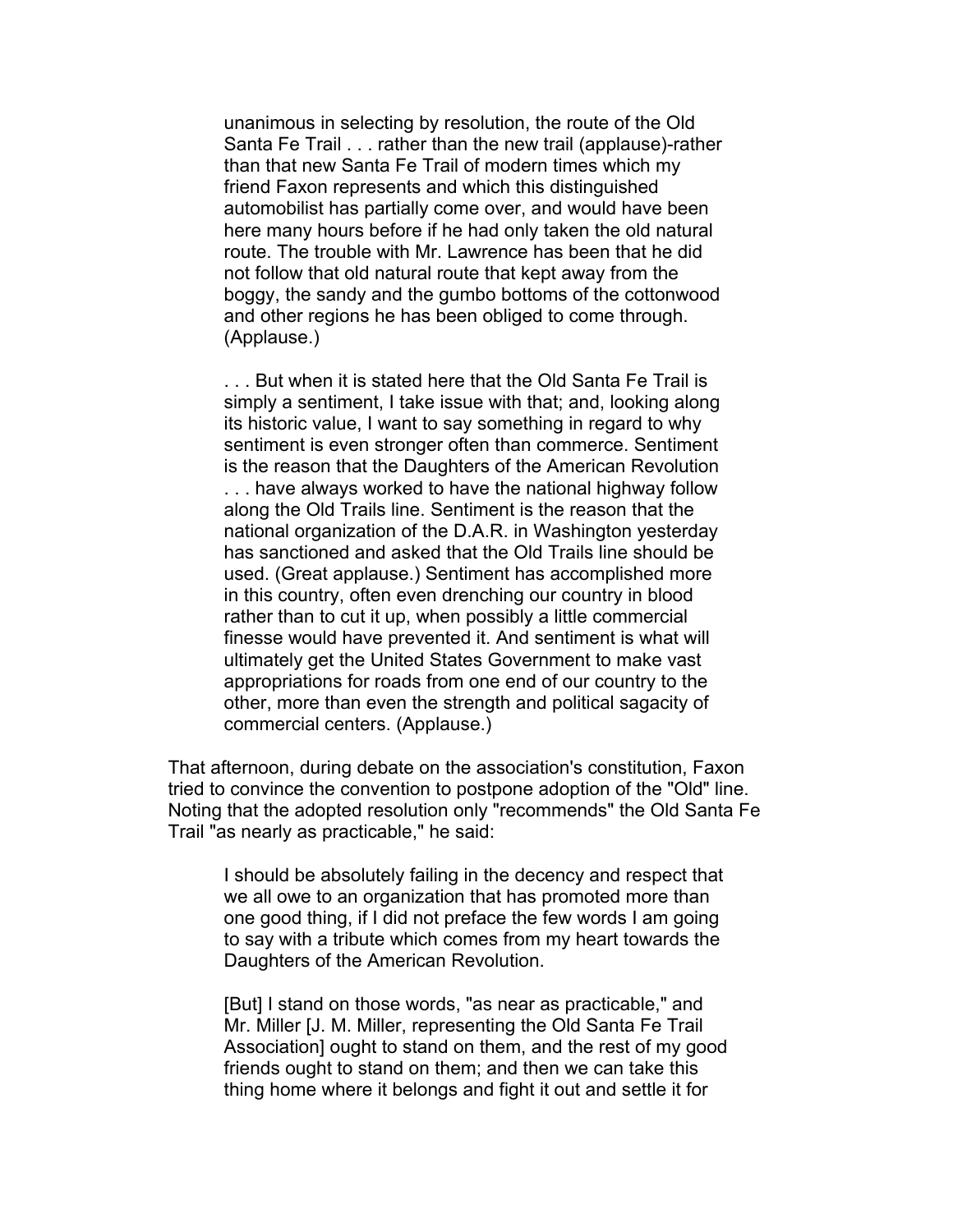all time, and the winner will have the support of the vanquished and we shall all be together in this movement.

Faxon also complained that the resolution endorsing the Old Santa Fe Trail had not been properly introduced to the convention by the Committee on Resolutions.

. . . why try to run anything over us which did not come through the channel of the Committee on Resolutions in the ordinary and orderly manner?

Mr. Miller replied:

For what purpose are we here? We are here for the purpose of determining the national highway that shall connect the two oceans, if we have any purpose at all; and my friend Faxon knows it as well as anybody on earth, and he knows that the only thing we can do is to appeal to the people herenot to run the bandwagon over them. There is no disposition in this magnificent audience to run the bandwagon over anybody, but above and beyond any other organization on earth, this organization will never run the bandwagon over the Daughters of the American Revolution, after their grand work in this cause. (Applause and cheers). Daughters of the American Revolution, I cannot give you my heart. It is not mine to give. I would first have to interview the lovely little woman out at Council Grove; but you have my voice and my hand in every good work and my help in the good work you are undertaking. You may accept the hearts of these gentlemen who belong to the New Santa Fe Trail, if you will, and their wishes in your good work; but it will not help you very much, in my judgment, unless you have their determined effort to carry out what you want done.

When the issue was resolved in favor of the Old Santa Fe Trail, Professor Williams joked:

I wish to call attention to the meeting tonight before I get further on, so I will not forget it. I understand that Mr. C. R. McLain of Kansas City will present an illustrated lecture at the New Casino--and I hope those of us now who favor the "Old" will not stay away because it is the "New" Casino, if that is the name of it--on road building.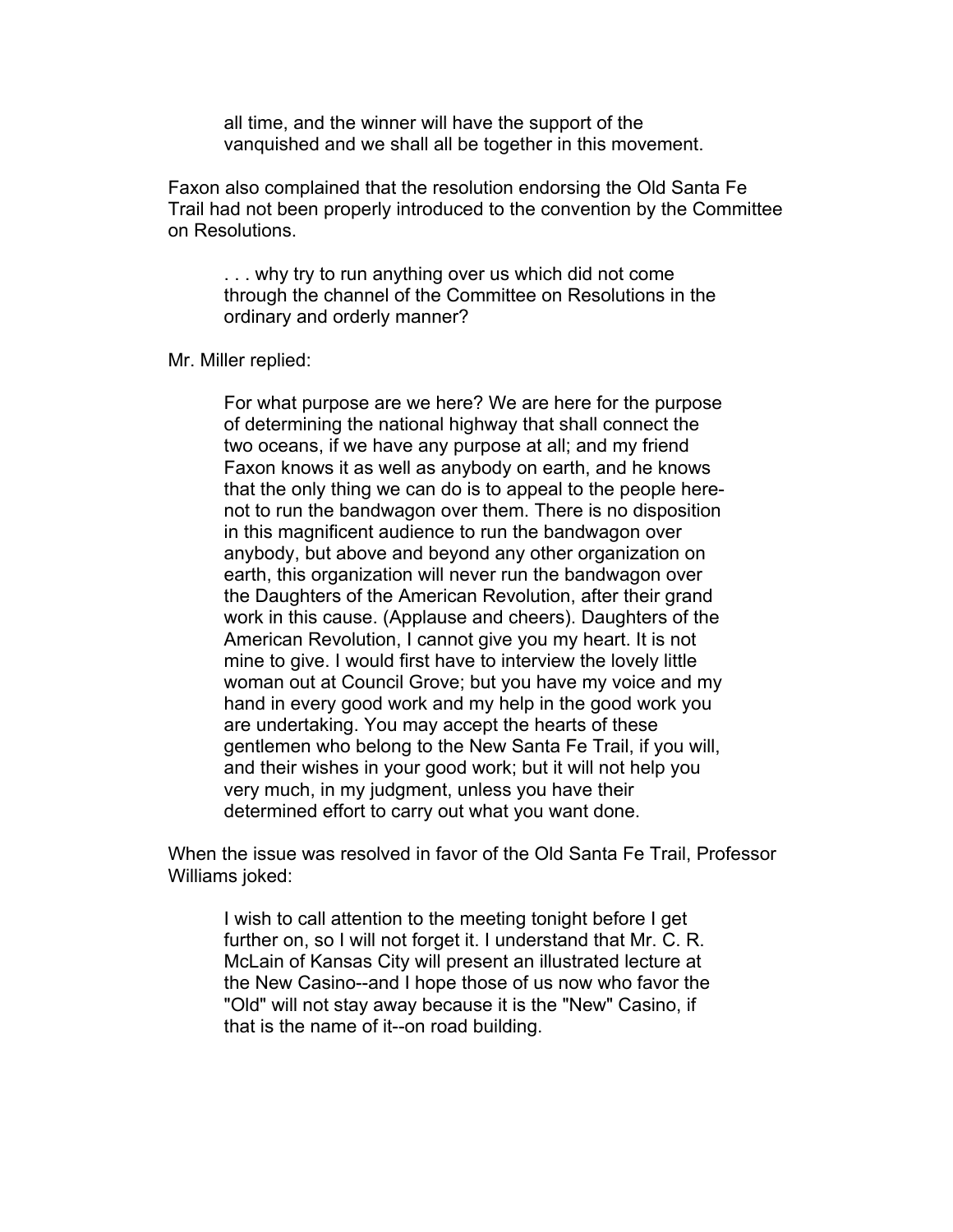#### **Routing Disputes: The Ocean-to-Ocean Highway**

The other main controversy over routing concerned the Southwest, where few good roads existed. Colonel Dell M. Potter, of Clifton, Arizona, addressed the convention on the second day. (He noted that his title of "Colonel" resulted from his having been paymaster of the State's National Guard.) Potter explained how the organization he represented, the Oceanto-Ocean Highway Association of Redlands, California, came about:

Four years ago I went to the Chamber of Commerce in Los Angeles and asked if they would not assist us in boosting the National Highway from the Pacific to the Atlantic . . . . And what has the state of California done? It has bonded itself for eighteen million dollars for the purpose of building what? Building automobile roads--not transcontinental roads, not roads for the benefit of you and me, but roads that will benefit California and allow or permit California to have [automobiles] shipped by train from across the United States to its eastern line and tour through from there. We want to take some of this [touring] money from them before they get to California. I want to tell you if you get to California and ever get away with a cent you do more than the Potter tribe ever has. (Laughter) . . . .

After four years of hard fighting in Arizona, we believed that we could settle our difficulties as to where our part of the National Highway should cross the state, and . . . at a meeting called on the 20th of last December, at which twenty-eight delegates from the State of California and twenty-eight from New Mexico and twenty-eight from Arizona met together for the purpose of organizing some kind of a transcontinental or national highway. We found, to our sorrow, that the fight had been making us only trouble. We found more Arizonians there interested in taking that road across the northern part of the state than we knew there was in Arizona. They all believed they were entitled to have it, but we finally eliminated and finally settled our difficulties. We settled our difficulties in the state of California, and so did the state of New Mexico; and so far as the National Highway across the state of Arizona and the southern part of California and the state of New Mexico is concerned, that is absolutely settled. We have no more fight. But I can tell you the Lord could be proud of some of the fighters they have got in the northern part of the state, and the devil could afford to give half his kingdom for some of those fighters up there . . . .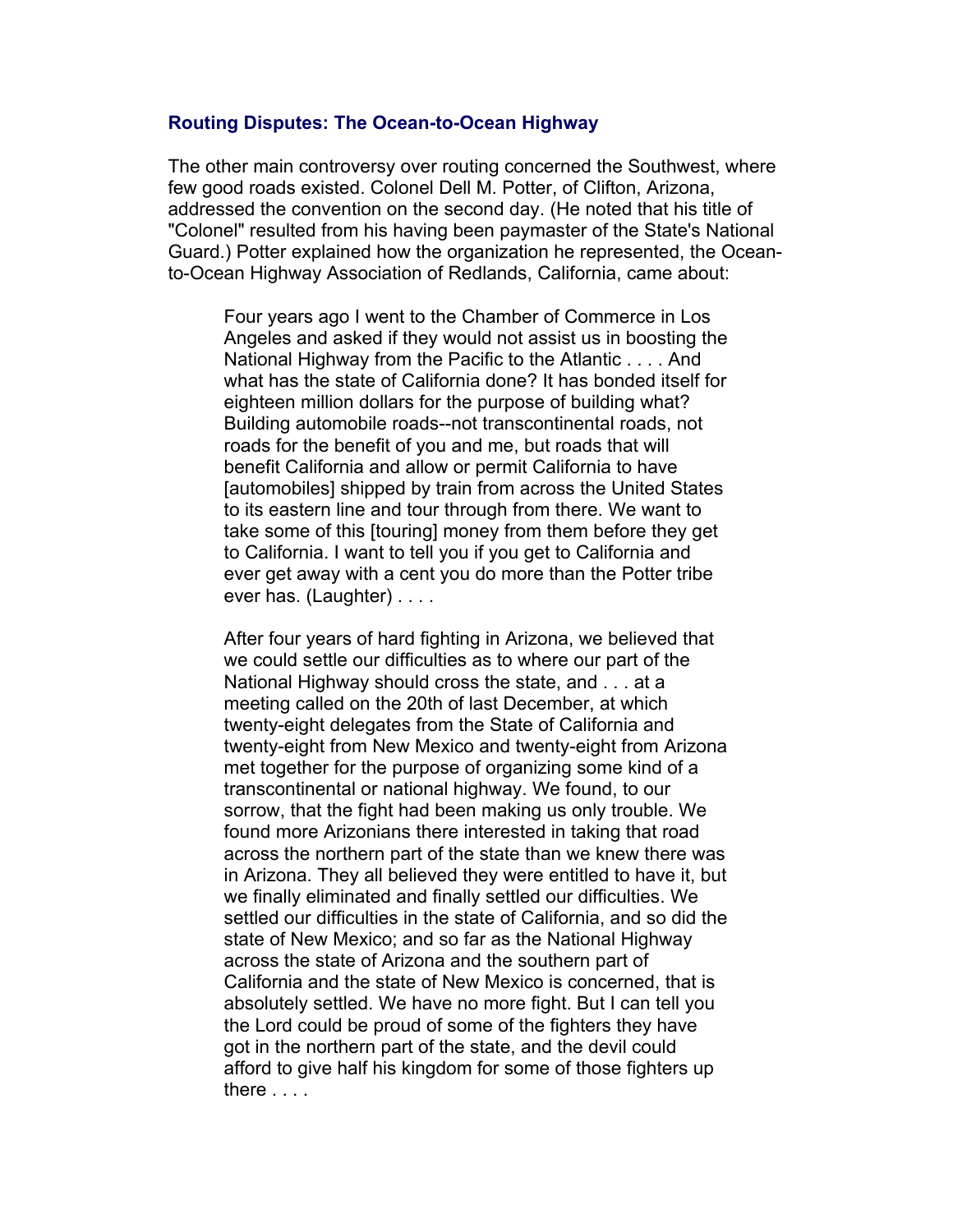I want to say that four years ago we advocated the building of this transcontinental highway following the Santa Fe Trail, and we have fought this thing out up to the 20th of last December, and then agreed that this should be the line of road from ocean to ocean, and the first one built by the United States government. We say that we are in a position to show you people from Missouri, those that have that [transcontinental] disease, and we must show you and we are ready to show you. We are not babies in this particular, if we are the "Baby State" in the Union. We began this thing, and we have been fighting for Colorado and Kansas and Missouri and Illinois and Indiana and Ohio and New York and New Jersey and Pennsylvania to have them put on the map, long before this association was formed. We are not asking for any credit for that, but we saw the writing on the wall and said, "We have got to get busy and have got to bind these various states together."

Colonel Potter also explained how the association was named:

I want to say, with reference to the name of that association, it was finally suggested as the Southwestern Transcontinental Highway Association. I said, "Not in a thousand years. We will make it something broader than that. It must be either the Ocean-to-Ocean Highway Association or the Transcontinental Highway Association." You could not inject into that organization or any other such organization as that anything as narrow as any particular section of the country. We finally agreed that the name of the association should be the Ocean-to-Ocean Highway Association.

According to the proceedings of the National Old Trails Road convention, no one argued against Potter's position.

The convention adopted a route along the Cumberland Road, the Cross-State Highway through Missouri, the "Old Santa Fe Trail" to Santa Fe and "from Santa Fe west on the most historic and scenic route to the Pacific Coast." Possibly, debate within the Committee on Constitution and By-laws, not reported in the proceedings, blocked adoption of the Ocean-to-Ocean Highway's



**US map showing proposed location of National Old Trails Road**

route through New Mexico, Arizona, and California during the first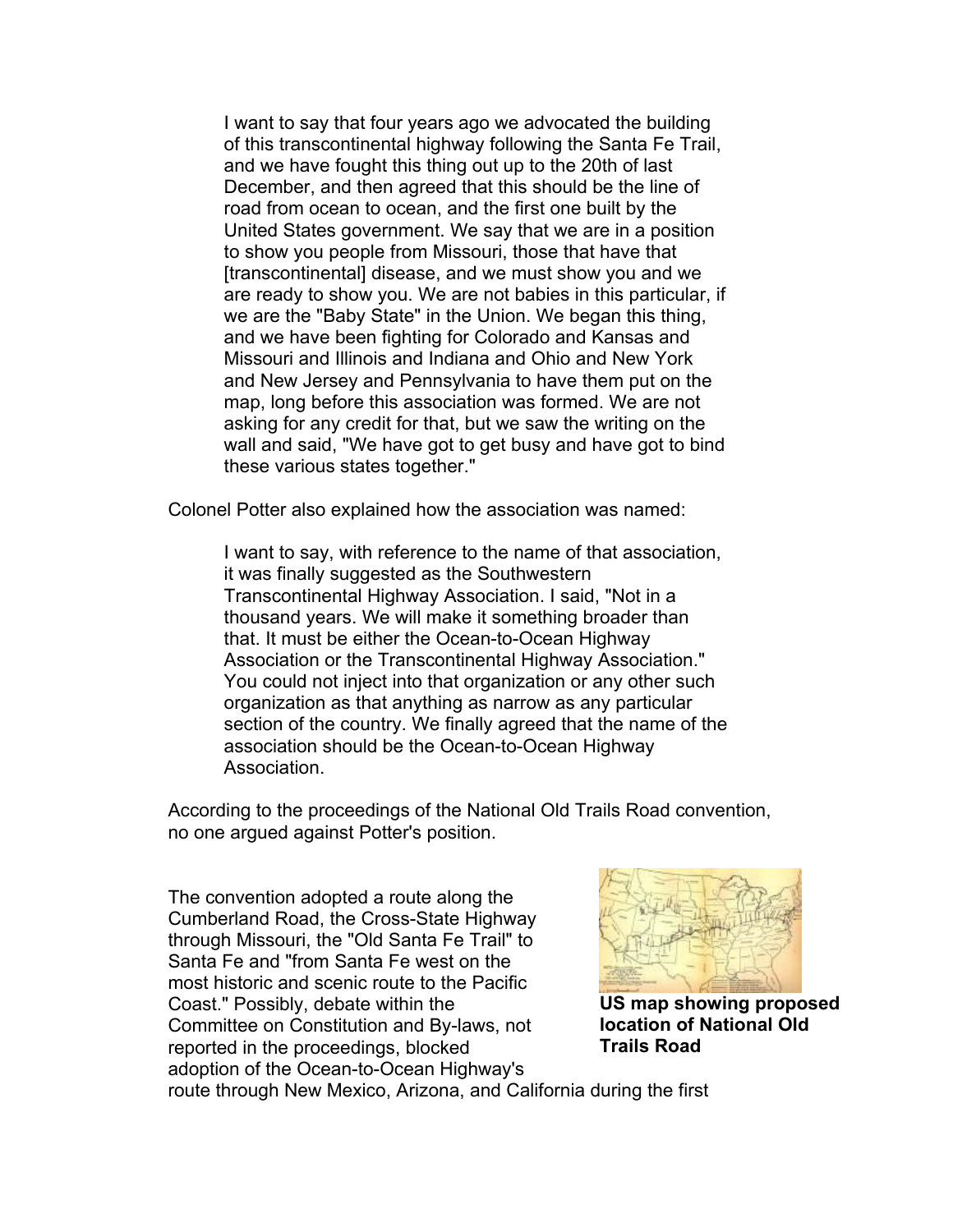convention. The Oregon Trail branch, as shown on Miss Gentry's map, was not included; to judge from the proceedings, this branch was never seriously considered part of the route.

On another matter, Colonel Potter offered a suggestion:

Mr. Chairman, I move you that it is the sense of this Association, born today, that we affiliate with the Ocean-to-Ocean Highway Association, with one and the same purpose in view; that we affiliate with them and work with them first, last and all the time to the end that this one first transcontinental highway from ocean to ocean be completed.

The motion was carried. In addition, the convention resolved:

That the thanks of this convention is extended to the Daughters of the American Revolution, who, by their energy and patriotism, have so permanently marked the "Old Santa Fe Trail" by lasting monuments in several States, and that the route of this historic old highway will be forever preserved to posterity.

## **Judge J. M. Lowe**

As the convention neared its end, the Committee on Permanent Organization proposed to designate Dr. Williams as President of the new association. He declined:

> While I appreciate more than I can express the courtesy shown me in this Convention, and the action, particularly contrary to my express wishes and desires, of my friends on the Committee on Permanent Organization, there are reasons that I have confided to some of my more closely affiliated friends which make it utterly



**Judge J. M. Lowe**

impossible for me to accept at your hands this signal mark of your confidence in me. If I will not be accused of plagiarism I would say with all the emphasis that I can, that under no circumstances could I accept what you apparently are inclined to offer me, the leadership of a movement that is epoch-making, history-making, in its character.

He suggested an alternative: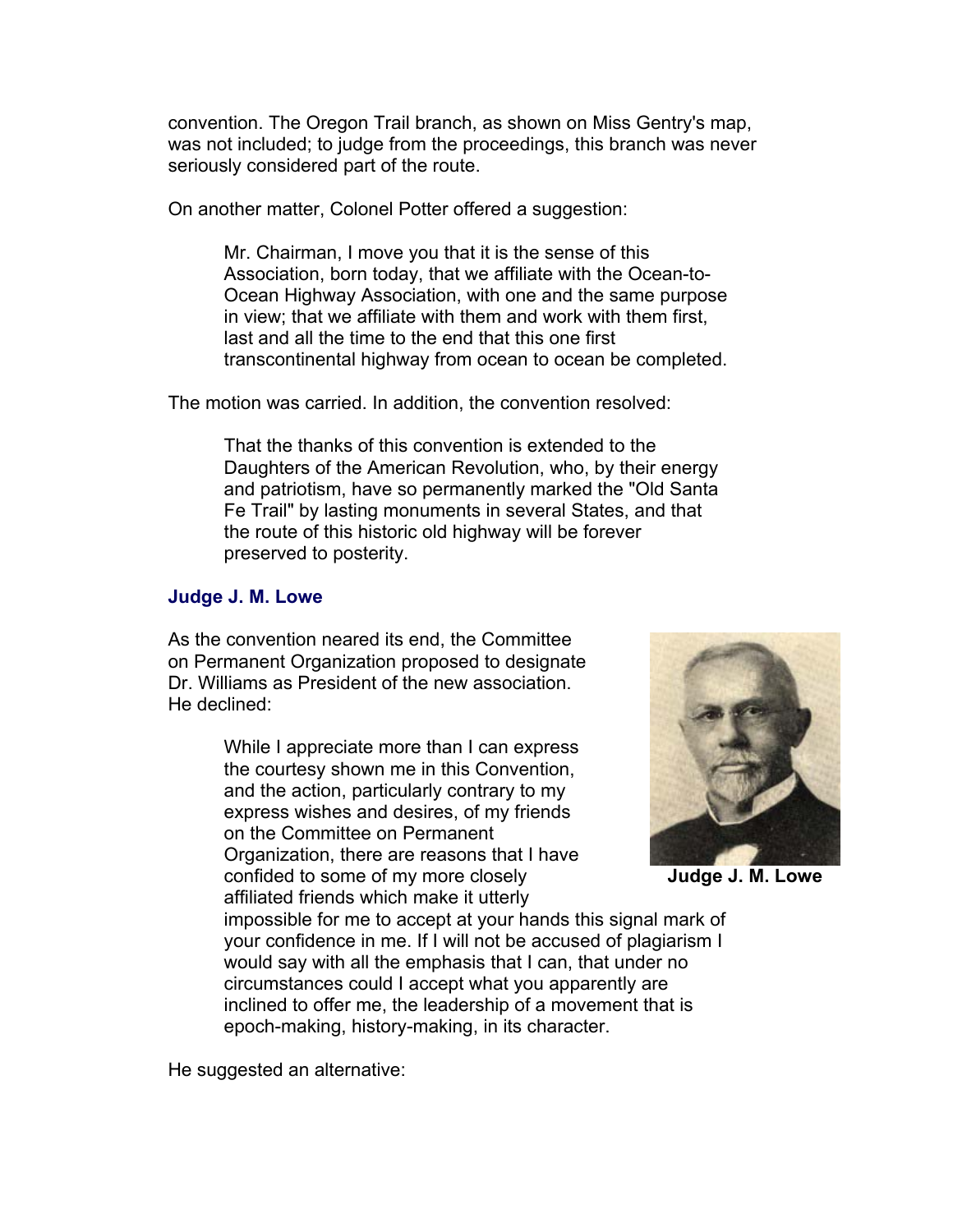If it is left to me to make a nomination in my stead, it would afford me great pleasure to nominate for the presidency of this Association a resident of this city, a man of the highest character, a man influential at the national capital, a man who has served the Missouri Old Trails Association as executive committeeman, a lawyer and statesman whose heart is in this work and who is as thoroughly committed to it as any other man, and who here at this central city, which bears the name of one state and belongs to the other should be located, it seems to me, the president of this association. And I present, in withdrawing my name, thus trespassing upon your courtesy, which I am sure is more than I ought to do, I am withdrawing my name regretfully and appreciatively, in your interest as well as in Mrs. Williams' and my own, if you will allow me to take you into my confidence to that extent, I present to you the name of Judge J. M. Lowe of Kansas City. (Cries of "Good!" and applause.)

The convention elected Judge J. M. Lowe, always referred to by his initials, to be President.

Joseph Macauley Lowe was born in Pendleton County, Kentucky, in 1844. When he was old enough, he joined the Confederate Army and served for several months near the end of the Civil War. He taught school in Greenfield, Indiana, while studying law. He moved to Plattsburg, Missouri, where he practiced law for 15 years, and served as prosecuting attorney of Clinton County for four successive terms.

In Plattsburg, he married Mary Elizabeth McWilliams in 1874. They had two children, a daughter, Mrs. Hughes Bryant of Kansas City, and a son, Mr. J. Robert Lowe of Lees Summit. The couple moved to Kansas City in 1882. Although primarily focused on private activities, he occupied several appointive offices and served as Judge of the County Court of Jackson County. He also served as election commissioner in Kansas City for 6 years, during which time he gained a reputation for fighting dishonesty in politics and at elections, regardless of party.

He had been a fighter for good roads for many years. In an 1897 address to the Southwestern Commercial Congress in Atlanta, Georgia, he spoke about a subject "which has enlisted the thought and energies of the greatest intellects throughout civilization," namely good roads. He discussed and quoted the great leaders who had supported the development of roads, especially the Cumberland Road, in the United States. He said, "Let us no longer quibble over hair-splitting theories of governmental power. Either the General Government has authority to appropriate national revenues to road building, or it has not." He was in no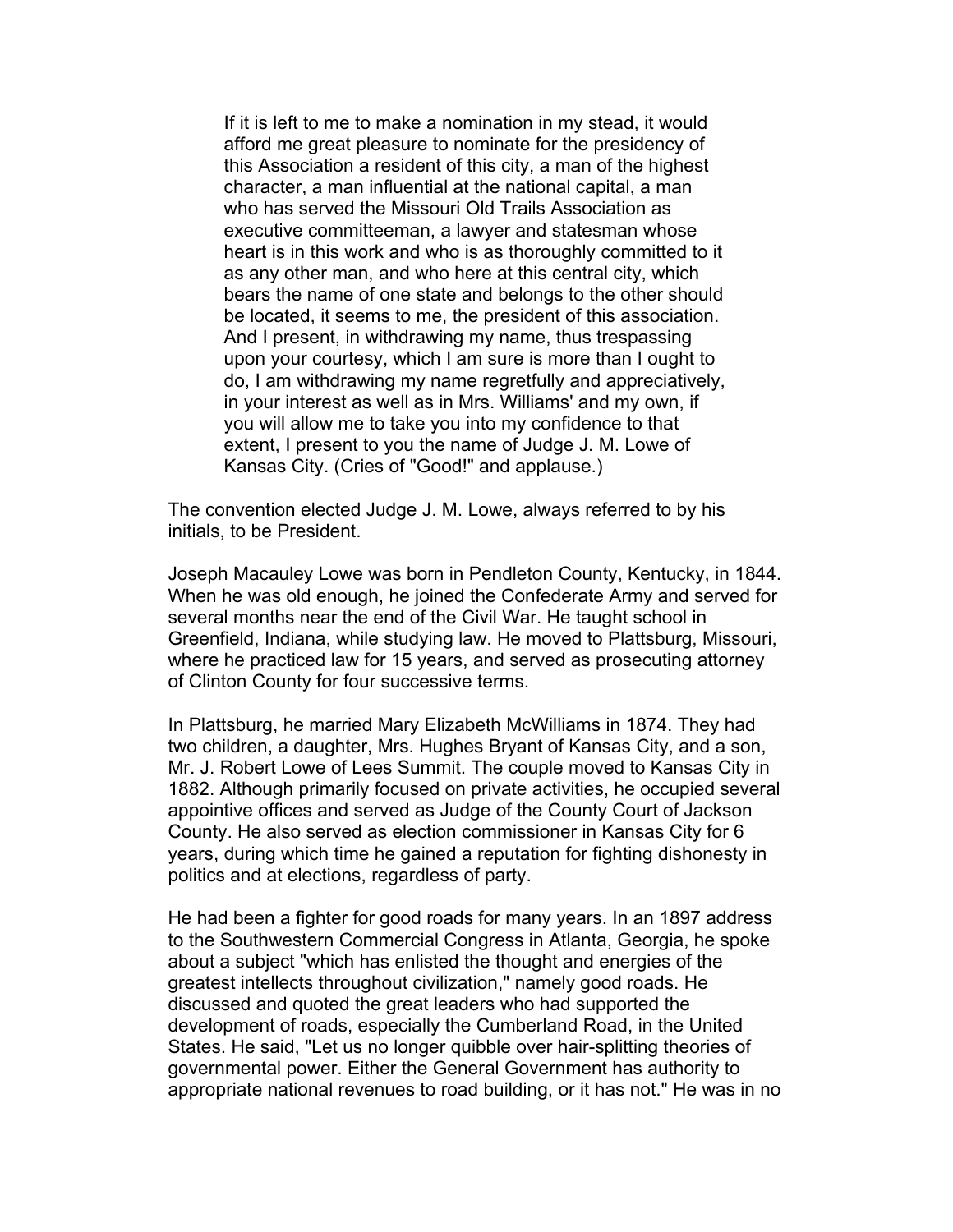doubt of the answer, namely "that the thing can and shall be done." He explained:

Let us begin where we left off when the "bogy man" of doubtful authority made his appearance, take up the old Cumberland road, or any other road, carry it forward and intersect the Santa Fe trail and stretch one great national highway across the continent. When this is done, "the way" discovered will seem so simple and so easy that we will only marvel at our sloth and go forward in the only rational, feasible, equitable way of road building.

He suggested that, "We must cease regarding road building as a tax, and look upon it as an investment." The Congress had appropriated \$300 million for post office buildings. "the necessity for which did not exist," money that could have built "ten great macadam roads from ocean to ocean, and ten from the Lakes to the Gulf." But when good roads advocates asked for a percentage of that amount, "a mere bagatelle," advocates of States rights cry out, "Paternalism."

Be it so; but we shall not halt. We fear this charge even less than we did the equally foolish cry of "unconstitutionality." We are beginning to know our rights, and knowing them we dare maintain them. This question has figured largely in the election of two Presidents, and it may be of equal potency in the election of a third. **This is our money** ; and we shall not stop until a portion of it is appropriated to the development and enrichment of the country, furnishing employment to thousands of idle hands, and adding millions in value to the wealth and prosperity of the country.

By 1910, Judge Lowe was absorbed in the cause of good roads. Addressing the National Good Roads Convention in Oklahoma City on October 5, 1910, he had begun, "The amount of energy employed on the subject of good roads is out of proportion to the results obtained." After summarizing the history of the Cumberland Road, he addressed a more recent objection to Federal funding for road building:

But it may be said this would be to open wide the "pork barrel"-every congressional district would want a road. It may be replied that, as it is now most congressional districts have a creek or bayou which needs dredging, riprapping, or "snagging," and if road building was added, it would give the average Congressman something to do, and he could always report to his constituents how earnestly he had tried and what he could do next time.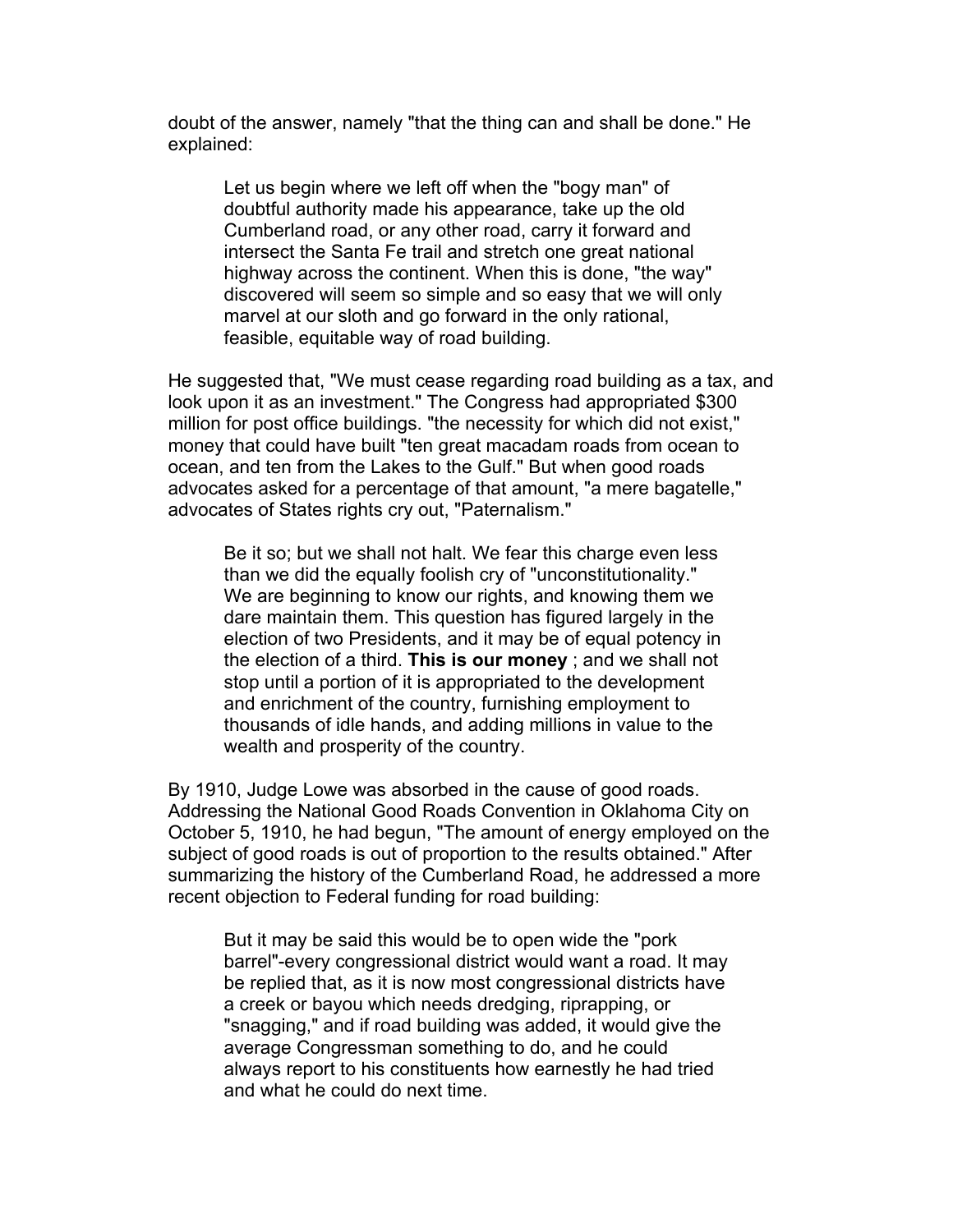After listing over \$441 million in appropriations by Congress over 20 years for rivers and harbors and quoting the good roads planks adopting by the Republican and Democratic conventions before the 1908 presidential election, he restated his argument from the 1897 speech, but with a few modifications:

Both parties having decided "that the thing can and shall be done," it only remains to search and "find the way." This is easy. Begin where we left off when the "bogy man" of doubtful authority made his appearance, take up the old Cumberland Road, carry it forward and intersect the Santa Fe trail and the Oregon trail, and stretch one great national highway across the continent.

He concluded:

What I do insist upon is, that if the policy of internal improvements, which has become the settled policy of the Government, is to continue, then the highways of the country shall share in that system as constituting a vital part thereof, and as such entitled to a square deal. As public highways they constitute a vital place in transportation, and, belonging to the public, they should be constructed and maintained by the public.

Judge Lowe had also proposed a \$50 million highway system for Missourian astounding sum for the times. He also claimed credit for being the first person in the United States to propose the use of motor vehicle license fees to support highway construction.

In all his public endeavors, Judge Lowe exhibited what one account described as "militant honesty, unselfishness, vision, faith." He was "a foe of inefficiency and lax methods of administration in public office."

After the delegates approved the appointment of Judge Lowe as President, Professor Williams was elected to the specially created post of Advisory Vice President. The name of the organization, which filed for incorporation in the Circuit Court at Kansas City, was the National Old Trails Road Ocean-to-Ocean Highway Association.

With the convention nearly over, Professor Williams called for an acceptance speech by Judge Lowe:

> Now the chairman is going to ask--let him be just this moment longer the chairman--in order to cement the tie that binds, in the closing hours of the Convention, after again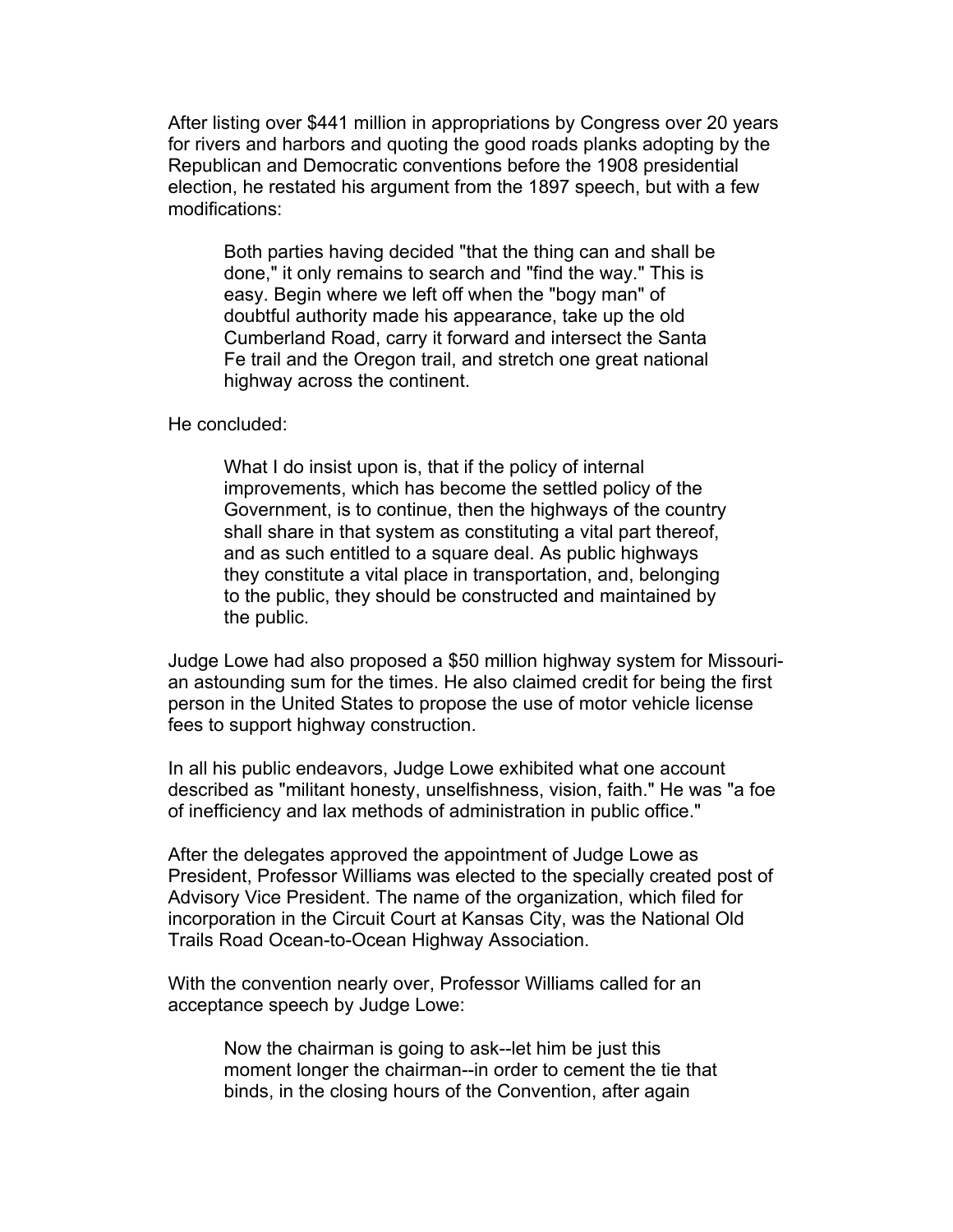thanking you for your courtesies to him, that the new president of the National Old Trails Association be escorted to the chair and is going to appoint as a committee to escort Judge Lowe to the chair, Mr. Miller of Kansas and Mr. Faxon of Kansas. (Cries of "Good!" and applause.)

Professor Williams continued:

I present to you gentlemen with my love and thanks, and my congratulations on your new president, with my best wishes for his success, and for your own personal welfare and prosperity, your new president, my friend and yours, a lawyer, a Good Roads promoter, a man whose interest is thoroughly in behalf of the building of this transcontinental highway on the National Old Trails road, Judge J. M. Lowe of Kansas City.

In accepting the Presidency, Judge Lowe began:

I don't know what I ought to say. Of course it is always expected that the recipient of such an honor as you have bestowed upon me, shall return his thanks. As I said to a friend of mine a moment ago, when congratulating me, that it did not impress me that it was congratulations I stood most in need of at this particular hour.

He spoke of the "calamity" of losing Professor Williams' leadership, "but he has presented his reasons in such a way that they made it impossible for us to press it upon him further."

Judge Lowe then discussed his views on highway development:

Now, personally, just one word, because a great deal, I suspect, remains to be done, as most all of you know without my telling you, that in selecting me, you have selected a president who is in favor of good roads. (Applause.) I have reached a point where, perhaps, I have not quite as much patience as I ought to have with men who talk like we ought to go to Congress and, upon bended knee-or, as Shakespeare expresses it, "Crook the pregnant hinges of the knee, where thrift may follow fawning"-and talk about the government extending national aid to road building as something to be petitioned for and begged for. I have gotten way beyond that. I know, and you know, that the national revenues belong to the people. I know, as you know, that these revenues are subject to the action of Congress. I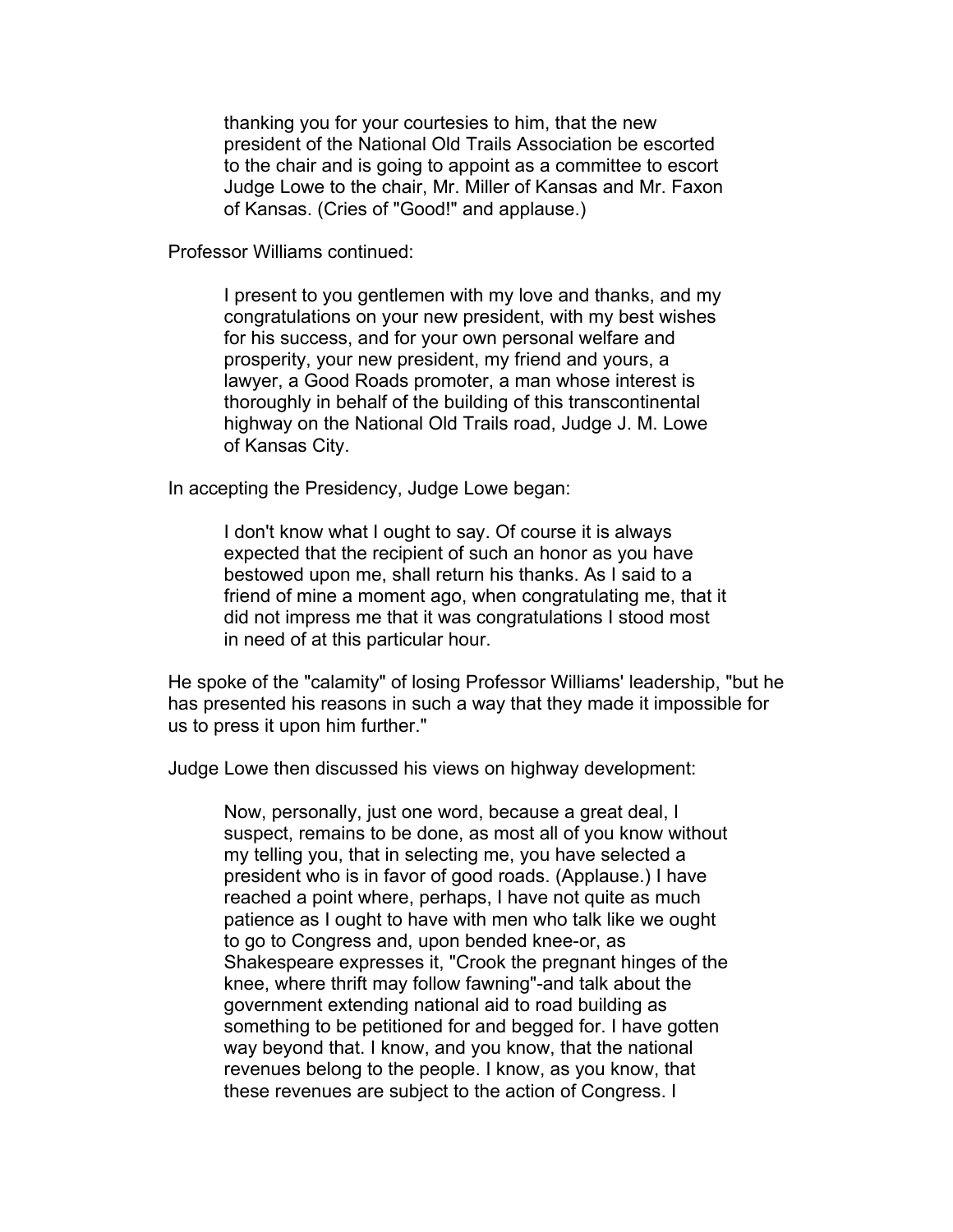know, and you know, they have been appropriated to all sorts of uses and purposes. Now, this is our money, just as the states' funds are. These representatives in Congress are our servants, or should be, and when we go before them we will demand that this money be appropriated for this purpose. (Applause) . . . .

While we have been meeting in this convention and passing these resolutions, we have already had introduced in the Congress a bill appropriating out of the general revenues of the government moneys sufficient to meet one-half the expense of building the National Old Trails Road across this country. That bill was referred to the Committee on Agriculture, and on yesterday twenty-four states, represented by the Daughters of the American Revolution, were before that Committee, pressing upon the committee its duty with reference to that bill. I have a copy of that bill in my pocket. I have only one. If I had more time I would read it to you. It may not be the wisest or may not be the best; but the point I want to get before you is this, that the National Old Trails Road is the first on record in the Congress of the United States demanding a national system of highways. Now, then, let's see to it that it remains **the first**.

Of course I am, and I expect you are, in favor of all the bills introduced, about thirty-eight in number. Personally I am in favor of the Underwood bill, and I am in favor of the Cullom bill, and am in fact in favor of all of them and any of them. As to how much Congress should appropriate, this is a detail we will work out when we come to it-whether the Government should assume the entire expense of building it, as I believe it should, or whether the Government should simply aid the states in building it, I don't care a rap about that. I will do business with them on either proposition or in either way. Now gentlemen, this is more than I intended to say to you. I repeat, as I began, that it is absolutely a calamity to this organization that Colonel Williams should be permitted to retire from its presidency. I cannot hope to fill his place--no man can fill his place, in the chair. In the language of Jefferson, when he succeeded [Benjamin] Franklin as minister to Paris, when being congratulated by one who said, "I understand you are to take the place of Dr. Franklin," replied, "No, sir! I can't take the place of Dr. Franklin. No other man can. I succeed Dr. Franklin." That is true at the present time. I cannot fill Col. Williams' place-- no man can. I can only succeed him.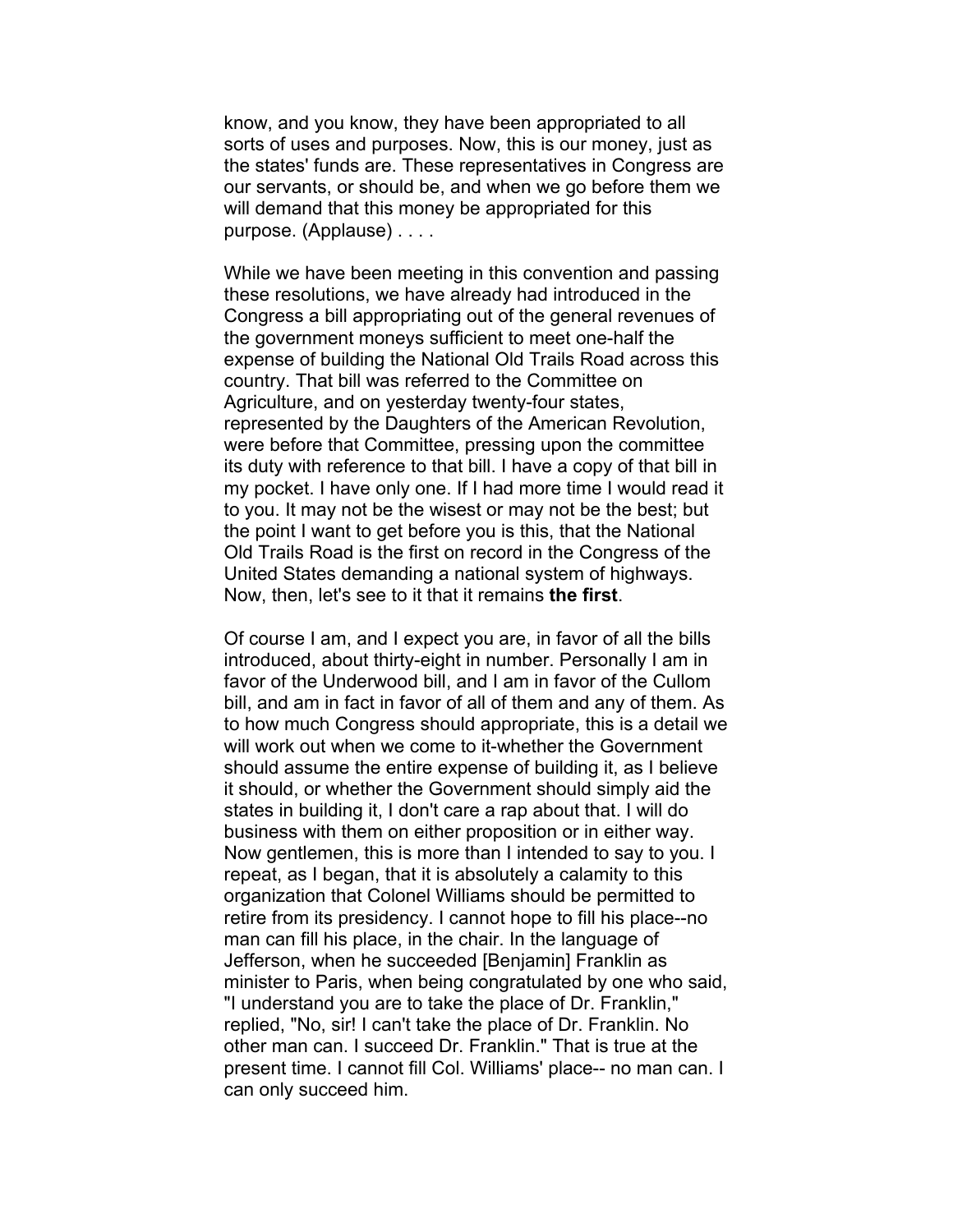The convention also adopted *Better Roads* as its official organ. Its editor, Jesse Taylor, addressed the members near the end of the session. Although he pointed out that he was not an engineer, he had a word of warning. He stressed, he was not against the automobile ("I don't own one, but I have nothing against the other fellow") and he didn't care whether the route was the Old or New Santa Fe Trail (the Chairman admonished him, "Don't use that phrase again. That is settled."). He explained that hundreds and thousands of people would be heading to the San Francisco Exposition in 1915 in \$590 Fords all the way up to \$6,000 vehicles weighing 3 or 4 tons:



**Jesse Taylor**

You are going home and ask the people of your localities to put up money to build roads. You are going to advertise this great National, ocean-to-ocean highway, and invite the four hundred thousand automobilists from one end of this nation to the other, and the people who own mules and horses, to come and travel on that road. Now, we are warning you, when you build it, build it right. **Wake up now!**

He mentioned earth, gravel without proper drainage, and waterbound macadam. He wasn't advocating any specific surface:

But I want to warn you now, when you go home and start this sentiment for building a road, take along with it the sentiment for the proper construction of roads, and build them **right**. Because, if you don't, when the automobiles going to the great celebration of the opening of the Panama Canal in San Francisco have run thirty days over the thing, they will have the whole State of Kansas cursing you because you have wasted their money in improper construction. You will have the whole of any state through which it may pass cursing you because you wasted their money in improper construction.

He urged them to study proper construction methods, as well as proper upkeep. To applause, he cited the French system of road patrols:

What I want to admonish you to do in these few moments is to build your roads **right**, and I want to warn you against improper construction and a rebuke from the people which will come to you if you build this Old Trail in a careless way.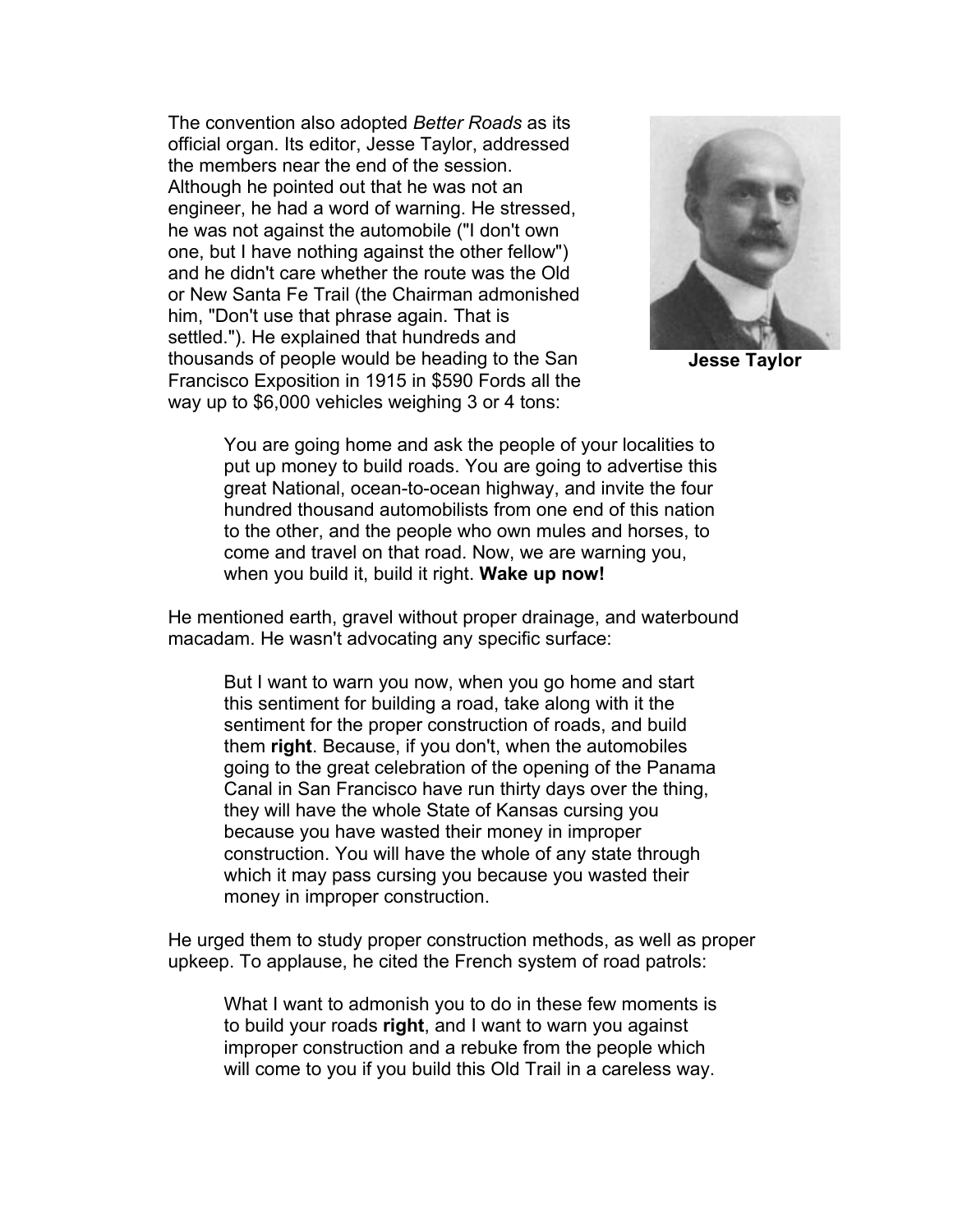Professor Williams, still acting as Chairman, ended the convention with these closing words:

I wish to express to you again and finally my personal appreciation of your kindness to the Chairman for your courtesy to him personally, and to say that in this wonderful convention, with more than five hundred delegates representing eight states of the American Union, we have launched a movement that, in my opinion, will establish the first transcontinental wagon road on the Old Trails Route across the continent.

## **Miss Gentry's Testimony**

Miss Gentry had not been able to attend the convention. She and other members of the D. A. R. were in Washington, D.C., to testify before the Committee on Agriculture of the House of Representatives on April 19. The committee was considering H. R. 17919, Representative Borland's bill calling for Federal construction of the National Old Trails Road.

Before introducing Miss Gentry at the hearing, Representative Borland read a telegram to her from the convention delegates in Kansas City:

Old Trails Road convention assembled, 500 strong, in Kansas City; acknowledge greetings of the Daughters of the American Revolution Old Trails Road committee in session in Washington, and again acknowledge our obligation to you for having been first in promoting what we believe and hope will shortly become the first great transcontinental highway over the historic and scenic route along the old trails of the pioneers. Walter Williams, Chairman.

Representative Borland then introduced Miss Gentry, " the lady who, I believe, is the originator of this idea . . . ." In reprinting her testimony, *Better Roads* (August 1912) referred to Miss Gentry as "Chairman Old Trails Road Committee, National Society, D.A.R."

Miss Gentry's comments emphasized the difference between seeking good roads for commercial interests and seeking them as a memorial to the men and women who traveled our historic trails:

A countrywoman said to me: "My men folks have left me stuck in the mud all my life. I am mighty thankful the D.A.R. are trying to pull me out." While individually we are concerned with this phase of good roads, as an organization we are dedicated to the historic and patriotic side, and are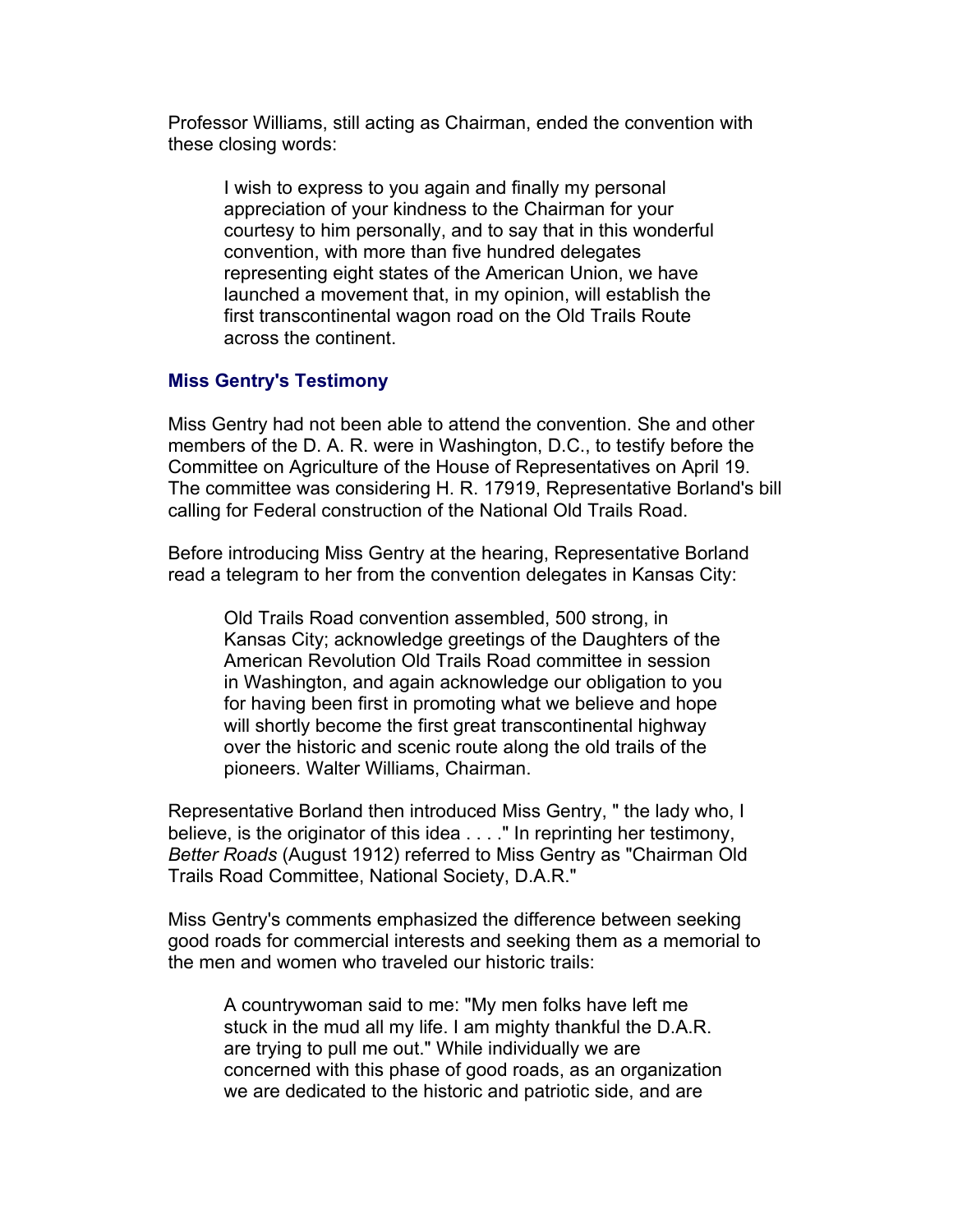here to urge that a great National ocean-to-ocean highway be built as a memorial to the pioneer patriots of the Nation.

Miss Gentry explained the original conception of a highway along the Santa Fe and Oregon Trails, as well as along General Kearny's trail to California during the Mexican War. She added that the plan included an extension through Baltimore, Philadelphia, and into New York along the roads George Washington traveled on his inaugurals as President of the United States.

She contrasted the D.A.R. project with other proposed highway projects:

There are many projected roads at present; the Meridian Road, proposed to run from the Gulf to Canada, bisects our road at Kearney, Nebraska, and also at McPherson, Kansas; another road is the capital-to-capital, or the Quebec-Miami Road, which intersects our road at Washington, D.C. The Natchez Trace is a feeder into our road, as is also the Chicago to St. Louis Road, to be called the "Lincoln Highway"; the river-to-river road across Iowa connects Chicago with our road again at Council Bluffs. All of these and many other roads will eventually be built for commercial advantage; for educational, historic, and patriotic motives, we urge that a distinctive scenic highway should be dedicated, built, and maintained by the National Government .... I want to say very frankly to you that my interest and the interest of the Daughters of the American Revolution in the National highway is purely historic; purely sentimental and patriotic . . . . [O]ur interest is not a vague sentiment, but an insatiable passion . . . .

Let the D. A. R., who conceived and initiated this movement, bind with homespun cords the realized past to the ideal future of the Nation . . . .

Near her conclusion, Miss Gentry explained the nickname of the project:

In Samoa the natives have built a memorial road to [novelist and traveler] Robert Louis Stevenson, which they call "The Road of Loving Hearts." Our plan also is to make a road of loving hearts; and it will have not only that interest, but it will have commercial and economic value.

Congress did not approve Borland's bill or any other bills supporting specific highway proposals. However, the Post Office Appropriations Act for fiscal year 1913, enacted on August 24, 1912, authorized the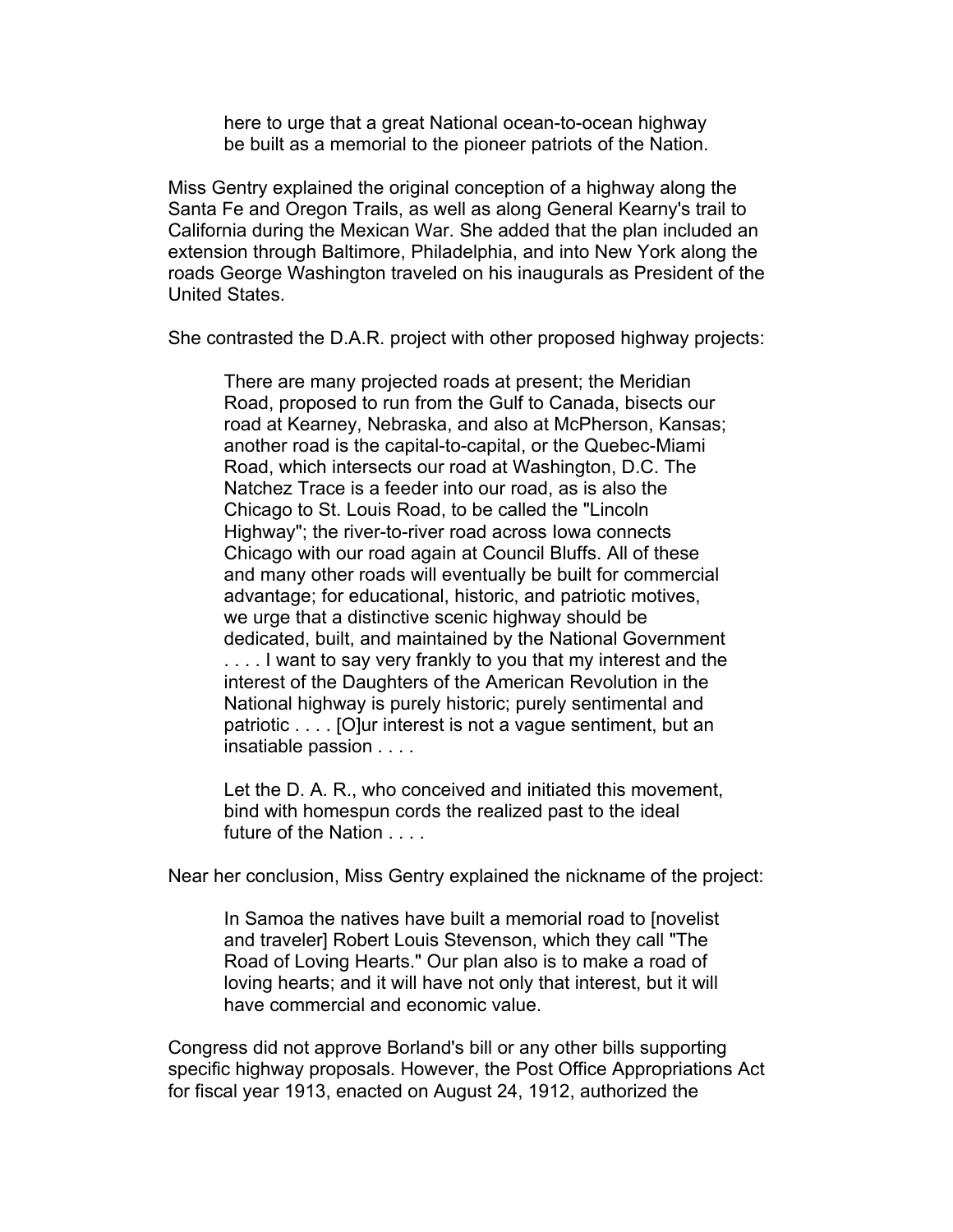Department of Agriculture and the Post Office Department to conduct an experimental program for construction of post roads. The act also established a Joint Congressional Committee on Federal Aid in the Construction of Post Roads to study the Federal-aid question and report to Congress on it. It would be headed by Senator Jonathan Bourne, Jr., of Oregon.

# **On The Road**

On May 15, 1912, Colonel Potter left Los Angeles for a trip to New York in a car provided by *The Los Angeles Times*. According to an article in the September 1912 issue of *Better Roads*, he was accompanied in the "Los Angeles Times Special" by correspondent Bert C. Smith and a chauffeur, John Zak.

In Kansas City, Judge Lowe joined them for the trip to Wheeling, West Virginia:

Public meetings were held all along the route, branches of the Ocean-to-Ocean Highway Association and National Old Trails Road Association were organized at many places, and much interest was aroused that will make sentiment for the early improvement of the Old National Road and the Santa Fe Trail. "This country ought to have an ocean-to-ocean road which is in condition at all seasons of the year," said Judge J. M. Lowe. "The route we propose is the only one which will make this possible."

He described the route, including the western end along the "old Sunset Trail" to Los Angeles, the route adopted by the Ocean-to-Ocean Highway Association.

During an address in Cambridge, Ohio, on July 6, 1912, Judge Lowe focused on the authority of the Federal Government to appropriate funds for national highways. As he would on many occasions, he went back to the Constitution, which delegated specific powers "to establish post-offices and post roads" to the Federal Government. While the modern Congress, he said, may have forgotten that the phrase "to establish" meant "to build," there was no doubt in the Congress in the days when it included men such as James Madison, one of the Founding Fathers. Judge Lowe cited the history of the National Road, initiated under a law signed by President Thomas Jefferson in 1806. Bills for its construction and maintenance were approved by later Presidents even though "this exercise of power was not without opposition." He explained: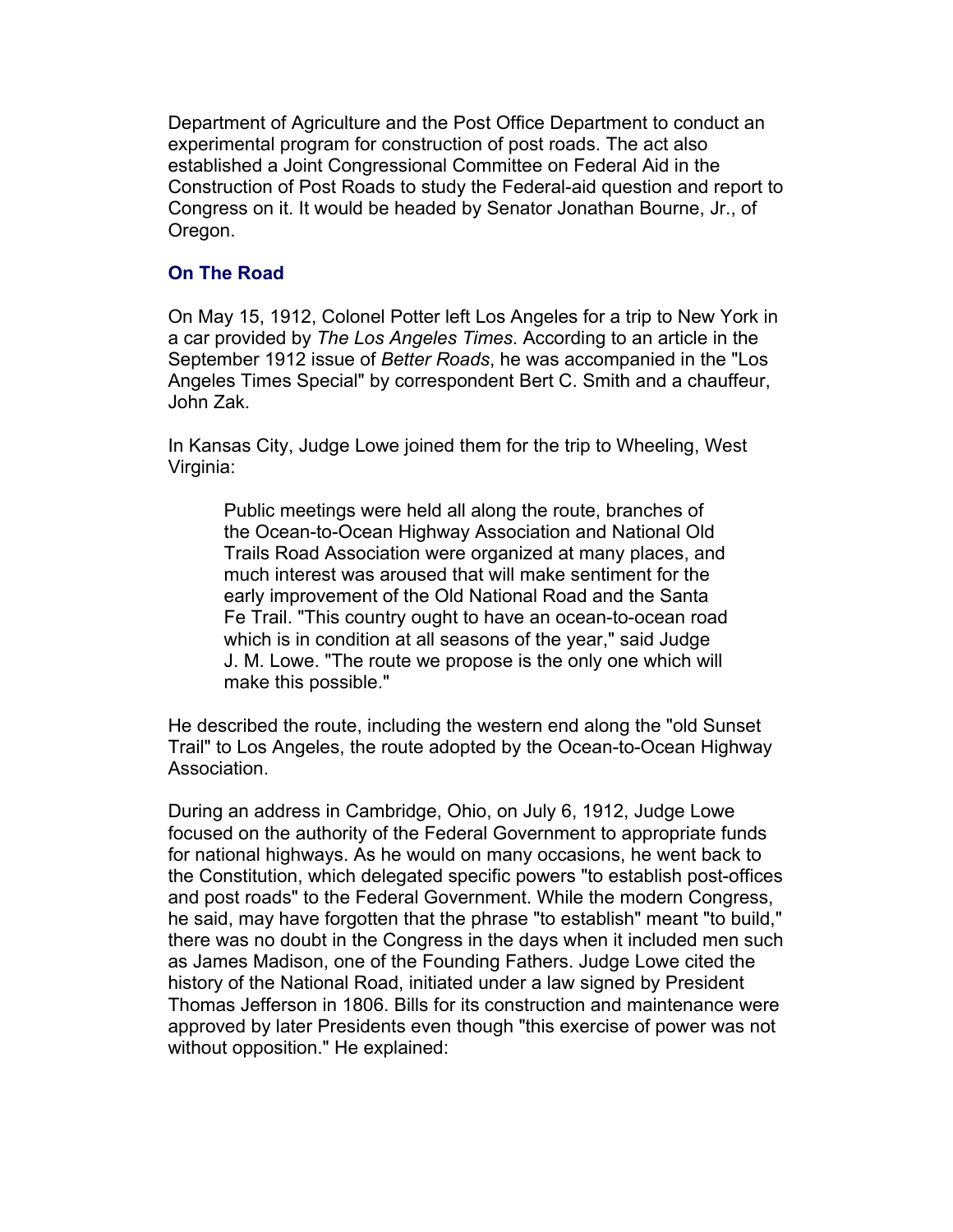So jealous were the people of what they considered the rights of the States, and so fearful were they of the encroachment of Congress, strange as it may seem, the great and logical expounder of the Constitution, the greatest stickler for strict construction then living, or who has since lived, John C. Calhoun, stood shoulder to shoulder with Henry Clay in defense of the exercise of this power.

To those who argued that the Federal Government does not have the authority to finance road building, he cited Federal land grants for railroads, and appropriated funds to improve rivers and harbors or build the Roosevelt Dam or the Panama Canal. Where, he asked, is the constitutional authority for those expenditures? "A spectacular performance was pulled off recently of sending the navy around the world, which formed no useful public purpose and cost \$14,000,000." This funding could have been used for the National Old Trails Road, which "experts" said would cost only \$12 million. He cited the appropriation of \$200 million a year for pensions, "and the only defense for this vast expenditure made by the politicians is that it puts the money back into circulation. So would the building of roads, and at the same time give employment to labor and add millions in value to the wealth of the country."

The cooperation of the two organizations was cited on June 5, when John Mitchell, President of the Ocean-to-Ocean Highway Association, delivered a speech in Library Park, California. He referred to the December 1911 Tri-State Road Convention held in Phoenix at the request of the Governors of Arizona, California, and New Mexico:

[W]e are going to work with the people east of the Colorado River, for while our organization, originally formed in December last, consisted only of California, Arizona, and New Mexico, our cause has so interested and pleased the people of the other States that we now have linked to our chain the States of Colorado, Kansas, Missouri, Illinois, Indiana, and Ohio. And if you doubt the earnestness and enthusiasm of the people of those States, you should read of the proceedings at the Kansas City convention wherein that proud old organization, the Santa Fe Old Trails Road Association generously changed its name as suggested by our delegate, Mr. Dell M. Potter, so that today that organization which is building and improving roads from St. Louis, Missouri, to Santa Fe, New Mexico, is now known as the National Old Roads Ocean-to-Ocean Highway Association.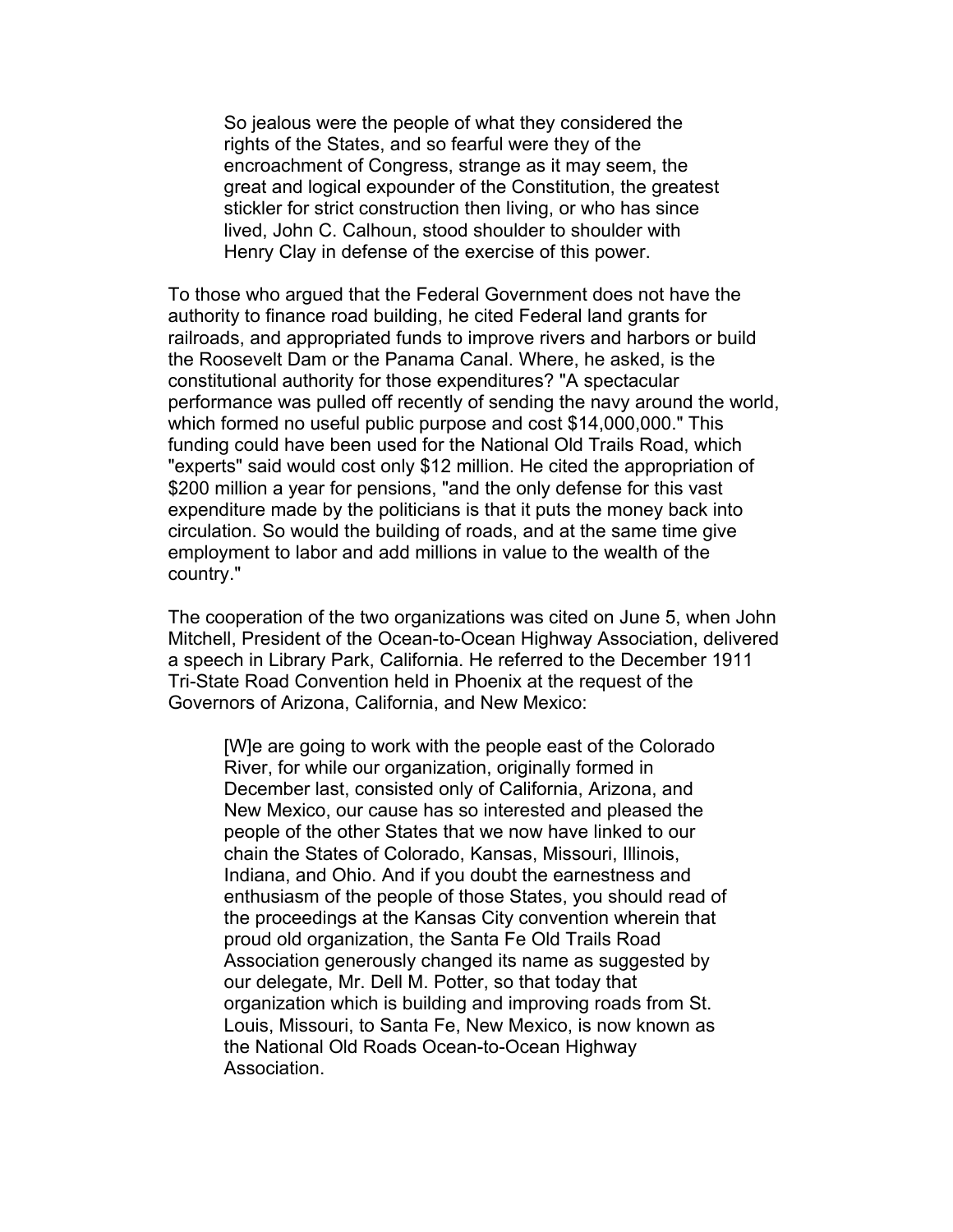# **American Road Congress, 1912**

Judge Lowe and Mrs. Donald McLean, Honorary President-General of the D.A.R., were scheduled to address a road congress sponsored by the American Association for Highway Improvement in the Greek Temple on the Million Dollar Pier in Atlantic City, New Jersey (September 30-October 5, 1912). Logan Page had formed the association in 1910 as an umbrella organization for all elements of the Good Roads Movement to consider a broad range of issues, in contrast to the AAA and American Road Builders Association, which reflected their backing interests primarily by trying to influence legislation. In 1912, the association changed its name to the American Highway Association.

Although Judge Lowe was unable to attend, his speech was read to the delegates. He described the history of the links in the Old Trails Road and the trail association's motto: "The biggest thing ever conceived. The easiest thing to do." He added:

The Daughters of the American Revolution, inspired by the splendid labor and achievements of those early patriots, have led the way in this great work, and are cheering us on to a full fruition of our hopes and our labors. We shall not fail. I look with enraptured vision to the time, not distant, when this great highway, beginning at tidewater on the Atlantic, shall be rebuilt across the continent, to end only in the golden sands of the Pacific, lighted throughout by a streak of electricity, and dedicated once more to the descendants of the heroes and heroines who baptized it in the blood and tears of a nation's birth.

Mrs. McLean followed his presentation with a speech that *Good Roads* summarized in its issue of November 2, 1912:

[She] said she had always been interested in old trails and that although she was quite willing to leave the securing of the money for road improvement to men, she, and the organization which she represented, wanted the expenditure directed rightly. She told of the work done by the women of Missouri in marking old trails in that state and urged that in the construction of roads the consideration of sentiment and patriotism be not overlooked.

Colonel Potter was present for a session on "How to Encourage the 'See America First' Idea." The session began with a speech by Preston Belvin, president of the Virginia State Automobile Association, on the history of road building, historic roads, and scenic beauties of Virginia. North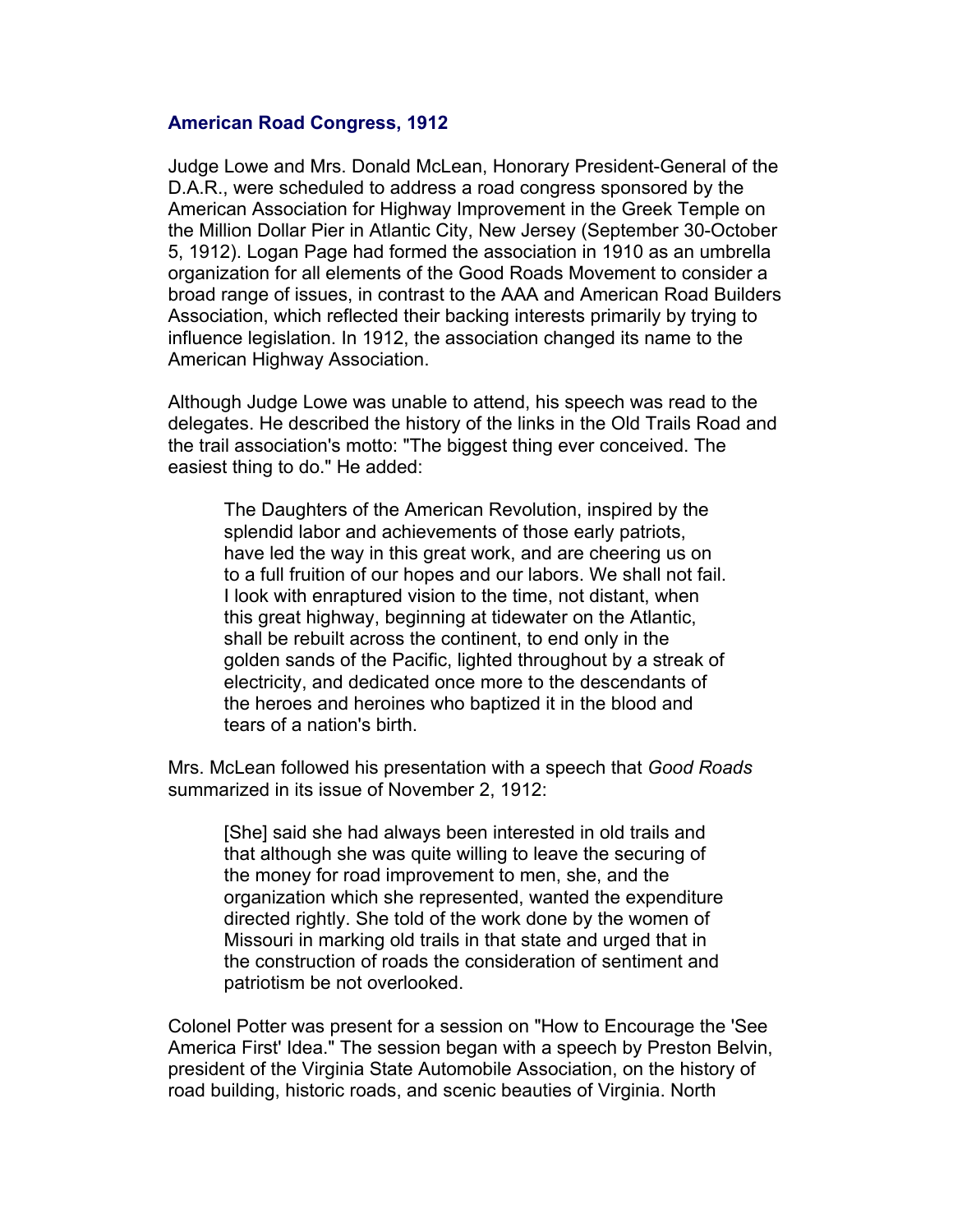Carolina's Dr. Joseph Hyde Pratt, president of the Southern Appalachian Good Roads Association, addressed the general topic of "See America First." He explained that the wonders of Europe could be reached by firstclass highways, resulting in large amounts of American tourist dollars leaving American shores. If America built comparable highways, he said, those dollars would stay in America, and no area would benefit more than the Southern Appalachian region. He discussed the "Crest of the Blue Ridge Highway" that was being planned as a scenic road rather than a commercial road.

Potter spoke on the advantages of the transcontinental road being planned by the Ocean-to-Ocean Highway Association from New York to Los Angeles. It should, he felt, be built by the Federal Government, and it should be built first. Such roads were essential to the economy. He thought three transcontinental roads and three north-south roads were what was needed. He closed by saying that if America did not have good roads, American money would continue going to Europe, which would use the revenue to maintain its roads.

The session concluded with a presentation by Captain H. Z. Osborne, Secretary of the Los Angeles Chamber of Commerce, who discussed Los Angeles County's efforts to improve its roads, and Frank D. Lyon, Secretary of the New York State Automobile Association, who described the State's color marking scheme for certain main roads. He also expressed support for the Federal-aid concept.

# **Buffalo Bill**

William F. "Buffalo Bill" Cody had been a member of the Advisory Committee to the Missouri Good Roads Committee, but in October 1912 he took another step in support of the cause. Miss Gentry announced that Buffalo Bill had



**Stagecoach donated to Old Trails Road Committee of the D.A.R. by Buffalo Bill Cody**

donated a stagecoach to the Old Trails Road Committee of the D.A.R. According to an account by Miss Gentry in the February 1913 issue of *Better Roads*, the gift came about by accident: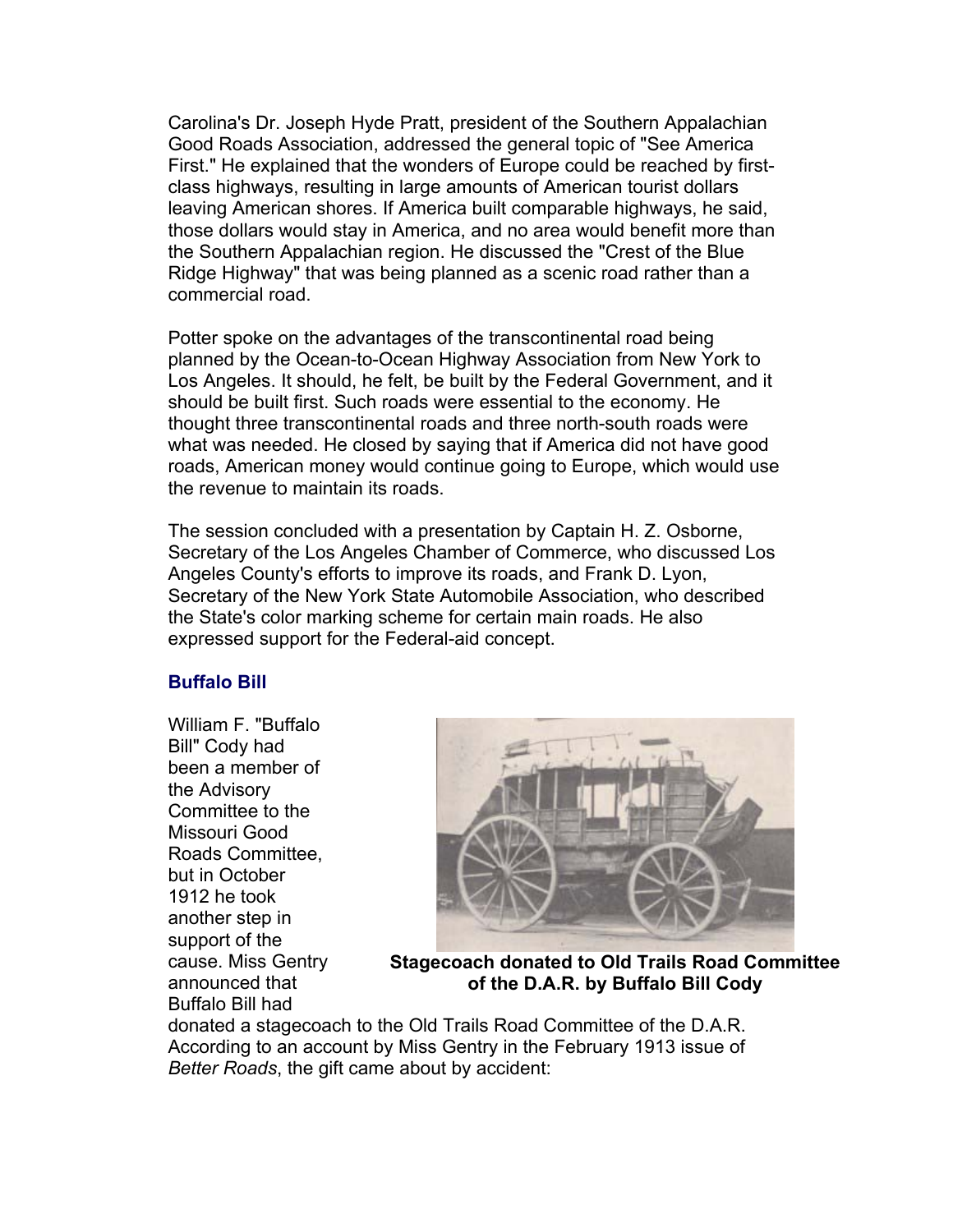Col. Cody was visiting his old friend, Col. Daniel B. Dyer, whose southern mansion down on the Independence road is locally famous. Col. Dyer's niece, Miss Green, invited a number of guests to meet Col. Cody.

We sat on the wide gallery under the August moon and listened to Col. Cody tell thrilling tales of his life on the plains. Col. Cody is a raconteur of brilliant ability and we sat fascinated for hours. His last story was of the first exhibition of his Wild West Show in London, when the Prince of Wales (afterwards King Edward) and four European monarchs, then on a visit to the court of St. James, commanded a ride in the Deadwood Coach, with Col. Cody as the driver[. T]he Prince introduced "Buffalo Bill" to his guests, put them inside the coach and as he took his seat on the box remarked, "You probably have never held four kings before." Col. Cody with the same nonchalance that made him famous as Government scout, and pony express rider and plainsman, drawled back, "Better than that, I held four kings and the joker."

This repartee amused the prince and he thereupon booked passage for the next afternoon's performance, for the Princess of Wales and the royal children. "Buffalo Bill" became lionized; his Deadwood coach, and Wild West Show became the fashion; requests poured in from the English fashionables for rides round the show ring, with the Indian attack and company rescue and all the thrillers thrown in.

Col. Cody rested on his laurels and would not drive for any one under royalty. Passage was booked up for every night of the show's long run, but the regular stage-driver sat on the box.

Col. Cody finished his tale by inviting Miss Green and me to ride in the Deadwood Coach at the following afternoon performance. We laughingly accepted with the provision that he present the coach to the D.A.R. Old Trails Road Committee.

Col. Cody took the banter seriously and said he would present the committee with a Deadwood coach, but the Deadwood coach was promised to the Smithsonian Institute. Through the courtesy of the Burlington Railroad and the interest of its officers in the Oregon Trail, which is part of the Old Trails Road, the coach was transported from Cody,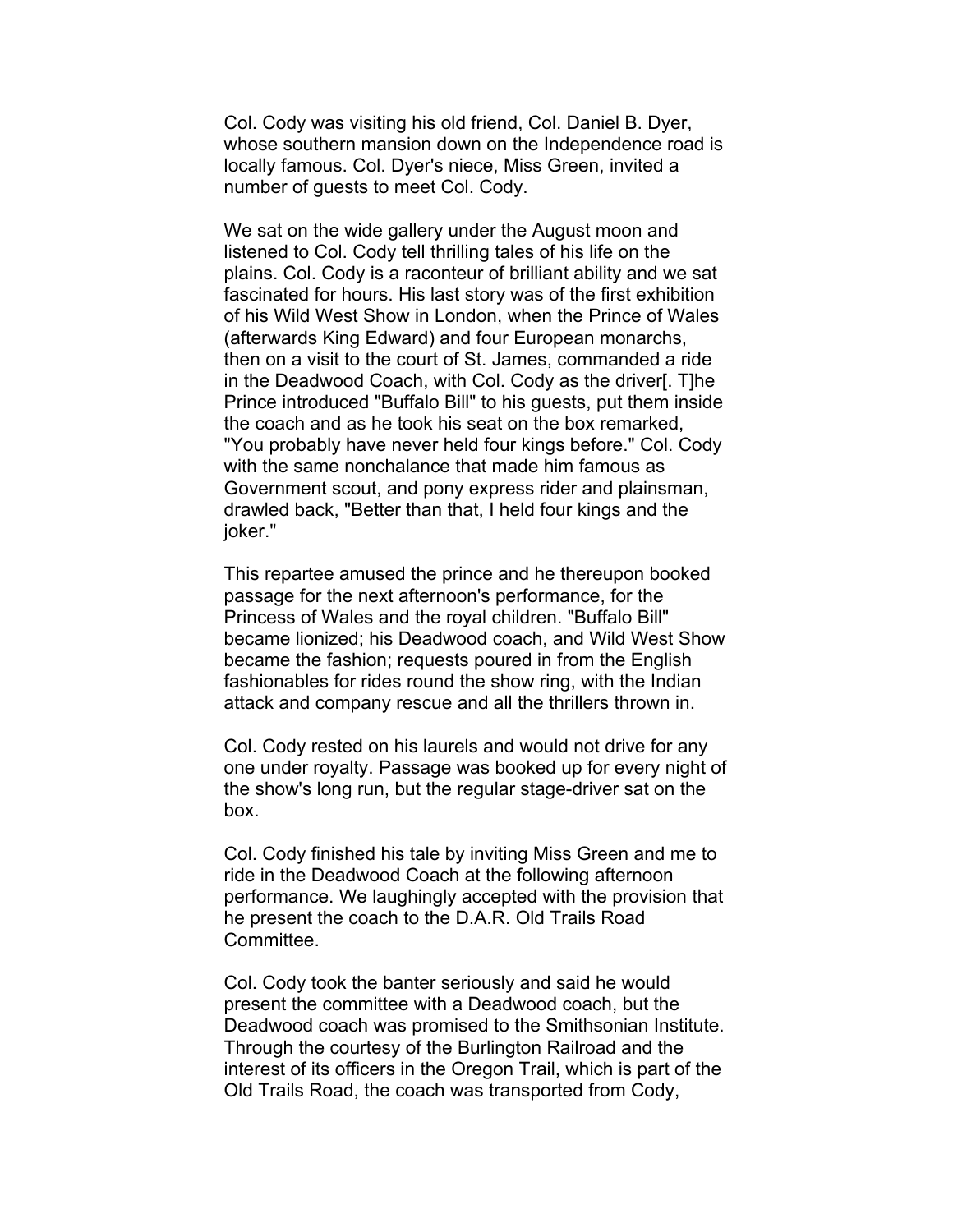Wyoming, to Kansas City, where it is on public exhibition at the Swope Park Zoo.

Cody wrote to Miss Gentry on October 26, 1912, to inform her of the history of the stage coach.

I think the one you have was built by the Abbott Downing Company at Concord, New Hampshire, in 1863, was shipped around the Horn to California and was used on the California stage lines; finally worked its way East on the Ben Holliday overland stage line to Old Fort Laramie; then used by Cheyenne and Deadwood Black Hills line.

He added, "It has been baptized in blood many times."

Miss Gentry concluded her account with a comment about the Old Trails Road:

Red, white, and blue bands on the telegraph poles mark the "D.A.R. road" across Illinois, Missouri, and Kansas. Soon, tourists will be able to "Follow the Flag" across the continent. A D.A.R. motor-party will rendezvous at Westport, Missouri, in 1915, and form a motor caravan to journey to the Panama-Pacific Exposition where they hope to dedicate the Old Trails Road as the National Highway.

# **Location of the National Old Trails Road Ocean-to-Ocean Highway, December 1912**

On December 12, 1912, Judge Lowe addressed the Indiana State Better Roads Convention. By then, the National Old Trails Road Ocean-to-Ocean Highway Association had settled, tentatively, on its route in the Southwest. The association, based in 222 Midland Building in Kansas City, published the speech as a brochure in support of the construction and maintenance of the highway by the Federal Government.

At the time, the National Old Trails Road included six historic trails. The first was Braddock's Road in Maryland. In 1755, during the French and Indian War, Major General Edward Braddock led British and Colonial troops, including Colonel George Washington, from Alexandria, Virginia, to take Fort Duquesne (at the future site of Pittsburgh) from the French . Leaving Alexandria, Braddock's army marched to Rock Creek in what is now Washington, D.C., then north on the established Georgetown-Frederick Road. Leaving Frederick, the army marched to Boonsboro. This portion of the route was incorporated into the National Old Trails Road Ocean-to-Ocean Highway. West of Boonsboro, however, Braddock's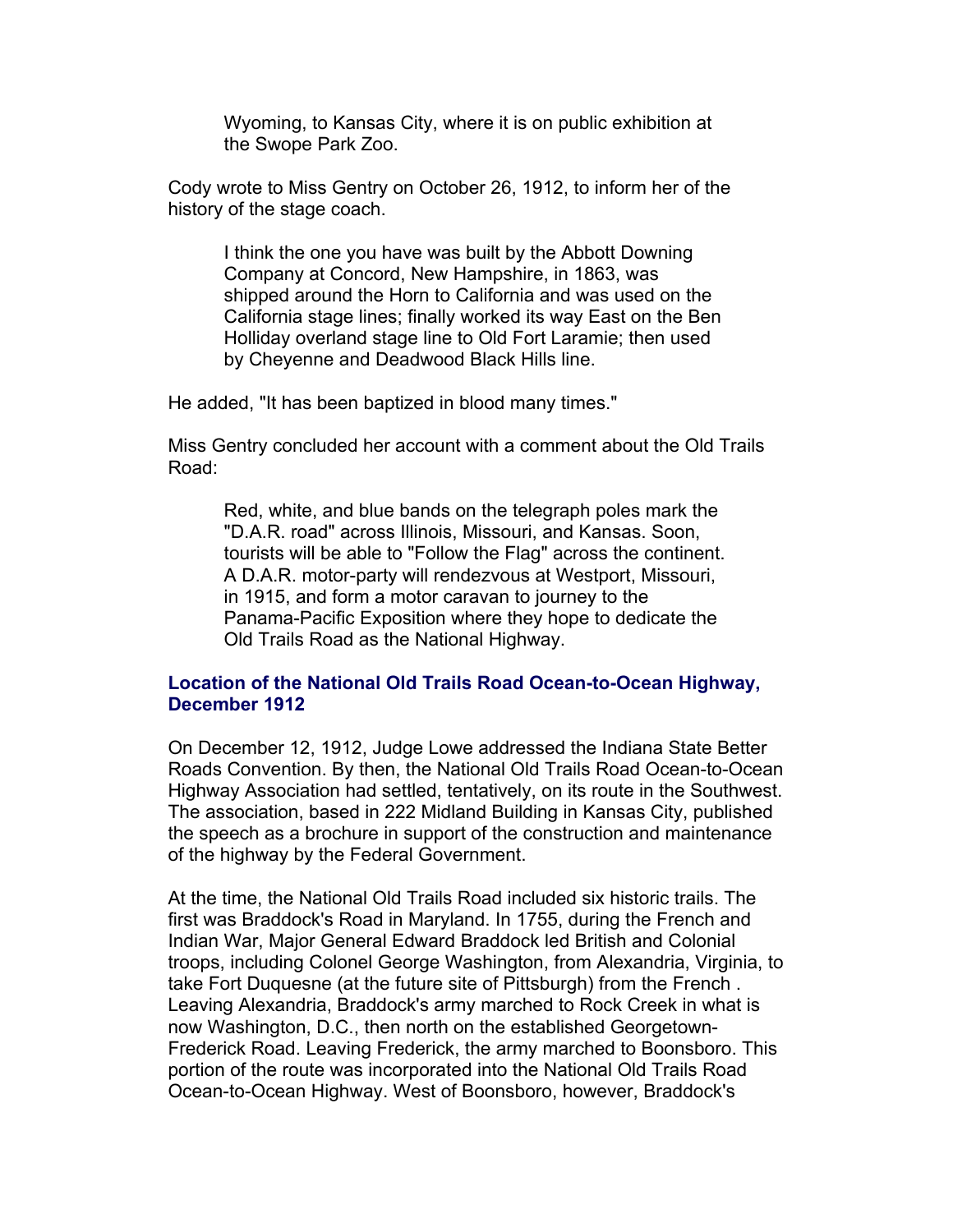march dipped to the south, going through what was then Virginia before turning north to Cumberland, Maryland. From Cumberland, Braddock and his troops partly followed a path that had been blazed in 1751 by Colonel Thomas Cresap and Christopher Gist, with the help of a Delaware Indian named Nemacolin, on behalf of the Ohio Company. Washington had widened the path to 6 feet in 1754 on a campaign that ended in defeat at his makeshift Fort Necessity, about 15 miles north of the Pennsylvania line. Braddock, Washington, and their troops widened the path partway to Fort Duquesne. Before reaching their goal, however, they were defeated in a surprise attack and Braddock killed. The National Old Trails Road Ocean-to-Ocean Highway roughly followed Washington's and Braddock's route west of Cumberland.

From Cumberland to St. Louis, the National Old Trails Road Ocean-to-Ocean Highway followed t he Cumberland Road (also called the National Road), the country's first great national road. After the Revolutionary War, Washington saw the need for such a road to link the States along the East Coast and the territories west of the Allegheny Mountains. He feared that without better transportation, the western territories would be drawn to the English in the north or Spanish interests in the south. President Thomas Jefferson signed the legislation authorizing the National Road on March 29, 1806, to serve as a portage linking the Potomac and Ohio Rivers. It went from Cumberland, Maryland (the head of navigation on the Potomac River in those days) to the Ohio River at Wheeling. The National Road to Wheeling, built of crushed stone and completed in 1818, soon became the route of commerce that helped bind the union of settled East Coast communities and the pioneer communities in the territories.

In 1820, funds were approved to extend the road to a point on the Mississippi River between St. Louis and the mouth of the Illinois River. The western terminus was changed to Jefferson City, Missouri, in 1825. By 1833, the National Road was completed as far as Columbus, Ohio, and it would reach Springfield, Ohio, but beyond that point, the road was simply laid out to Vandalia (then the capital of Illinois). A dispute over location west of Vandalia was not resolved before the coming of the railroad rendered the road obsolete. The Federal Government began turning the National Road over to the States. West of the Ohio River, the States operated the old road as a turnpike, known as the National Pike.

The third historic segment was Boon's Lick Road in Missouri. In 1806, two of Daniel Boone's sons, Nathaniel and Daniel, traveled from St. Louis to salt springs on the Missouri River, a distance of about 135 miles. They established a successful business transporting salt to St. Louis . The road they traveled on, extended to what is now known as Old Franklin, was called Boon's Lick Trail (without the "e"). Although it was more a trace than a highway, it proved to be the trail of migration across the State.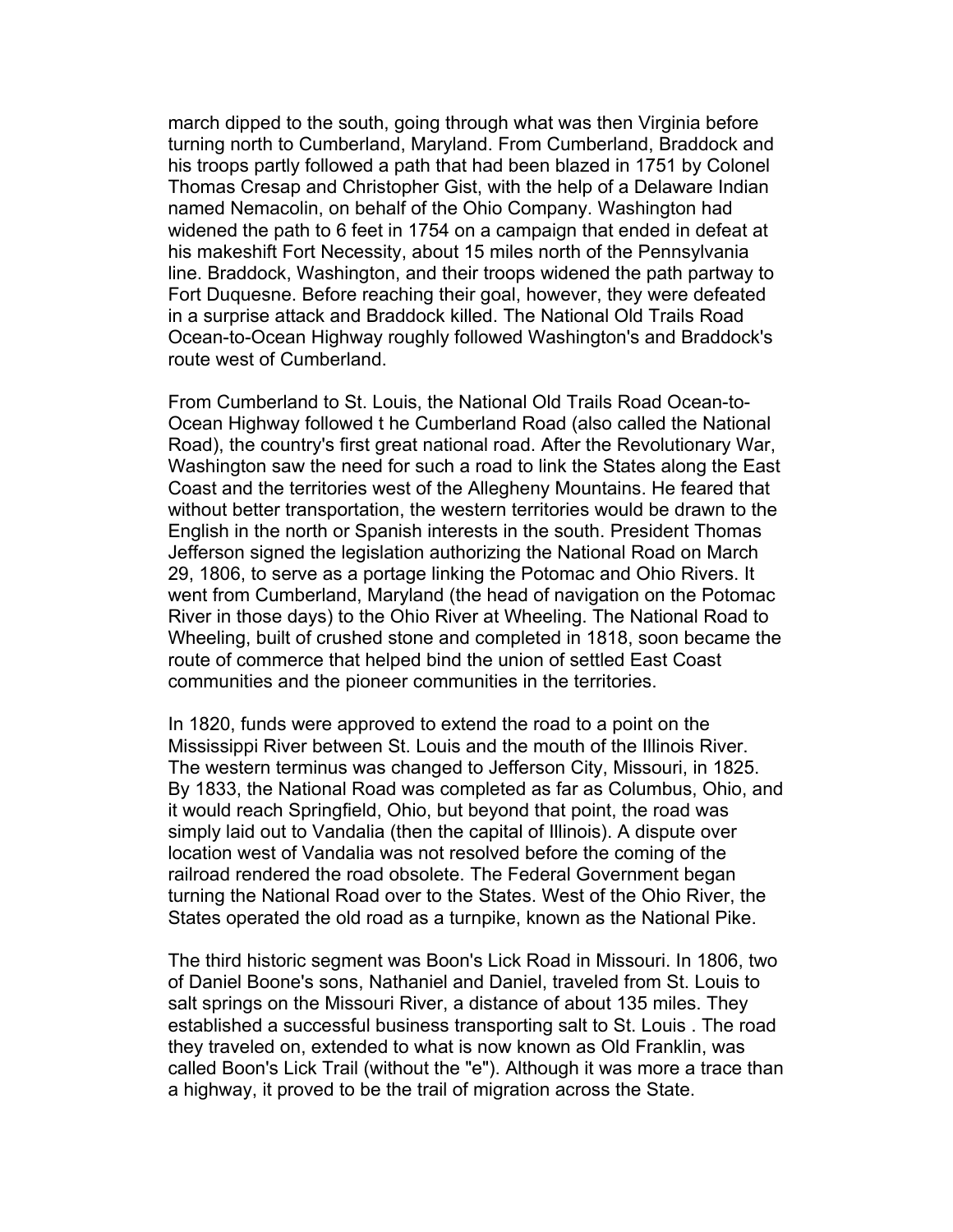The Santa Fe Trail from Missouri to Santa Fe was the fourth historic segment. The Santa Fe Trail was established in 1821, when Mexico gained its independence from Spain. Until then, Spain had banned foreign trade. In September, William Becknell left Old Franklin for Santa Fe with a pack train of trade goods. His trip to Santa Fe was so successful, that it inspired hundreds of other traders to follow his path. He also established the Cimarron Cut-Off.

The brochure listed the fifth historic segment, Doniphan's Road from Santa Fe to Rincon, New Mexico, as a "Tentative" location. During the Mexican War in 1848, Colonel Alexander W. Doniphan led an army of Missouri Mounted Volunteers south along *El Camino Real* to Chihuahua, where he defeated his Mexican opponents. *El Camino Real* was part of a network of roads built by the Spanish to connect Mexico City with Spanish territory in what became the United States. The branch from Mexico City to Santa Fe (founded 1609) developed during the 16th Century. It was the first of the three branches, the other two ending in St. Augustine, Florida, and Sonoma, California. The central branch, roughly followed today by U.S. 25/1-25, is sometimes called "the oldest road in America."

Kearny's Road to California (also listed as "Tentative"): The map in this brochure showed Kearny's supposed route following *El Camino Real* to El Paso, Texas, before turning west. As noted earlier, Kearny turned west with Lt. Kit Carson at Socorro.

Judge Lowe, in his speech, explained:

Other roads ought to be built. All National highways, by the General Government, but we have selected, and are concentrating our efforts on this as being entitled to first consideration.

The brochure also reprinted Judge Lowe's letter to Chairman Bourne of the Joint Congressional Committee on Federal Aid in the Construction of Post Roads. Judge Lowe's view of Federal-aid was clear:

There is much confusion of thought on the road question. So-called "Federal Aid"-a misleading phrase-is responsible for much of this confusion. It ought to find no place in road literature. The States need no "Aid" from the General Government or from any other source in building their own highways. No such phrase occurs in the Act establishing the National or Cumberland Road. No such expression anywhere occurs in the history of that highway. The Government did not "Aid" the States through which it ran and neither did the States "Aid" the Government. It was declared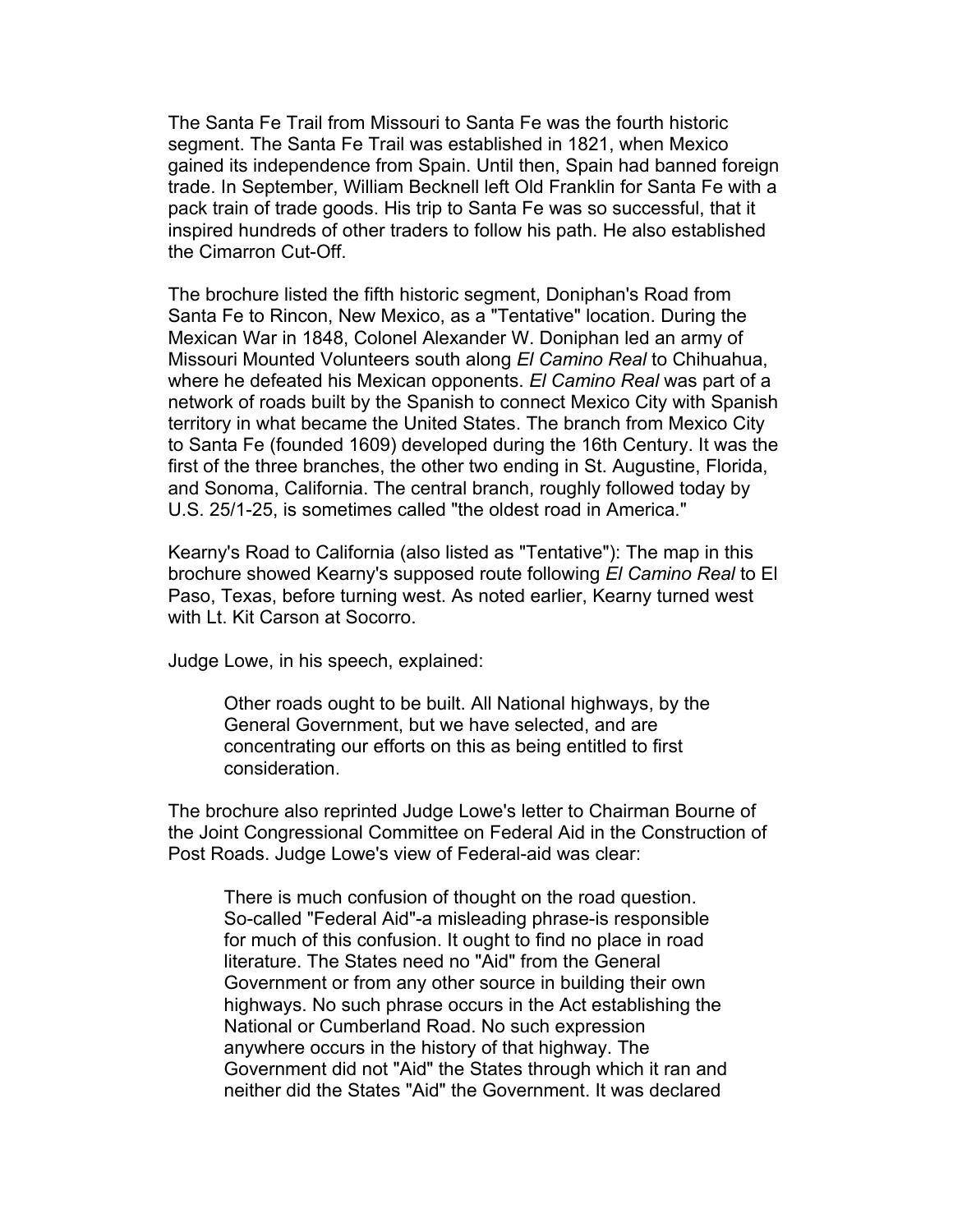to be a National Highway and was built and maintained by the Government exclusively. It was as much under the supervision and control of the Government as if it had been a navigable river . . . .

Let Congress exercise its undoubted authority, either directly, or through a Commission or Bureau of Highways, to decide what roads are National, and take over such roads for improvement and maintenance by the Government.

He thought Congress should decide which national roads would be built first; any of those under consideration would cost about \$20 million. The States and counties could then build a system of lateral or local roads intersecting the national roads:

This system if adopted, will not require the levying of a single dollar of additional National taxation, will build at least one transcontinental highway annually, will add millions of dollars to property values, and thus increase enormously the Federal revenues, and add to the sum of human welfare and well being beyond any other single activity of government endeavor.

No purpose to which the revenues can be applied will accomplish so much-will do so much good to so many people-will in a few years' time, place this country, in material prosperity, far above any country in the old world. And when this is done we will only marvel at our long delay, and wonder why we postponed the accomplishment of the greatest purpose ever conceived when it was the easiest and most obvious thing to do.

#### **Southwest Rival**

While the Ocean-to-Ocean Highway Association promoted its route as the Southwest link in the expected national transcontinental highway, residents along a rival for the southwest connection began to promote their own claim.

The route was to the north along the tracks of the Santa Fe Railroad from Kingman, Arizona, via Needles, Barstow, and Victorville, California, to Los Angeles. An article in *The Needles Eye* of June 22, 1912, reported improvements along the route in California. From Needles to Barstow, the road was partially macadamized. Signs along the route helped motorists find the road. A new road had been built from Barstow to Victorville. A skilled motorist with "a good machine," the article explained, will have little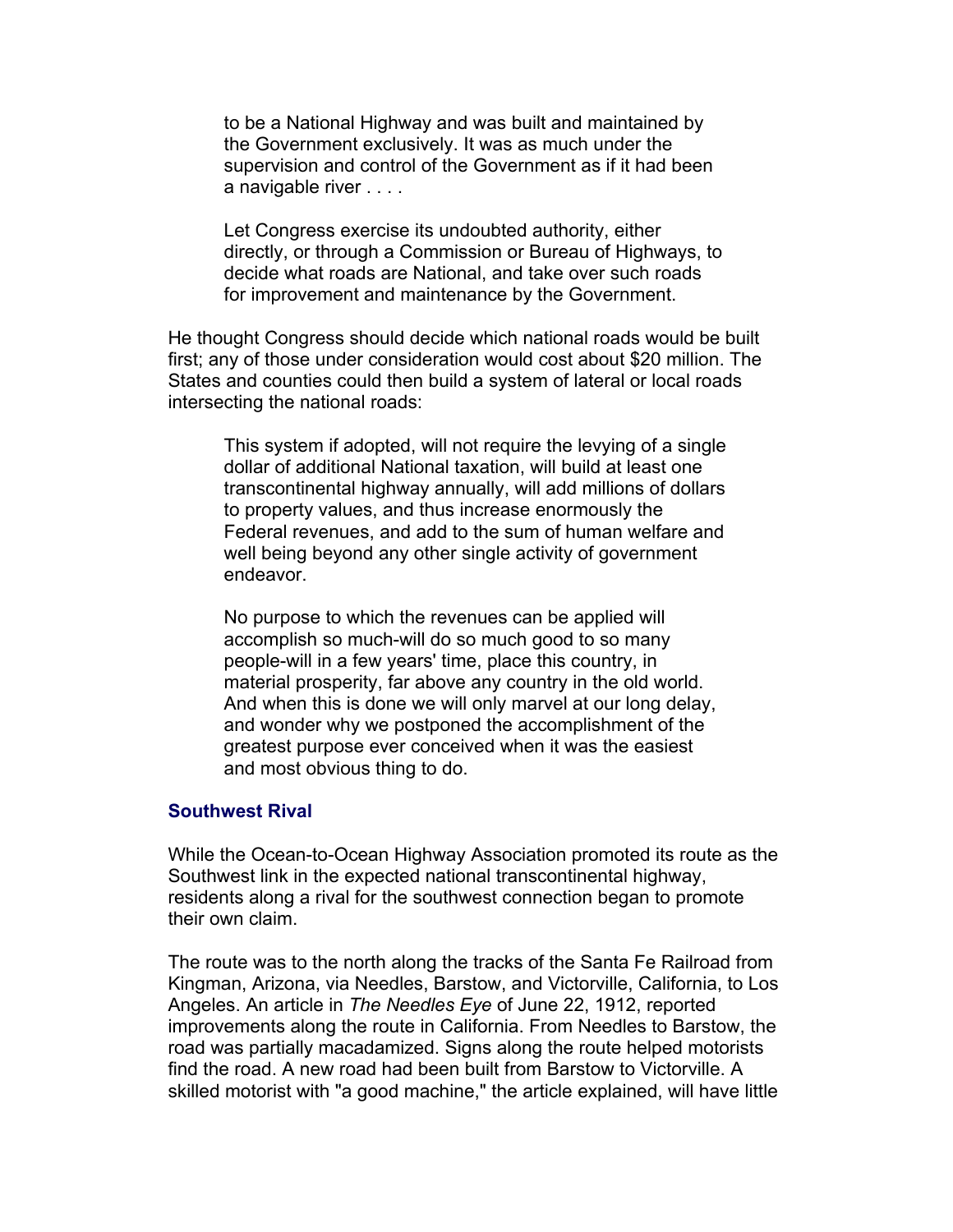trouble on the road, but a motorist who is familiar only with hard roads "must not be disappointed if he is compelled to ask the assistance of the faithful horse to extricate him from some of the deep sand beds or pull him up some of the steep grades."

In November, O. K. Parker of the Automobile Club of Southern California was traveling the area in a Franklin car mapping the roads for auto guides and placing signs along the best route. *The Needles Eye* reported in its November 22 issue that he had been in the city "visiting with auto enthusiasts." The newspaper reported that, "Mr. Parker states that the roads from San Bernardino here are far better than those by way of the southern route which has been used in the recent road races and which is getting prominence now because of its probable selection as the location of the Ocean-to-Ocean highway."

The article explained that for practical reasons, improving the roads was important for the future of the area:

The Ocean-to-Ocean highway means plenty of people passing through the country and with increasing numbers each year. Beside the addition they will give to local business directly, there will be the constant advertising of the country.

The issue of November 30, 1912, reported on a meeting of the Mohave County Good Road Boosters in Needles to promote a route from Los Angeles via Barstow, Needles, Kingman, Seligman, Ash Fork, Williams, Flagstaff, Winslow, Holbrook, Springerville, and St. Johns, with connections to Prescott, Phoenix, Bisbee and other points "whereby the great auto traffic of the near future as well as the annual road races will pass through these various places." The boosters were convinced of the merit of their route:

It is generally conceded that this Northern route has many advantages over the southern roads and accommodations and is through a country of great scenic beauty. The scenery in the Arizona mountains cannot be excelled anywhere and the Grand Canyon stands alone as the most gigantic work of nature.

The accommodations were the restaurants, hotels, and lunchrooms operated by the Fred Harvey Company since 1870 along the Atchison, Topeka, and Santa Fe Railway (Santa Fe Railroad) throughout the southwest, and some other States, including Kansas.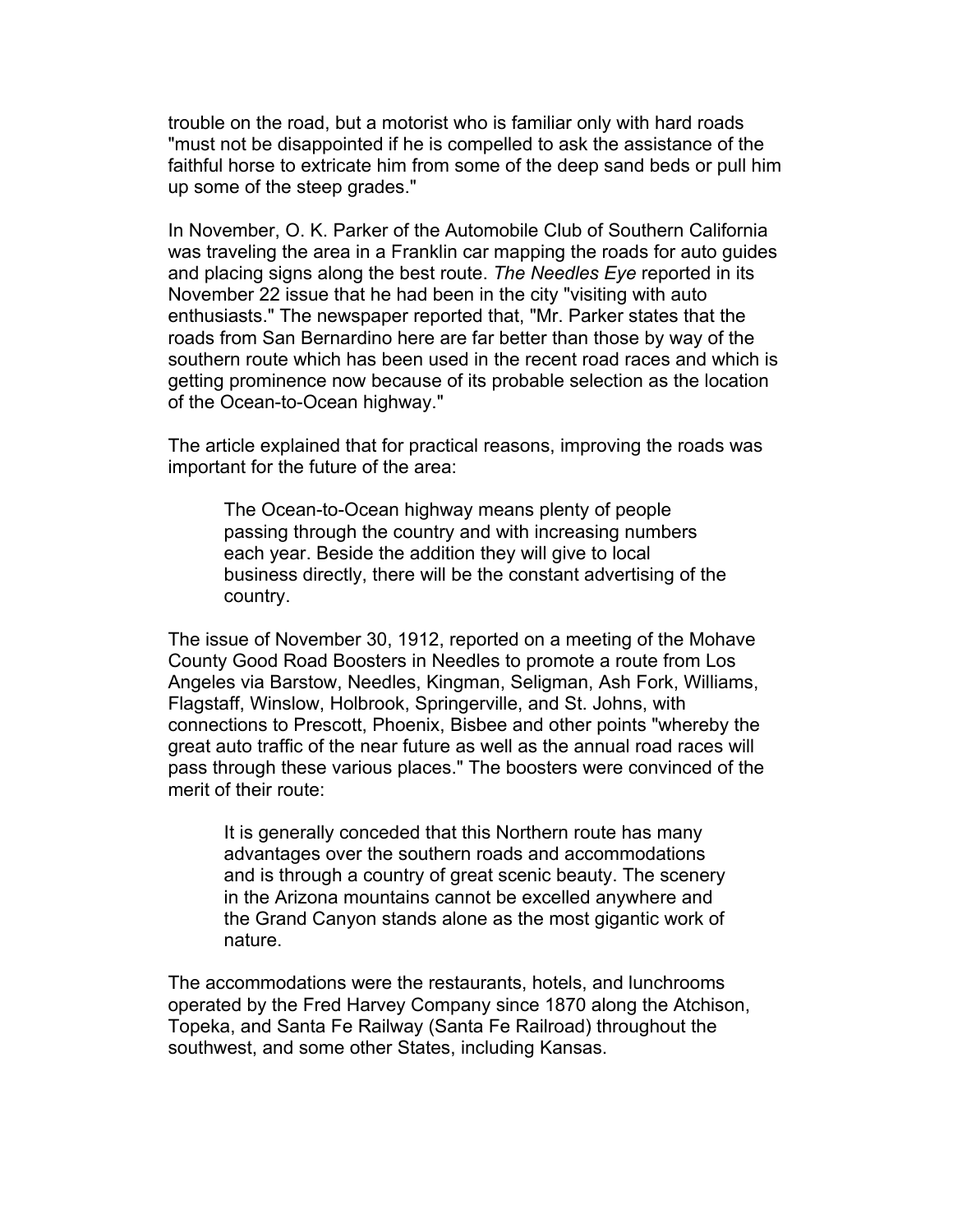Participants discussed improvements underway and planned, while deciding on a course of action:

Correspondence will be entered into at once with the other organizations and prospective organizations. Activity will be urged all along the line. It is probable that at least seven or eight machines from Needles accompanied with two or three from Kingman and some from perhaps further east will move in solid formation west from Needles to San Bernardino and obtain the co-operation of every person they will meet. At the same time autos from Kingman, augmented with several from here, will travel east through Arizona enthusing the people of that state.

The boosters agreed with other boosters around the country that the goal was to have the road in shape by 1915 in time to carry traffic bound for the Panama-Pacific International Exposition in San Francisco and the companion Panama-California Exposition in San Diego:

It is estimated that there will be fifty thousand cars drive across the country in 1915. Some have estimated double this amount. If the best road is along the Santa Fe they will all come this way.

Needles, the article concluded, would become the gateway to southern California. "BOOST NOW AND KEEP ON BOOSTING, else join the discard."

By early December, the newspaper could report that the route from Needles to Los Angeles would be included in the road maps of the Automobile Club of Southern California and the Arizona Good Roads Association.

On December 13, 1912, the Needles Good Roads Association met with O. K. Parker, who had reached the city in his Franklin with his wife. They agreed to call the northern road the Santa Fe-Grand Canyon-Needles route. As explained in the *Eye* the next day:

The Grand Canyon attracts the traveler because of its widely known grandeur. Santa Fe designates the many accommodations to be had along the line as well as commemorates the old Santa Fe trail, while Needles means the gateway both east and west for this great highway over which the motorist will travel in increasing numbers as the years pass.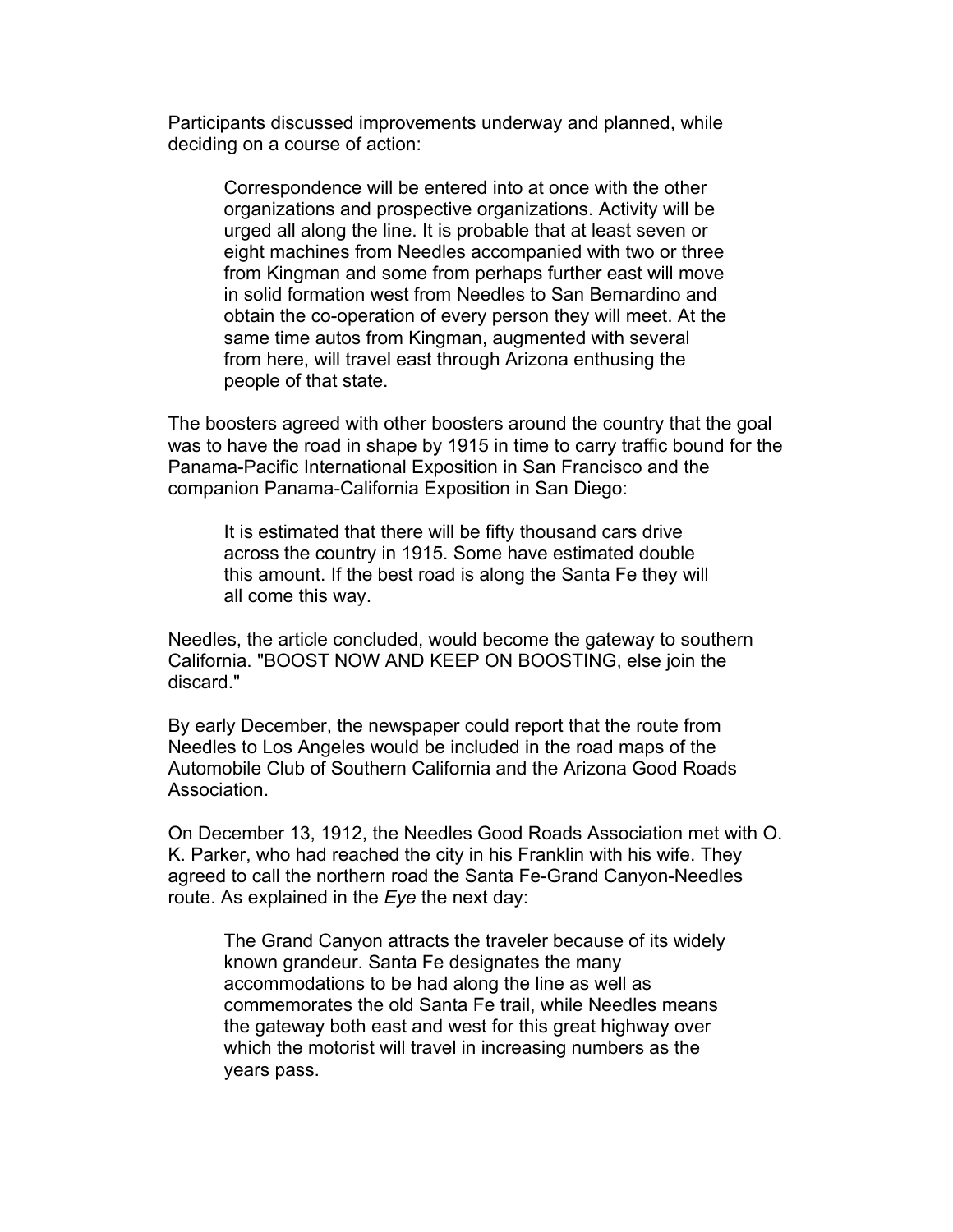The newspaper reprinted an article from *Our Mineral Wealth of Kingman* that claimed, "The southern route booster is working entirely on long stretches of sand and hot air for his favored route for the National Highway." The article warned readers:

They are as numerous as the leaves of a forest down there and they may pull the winding way through their jungles unless the northern few [who] backed the only practical route get into the fight in earnest and show these Wise Men of the East.

The cause was boosted a few days later when Parker happened to be in Kingman the same day as O. D. Hamilton and Barry Locke, his counterparts from the Arizona Good Roads Association. Parker was traveling east promoting a Los Angeles-Phoenix road race through Needles, while Hamilton and Locke were headed west to continue mapping the route. The December 21 edition of *The Needles Eye* described the meeting:

The two charting parties were entertained at Kingman and a very enthusiastic meeting held and everything of the plans talked [about] here again gone over there and Needles greatly appreciates that it has the active co-operation of the people of Mohave County . . . . As our people already know that Mr. Parker is mapping the road for publication in the road book of California so are Messrs. Locke & Hamilton mapping the road from the Colorado River to Los Angeles for the purpose of publication in the new road book of Arizona soon to be published by the Arizona Good Roads Association.

That same month, December 1912, *Touring Topics* carried an article headlined, "Still Another Nation-Wide Highway."

The good roads enthusiasts of northern Arizona and of San Bernardino County, in California, are agitating for the improvement of the old but little traveled transcontinental route which connects with the Santa Fe trail at Santa Fe, New Mexico, and extends westerly by way of Albuquerque, Nation's Ranch, the Zuni Indian Cliffs, the Petrified Forest, Canyon Diablo, the Grand Canyon of the Colorado, Ask [sic] Forks, Kingman, Needles, Daggett, San Bernardino and thence over the Foothill Boulevard to Los Angeles.

The counties through which the road passed were cooperating to finance its improvement. San Bernardino County had pledged to pay whatever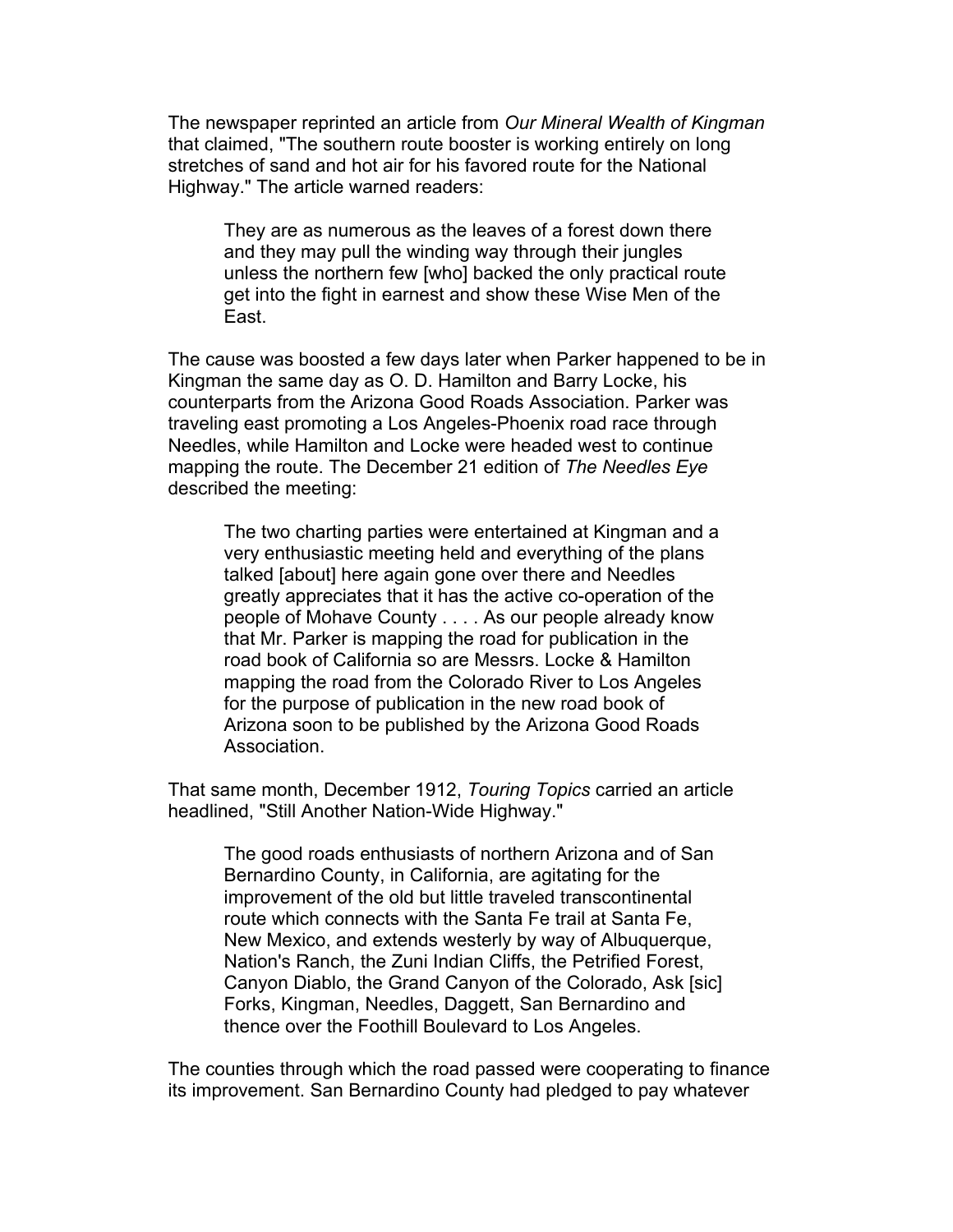sum was needed to improve the road from San Bernardino to Needles. Mojave and Yavapai Counties in Arizona had guaranteed to raise \$200,000 for the road from Needles through Kingman, Gold Roads, Seligman, Ash Forks to Williams. Cococino County "will aid" in improving the road past Flagstaff. "Easterly from Santa Fe, New Mexico," the article explained, "this highway will connect with the old Santa Fe trail which winds over the Raton Pass to Denver and easterly to Kansas City and Chicago."

The route was "already negotiable and in general does not present the difficulties of the more southerly routes." The article suggested that when the route is improved, it will "undoubtedly become one of the most popular of the nationwide highways." The towns along the route were "exerting themselves to secure its early construction." It added:

The earnestness with which they have addressed themselves to the problem is shown in the pledge of Needles and neighboring cities on the route to raise a purse of \$8,000 to induce the next Los Angeles-Phoenix race to use this course, and as an earnest of its good intention it has already raised \$1,000 of this amount.

On January 28, 1913, supporters gathered in Kingman for a convention to boost the route. On the  $29<sup>th</sup>$ , they drove to San Bernardino where they finished organizing the Santa Fe-Needles-Grand Canyon National Highway Association "to encourage and foster the construction of a national highway from San Bernardino via Barstow and Needles, along the Santa Fe trail, through Arizona and New Mexico, to connect the Pacific with the Atlantic." They agreed on an emblem designed by George D. Hutchison, a Barstow businessman. The emblem consisted of a blue Greek cross within a red circle on a white background. The name of the highway appeared on the red circle. Buttons with the emblem were to be sold for \$1 each to support the association's work. By April 11, 1913, the *Eye* reported that 60 buttons had been sold in the Barstow district, and a second batch had been made, for a total of 100.

Engineer Parker addressed the convention. *Touring Topics* (February 1913) described his talk:

Mr. Parker exhibited more than fifty colored lantern slides showing scenes along this highway that were of unusual beauty. In addition to the views a detailed map of the route was displayed and in connection with it Mr. Parker described the road building methods that could be more advantageously used. A telling point in this lecture was Mr. Parker's statement that, in addition to the scenic and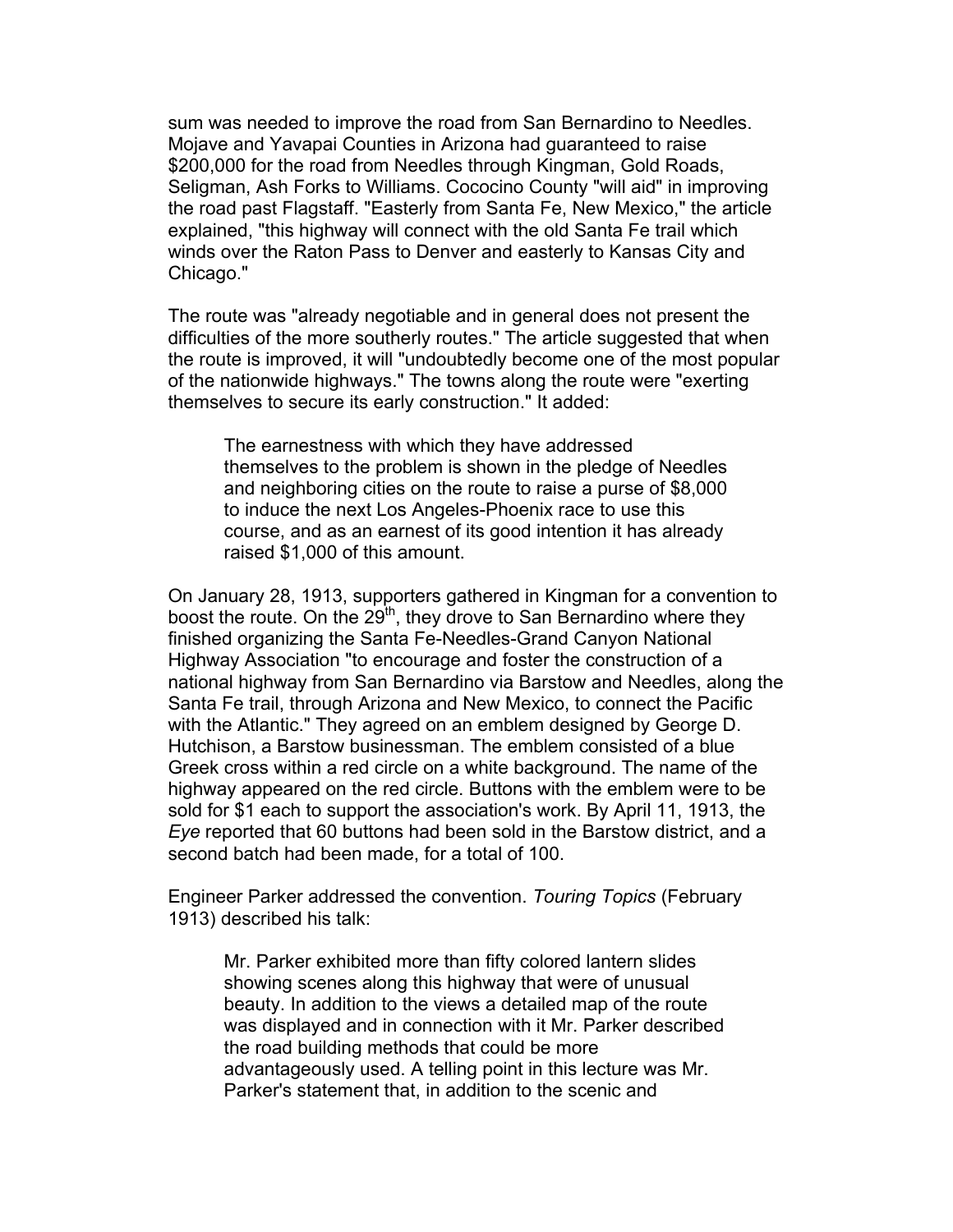topographical advantages of this route, it was further favored by the unlimited amount of natural good road material that exists throughout Arizona and assures the construction of a high-class road at a moderate cost.

The association planned its promotional activities, which included sending delegates to the automobile manufacturers convention at Indianapolis in February. Having heard of a plan for a \$10 million transcontinental highway (the Lincoln Highway, as will be discussed later) to be built by the manufacturers, the association designated delegates to attend in an attempt to get a share of the money for their route. They also would attend the Second Federal Aid Good Roads Convention sponsored by AAA at the Raleigh Hotel in Washington, D.C. on March 6 and 7, 1913.

#### **Misconception, 1913**

The January 1913 issue of *Better Roads* printed a resolution passed by the Ocean-to-Ocean Highway Association, with Judge Lowe in attendance, during its annual convention in Santa Fe:

To the end that no misconception shall exist anywhere as to the absolute affiliation, cooperation, and mutual good will of these associations, the Ocean-to-Ocean Highway Association will cordially lend any proper aid to the organizing force of the National Old Trails Association in securing memberships in the States of California, Arizona, and New Mexico, and the National Old Trails Ocean-to-Ocean Highway Association by its president renews and reiterates the declaration of good will and cooperation stated in its constitution and reiterates its purpose to faithfully and earnestly cooperate with the Ocean-to-Ocean Highway Association, and will lend any proper aid to the organizing force of the Ocean-to-Ocean Highway Association in securing members in the territory of the National Old Trails Ocean-to-Ocean Association in consummating the great purpose of the two associations.

The magazine did not explain what misconception prompted the resolution, but it apparently related to the western end of the National Old Trails Ocean-to-Ocean Road. Judge Lowe's activities appeared to favor the route supported by the Ocean-to-Ocean Highway Association, but the map of the National Old Trails Ocean-to-Ocean Road listed the extension as tentative.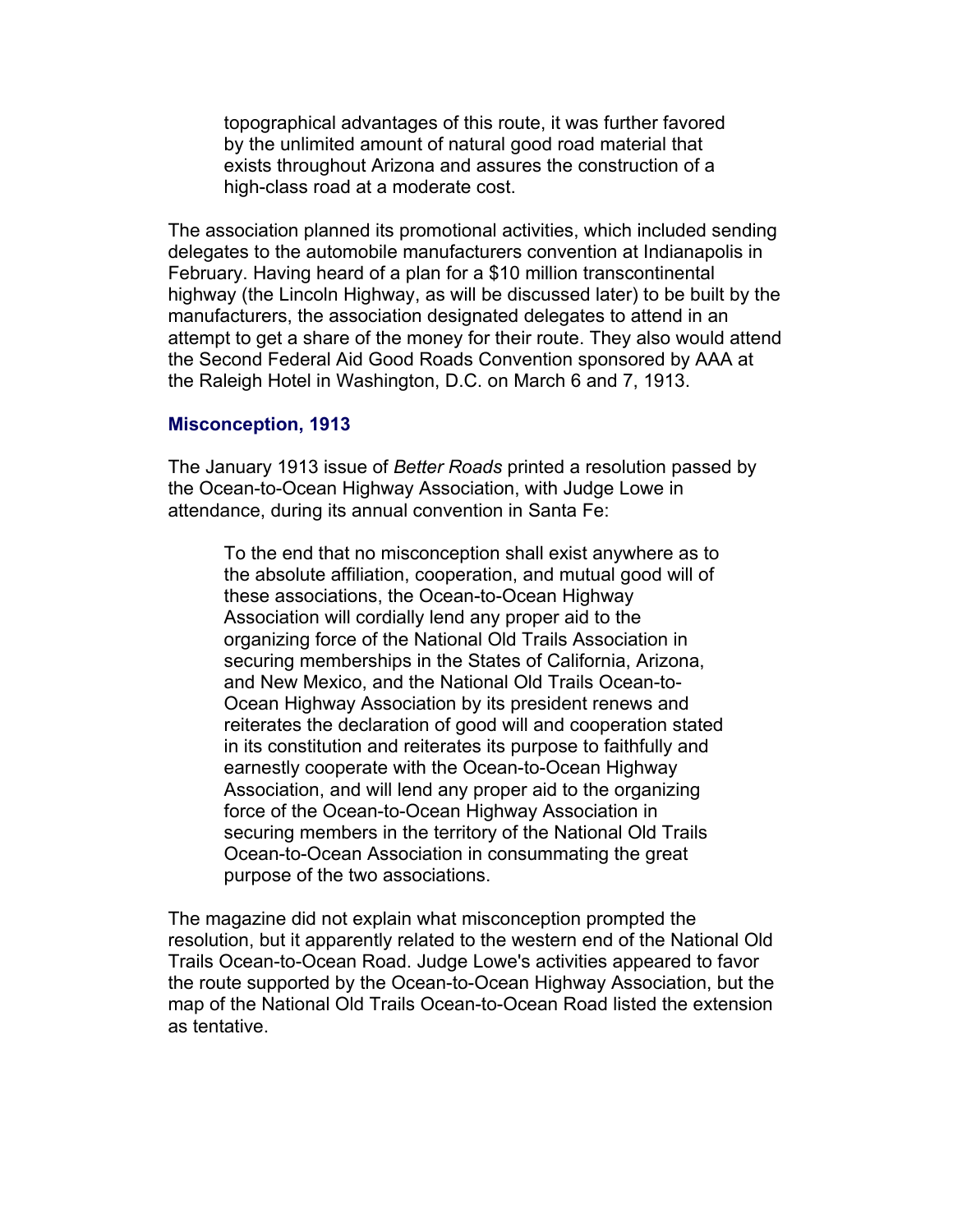# **The National Highways Association**

Judge Lowe was an early supporter of the National Highways Association. Charles Henry Davis conceived the association to persuade the Federal Government to build a 50,000-mile network of national highways. Davis was a wealthy road contractor who disposed of his business to divorce his new association from any hint of commercialism. "The National Highways Association," according to its publicity director, "believes that, when established, these national highways will increase the wealth, the power, and the importance of this country as nothing else can do besides that which has brought civilization to the savage, wealth to the poor, and happiness to all--GOOD ROADS" (*Better Roads*, October 1911). Its initial motto was "The Biggest Thing Ever Conceived, The Easiest Thing To Do."

Judge Lowe fully supported the goal of national highways, so his involvement was natural. The National Highways Association was incorporated in the District of Columbia in early 1912, with Judge Lowe as a Vice-President. General Coleman Du Pont, the wealthy good roads advocate who built the Dupont Highway in Delaware, was the Chairman of the Board of National Councillors. A. L. Westgard became a Vice-President and Director of Transcontinental Highways in 1913. Many named trail associations were affiliated with the National Highways Association, which called them "departments" or "agencies." For example, Judge Lowe was not only President of the National Old Trails Road Association, but President of the National Old Trails Road Department of the National Highways Association.

To read about the National Highways Association, see: www.fhwa.dot.gov/infrastructure/davis.htm

# **On Capitol Hill**

In national elections held in November 1912, the American people chose a new President, Governor Woodrow Wilson of New Jersey. In anticipation of the 64th Congress that would convene in 1913, Representative introduced H.R. 28188, the latest version of his National Old Trails Road bill, on January 17, 1913. It authorized \$20 million for construction of "The National Old Trails Road," which the bill described by identifying the cities it would pass through, including its route through the Southwest: "via La Junta and Trinidad in Colorado; via Santa Fe, Socorro, and Las Cruces in New Mexico; via Douglas, Phoenix and Yuma in Arizona; via El Centro, San Diego, and Los Angeles in California." As with all similar bills, H.R. 28188 was referred to committee.

Judge Lowe was in Washington on February 11 to testify before the Joint Committee on Federal Aid in Construction of Post Roads. His testimony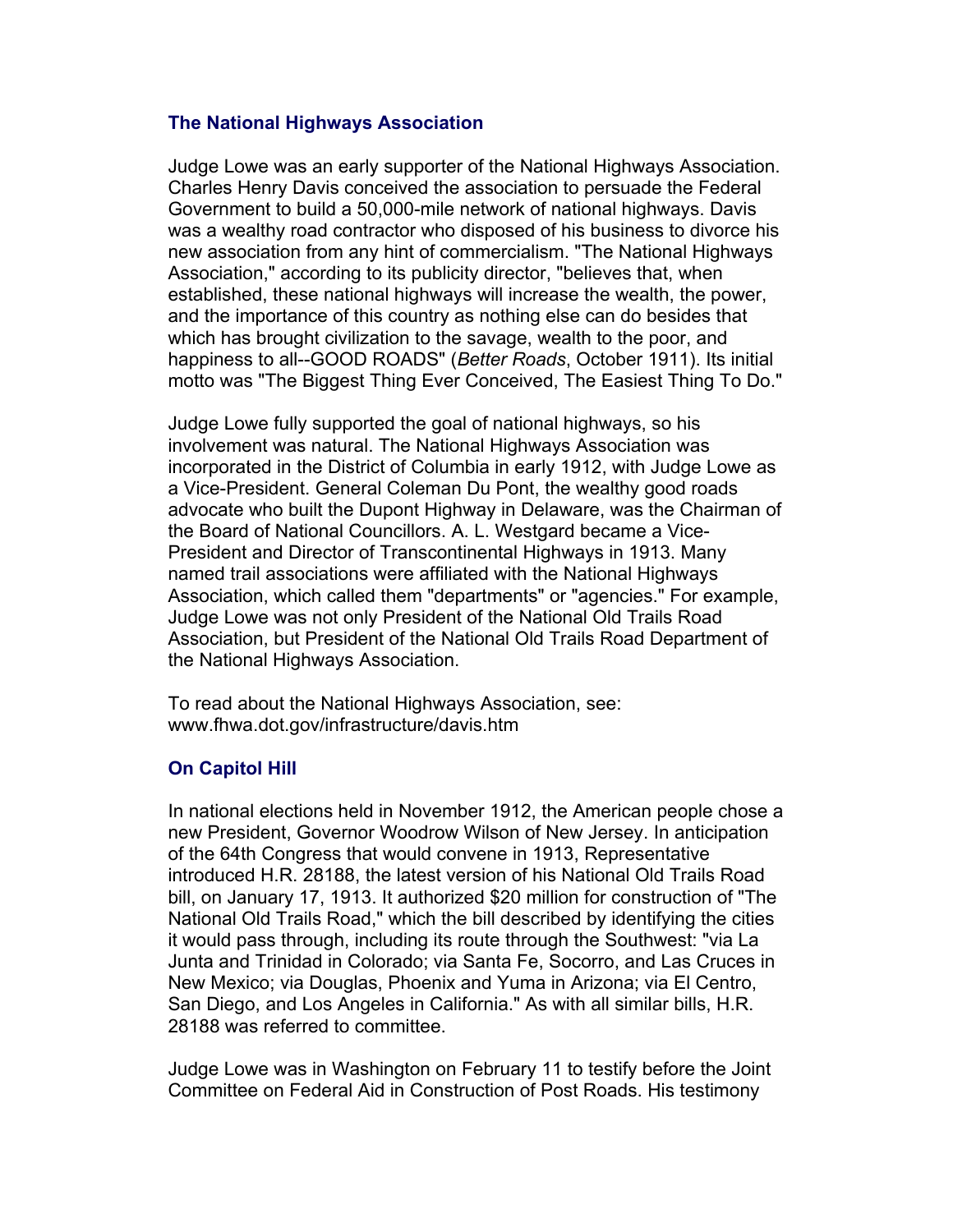began at 8 pm with Representative Dorsey W. Shackleford, the acting chairman, and Representatives Martin B. Madden and Richard W. Austin in attendance.



**Congressman Dorsey W.** \$25 per mile for Class A roads (macadam), **Shackleford**

Shackleford, who was from Sweet Springs, Missouri, had introduced a bill in 1912 that would have authorized \$25 million a year out of the Federal surplus to improve rural free delivery routes based on the quality of the road. Under Representative Shackleford's bill, all roads over which the mails were carried would be classified as A, B, or C roads. The Federal Government would "rent" the use of these roads from the States for mail by paying

\$20 for Class B roads (gravel), and \$15 for Class C roads (dirt). While leaving the roads

under State control, Shackleford believed the proposal would provide a stimulus to road improvement and benefit farmers throughout the country. He also believed that by reducing the cost of delivering the mail, the bill would save money for the Federal Government, which was losing \$28 million a year on rural free delivery.

Although the bill had passed the House, 240 to 86, on May 2, 1912, it failed in the Senate on August 13. Opposition from the automobile interests, particularly AAA, was a factor in the Senate defeat of Shackleford's farm-oriented rental plan in the Senate. However, the Administration--that is, Director Logan Page of the Office of Public Roadsalso opposed the plan, on the grounds that the allowance per mile would not result in any significant amount of good roads.

In testimony on February 11, 1913, Judge Lowe began by describing the National Old Trails Road Association, and its work in promoting the building or rebuilding and maintenance of a 3,180-mile national road from Washington to California over historic trails, including the El Camino Real of New Mexico and the trails over which Doniphan and Kearney marched. He told the committee that he was not an expert road builder, but based on the cost of macadam roads in Jackson County, he estimated a 16-foot wide macadam road would cost \$6,000 per mile or \$18.6 million. Approximately 25 million people lived within a day's automobile drive of the route.

The Federal Government, he said, should build the road and maintain it. Asked if he was contemplating any other such roads, he said he was not: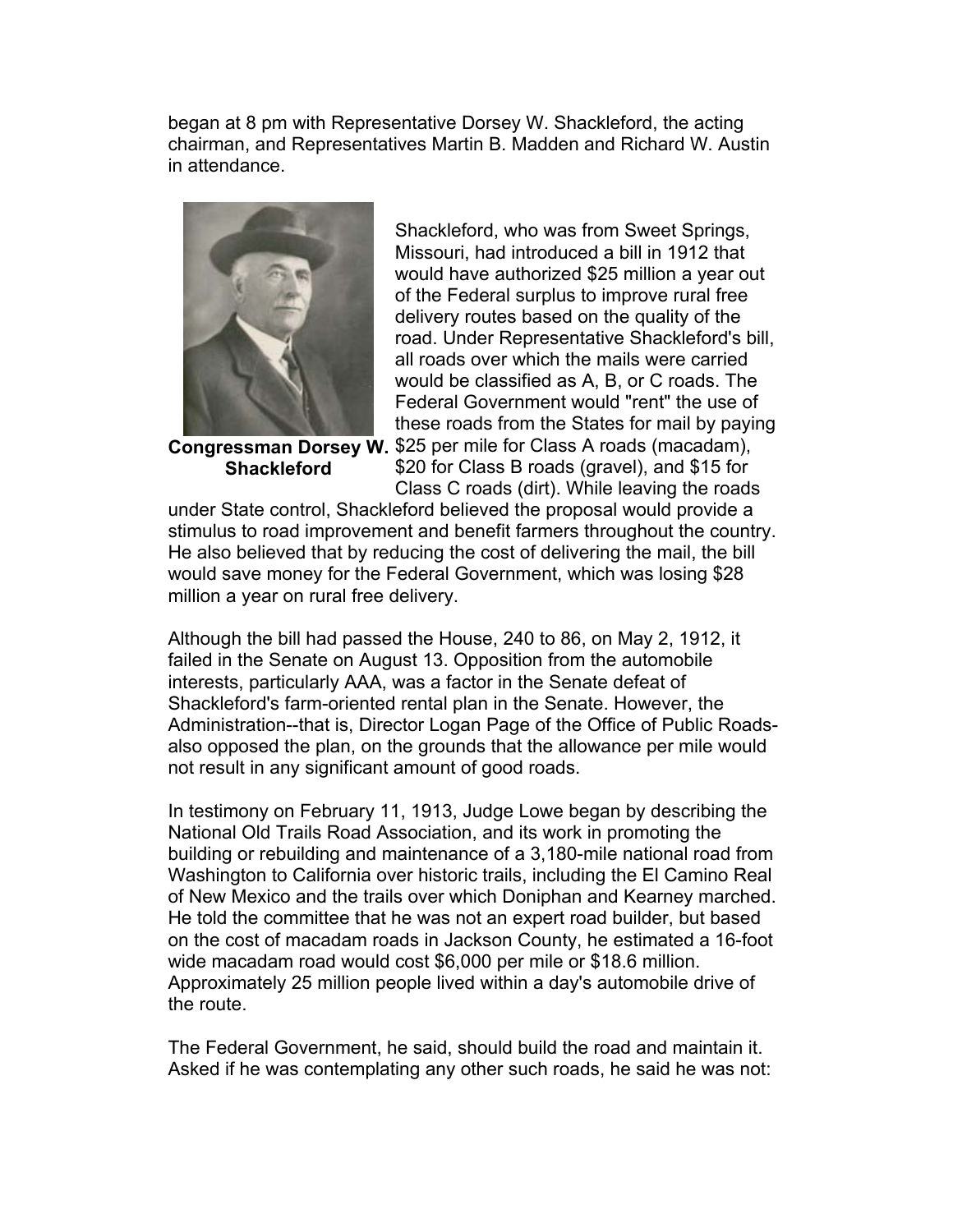I know that what is called the northern route-from New York, by way of Buffalo, Cleveland, Toledo, Chicago, Des Moines, Omaha, Denver, Salt Lake, and San Francisco-is strongly advocated by John Brisbane Walker and others, and it would be a magnificent and important national road.

He added that the route would be "out of commission on account of the weather" during much of the winter, while his central route "would be good at least 10 months out of the year, if not the entire year."

When Representative Austin pointed out that the central route went through 11 States, and would not help the other States, Judge Lowe agreed that the other States should have national roads as well:

I will say, by way of emphasis, that as president of the National Old Trails Association, we stand first for that, because that was the purpose and object of our creation, yet, if there is another road equally national in character, of equal importance commercially, or equal historic interest, and of every other kind of interest that might enter into the question, that ought to have precedence, then we will gladly give way and throw our entire organization behind that kind of a movement.

Representative Madden asked Judge Lowe for his views on the idea that the States should cooperate with the Federal Government in the construction of roads. Judge Lowe explained that he initially favored should a plan:

I believed that there ought to be close cooperation between the States and the National Government, and the National Government, perhaps, would hardly be justified in aiding any State unless the State showed a willingness to do something itself, but I have abandoned that idea entirely.

He did not like the concepts of "aid" or "cooperation," he said:

If all the States would "cooperate," and all the counties through which a road ran would "cooperate," and do it loyally and honestly, it might work; but when you divide responsibility and authority, and one would wait on the other, I question whether you would ever get a system of good roads . . . . I started out with the idea that they ought to be made to "cooperate," and the more I have thought of that the more I have thought it would lessen the prospect of going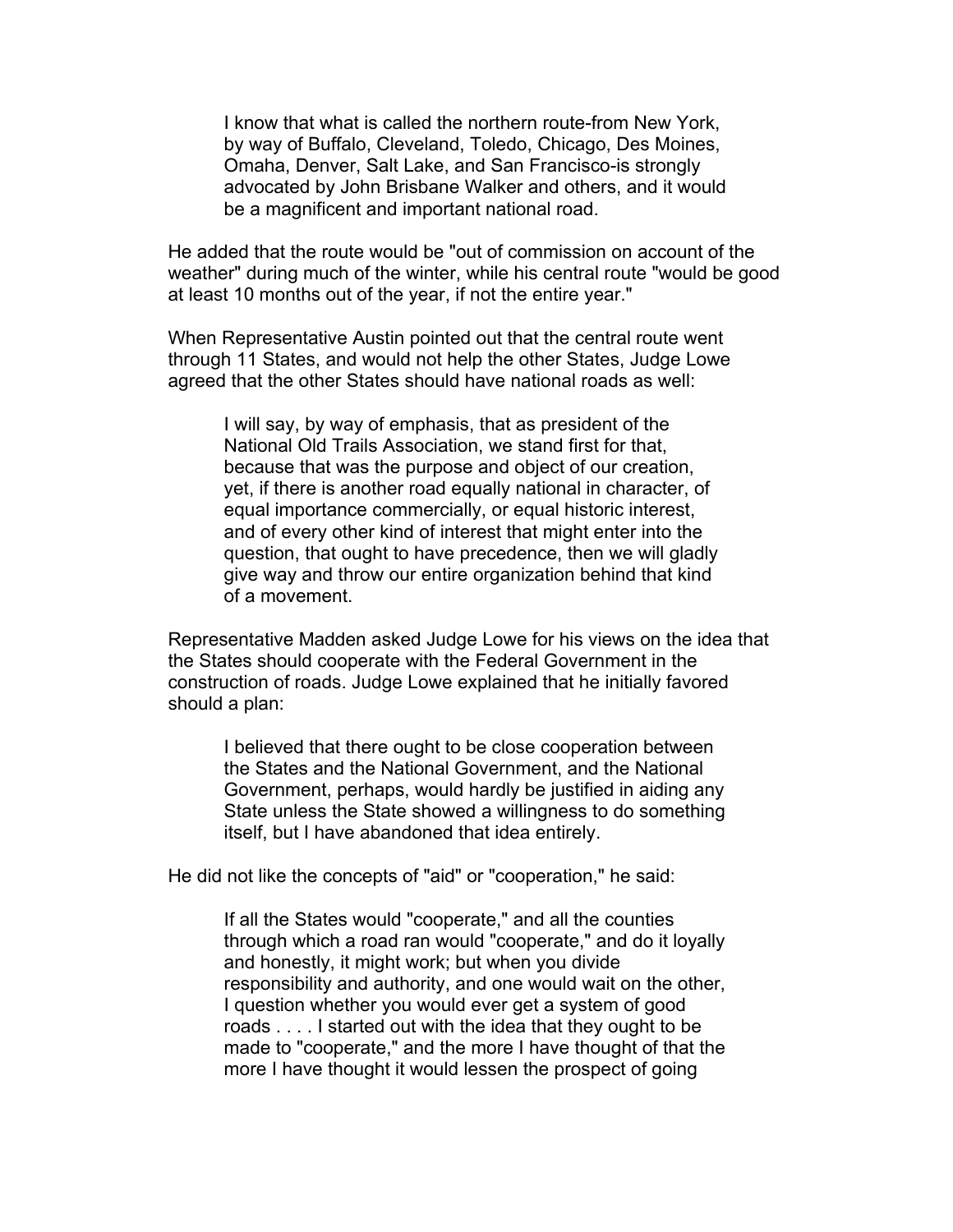ahead-that it would retard road building rather than encourage.

He favored a national system of roads built by the Federal Government "and let the States build theirs." The Federal Government should appropriate \$20 to \$25 million a year and build a transcontinental road each year. He also rejected the notion that the States could be counted on to maintain the road if the Federal Government built it:

I think the whole question of maintenance was pretty well illustrated in the history of the old Cumberland Road. [Henry] Clay pronounced that as the greatest roadway in the world after it was finished, and he had seen the best roads. There may have been some burst or oratory in his statement, but . . . there was a magnificent highway built by the Government and maintained by it for more than a quarter century, and they turned it back to the States and it immediately went into decay and ruin.

Asked to comment on Representative Shackleford's bill, Judge Lowe remarked that the main thing he liked about the bill was that it acknowledged the Federal Government's authority to apply its funds to the building of roads. As for the funding provision in the bill, he said, "I am afraid the appropriation will be used, as public funds so often are, by scattering them out among the congressional districts and among the States and counties and be frittered away and no roads, practically, will be built."

In closing his testimony, Judge Lowe said:

I have one other matter I want to explain, and I want to say this with all the emphasis that it is necessary it should be said, and that is this: That our organization is not affiliated with nor interested in any organization of manufacturers of automobiles, or any other line of industry. We have not at any time been influenced by any position they may have taken, or anything of that character. We are as independent of any influence of that character as it is possible to be.

The contrast was with the Lincoln Highway Association.

# **The AAA Federal Aid Good Roads Convention**

On March 6 and 7, Judge Lowe was in Washington for the AAA Federal Aid Good Roads Convention at the Raleigh Hotel, where he restated his views on the Federal role in road building. Representative Shackleford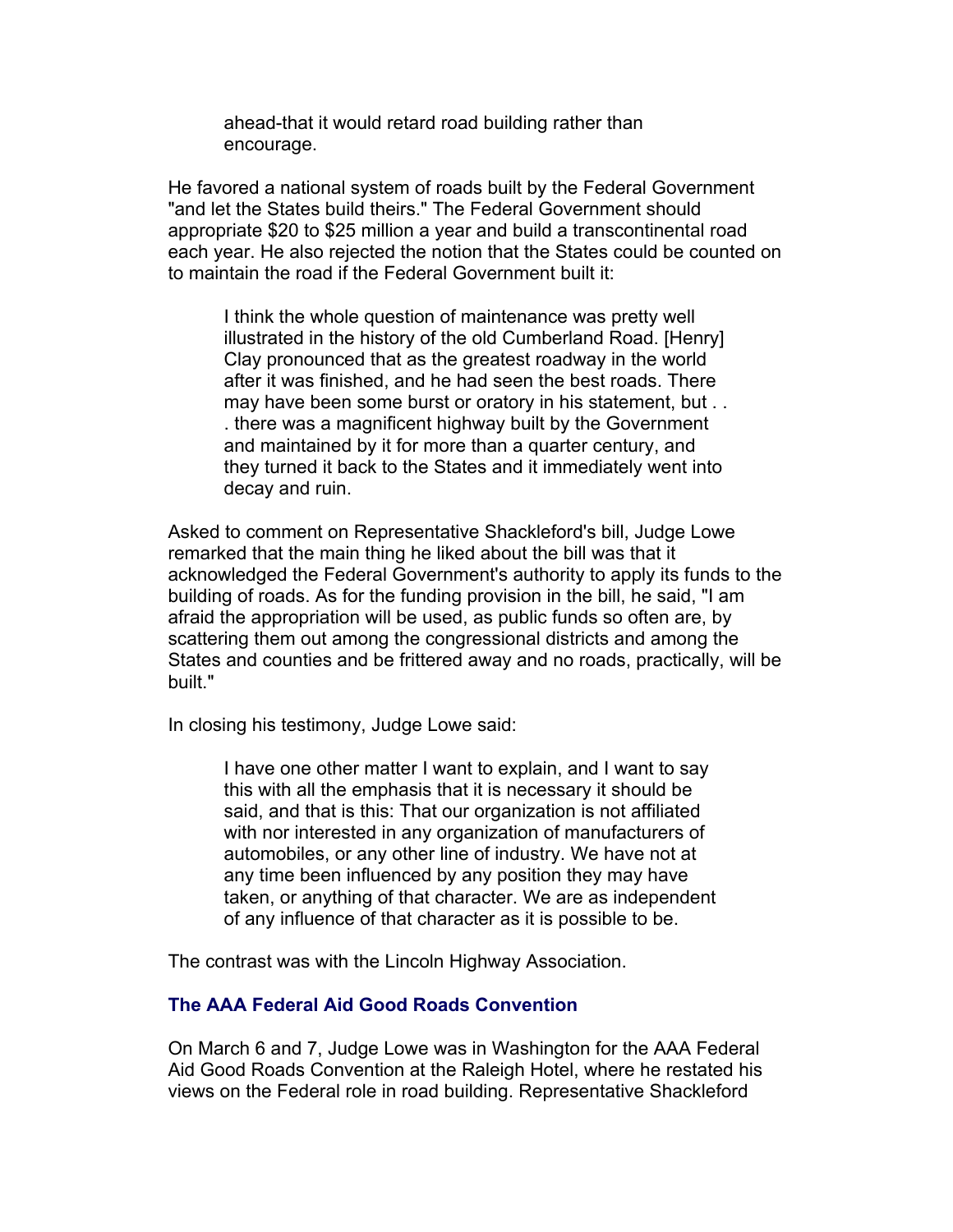had addressed the convention the day before. In this setting, Judge Lowe felt freer to criticize the Shackleford bill than he had during his testimony:

I have been a farmer all my life. I only differ with Judge Shackleford in this, that he farms the farmer, and I run the farm. (Laughter.) You have always got to take in a man's environment. Mr. Shackleford's district is sort of a shoestring there. I wish I could point it out to you on the map, and I wish I had time to tell you about the people there. They are good people, splendid people, but I can say about a good many of them that when they move, and they move frequently, that a good many in the lower end of his district when they move simply have to call the dogs and put out the fire (Laughter.)

He referred to a farming community in the Congressman's district that had voted unanimously in favor of a bond for road construction:

Mr. Shackleford speaks of the people that are in favor of such a proposition as "high-brows." I do not care anything about how high their brows are, but I see that some of them are educated up to the point where they believe in building roads . . . .

Judge Lowe discussed the Old Trails Road, which he was certain could be finished in time for the Panama-Pacific Exposition in 1915, but focused on the importance of national roads:

Let the authority over the National roads remain where of right it belongs, in the National Government, under the supervision and control of National authority. (Applause.) And let the States and counties manage their own affairs in their own way.

Now, let us get behind a single project. If it be not my project let it be yours, and if we decide on taking up some other proposition other than mine, I will back it with all the power I have. But let us get behind something definite, and stand for it, not only in this Convention, but when this convention adjourns and we go home let us stand for it; and talk for it; and if we do that before the Ides of next November you will see the Congress of the United States obeying our will and giving us the project we have been hoping for during all these long years. We will then come in and carry out a project that will do more for the up-building of the country; do more for the progressive ideas of the country; do more for the school system of the country; do more for the churches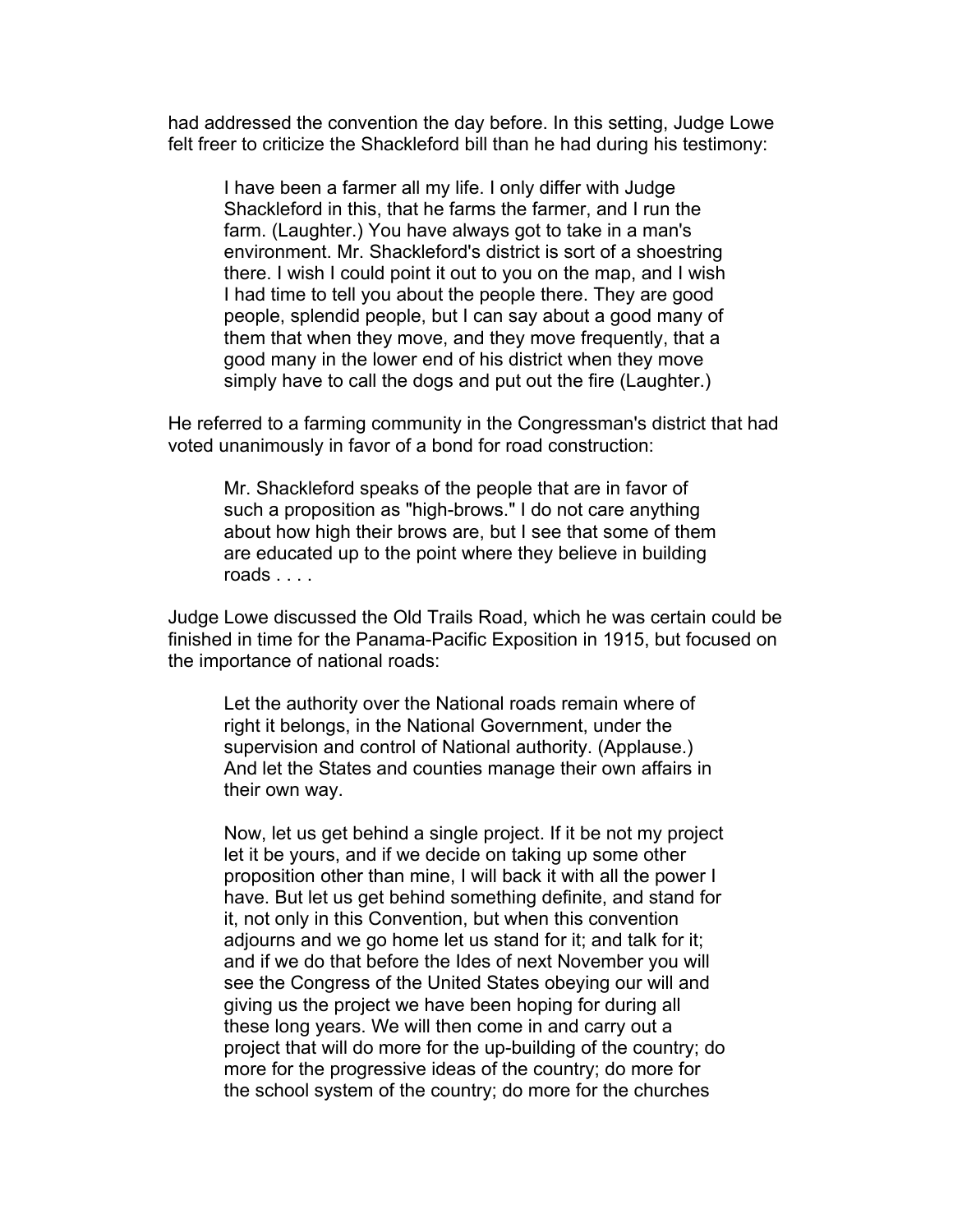of the country; more for the patriotism and manhood and womanhood of the country than any project ever conceived in the mind of man. (Applause.)

#### **Second National Convention, 1913**

By the time the National Old Trails Road Ocean-to-Ocean Highway Association held its second annual convention on April 29 and 30, 1913, the Santa Fe-Grand Canyon-Needles National Highway Association was ready .

E. J. Kirker, representing the Old Trails Road, had visited Needles a few days earlier to perfect a branch organization. Kirker informed boosters that the decision on routing through the Southwest would be made at the annual meeting-and it would be a hard fight. As the *Eye* had explained in its April 26 edition, the "so-called Ocean-to-Ocean Highway via Yuma" had an advantage in population. Although the Needles boosters felt they had the advantage of climate, proximity to railroad, and accommodations, "the greatest advantage we have is that most of our road is built."

The 1913 convention was held in the Midland Building, the Old Trails headquarters in Kansas City. Estimates of delegates ranged from 250 to 400. However, even before the meeting began, G. D. Hutchison, representing the Grand Canyon route, was ready for what he called the hardest fight of his life. In the edition of May 9, 1913, the *Eye* explained that publicity had been his focus:

He saw the newspaper men first, told them his delegation was there to get the road, and nothing contributed to his success so much as that first impression on the newspaper men. He went immediately to the Star's art department and had a map made showing THE route to California. Barstow was marked by a flag, being the most important point on the road, of course. When the convention met, the principal thing in sight of the delegates was that map.

The debate on routing took place during the afternoon of April 29. An amendment was offered to amend the association's constitution to adopt the Grand Canyon Route between Santa Fe and the Pacific Coast as the official route of the National Old Trails Road. Either during this session or that evening, O. K. Parker spoke in support of the change:

The Santa Fe, Grand Canyon and Needles National Highway follows closely the route of the Santa Fe railway from Los Angeles to Santa Fe, the route being approximately that of the Kearney trail. It will form the western link of the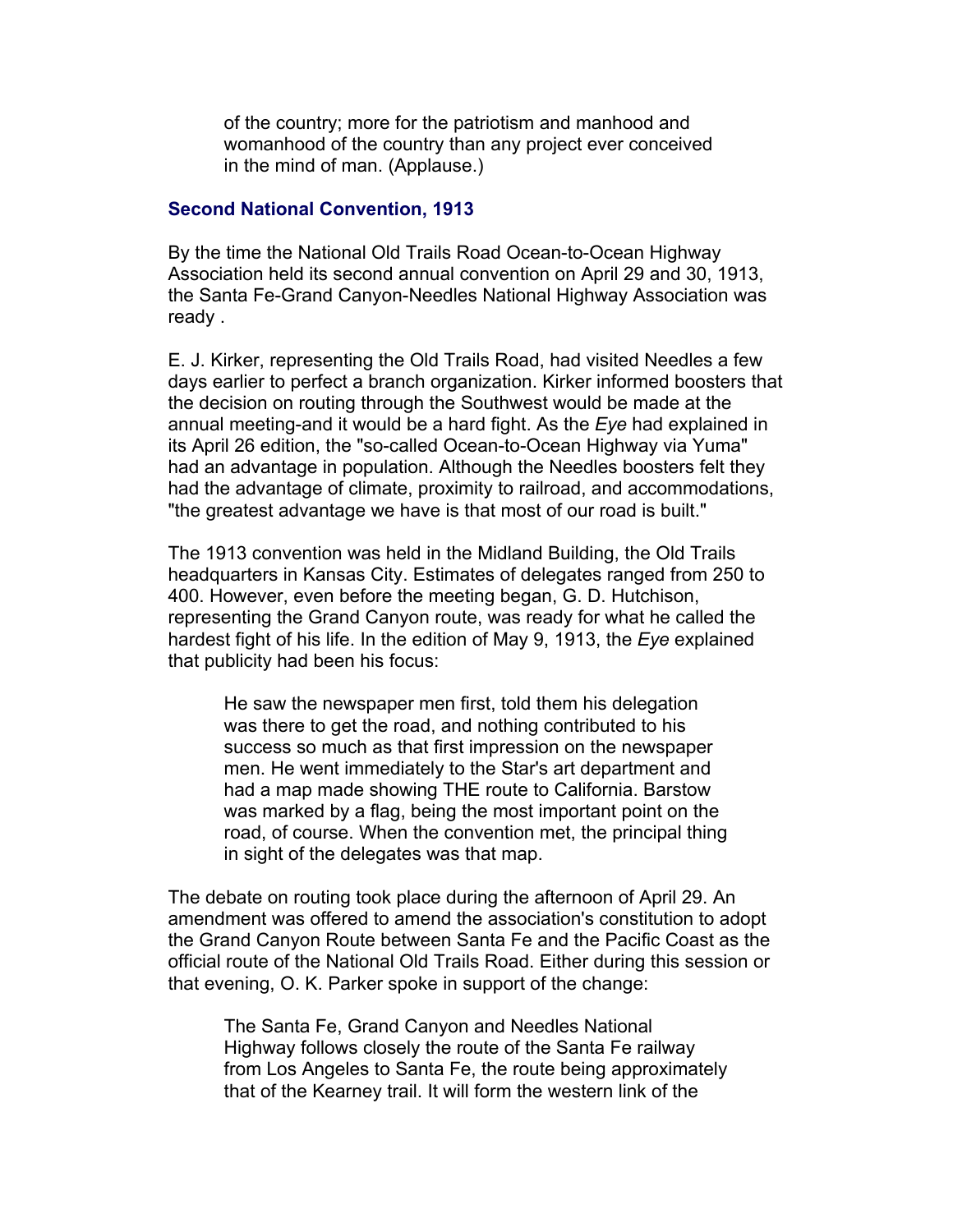Old Trails National Highway. There is a good road most of the way and by the middle of the summer it will be posted with signs. The posting of the Santa Fe trail will have been completed by that time, so there will be a well marked highway from Kansas City to the coast.

Aside from Hutchison's publicity efforts, another factor in the decision was creation of a new rival, the Southern National Highway. It had been established during a meeting in Asheville, North Carolina, on February 12- 13, 1913. Governor Locke Craig of North Carolina had called the convention with the principal object of choosing a route from Washington, D.C., to connect with the El Paso-San Diego road. Dell Potter, who had played a key role during the first Old Trails Road convention in support of the Ocean-to-Ocean Highway, was elected president of the Southern National Highway Association.

With the Ocean-to-Ocean Highway now part of a rival transcontinental highway, delegates to the Old Trails convention adopted the Grand Canyon Route as the Pacific Coast link. It was not a certain thing, though, as the *Eye* explained:

As soon as the motion was carried to make this the main road, some of our delegates rushed out to wire the good news home-before the chairman had declared the motion carried. The borderland delegates took this opportunity to continue the debate, but our warhorse [Hutchison] kept them at bay until the other delegates returned to cinch the road.

The constitution was amended to adopt the official route west of Santa Fe:

through Albuquerque and Gallup, New Mexico; Holbrook, Winslow, Flagstaff, Williams, Ashfork, Seligman, Kingman, Yucca, and Topeka [Topock], Arizona; Needles, Coffs [Goffs], Bacdad [Bagdad], Barstow, San Bernardino, Upland, San Gabriel to Los Angeles, and from Barstow through Bakersfield, Corcoran, Fresno, Merced, Stockton to San Francisco, California.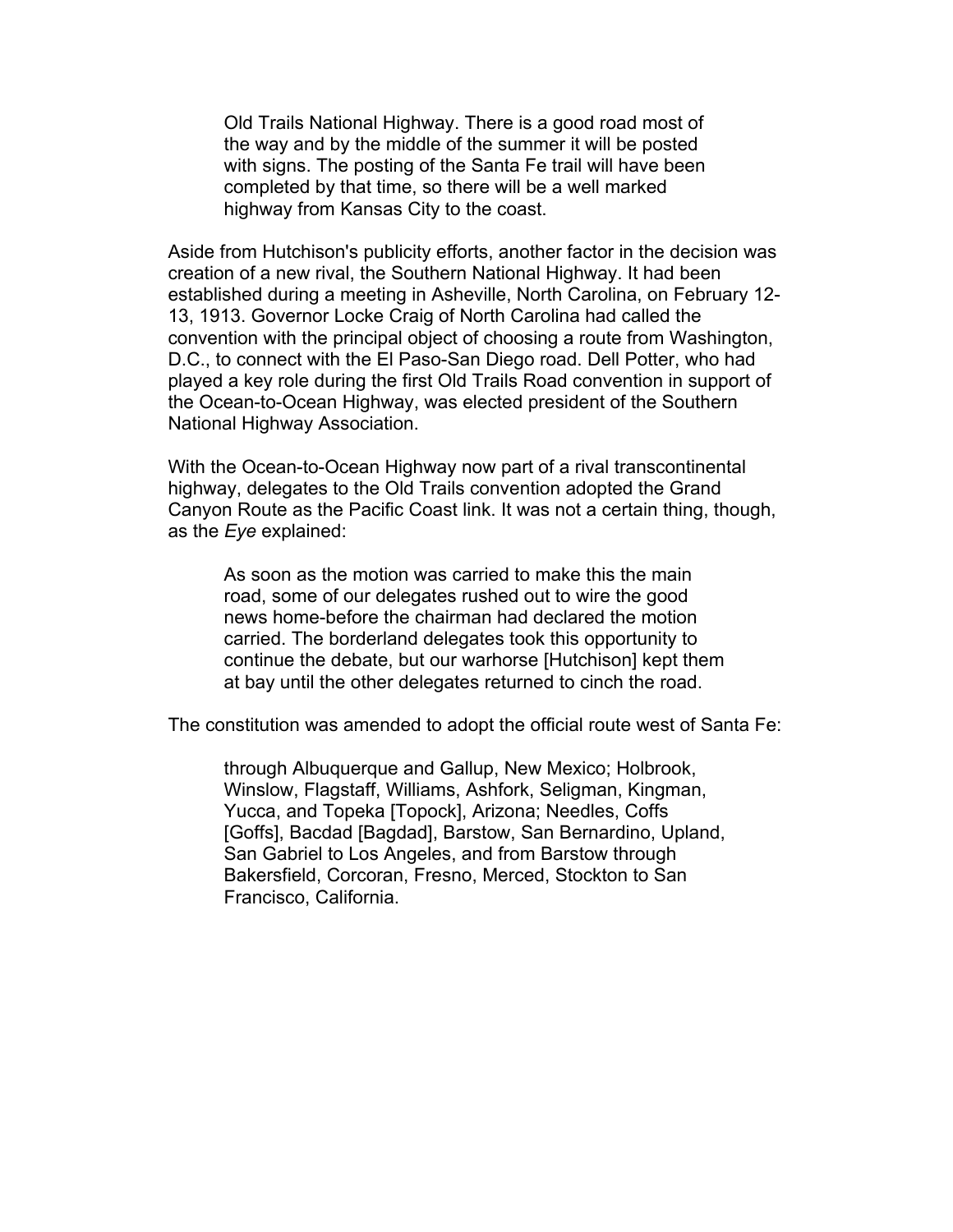

# **of Old Trails Road**

Recognizing that the adopted route, especially across western New Mexico, was not ready for automobile traffic, t he association approved a detour through Socorro and Magdalena, New Mexico, and Springerville and St. Johns, Arizona.

US Map showing location The association also dropped "Ocean-to-Ocean" from its name. Hereafter, it was known simply as the National Old Trails Road

Association. The new slate of vice presidents and state organizers reflected the change as well. California would now be represented by Hutchison (vice president) and Ralph E. Swing (organizer) of San Bernardino. John R. Whiteside (vice president) of Kingman and Father Cypriano Rian Vabre of Flagstaff represented Arizona. The representatives from New Mexico were Harvey M. Shields (vice president) of Dawson and C. C. Manning of Gallup.

Although the routing decision had been the most important action of the convention, the delegates had much else to occupy them. During the first day, several addresses were presented, including one by Professor Williams. That evening, Miss Gentry presented an illustrated address on the "Old Trails Road." She was followed by Stanton Warburton, who had represented the State of Washington for one term in the U.S. House of Representatives (March 4, 1911 through March 3, 1913). During that term, he had introduced a bill calling for Federal construction of trunk highways linking Washington to the State capitals. He told the delegates:

The government soon or late must build and maintain national roads. Any other system of extensive road building only opens a door to graft and makes impossible a national system of highways. The Shackleford Bill is a pork barrel scheme providing for state aid in small amounts . . . . I claim above all else for my plan that it treats every State alike, large or small, rich or poor, and, furthermore, that my system will serve the greatest number of people. My plan provides for eighteen thousand miles of highways, and, on or within ten miles of these highways, live two-thirds of the inhabitants of the United States.

I would have the government build the best road that can be built and by that I do not mean a macadamized road, for that is not the best . . . . I will insist upon eighteen thousand miles of pavement in my system, pavement equal to the best in the streets of your city. My roads will cost from \$15,000 to \$20,000 a mile and it means a total cost of about 300 million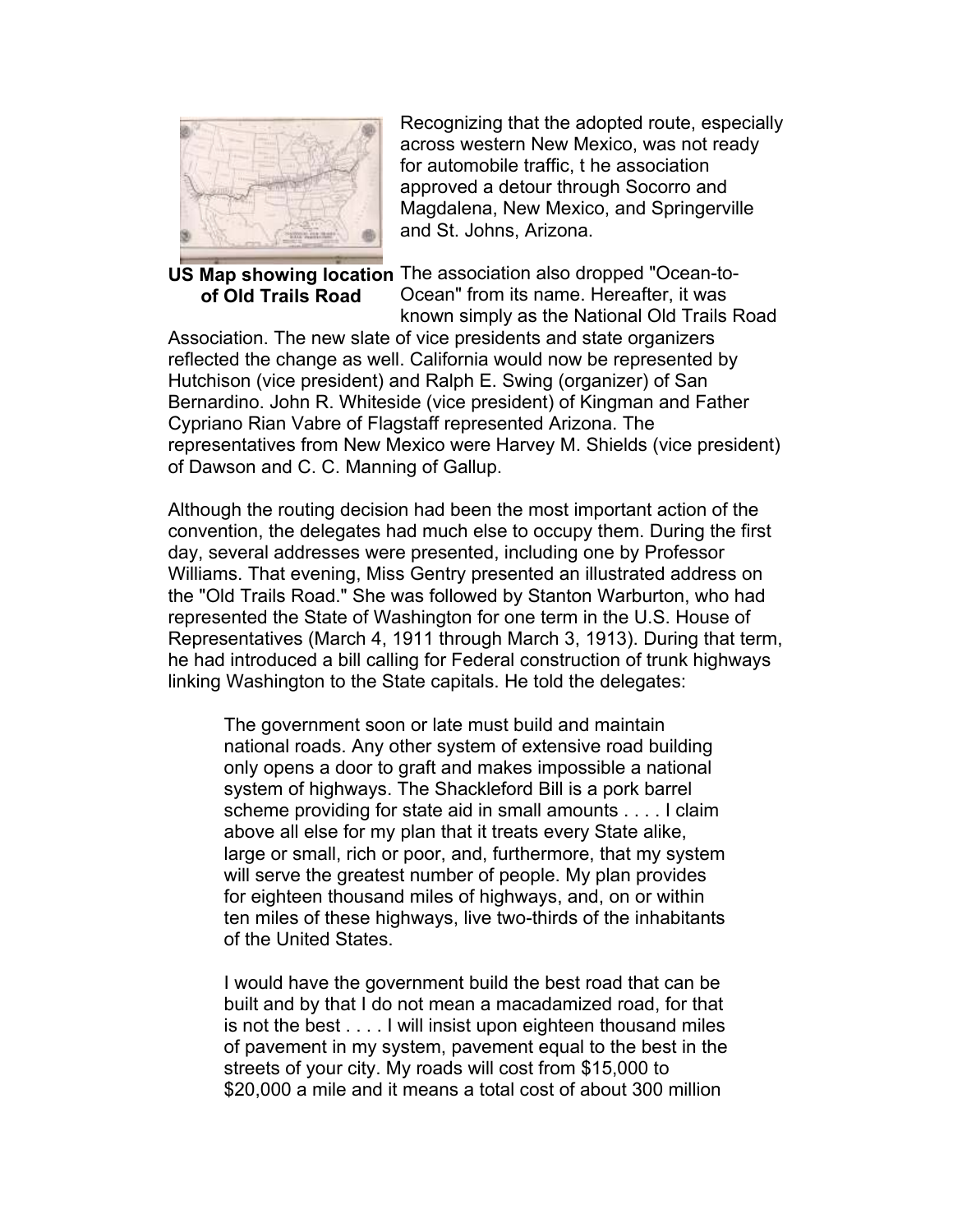dollars. The figure at first staggers congressmen to whom I have outlined my project. They ask breathlessly, "How will you raise the money?"

I propose to obtain the money by increasing the tobacco tax, the least taxed luxury in America. By increasing the tobacco tax to where it was in 1879 the government will acquire 70 million dollars a year, which will build my system and pay for it in five years.

During a similar speech to the AAA Federal Aid Good Roads Convention, Warburton had been asked what type of pavement he preferred. He responded, "Brick or cement, whatever is the best, I don't care what it costs--\$15,000 or \$20,000 a mile-because in the long run the best is the most economical thing to do." He also explained that the tax on tobacco had been lowered because Congress had been concerned about the growing surplus in the treasury. At that point in his speech, Judge Lowe asked how the war with Spain had been financed in 1898. He knew the answer, but Warburton replied, "We fought the war with Spain by doubling the internal revenue tax on smoking tobacco, chewing tobacco and snuff." After the war, the tax had been reduced to the 1879 level.

According to an account of the Old Trails convention in the June 1913 issue of *Southern Good Roads*, Warburton's "address probably attracted more attention and provoked more discussion than any other feature of the convention." His ideas were reinforced by Charles Henry Davis, who addressed the delegates regarding his bill to establish a National Highways Commission that would determine which roads should be built. He had nothing but contempt for "Federal-aid," as he explained:

"What's in a name?" has been asked. Everything or almost everything! "Give a dog a bad name and it sticks to him." It is the same with roads. They are now laboring under that infernally confusing, false, and misleading epithet, "Federal Aid." Responsible for delay in Congressional action! Responsible for the continuation of the activities of those more interested in their individual advancement than in the attainment of good roads! ...It can be made to mean anything which suits the selfish desires of the user! Indefinite! Alluring! Uncertain! Vicious! It does not spell GOOD ROADS!

If Federal-aid became a law, he said, people would awaken one day "to the fatal error and their ignorance in permitting such extravagance, incompetence, and graft as the result thereof." He favorably quoted Judge Lowe: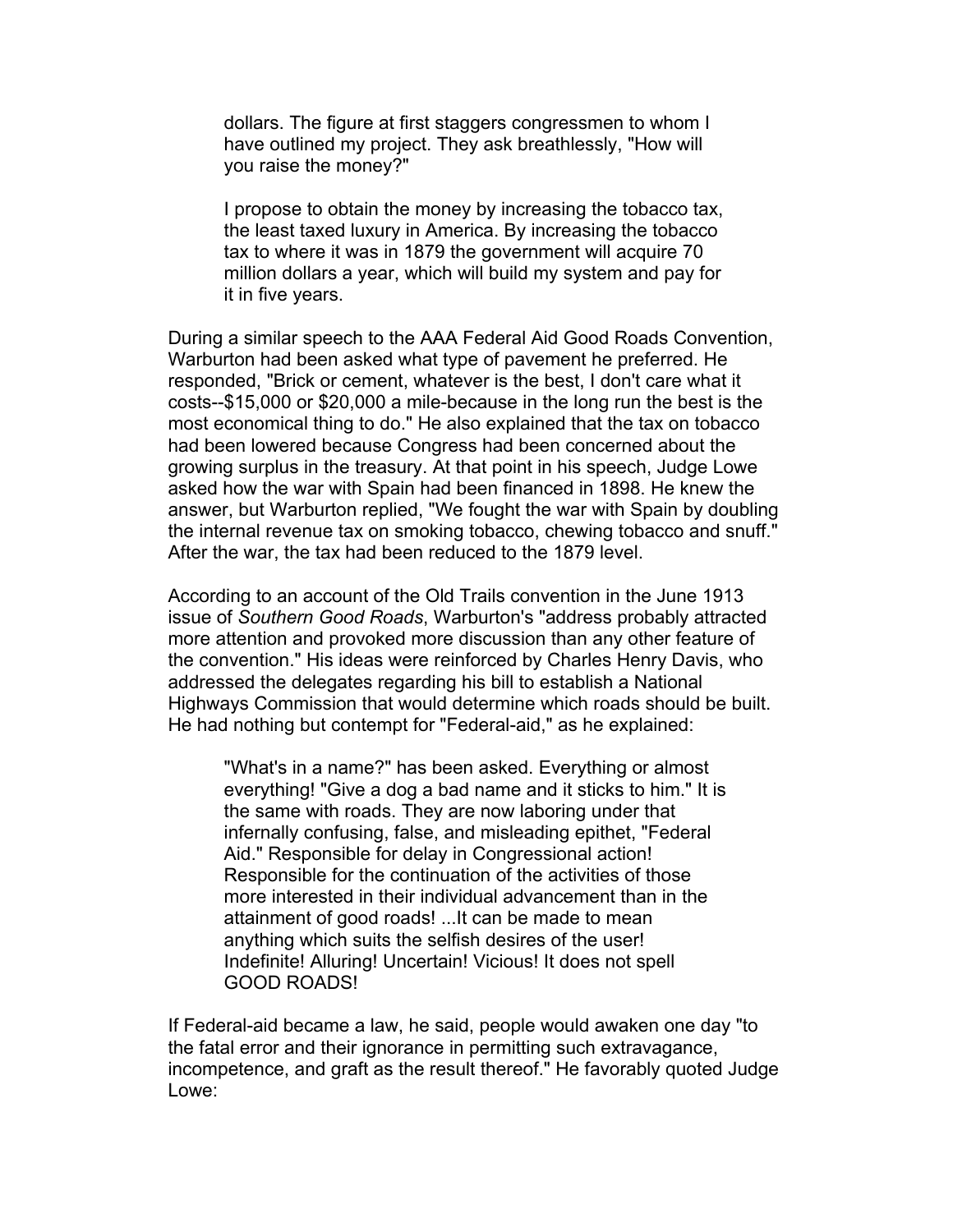And, as your President has said, "By the Eternal" we will provide so-called statesmen responsible therefore "with a long and much needed vacation."

During the afternoon of April 30, the delegates were given an automobile tour of the city's boulevard, courtesy of the Kansas City Automobile Dealers' Association and the Kansas City Automobile Club. In the closing session later that day, the delegates unanimously re-elected Judge Lowe as President and association secretary Frank Davis of Herrington, Kansas. Miss Gentry was named Honorary Vice-President, while Professor Williams remained Advisory Vice-President.

The delegates adopted 15 resolutions, constituting according to *Better Roads* magazine, the "strongest road platform ever made." Resolution No. 1 stated:

That it is with the deepest respect we express our profoundest appreciation of the devoted, unselfish and patriotic service to the cause of the National Old Trails Road, and to this organization [by] that splendid and powerful association, the Daughters of the American Revolution, whose untiring zeal and consecrated devotion has done more than all others in preserving to future generations the memorable roads and landmarks in the pioneer history of this country, and that we will hold in everlasting remembrance their invaluable service to the great purpose we have so much at heart.

Resolution No. 2 sent greetings to residents of Ohio who had been devastated by floods, but whose legislature had voted a one-half mill tax to restore roads, including the old National Road. Similarly, Resolution No. 3 encouraged residents of Missouri to support a constitutional amendment that would authorize a one mill level for roads.

#### **The Lincoln Highway**

Resolution No. 4 stated:

That we recognize with sincere appreciation the great business movement of a great and rapidly expanding industry, in process of promotion by Carl G. Fisher, of Indianapolis, whereby the money is being rapidly raised with which to construct at least one transcontinental road of the highest type known to modern engineering ability. Not an exclusive "Automobile Road," but a great national free thoroughfare, for the accommodation of all sorts of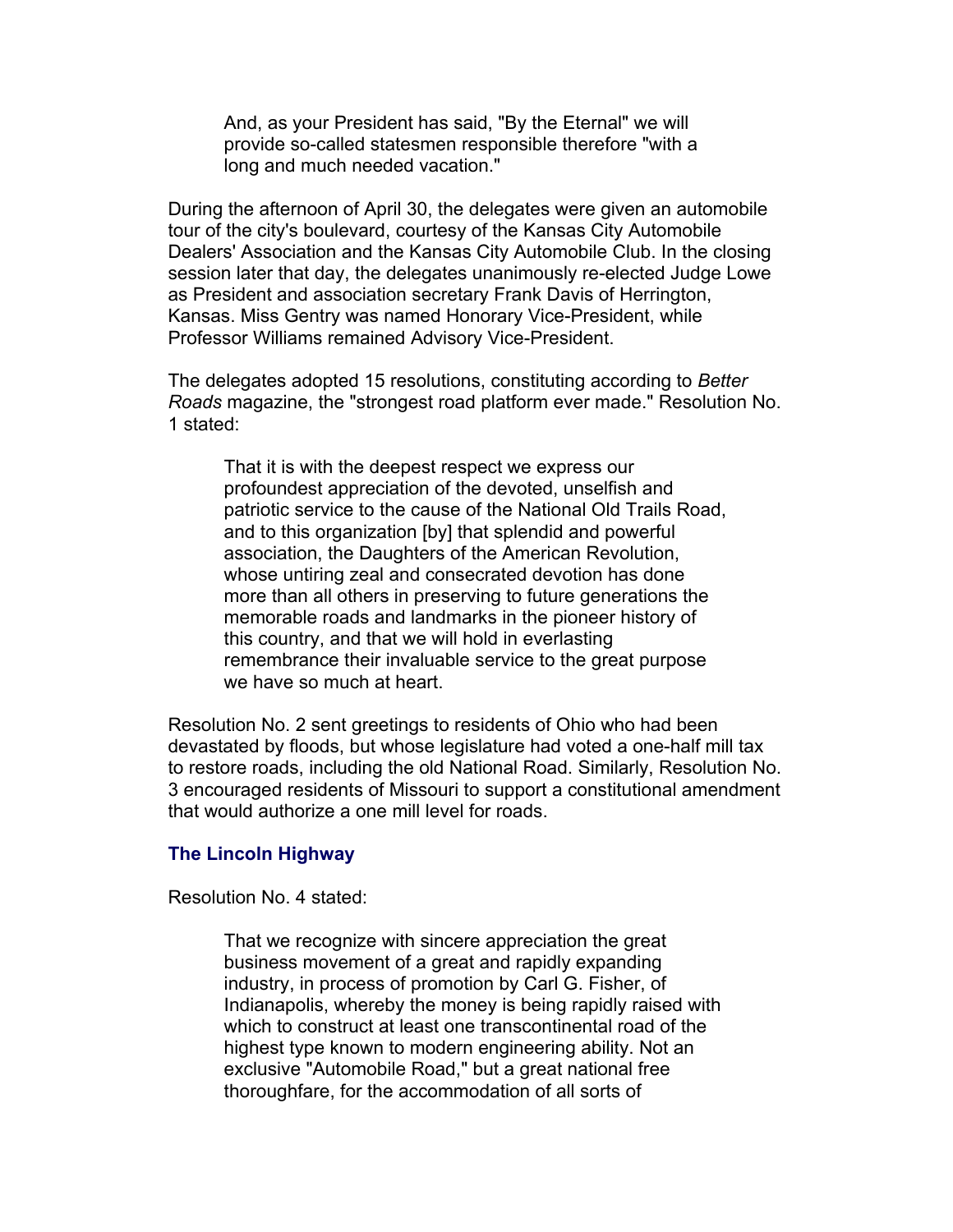transportation. We commend the enterprise, and endorse with heartiest approval, this effort as being the greatest business and philanthropic scheme ever conceived by the mind of men; and when consummated it should, and we have no doubt will be taken over by the Government and maintained as a National Highway for all time to come.

In 1912, automobile entrepreneur Carl G. Fisher of Indianapolis had conceived the idea of enlisting his friends in the automobile industry to build what he initially called a coast-to-coast rock highway from New York City to San Francisco. He estimated it would cost \$10 million, but could be completed in time for the 1915 exposition in San Francisco. In September 1912, Fisher met with other automobile industry leaders to ask them to pay for the proposed road. "Let's build it," he told the group, "before we're too old to enjoy it!" Publicity about this idea, renamed the Lincoln Highway, had prompted the Santa Fe-Grand Canyon-Needles National Highway Association to think about sending a delegation to Indianapolis to try to secure some of the funds.

The Lincoln Highway Association was incorporated in Detroit in July 1, 1913, on the same day Fisher led a caravan of vehicles out of Indianapolis on a pathfinding tour to the West Coast. On September 14, 1913, the Lincoln Highway Association announced its route, which followed a more direct route to San Francisco than would have been possible if an alignment had been chosen through the Southwest.

The Lincoln Highway Association soon realized that Fisher's cost estimate was too low. Moreover, expecting private businesses, even automobile companies, to build the road was unrealistic. The road would have to be built by State and local governments (with Federal-aid after 1916). Private contributions were practical only in a few unusual cases. Nevertheless, the Lincoln Highway Association was the most powerful of the named trail associations, and t he Lincoln Highway was the most famous American road of its day . For more information, see: www.fhwa.dot.gov/infrastructure/lincoln.htm

#### **Additional Resolutions**

Resolution No. 5 adopted the view Judge Lowe had expressed during his testimony before the Joint Committee. The delegates called on Congress to finance construction and maintenance of the National Old Trails Road, but "stand equally and earnestly" in favor of a general system of National highways to be built and maintained by a national authority. To this end, Resolution No. 6 explained that Federal-aid was "obnoxious in principle and vicious in application." It would revive the "'pork barrel' system of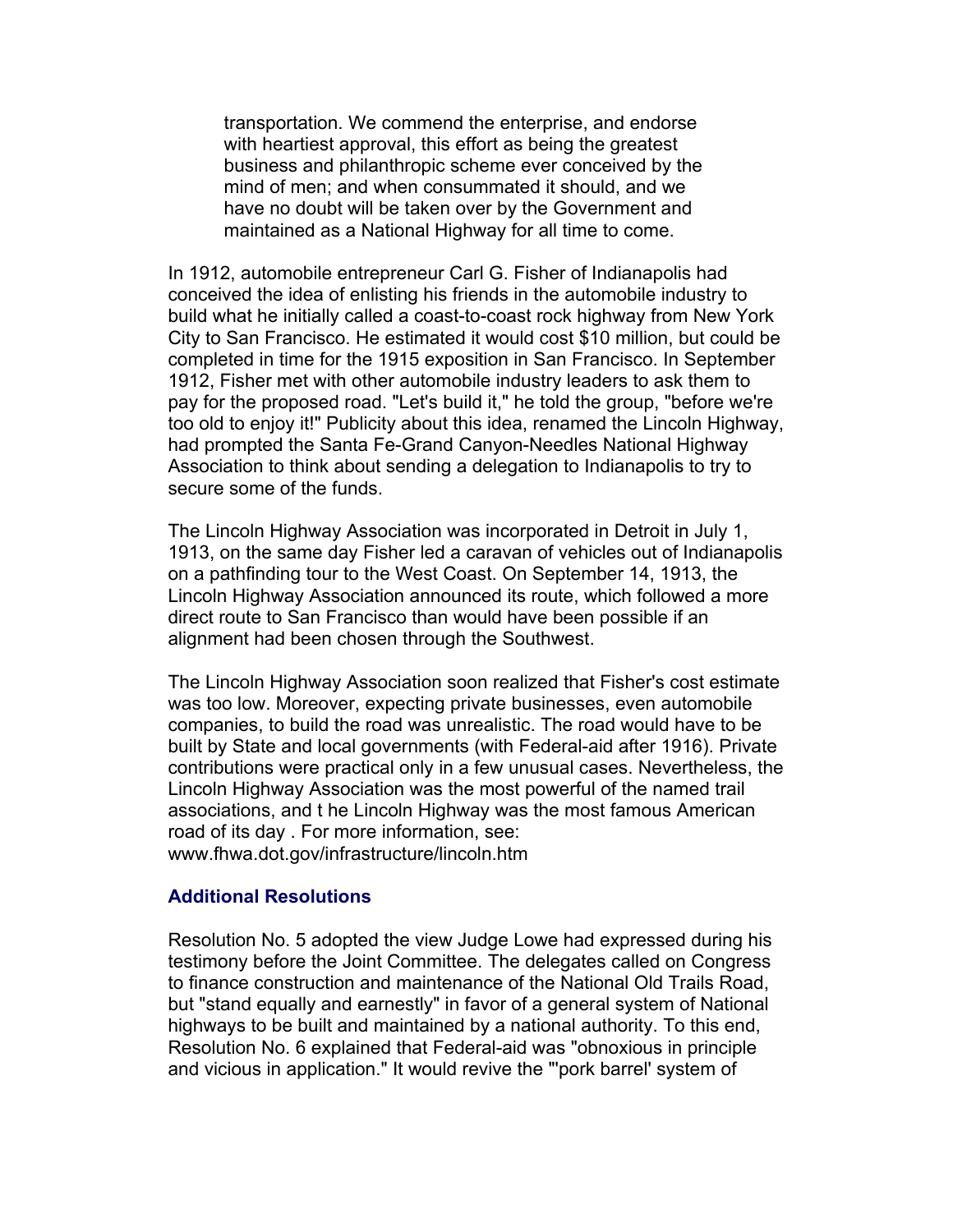legislation, and tends to corrupt Congress and the whole body politic as well "

The delegates, in Resolution No. 7, endorsed the idea that any permanently improved road taken over as a national highway "should be valued and paid for by the government." Resolution No. 8 cited the experience with the Cumberland Road as evidence that furnishing "aid" to States or local bodies in expectation that they would reciprocate or cooperate would be a "waste of money."

Resolution No. 9 pledged "our heartiest cooperation and affiliation with all organized efforts to aid and assist" in improving the common roads of the country. The universal effort to improve roads was "the most far reaching in its influence, the greatest factor in material development and in moral and educational advancement the world has ever known." In this regard, the delegates adopted Resolution No. 10, which heartily endorsed "the wisdom of the Act of Congress creating the office of Public Roads in the Agriculture Department." The Office, according to the resolution, had conducted itself in a "very able and efficient manner."

Although the delegates favored Federal road construction, they adopted Resolution No. 11 in favor of State and local activities in building State and local highways, "which should be so systematized as to connect with and supplement a system of national highways." They also endorsed Charles Henry Davis' bill for establishing a National Highways Commission, stating that it "should have full charge and authority" over construction of national highways.

The delegates endorsed a bill introduced by Representative R. L. Henry of Texas to establish a Committee of Roads (Resolution No. 13)

Judge Lowe introduced Resolution No. 14 expressing the support of the delegates for restoring the tobacco tax to 1879 levels to pay for the building and maintenance of national highways. When the resolution was introduced, Representative Shackleford spoke up. He did not object to the tax portion of the resolution. "I move to amend this by saying it shall be set apart as a sacred fund to be used in the construction and maintenance of such roads as Congress shall determine to give aid to by Congressional legislation." The Committee on Resolutions rejected the Congressman's change. The committee then voted to adopt Judge Lowe's resolution.

Resolution No. 15 recommended that the equipment used to build the Panama Canal "should be brought home to help in construction of national highways."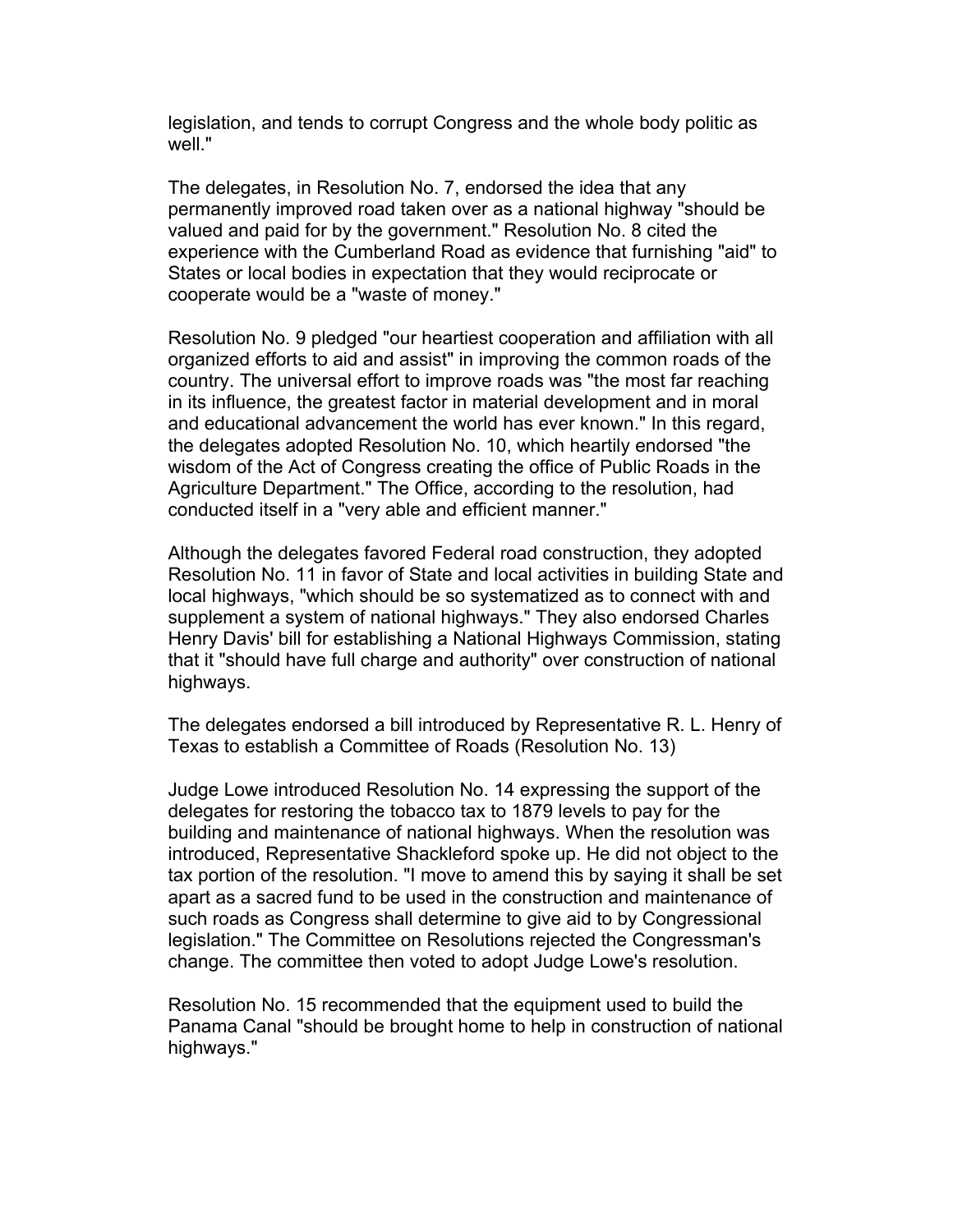# **Confirming the Route Change**

The *Eye*, in its edition of May 30, 1913, informed readers that Judge Lowe had confirmed the change in the western end of the National Old Trails Road:

A circular issued by President J. M. Lowe, of the Old Trails National Road, for the purpose of setting at rest all question of the route chosen by the members of that association in convention at Kansas City May 1, speaks of the right of the delegates to choose the Santa Fe-Grand Canyon-Needles National Highway as the route to the coast, and concludes as follows:

> They (the western delegates) were a live, wideawake bunch, absolutely frank and fair in their demeanor, and won their contention in fair and open contest. They are entitled to the highest respect for the manly manner in which they presented their claims, and from information received since the convention adjourned, we are much inclined to the opinion that no mistake was made in thus definitely locating the western end of this road.

It is settled, definitely and for all time, and it but remains that we shall now unite and stand as one man in favor of the entire integrity of the road as adopted at this convention.

While reporting this good news, the *Eye* summarized a story that had appeared in *The Los Angeles Examiner* on May 29 about hardship and danger on the Borderland/Ocean-to-Ocean route:

H. W. Hall and bride, of Long Beach, on their honeymoon, accompanied by his parents and sister, in two machines arrived in Phoenix after many days of fighting their way through drifting sand on the road through Yuma and Mexico.

By contrast, the *Eye* pointed out that, "The tourist has no nightmares" on the Santa Fe-Grand Canyon-Needles National Highway.

The routing change was further confirmed in correspondence between Judge Lowe and Governor W. C. McDonald of New Mexico. After receiving Judge Lowe's circular letter, The Governor wrote on May 29 to confirm that the routing change "must govern whether or no for all time to come." He had not known the convention was taking place and wanted to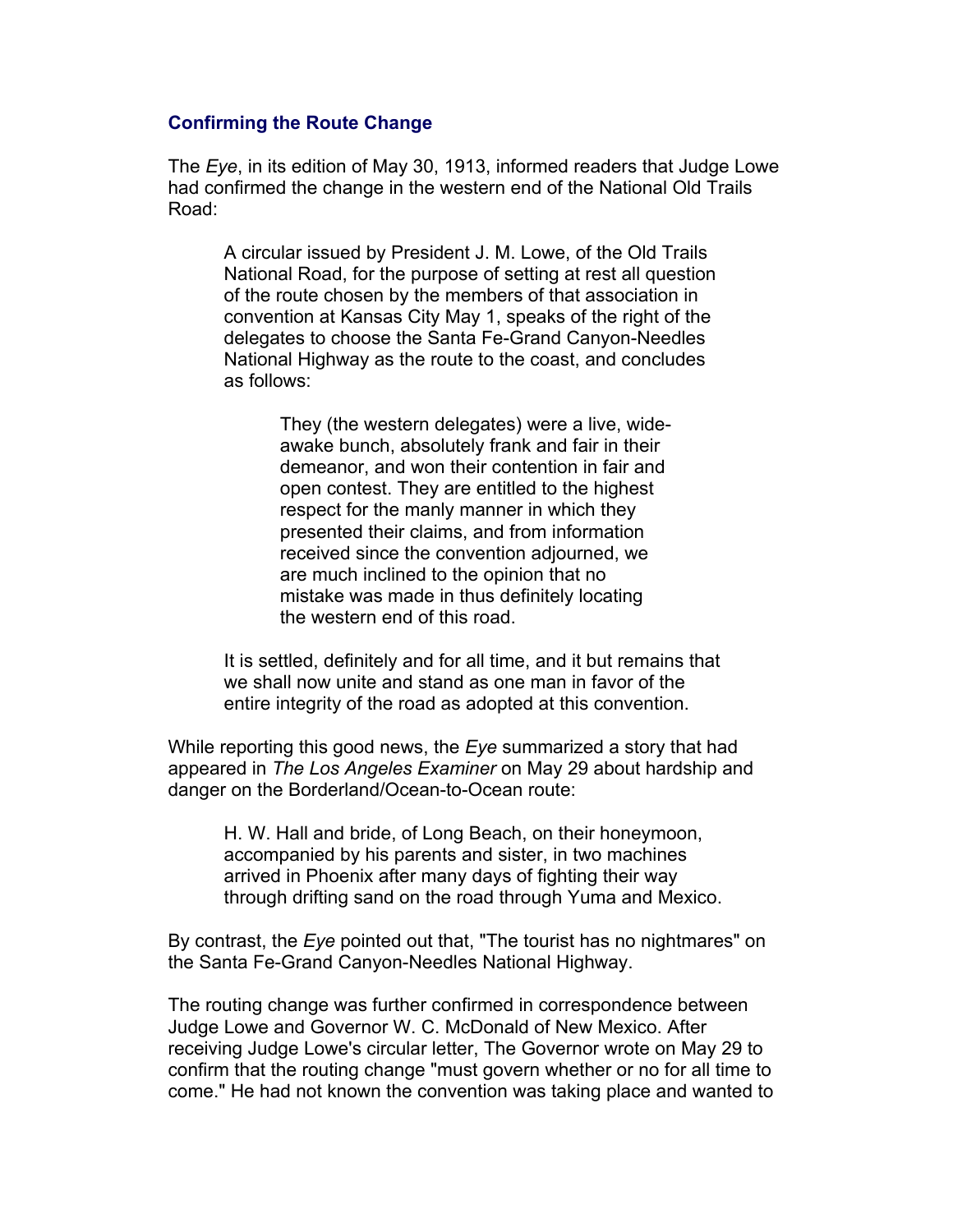know who represented New Mexico's interests. He wanted "to know all about it so that the state highway commission may have full knowledge before deciding upon what course to pursue in regard to highway construction through New Mexico."

Judge Lowe replied on May 31, explaining that the association had been "at sea" on the routing west of Santa Fe:

Every other route which had been discussed was tentative as no one having authority had ever taken any action locating that end of the road. We notified the people of New Mexico, Arizona and California along the different routes which had been suggested to be here prepared to take such action as they thought best. At the convention the delegates from each of these States were assigned to a room and each set of delegates by majority vote located the road through each State. When this was done it was reported back to the convention as a whole and upon motion, the action of such delegates was approved by the convention. Thereupon the constitution of our association was amended adopting the line as suggested from Santa Fe via Albuquerque, Holbrook, Flagstaff, Needles, etc. Therefore so far as this organization is concerned it stands for the Old Trails Road as defined in its constitution as it now exists, as running practically from the tide-water of the Atlantic to the tide-water of the Pacific over the line as above suggested.

The letter pointed out the association's affiliation with the National Highways Association, which had adopted the National Old Trails Road "as pre-eminently the back-bone and Central Factor in a Great System of National Highways." He added that the national highway system proposed by the association included "extension of the Camino Real and thence via Borderland Route to Phoenix, etc."

He concluded with a warning about the Lincoln Highway:

These differences as to location are natural but greatly to be regretted. Instead of effecting any good they often drive away the possibility of anybody's being benefited. As illustrating what I mean, there is active and tremendous force behind the proposition to extend a central road through Denver, Salt Lake, etc., to San Francisco. The Southwest will be to blame if by their quarrels among themselves they drive a great trans-continental highway entirely out of New Mexico and Arizona.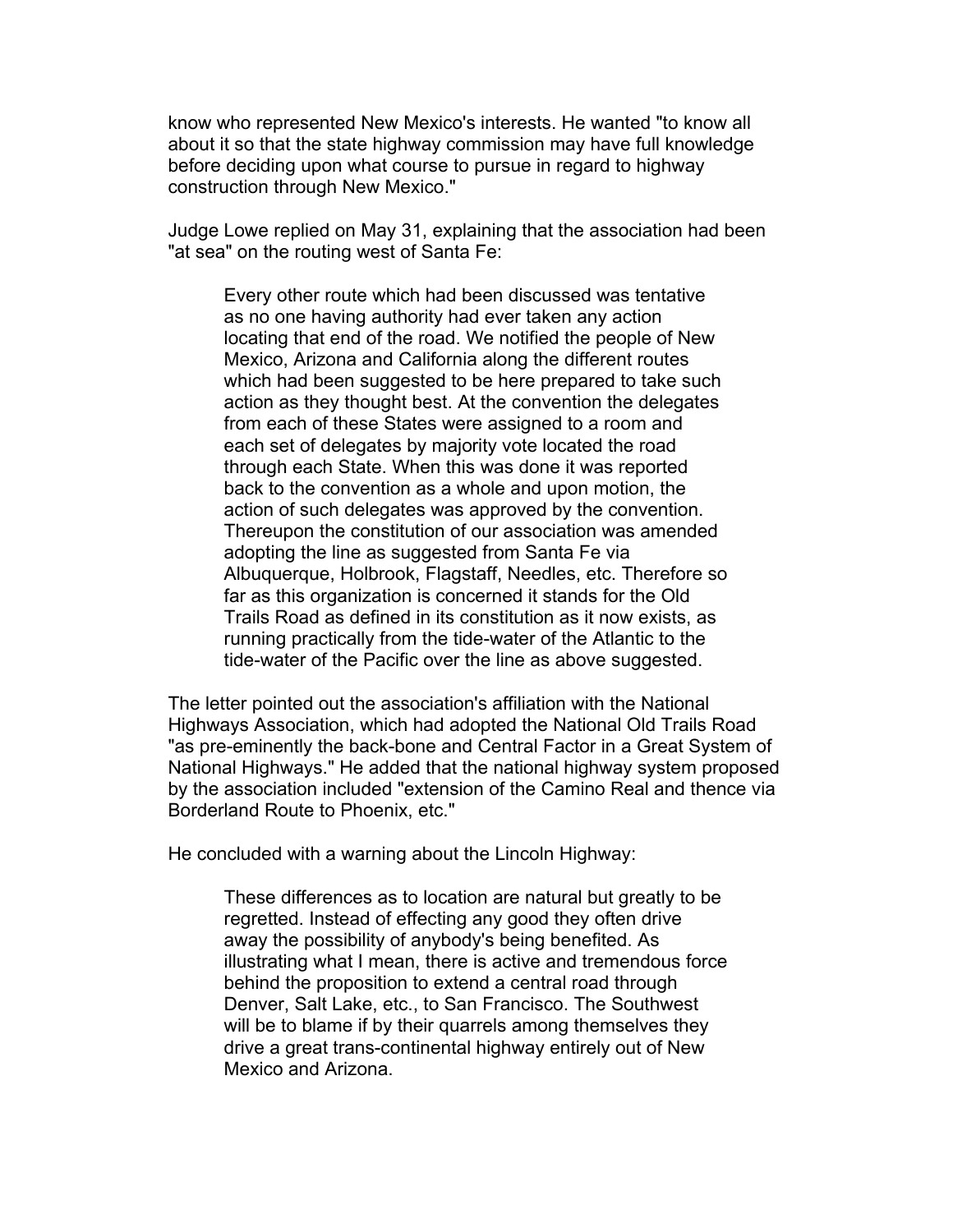On June 3, Governor McDonald thanked Judge Lowe for his reply, adding:

You may depend upon me to do what I can to get this road through New Mexico. The important thing is to have it. The state highway commission will assist in every way possible to accomplish this end.

# **Lt. Edward F. Beale's Wagon Road**

Miss Gentry and the D.A.R. had primarily been interested in the Old Trails Road for its historic associations. Although Judge Lowe made history a regular part of his publicity for the route, it had lost some of its historic associations, including the link to the Oregon Trail, beginning with the organizing convention in April 1912. Now, as a result of the second convention, the Old Trails Road appeared to lose another part, namely "Kearny's route," as shown on Miss Gentry's early map of the historic trails road. As noted earlier, the D.A.R.'s claim that General Kearney marched through Flagstaff on his way to California was incorrect. Nevertheless, the Grand Canyon Route had a long history of its own.

A pamphlet called *The Old Santa Fe Trail Across Arizona* discussed some of the history. It began by commenting on the title of the booklet:

For the benefit of the reader who may feel somewhat surprised by the title of the present booklet, I beg to state that the Old Santa Fe Trail Across Arizona takes him back many years past the time of the triumphant march of General Stephen W. Kearney . . . in the year 1846 . . .

Father Cypriano, the Arizona representative of the National Old Trails Road Association, wrote the foreward. He traced the route in Arizona to such early Spanish explorers as Hernando de Alarcon (1540) and Melchior Diaz (1541), but especially to Don Juan De Onate, Governor of New Mexico (1604), and two Franciscan friars, Father Silvestre Velez de Escalante and Father Francisco Garces (1776). Governor Onate, having established the forerunner of *El Camino Real* in 1598, explored northern Arizona, looking for what he thought would be the South Sea and a trade route to the Orient.

In 1776, Spain's viceroy in Mexico City dispatched Fathers Escalante and Francisco Dominguez to find a trail to connect Santa Fe with the missions Father Junipero Serra was establishing in California. They pursued a route through Utah, north of the Grand Canyon, that became part of the traders' route known as the Old Spanish Trail. Father Garces, on a similar mission that same year, explored the route across northern Arizona that was the predecessor of the National Old Trails Road across Arizona.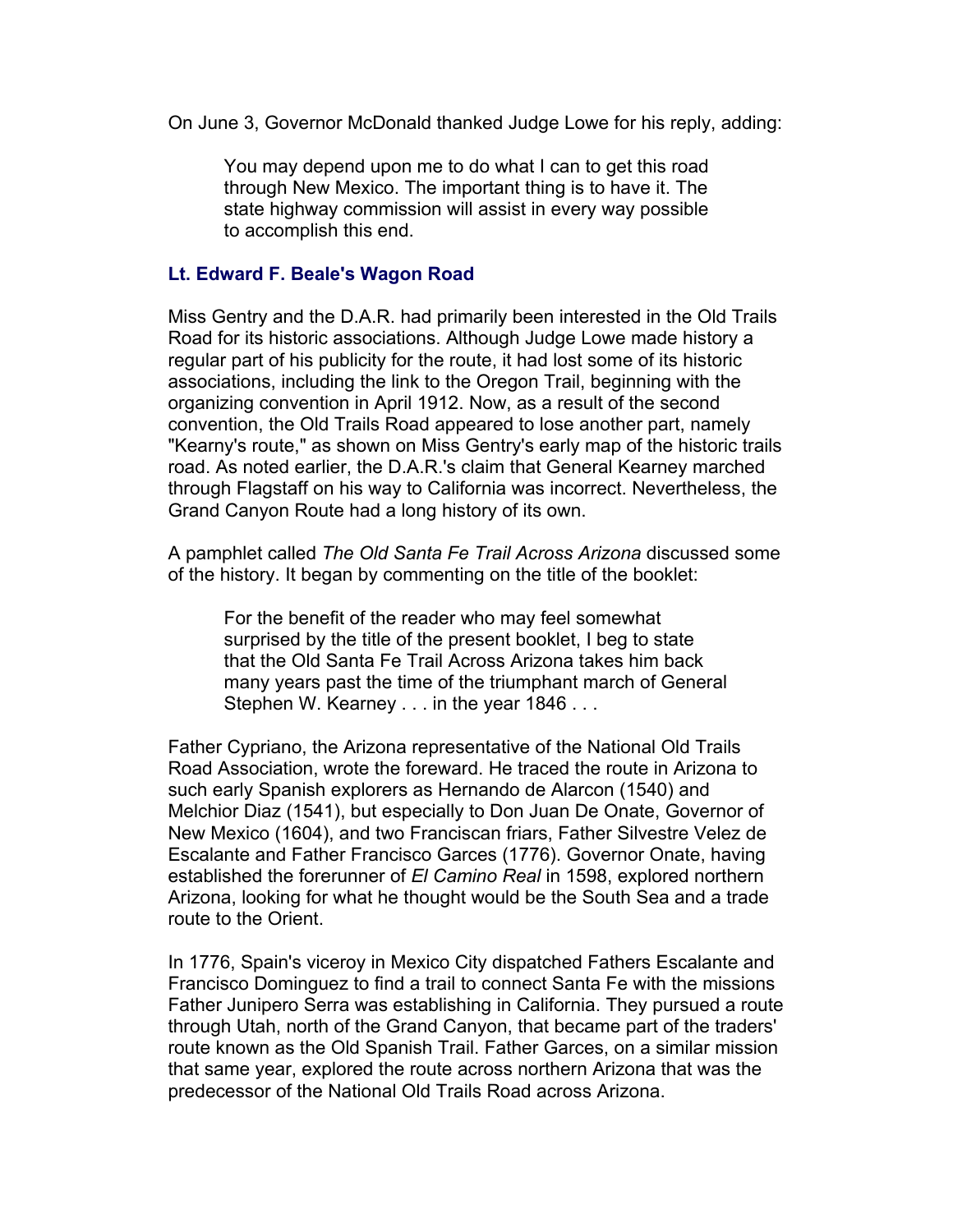The Epilogue described the point of the booklet:

The OCEAN-TO-OCEAN HIGHWAY is in the air. The great and latest mode of transportation had to become almost a necessity before the crying need of good roads in this country was noticed. Now the movement for a good automobile road from the Atlantic to the Pacific is fairly launched, and it will never stop till its object has been fully secured .

To decide wisely and prudently the vital question of locating [the] route across Arizona [the highway-man] has to bear in mind the reasons that have brought about the success of similar undertakings in other parts of the world.

It must be granted, in the first place, that this highway is not going to be a freight traffic road, and, in the second place, that the mere feat of motoring from the Atlantic seaboard to the surf-splashed beach of the Pacific Coast, regardless of the intervening country, is not going to be sufficient to render the road popular with the sight-seeing tourist. What is, therefore, the wisest solution to this problem?

. . . Now, the tourist does not leave his home to go and see alfalfa, potato, beet, corn and wheat fields, profitable though they be to their owners. That point is well known to the people of Europe. Hence, their touring highways are all laid out across historical and scenic fields . . . . If, therefore, you wish to establish a popular highway across Arizona, you will by all means locate it as close as possible to and over the dust-covered tracks of the Spanish Conquistador's steed and the venerable trail worn across Northern Arizona years ago by the sandal and the staff of the Franciscan Friar. Add to those historical associations, the wonderful scenery with which they are encompassed as with a frame and you will readily concede that the Old Santa Fe Trail across Arizona described in this booklet is the logical and natural forerunner of the coming Transcontinental Highway.

The route that became the National Old Trails Road across New Mexico and Arizona can be traced back to early Spanish explorers, but their exact routes are in dispute. Moreover, the path of the National Old Trails Roads did not become a major travel route until the mid-19th Century. Its prominence dates to the effort to construct a transcontinental railroad. The Federal Government dispatched surveying crews to explore possible routes, including a crew under Captain Amiel W. Whipple of the Army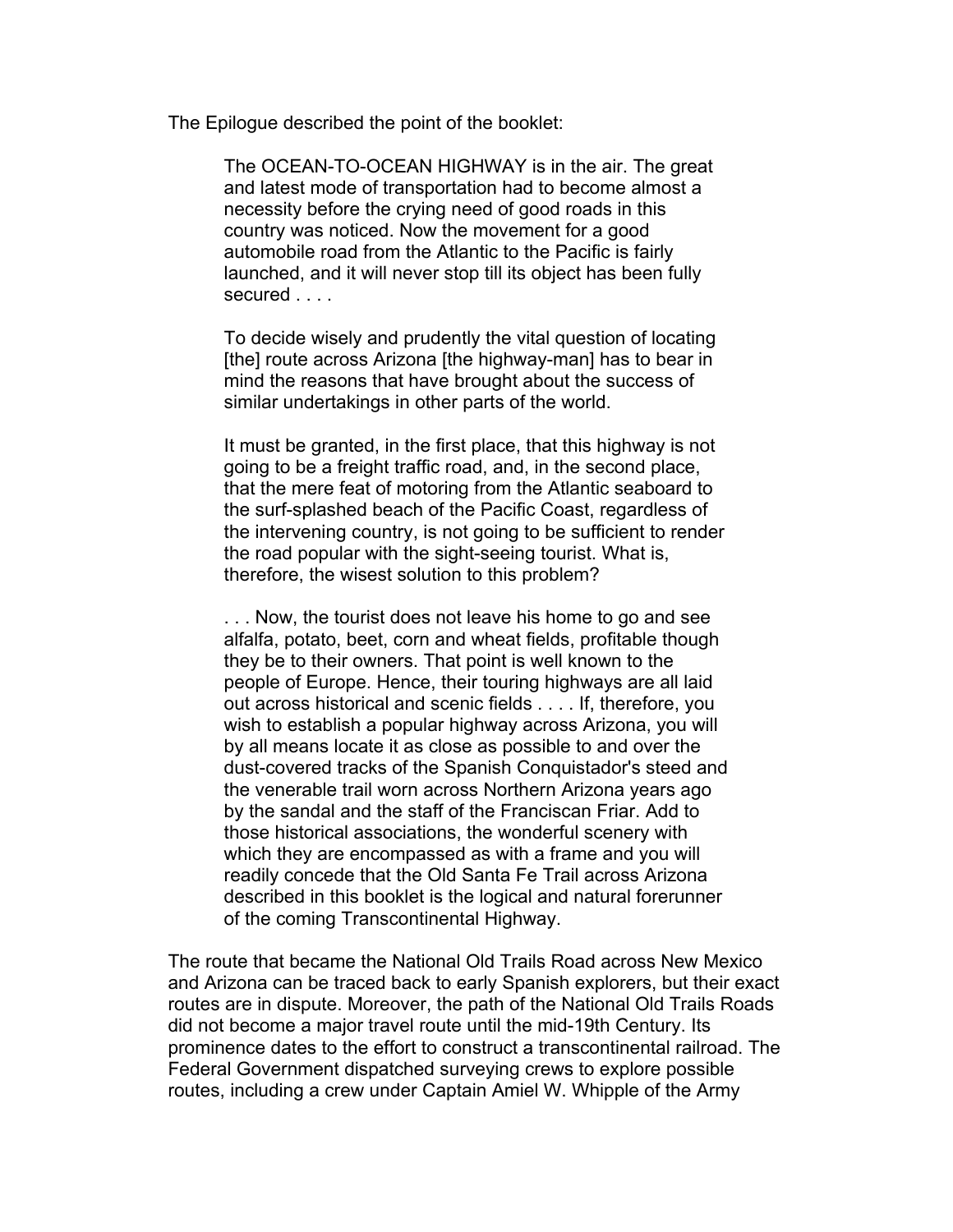Topographical Corps in 1 853. Beginning July 15, 1853, Whipple led a wagon train of about 70 men along the 35th parallel from Fort Smith, Arkansas, to Los Angeles, generally following a route traveled by Captain Randolph B. Marcy in 1849. It went through Indian Territory (now Oklahoma) and the Texas Panhandle to Albuquerque. After crossing the Rio Grande River, the expedition struggled for 3 months across New Mexico and Arizona to the Colorado River. The survey crew reached Los Angeles on March 21, 1854.

When sectional disputes stopped Congress from authorizing a transcontinental railroad, it instead authorized construction of several wagon roads to meet the demand, temporarily, for better communications with the West Coast. The Army selected Lieutenant Edward F. Beale to establish a wagon road along the 35th parallel from Fort Defiance on the modern New Mexico/Arizona border to the Colorado River.

Using Whipple's report as a guide, Beale worked on the road from 1857 to 1859, diverging from Whipple's route in many cases. The work on Beale's Road cost \$200,000. During the work, Beale tested the usefulness, endurance, and economy of a herd of camels. The test was part of an experiment to see if camels could help meet transportation needs in the southwestern deserts. In Beale's opinion, the experiment was a success, but the U.S. Army did not pursue it.

At first, Beale's Road was criticized, particularly by northern California interests. They feared that Beale's Road and another wagon road further south would divert traffic from their part of the State. They had consistently criticized any transportation plan, such as the early overland mail routes, that used a southern entrance to the State, even though the Sierra Nevada passes in their part of the State were closed by snow throughout the winter. At one point, even *The Los Angeles Star* turned against the road. Gerald Thompson, in *Edward F. Beale and the American West* (University of New Mexico Press, 1983), cited the newspaper's issue of October 1, 1859:

The paper quoted the *Missouri Republican*, which stated that many wagon trains departing from Texas and Arkansas over Beale's Road had been forced to turn back with great losses- -and then took the southern route through El Paso, Tucson, Yuma, to Los Angeles. According to many emigrants, "the Beale route is worse than a humbug--it is a swindle."

Nevertheless, Beale's Road soon proved its value, as a wagon road and a location for the Santa Fe Railroad in the 19th Century and a main travel corridor in the 20th Century. "In opening this highway," according to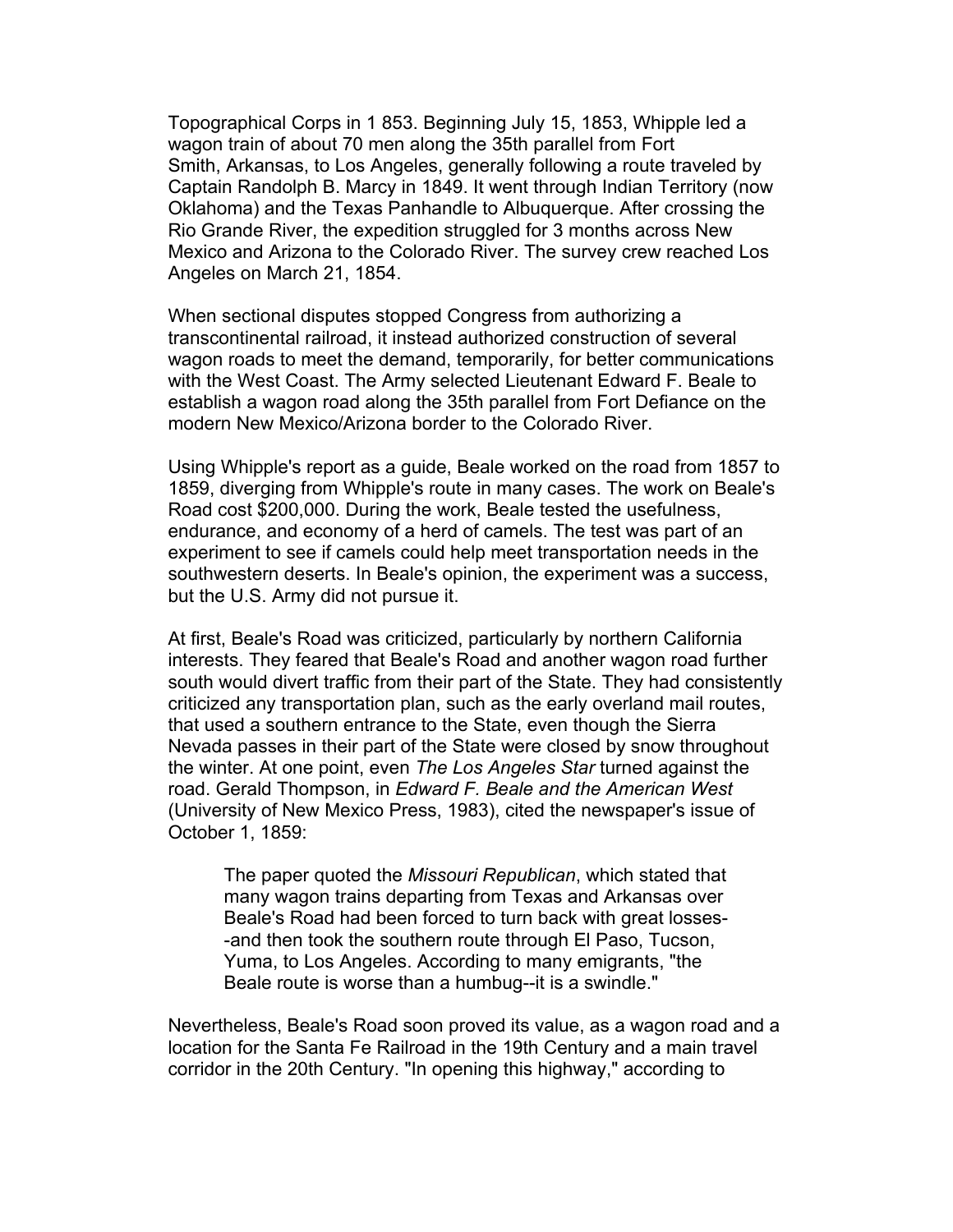Thompson, "Beale joined the small group of explorers who left an enduring mark on the American West during the nineteenth century."

West of Needles, the road also can be traced to Father Garces. Early in 1776, he traveled north along the Colorado River to a point near Needles. Turning west, Father Garces reached the San Gabriel mission near today's Los Angeles on March 24. He had ". . . followed the approximate route over which the Santa Fe Railroad was built through the Mohave Desert to Los Angeles a century later," according to Jay J. Wagoner's *Early Arizona* (The University of Arizona Press, 1975). The National Old Trails Road followed this route to the vicinity of Barstow and Victorville, before turning toward Cajon Pass. After this pathfinding mission, Father Garces returned to the Mojave Indian villages near Needles for his trip across northern Arizona that same year.

The Spanish discovered Cajon Pass in 1772 when Pedro Fages, military Governor of California, was tracking a group of deserters from San Diego. Father Garces' 1776 route, with a variation through Cajon Pass, became the route of the mountain men, the fur traders, and the pack trains. In February 1831, William Wolfskill, a Kentucky trapper, traveled from the Mojave Indian villages near Needles through Cajon Pass into the San Bernardino Valley and on to Los Angeles. Alice Fisher Simpson, writing in the Centennial issue of *California Highways and Public Works* (September 1950), explained the importance of his trip:

Wolfskill's trip was a noteworthy one, since his course over the mountains is clearly defined. From Santa Fe to California, his route approximated more closely the trail later followed by the New Mexican caravans than did that of [earlier traders]. It might therefore be said that it was William Wolfskill who established the famous pack-train route known as the "Old Spanish Trail," used by the Santa Fe - Los Angeles caravans for nearly two decades. The Old Spanish Trail bypassed most of northern Arizona, passing through Utah instead, as had Fathers Escalante and Dominguez in 1776.

Once each year, pack trains accompanied by a heavy (sic) armed guard, made the round trip over the trail. California bound, the caravans carried blankets, Mexican woolen goods, silver and all sorts of American-made wares from St. Louis. On the return trip, the traders brought back mainly Chinese goods, silks and the like, obtained from trading vessels on the California coast. They also drove back horses and mules.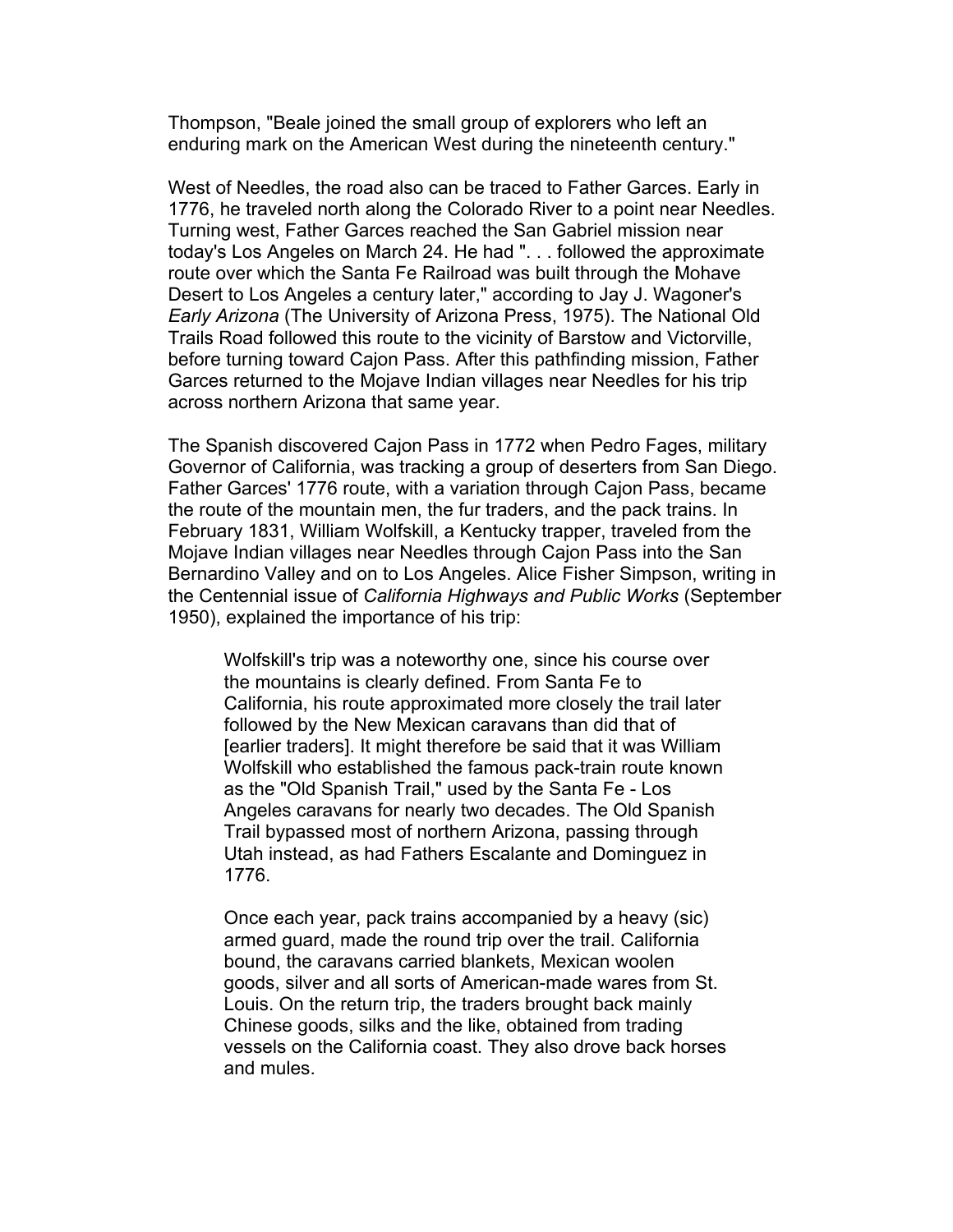As this background suggests, the National Old Trails Road retained the concept of linking historic trails, if not the glamour of the names involved in the abandoned original routing.

# **On The Cumberland Road**

Judge Lowe's promotion of the National Old Trails Road took him to Zanesville, Ohio, one of the cities along the route, on July 21, 1913, to deliver a speech on the history of the National Road. His purpose was to demonstrate that the Federal Government had a continuing obligation to improve the historic highway established by legislation in 1806.

He began by quoting the 1805 committee report on the bill. The report noted that rivers tend to unite the interests and promote the friendships of those along its banks, while mountains tend "to disunion and estrangement." On this basis, the report made clear the purpose of the National Road:

In the present case, to make the crooked ways straight, and the rough ways smooth will, in effect, remove the intervening mountains, and by facilitating the intercourse of our western brethren with those of the Atlantic, substantially unite them in interest, which, the committee believe, is the most effectual cement of union applicable to the human race.

In an era when river travel was more efficient than overland travel, the National Road met this goal by providing a land bridge from the Potomac River at Cumberland, Maryland, to the Ohio River at Wheeling. Given the sensitivity to the issue of States rights, the 1806 Act authorized construction of the road by the Federal Government only with the consent of the States through which it passed.

The construction authorized in the 1806 Act was financed with revenue from the sale of public land in Ohio. When Ohio was admitted as a State in 1802, a reserve fund was established consisting of 5 percent of the revenues received by the Federal Government from the sale of public lands in the State. Of the 5 percent, the government set aside 2 percent for roads leading to the State, while the remaining 3 percent was for roads in Ohio. In May 1820, a new act authorized a similar arrangement to generate revenues for extension of the road through Ohio, Indiana, and Illinois, where Congress intended for the road to reach the east bank of the Mississippi River.

Again in March 1825, legislation used the reserve fund method of financing a survey to extend the road through the State capitals to Jefferson City, the capital of the new State of Missouri. The road,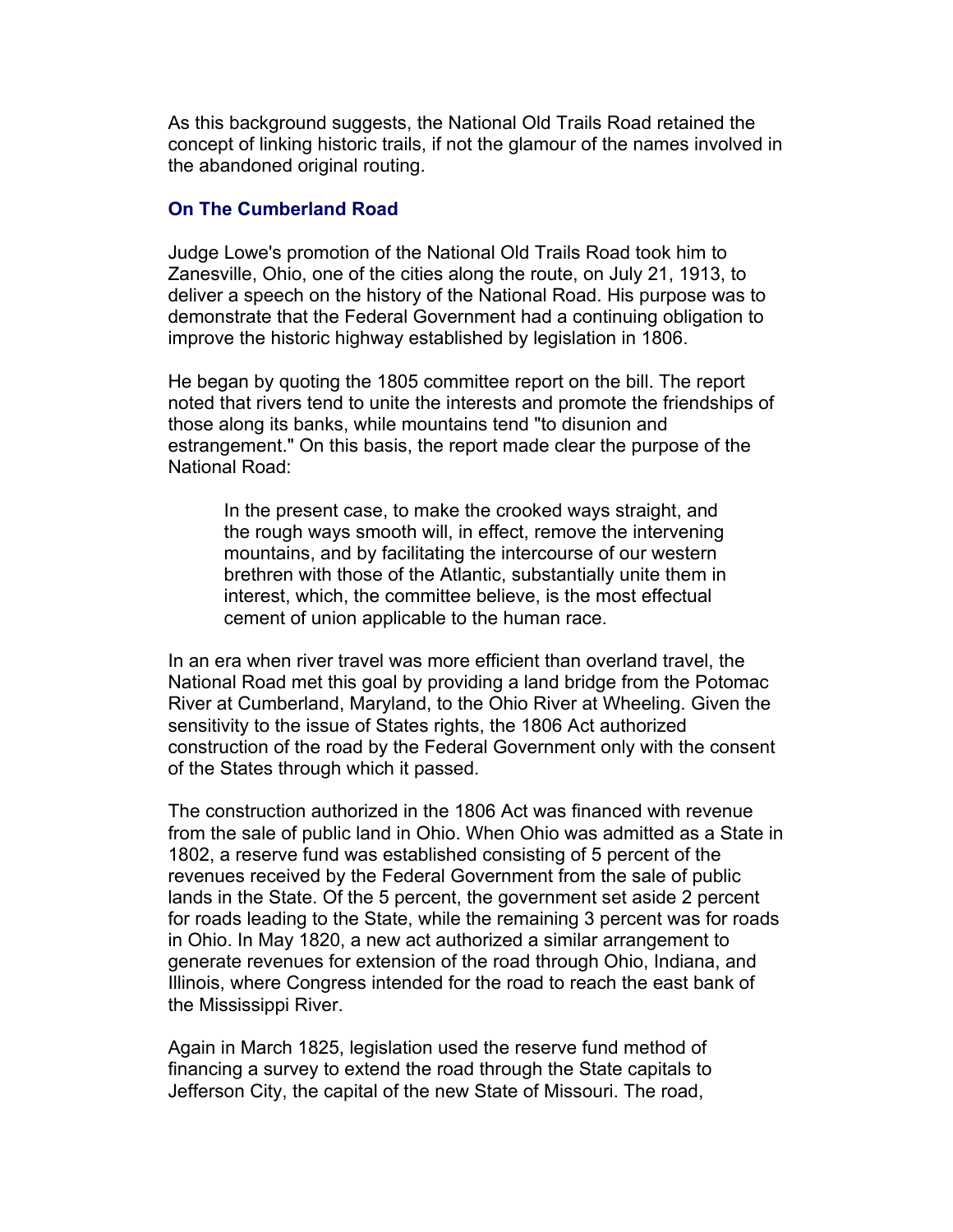however, stopped at Vandalia. While communities seeking to be the Mississippi River link debated the routing question, the Federal Government lost interest in the road because of the emergence of the railroad as the best means of land travel.

One alternative was to install toll booths to raise revenue for upkeep and construction, but the Federal right to collect tolls on State property was unclear. Therefore, the question was turned over to the States. In 1831 and 1832, Pennsylvania and Maryland agreed to take over the road, but only after the Federal Government put it in good repair and furnished funds for toll houses and gates. These two States had the oldest section of the National Road, dating to 1813, and it was in poor shape. Ohio and Virginia (West Virginia was part of Virginia until the Civil War) also agreed to conversion, but did not require Federal repair of the road as a condition of State takeover. Congress, by law enacted on July 3, 1832, assented to the conditions imposed by Pennsylvania and Maryland, declaring that the assent would "remain in force during the pleasure of Congress." Similar assent was given for Ohio and Virginia in March 1833. The reserve fund was again the revenue source.

Judge Lowe argued that Indiana, Illinois, and Missouri never consented to accept their portions of the road and that Congress never passed legislation turning the road over to them. Moreover, those States received only limited benefits from the reserve funds raised in their boundaries and used for the road, and Missouri received nothing more than a survey. Therefore, he said, legislation declaring it a "national highway" was not necessary in view of the prior legislation declaring it as such. Congress need only appropriate funds to rebuild, repair, and maintain the road. Under a similar concept of reserve funds, moreover, the road could be extended to the Pacific Ocean.

After discussing later legislation during the  $19<sup>th</sup>$  century, Judge Lowe turned to proposals to provide "aid" to the States. "Congress may pile dollars heaven high, and turn it over to the States or the congressional districts," he said, and it would still not fulfill the Federal commitments under the earlier legislation:

The political reason for building national roads may not be as acute now as it was in the beginning of our great governmental experiment, but who shall say what dangers await us in the future? Who will deny the prophetic wisdom of the sages who planned this road? Who will deny the cohesive power of cementing the States by a great system of national highways? And who will lightly value the sacred promises solemnly made by the original thirteen States to induce the new territories to join the Union? Ohio has kept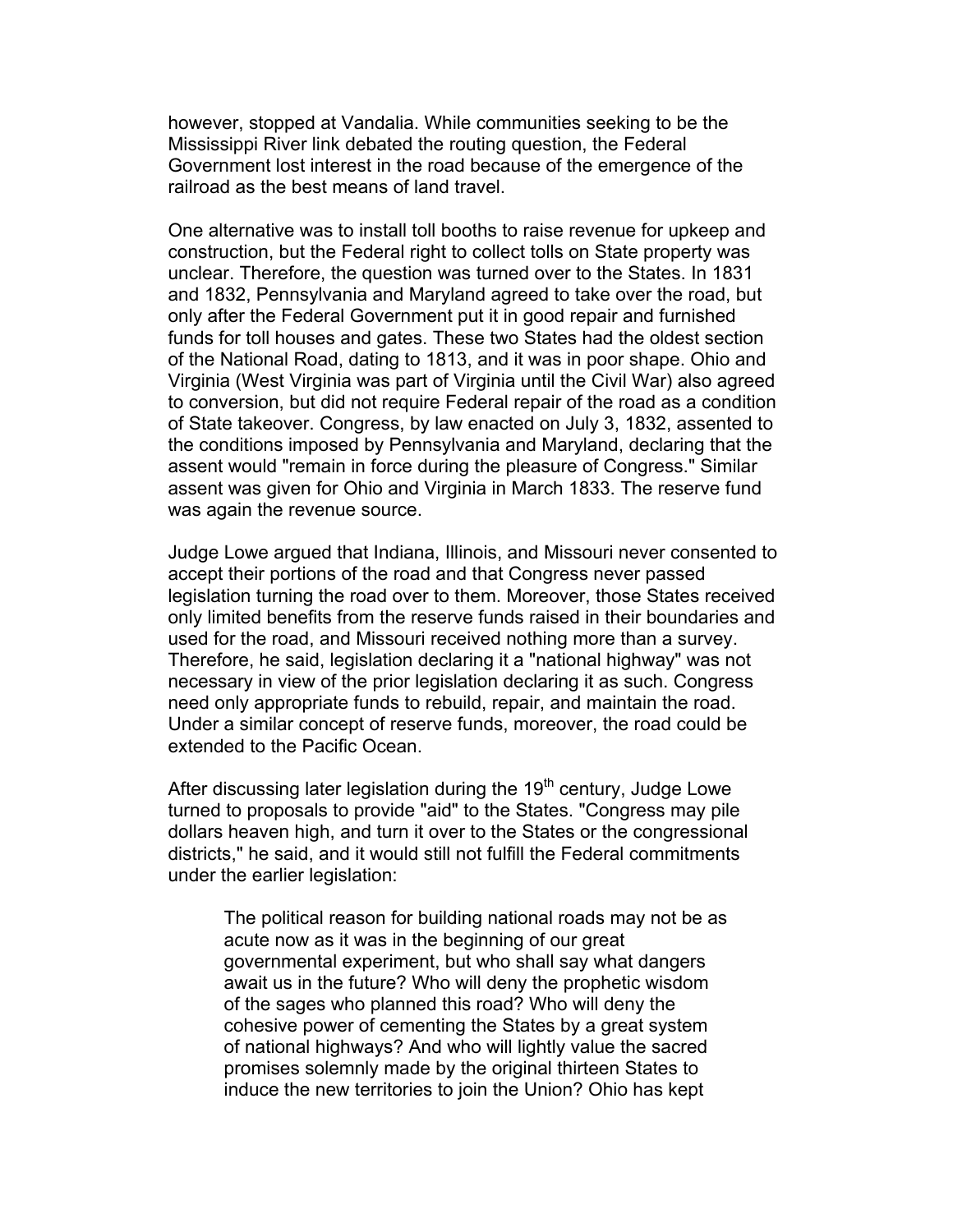the faith, and for thirteen years her national road funds was appropriated beyond the borders of the State. Then she was joined in a similar compact by Indiana, Illinois, and Missouri, and unitedly they built and maintained this road out of their own national road fund and thus saved the Union. They too, "kept the faith." Can the Government-can any government long survive which keeps only "Punic Faith" with its own people.

("Punic," referring to the ancient Phoenician colony in Carthage, means faithless or treacherous.)

Following publication of his speech in *Better Roads*, Judge Lowe informed members of the National Old Trails Road Association that "what we ask and all we ask is that the Government shall comply with and keep this agreement . . . . If the Government may refuse to build this road, then it may equally refuse the application of the money arising from the sales of the land provided for the school fund, or she may refuse any other obligation assumed, and turn any State back to its original territorial condition."

In short, he believed the government should build the national highway across the States (Ohio, Indiana, Illinois, and Missouri) where commitments in the 19<sup>th</sup> century legislation had not been fulfilled.

# **American Road Congress in Detroit**

From September 29, to October 4, 1913, highway interests gathered in Detroit for the Third American Road Congress under the auspices of the American Highway Association and AAA. *Better Roads* described the Congress as "an epoch-making meeting in the history of good roads." The magazine added:

It was conceded on all hands that it was the greatest ever held, on this or any other continent. Greatest in attendancemore than 4,000 delegates registered-greatest in subjects discussed, and in expert intelligence displayed in their discussion-greatest in breadth and depth of patriotic endeavor to get together in an unselfish spirit of cooperative achievement.

President Wilson sent a letter regretting he could not attend "to express, at least, the very deep interest which I feel in the whole matter of adequate road building in the United States." Wilson, a dedicated motorist who enjoyed regular jaunts around the Washington area, said, "Every man who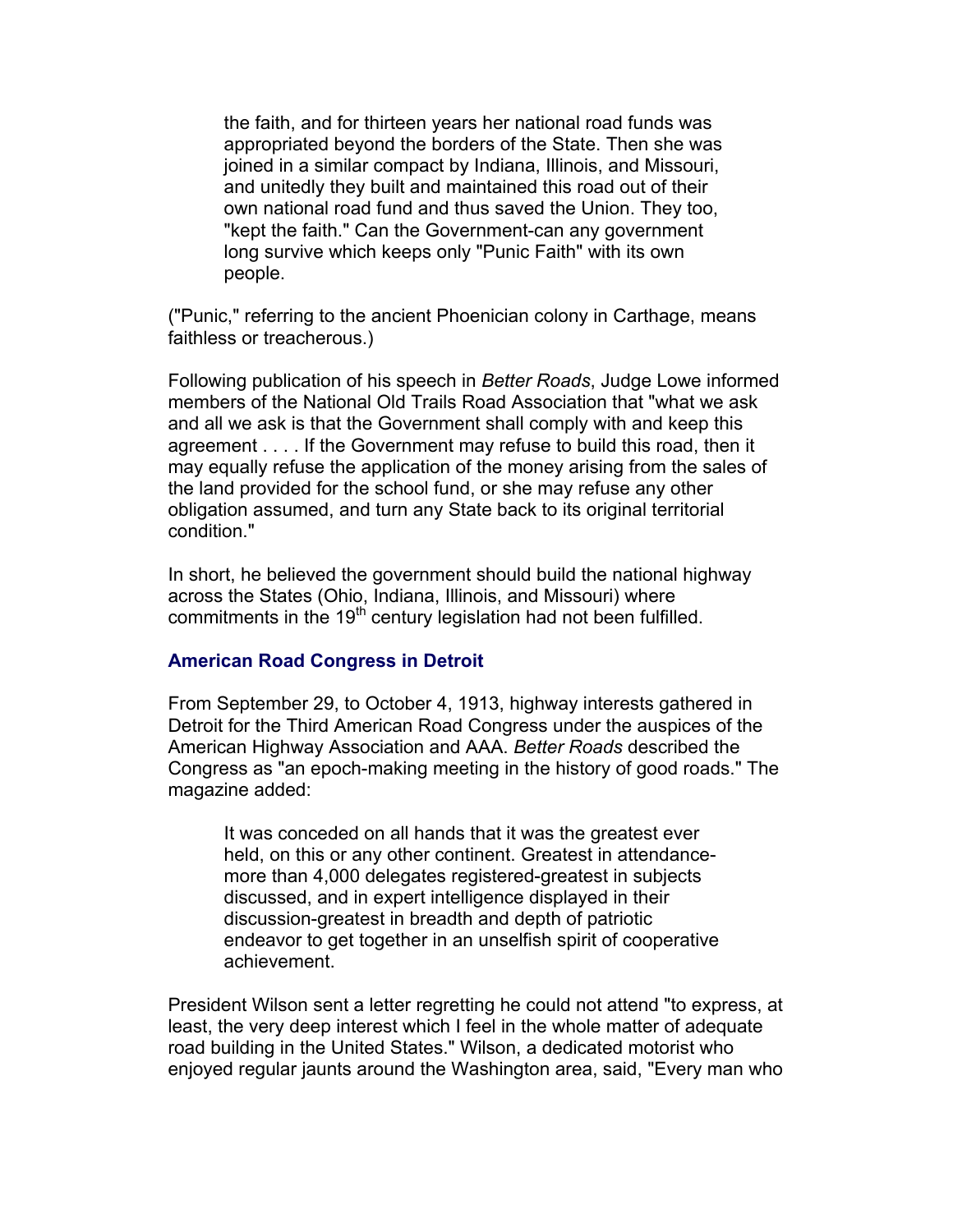wishes to see this great country made the most of must sympathize with the efforts now being made to weave its parts together by good roads."

Charles B. Warren, representing Detroit's Board of Commerce, greeted the delegates enthusiastically. One reason, he said, for the city's interest in the American Road Congress was that Detroit's "progress and development is now largely bound up in the prosperity of the motor car industry, and these two-good highways and good motor cars-move along side by side." The city had another interest:

And Detroit is interested in this other movement-in the Lincoln Memorial Highway. It appeals to our imagination, this idea of connected, improved highway from the Atlantic to the Pacific, binding many States of the Union closer together. It appeals to our sense of patriotism that this highway should be known as the "Lincoln Highway," for the spirit and the blessed memory of that man binds this Country together as the spirit and memory of no other American who ever lived.

Logan Page told the delegates:

A mighty wave of sentiment for better roads is sweeping over the country, and already the American people have entered upon a road building era which has no parallel in all history-not even the splendid era when Rome knit together, with massive military roads, the farflung outposts of her empire, nor the century of constructive work begun by Napoleon, which has given to France the most superb system of highways in the world.

After discussing the history and benefits of road building, he explained the purpose he hoped the gathering would serve:

I wish to express the hope that the American Road Congress may become more and more an annual clearinghouse, where the best thought and practice of good roads people throughout the United States and Canada may be exchanged, and started on an endless chain-so to speak-so that we may all benefit by the progress that each is making, and by avoiding the duplication of effort, so that the costly mistakes which have marked our course in road matters for over a century may not be made again and again.

Page was followed by A. G. Batchelder, Chairman of the Executive Board of AAA. He recalled that "automobilists, once upon a time, used to half apologize for our participation in the road question." Then, they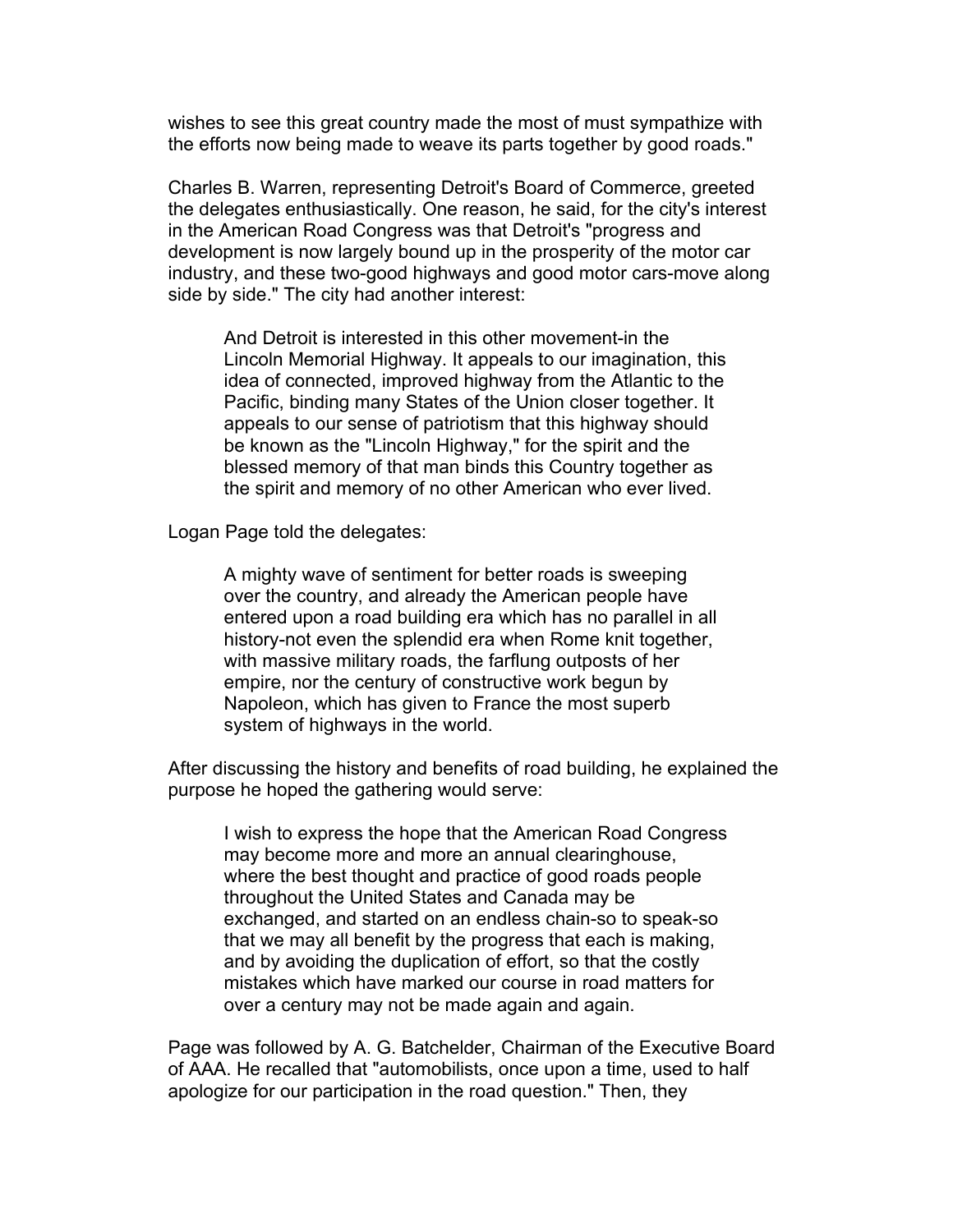"awakened to the fact that we were the men who were using the roads more than anyone else." Next came the public complaint that the automobilists were wearing out the roads, to which Batchelder pleaded guilty:

So we said that if we use the road more than anyone else and if we wear out the roads, it is up to us to get into this road movement good and hard with our work and energy; and, furthermore, as long as we are paying a road tax to use the roads, we might as well wade in and swim in the open and struggle along with the rest of the people.

After discussing concerns about the rights of counties and States, he summarized AAA's position:

I think that the average man is willing that the State shall relieve the counties of roads that are really interstate in their use, and we simply advance another point when we say that the States themselves are going to look to the general government for a certain amount of cooperation and support in those roads that go from State to State.

Referring to Logan Page, Batchelder concluded his short address by saying that, "when we can get the representatives of our national government to participate with us on this occasion, there cannot be any other than a mighty good result."

The next speaker was Judge Lowe. The proceedings of the American Road Congress summarized his speech, which covered the history of the Cumberland Road and the National Old Trails Road Association. Then, in "a very forceful manner," he presented an argument in support of Federal involvement in road building from a constitutional standpoint by drawing attention to the "parallel question" of the tracts of land set aside by the Federal Government for railroads and the funds appropriated for the Panama Canal. According to the summary:

He then made a stirring plea for the building of great national highways by the federal government. He said, however, that he was not absolutely committed to this plan and might be converted to the plan providing that the State, county, and township, should contribute an equal amount, dollar for dollar, with the government. His reason for opposing the latter plan was the idea of retaxing the people before they would be permitted to have the benefit of the money that they had already been taxed for, contending that they should be appropriated at first hand by the federal government for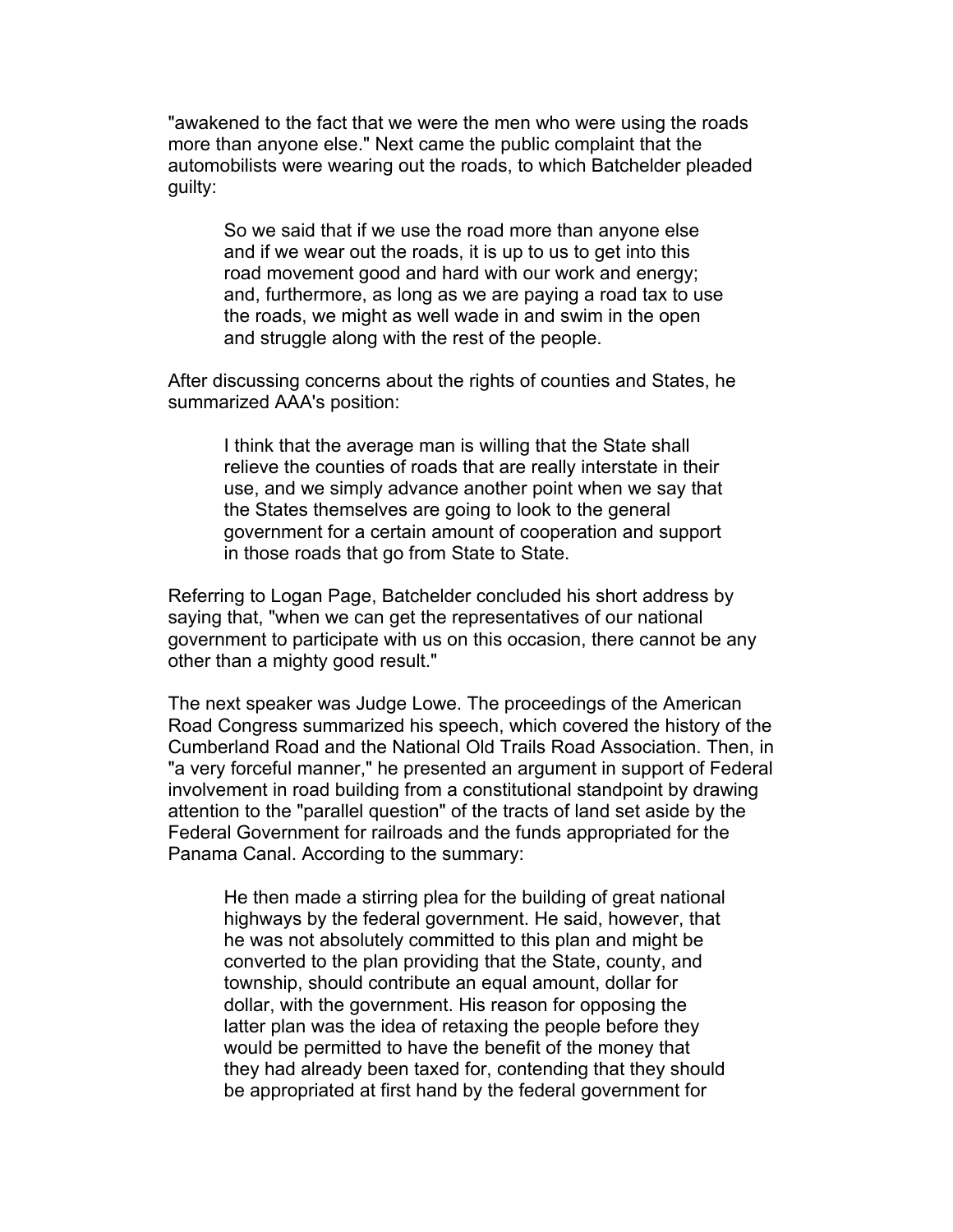the best interests of the people, the more important of which he believed to be the building of good roads.

Judge Lowe further said, "I cannot for the life of me conceive of any great difference in taking the money to build roads out of the national treasury, or out of the State treasury, or out of the county treasury, except that Uncle Sam's pocket is the deepest and biggest and the government has the power of taxation that the States and counties have not. He can replete his pocketbook very readily, the State cannot, neither can the county. Now that's the biggest pocketbook and this is our money, all the time, and I am in favor of building roads out of it . . . . If anything is written in the Book of Fate more clearly than any other it is that this government has now reached a point where it is going to take a hand and a large hand in building a system of national highways. It is sure to win, and in my judgment, to win during the life time of the next Congress, not next year, not the year after, not after we old gray-haired fellows have gotten off the stage forever, but it is going to happen in my lifetime and in yours, and we will ride in our splendid automobiles, and will travel around all over this country over a splendid system of national highways.

The general session began that afternoon, with Secretary of Agriculture David F. Houston addressing "this sturdy band of highwaymen." He explained the experimental post road program Congress had approved in 1912 on a Federal-aid concept as a potential model for permanent Federal road legislation. He considered the options for meeting road needs. He began with the model favored by AAA and Judge Lowe, among many others:

The suggestion of great national transcontinental roads appeals to my imagination, as does the suggestion of interstate roads connecting capitals or cities of commercial importance to my logical faculty and to the sense of pleasure that I experience in riding about the country in my friends' automobiles.

The "essential thing," however, was to provide good roads that get products from the community farms to the railroads and "make rural life more profitable, comfortable, and pleasurable."

He recognized that the idea of Federal aid "raises grave questions and involves possible dangers." He noted that "complex problems" would have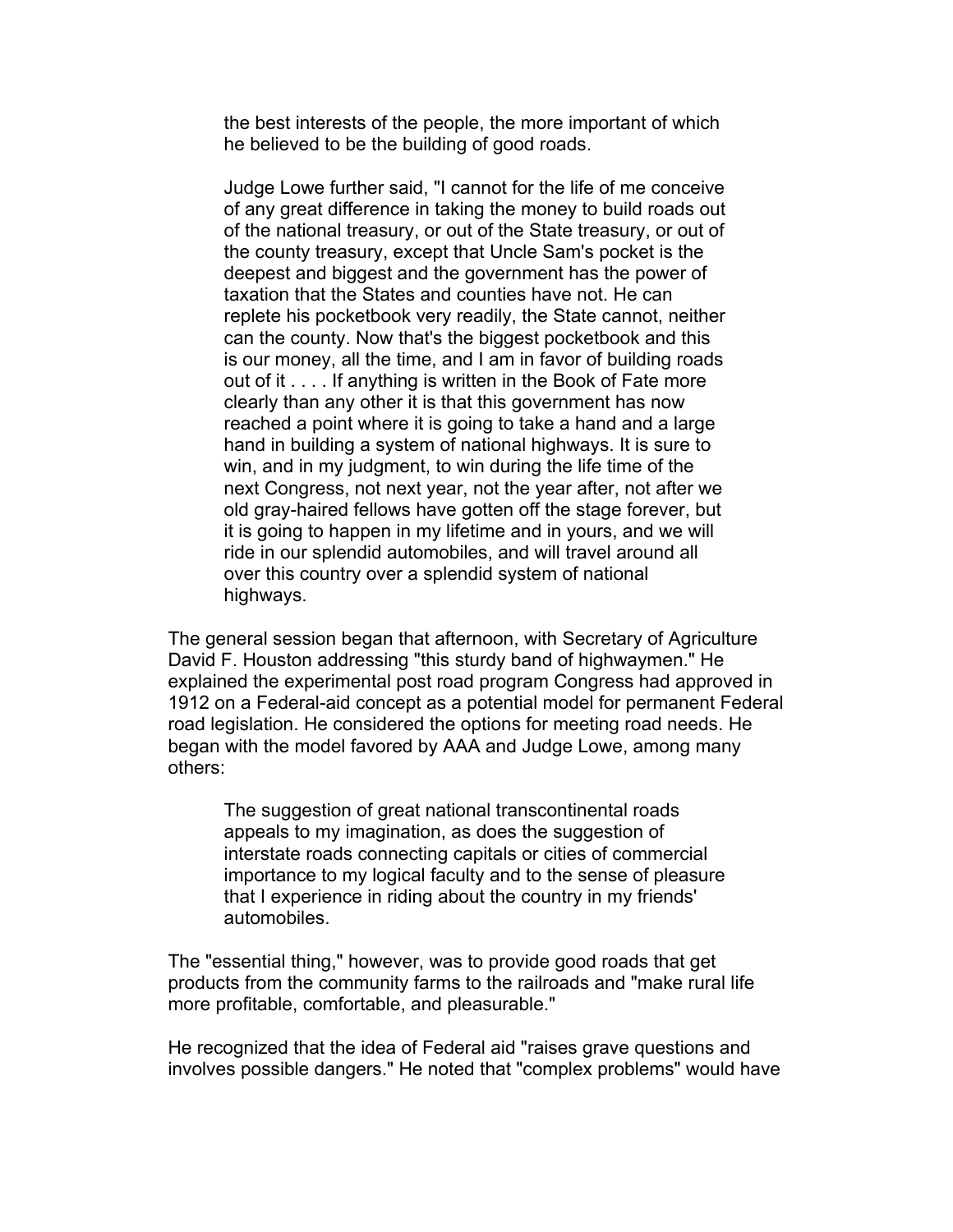to be resolved before many States and communities could handle road building funds efficiently:

There are proposals before the public mind which would bankrupt the federal treasury and suggest possible abuses before which those of the worst pork-barrel bills of the past would pale into insignificance.

He believed that from a practical standpoint, States would be the "smallest unit with which the federal government might deal." Aside from the inefficiency of some States in road building, he recognized another concern:

The cry of centralization-that the federal government aims unduly to extend its powers, may again be raised. Yet, in a field of common interest and of inseparable activities, what could be more natural than cooperation and mutual assistance?

Still, he said, "as a practical program, I believe that this matter is one in which haste can best be slowly made." Accordingly, he praised Congress for establishing a special committee to look into the role of the Federal Government in road building. "This indicates a wholesome desire to know the facts as well as generous interest."

On September 30, the morning session was devoted to the prospect of Federal legislation. The first speaker was Congressman Shackleford. He was now Chairman of the Committee on Roads, which the House had established in July 1913. Shackleford acknowledged that the constitutional authority of the Federal Government to participate in road building was no longer in dispute. Moreover, he acknowledged that "the overwhelming majority of the people want Federal road legislation." Unfortunately, he said, "they radically differ in opinion as to what such legislation should provide."

He saw two camps, which he designated as the "touring-roads" class and the "business-roads" class. He thought that most people favored business-class roads, "but they are not here today." He explained:

They are at home sowing wheat for a harvest from which all of us must get our bread. They have neither the time nor the money to travel across the continent to attend road congresses.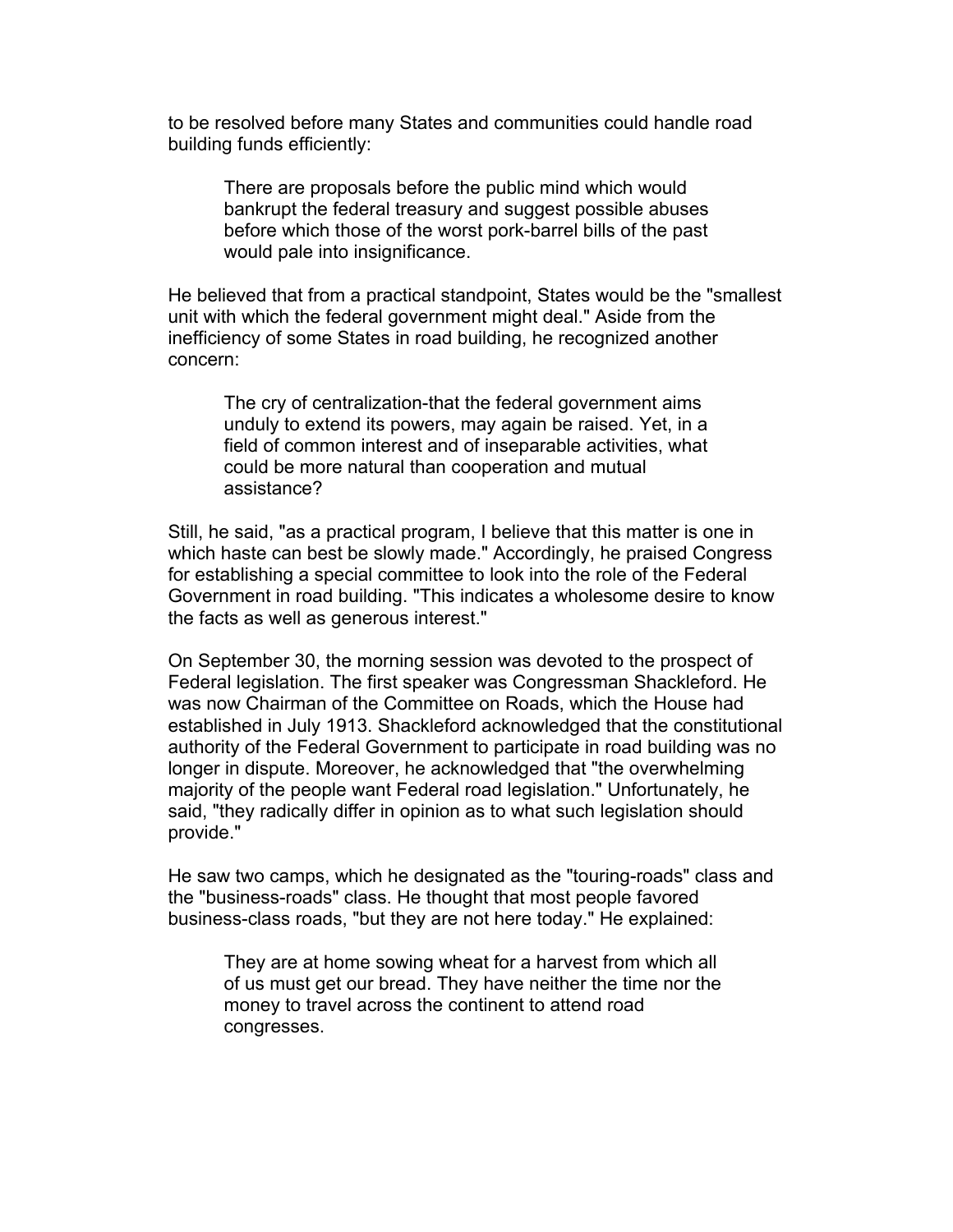Advocates of the business-class roads were marshaling their forces "under a flag which bears the legend: 'Cheaper transportation and lower cost of living.'"

Advocates of the "touring-roads" class roads were "marching under a banner upon which is inscribed in letters of gold: 'See America first.'" They were "rich automobile owners, who desire to spend a part of their leisure in touring the country." They are supported, he said, by manufacturers of road machinery and materials ". . . who regard Uncle Sam as 'good pay,' a liberal buyer, and one who would be a valuable customer if only he would embark in the business of building 'national roads.'"

He was concerned about accusations that he was "being antagonistic to automobiles and automobile interests." He denied the charge. "I am an automobilist myself and a member of an automobile club."

I do not want to see the number of automobiles in use diminish, but rapidly increase. I want to see the whole country supplied with a general system of average good roads and every farmer replace his horse and buggy with an automobile.

Nevertheless, he devoted most of his speech to a denunciation of advocates of "touring roads," who favored Federal construction of national roads. Failing that, their second choice was Federal and State cooperation in construction of cross country roads. The chief sponsors of such plans were AAA and the National Highways Association. Both organizations were dominated by men "of the highest character and ability, while the National Highways Association was dominated by "gentlemen who are, or have been, connected with the manufacture of road machinery and road materials." The leaders of both groups "have abundant leisure and unlimited resources." With their abundant resources, that have "found the fountains of publicity."

They have even been powerful enough to place before the country in an unfavorable light those who have opposed their plans. Yet, Mr. President, at the hazard of being called a "knight of the dirt roads," or a "pork-barrel Congressman," I will avail myself of this opportunity to reason with these "touring roads" advocates.

He then launched into a lengthy critique of the proposals of Charles Henry Davis and his National Highways Association, whose members included the National Old Trails Road Association and other named trail associations. "I hold in my hand a map of the United States showing the tentative location of these proposed 50,000 miles of 'national roads.'"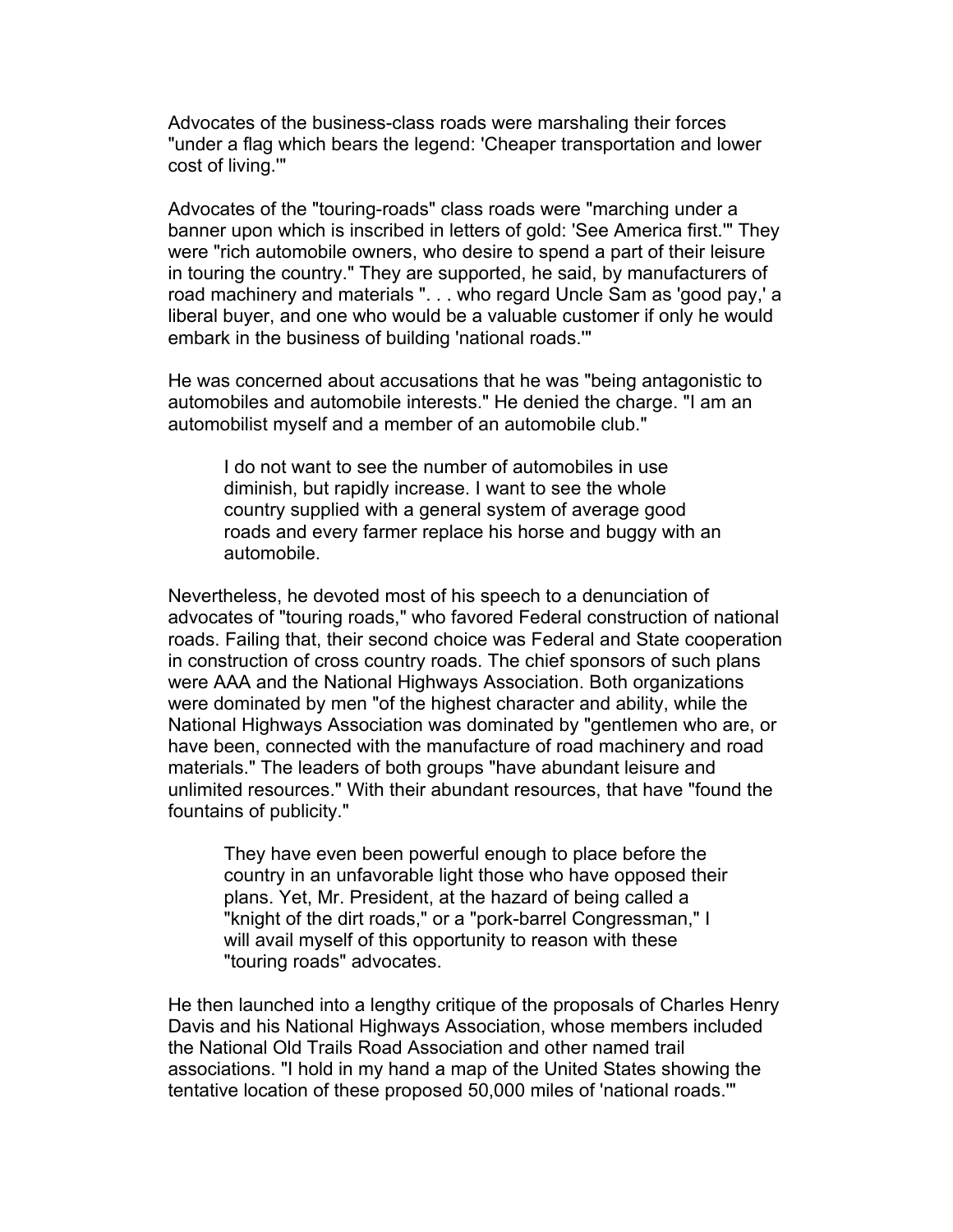Aside from criticizing the location of "national roads" in several States, he pointed out that Davis estimated they would cost \$20,000 a mile. Shackleford explained that in a country of 2,250,000 miles of public roads, devoting large amounts of funding to 50,000 miles of "national roads" would leave 2,200,000 miles of roads unprovided for. He pointed out that the people along these "unprovided-for roads" would be taxed to build the "national roads." Using the estimate of \$20,000 a mile, he estimated that the entire road system of 2,250,000 miles would cost \$45 billion:

The human mind is paralyzed in contemplation of such an enormous sum. All the nations of the world could scarcely raise it.

Just building the 50,000 miles of "national roads" advocated by Davis would cost \$1 billion. Considering that the Federal Government would not likely authorize more than \$25 million a year, Shackleford explained that "it would require 40 years to complete the proposed 50,000 miles." By then, he said, "most of us will have died and gone to judgment. What we want is roads while we live." He considered the whole concept of "national roads" to be "a dismal delusion."

He objected to the bill pending in Congress that would establish a public highway commissioner in Washington to determine the location and method of construction and maintenance to be employed in "national road" building. One of the fundamental errors of the "aristocratic classes" is that "there is no official wisdom and capacity except in federal officers." By keeping the commissioner's office in Washington, Shackleford said the bill would ensure "he may not be influenced nor even impressed by the yearnings of the people among whom the roads should radiate."

The Congressman realized "that I am not in entire harmony with the dominant spirit of this great roads congress." He summarized the difference:

You want 50,000 miles of expensive "touring roads" to be built in forty years. I want 1,000,000 miles of "business and post roads" to be built in five years.

He appealed to them to "withdraw your opposition to a plain people's plan." His "modest" bill had passed the House, but failed in the Senate, with AAA claiming credit for the defeat ("How that was accomplished has not been revealed"). He called on the delegates to let his plan go forward:

It will not be expensive, and a vast majority of the people favor it. Get out of the way and let us try it out. If it fails, then we can take up one of your more ambitious schemes.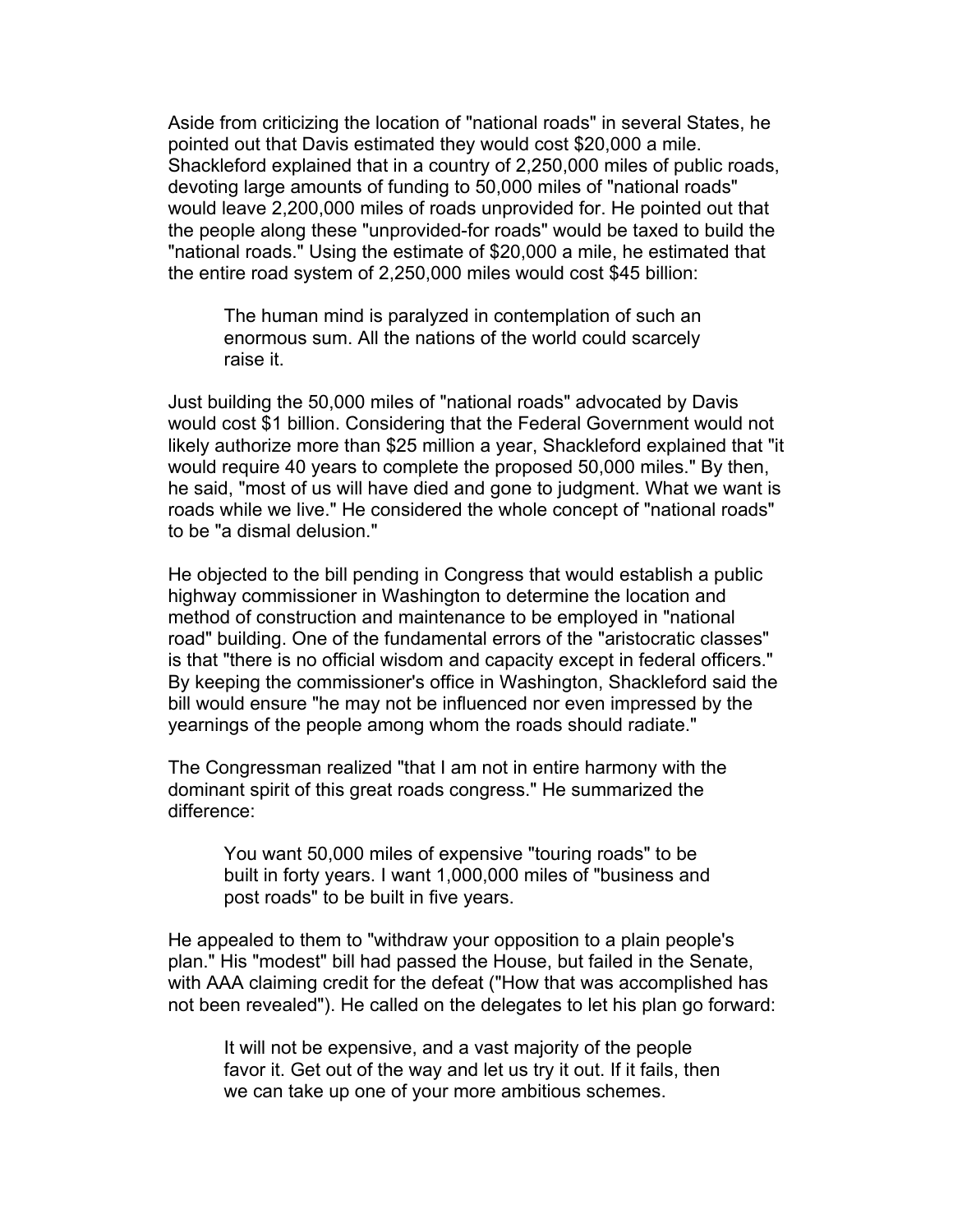He concluded: Won't you "come over and help us?"

Convention chairman George Diehl, chairman of AAA's Good Roads Bureau, responded in some detail to Congressman Shackleford, beginning:

I know to us motorists, especially the poor ones, like myself, it is very pleasing to be put in the plutocratic class . . . . I love to close my eyes as he talks and see myself swimming in millions and reveling in luxury and splendor.

When the turn came for Congressman Borland to address the delegates, he said it was fortunate that he did so because "it may clear away from your minds some misapprehension that we have only one idea of roads out there in Missouri, and that is Judge Shackleford's idea." Borland explained that he did not own an automobile "and therefore I am not in this plutocratic class," but that in his district, more automobiles are owned



**Congressman William Borland**

by farmers than any other class of citizens. If he agreed with Shackleford that road building is "purely a local enterprise," he would not be at the convention:

If this be purely a local enterprise and amply and thoroughly handled by local initiative, then there is no justification for federal aid in any form. If the uniformity, efficiency, economy, scientific perfection, utilization of advanced ideas of construction and maintenance, if, in other words, the reduction of things to a business basis, is not necessary, then there is no justification for our acting in larger bodies.

Borland stressed that each part of the country is dependent on the other. He had heard people from New York City complain, "Why should the nation lay its hands upon the wealth accumulated in the City of New York and build roads in Missouri and Montana?" Borland explained:

And I tell them that the principle is precisely the same, that they lay hands upon the wealth of Buffalo and New York City to build roads in the interior counties of New York. The wealth that is centered in the great, glittering metropolis of this wealthy nation of ours, was not produced upon the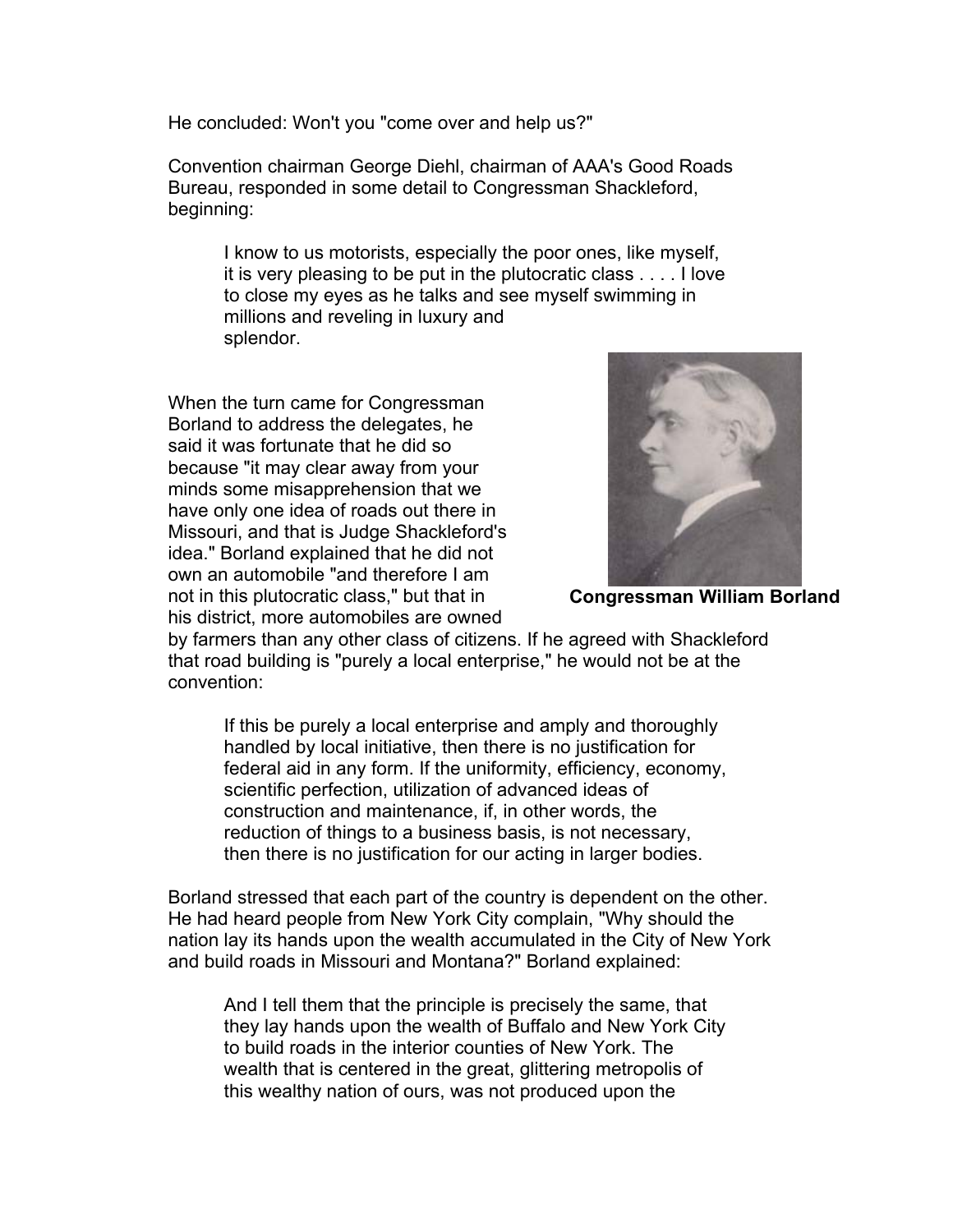barren streets and squares of the metropolis; it came from the rural sections, and the more of it that comes from the rural sections, the greater will New York be.

The experimental Federal-aid post road program, he said, illustrated the difficulty. It required the State to contribute two-thirds of the cost, he said, and in the end, only a few States were able to participate. (In Missouri, he said, the Governor "had the nerve to go contrary to someone's opinion," and chose a section of the cross-State highway, but neither the State nor Jefferson County was able to match the Federal funds, so the money was withdrawn.)

He spoke of the expertise gathered by Logan Page and the U.S. Office of Public Roads "at public expense to put into the hands of the people." He added:

But if you want to build a Chinese wall around your road district, let your little road boss find out for himself what are the scientific requirements for maintaining permanently and efficiently good roads in your neighborhood. We want better roads and the only way to get them is to get economy and efficiency in the management.

The American Road Congress, he said, was a meeting of business men. "If you believed that your road district was solving the problem, you would not be here, not a man of you." If, instead, delegates believe wealth accumulating in the cities should be used for "the development of the country," then one day, "you will find that the old Stars and Stripes will wave from ocean to ocean, over the grandest, best civilization that the world has ever seen."

Judge Lowe addressed the convention again on October 2, during the morning Road Users Session. He expressed concern about wearing out his welcome, since he had addressed the delegates during the first day and was scheduled to speak again the following day. He restated his view that if the Federal Government can support railroads and rivers and harbor bills, it could, and should, build roads. He acknowledged that some Members of Congress take offense at being called "pork barrel statesmen." But he contrasted the idea of how much mileage could be built by the Federal Government versus putting the same amount of money "into the pockets of a lot of road officials for political purposes."

Now that is it exactly, brother. I am a conservative of the conservatives, yet they talk about me being a radical, every once in a while. Mr. Shackleford says that in five years he proposes to build a million miles of road with the national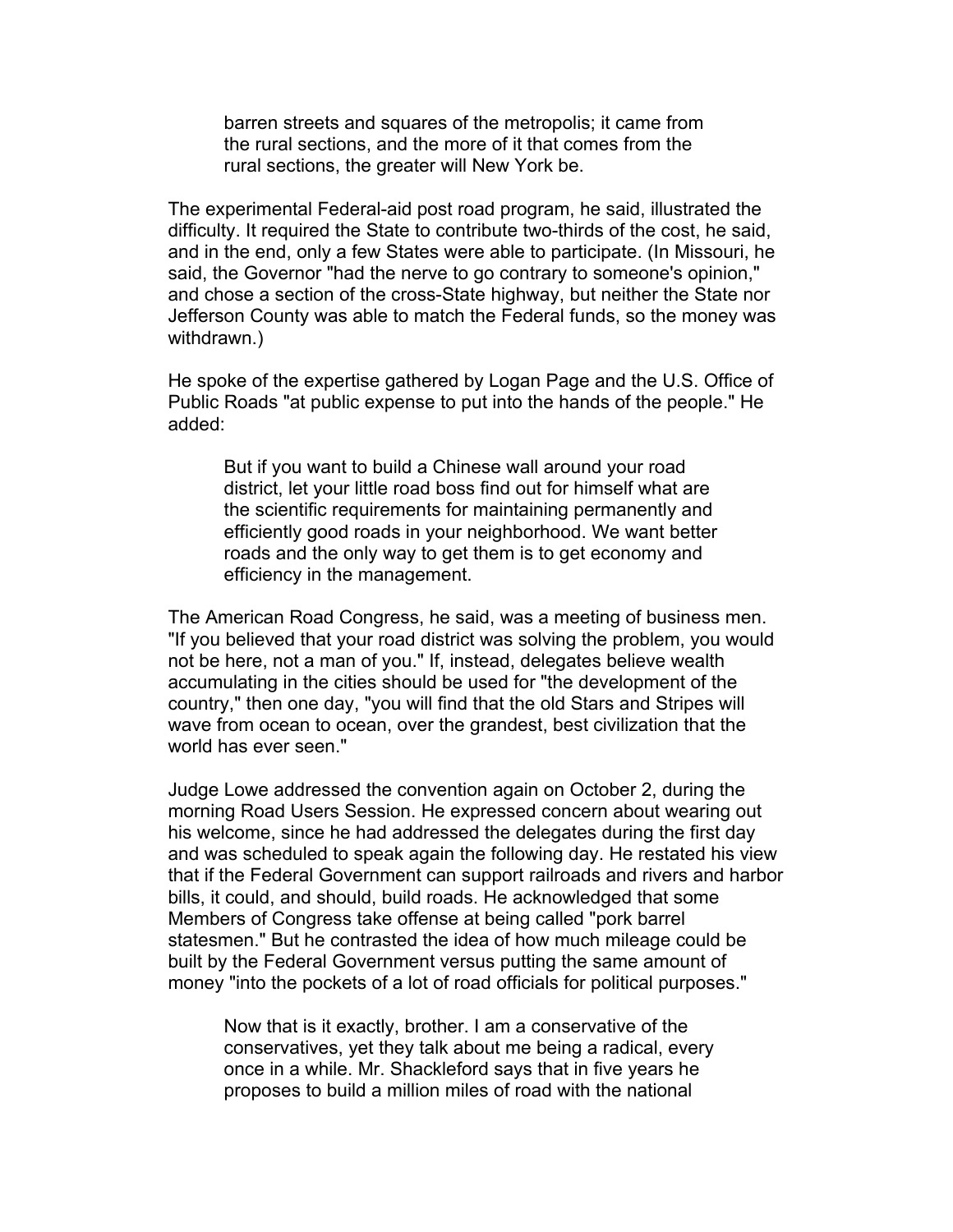revenues. What does that mean? At \$10,000 a mile, that means an appropriation of \$10,000,000,000 in five years, \$2,000,000,000 annually. That means, if it means anything, absolute national bankruptcy. Why, there is not a government on earth that could stand such a scheme. Now, that is enough to say about that; I dismiss him and dismiss his idea and consign him, together with the Congressmen who stand by him-and I know most of them-to that oblivion which he has so richly merited.

He told the delegates that he had stopped using the term national aid or Federal aid because it was "the most wretchedly misleading proposition under the shining sun." He explained:

Now let us stop talking about national aid and let us go to the government and say, "Build a system of national highways and maintain such system." That is the correct doctrine.

The following day, during the final session of the American Road Congress, Judge Lowe was called on for a few final remarks. It was a brief talk, in which he said, in part:

I do not know when I first began attending road conventions, but I have never attended a road convention that impressed me with its intelligence, its deep and abiding earnestness and its all round intelligence as this convention has done. I believe it is the greatest road convention ever held in this country. I will except Europe and the foreign countries because I have not had the pleasure . . . of attending conventions in those countries, but this convention has certainly set the pace, and I cannot, for the life of me, imagine how it is going to be possible for the next Congress to avoid taking a definite position on the question of national roads.

The American Road Congress adopted several resolutions, including the following:

That the American Road Congress earnestly favors the creation of a national department of public works, directed by a secretary, who should be a member of the President's cabinet.

That the American Road Congress favors State highway commissions and State aid for the construction and maintenance of the main roads of the several States.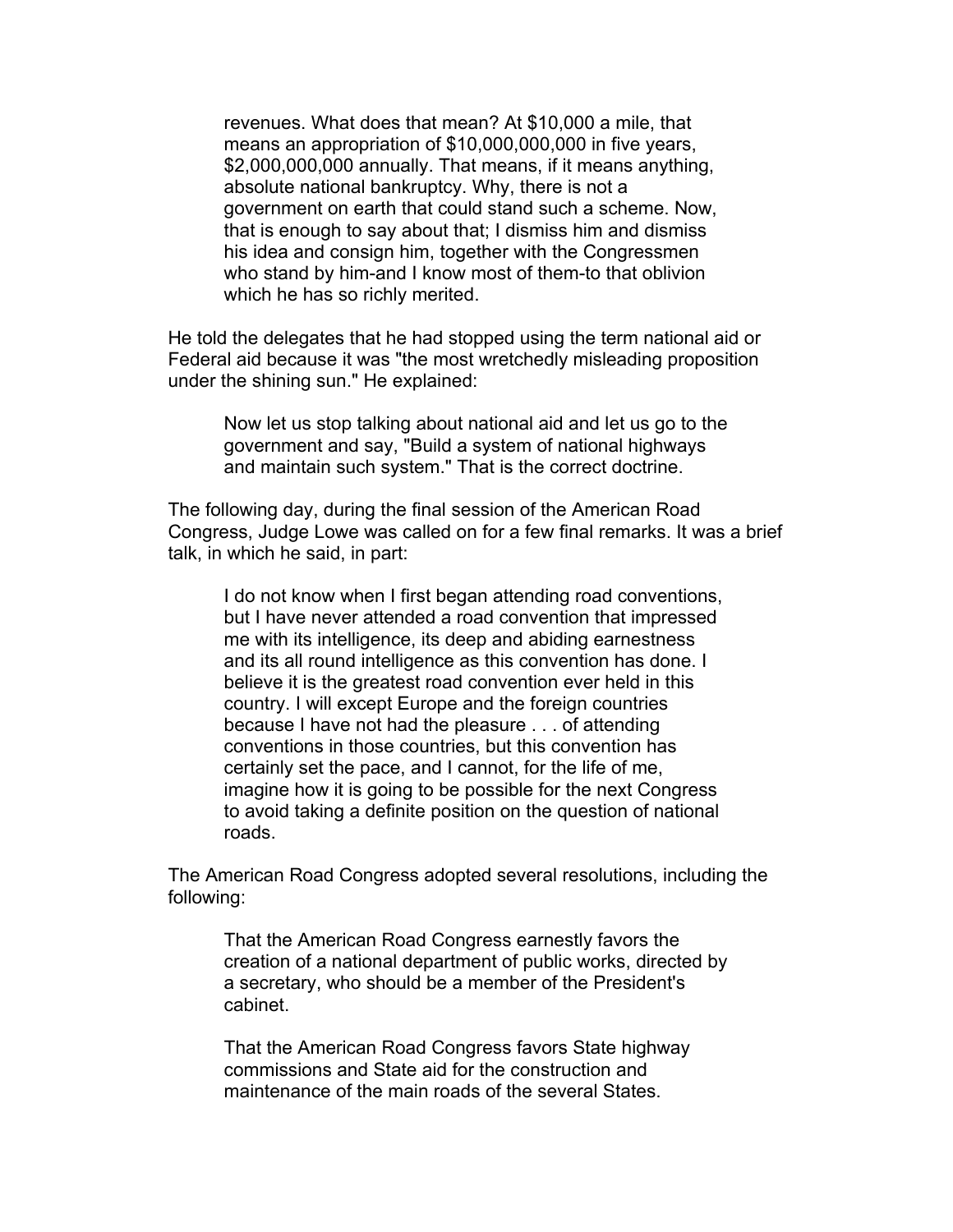That the American Road Congress favors the establishment of a national road system, and favors the construction by the States, counties, and towns of the lateral and connecting market highways.

That the American Road Congress commends the Lincoln Highway Association for its efforts in seeking the establishment by popular subscription of a transcontinental highway as an enduring and useful memorial to Abraham Lincoln, and further commends the National Old Trails Association for its splendid work in the rebuilding of the Cumberland Road and the Santa Fe Trail.

## **Before The Good Roads Committee**

In January 1914, Judge Lowe testified before the House Committee on Roads. Following his testimony, he submitted a formal statement summarizing his views. He began:

As "Federal Aid" in some form is being agitated as preferable to a System of National Highways, permit me to ask why make the States contribute an equal amount or any other amount as a condition precedent to any action by the General Government?

Why make the State contribute to a National enterprise at all?

If a road is not of National concern, ought the National revenues to be appropriated for it?

If it is of National concern, ought the State to contribute?

He commented on the fear among Federal-aid advocates that automobile "joy riders" would use "Cross Country Roads, "Tourists' roads," and "Ocean to Ocean Highways."

The roads most in favor by these critics are "the rural roads," the roads in the back districts, in remote sections, where there are no products to market and no people to use them, either for "joy" or necessity-roads that "begin nowhere and end nowhere"-roads of little local value, and no general value, these are the roads to which it is proposed by some that the general revenue be applied.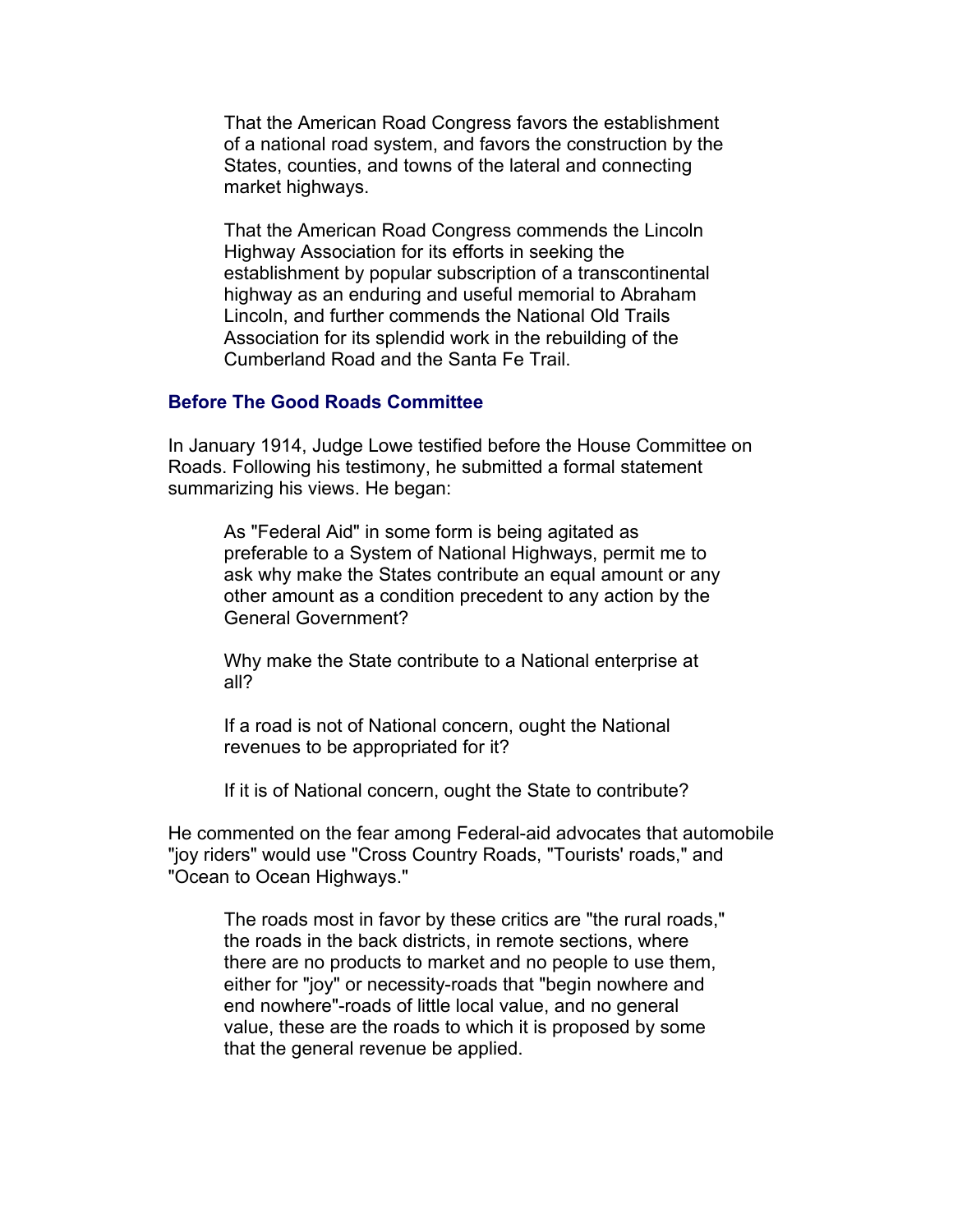He summarized the legislative history of the Cumberland Road to demonstrate that previous great leaders "stood for a System of National Highways." He believed that joint authority over a National Highway, or any highway, was "illogical and impracticable." Either the State or the General Government, he said, must be supreme. "If each is supreme over its own system, *and only over its own system*, there will be no friction, no departure from the uniform practice of the Government, no questions of State right, nor of Paternal nor concentrated Federal Power, no conflict of authority, no dodging of responsibility."

Judge Lowe and his associates were making similar arguments around the country as Congress considered the role of the Federal Government in road building. For example, he had written an open letter to Governor Elliott W. Major of Missouri in December 1913. If \$50 million were appropriated annually and distributed equally among the States, and if Missouri distributed its share equally to every county, "she could build about four-fifths of a mile of hard surfaced road in each county." Judge Lowe then explained what would happen if Congress appropriated \$50 million a year for 6 years for a System of National Highways. It would, he said, build 30,000 miles at an average cost of \$10,000 per mile. "This system could be made to furnish an average of two trunk lines across each state and across the continent, and all connected with the national capital."

On February 20, 1914, *The Needles Eye* reported on a visit to Barstow by J. H. Miner of Kansas City, Missouri, on behalf of the National Old Trails Road Association and the National Highways Association. Miner explained the two associations' opposition to the Shackleford bill to distribute \$25 million to the States. "Under this plan," the article explained, "the wealthier and most populous states would receive the most of this fund, on account of their being able to appropriate state funds for roads, as the bill requires." The article also reported Miner's comments about road issues of local interest:

He stated the Grand Canyon-Needles-National Highway is now a good road, and that he and Supervisor Butler came from Needles to Barstow in 9 hours-170 miles-including stopping for supplies, lunch, etc. This could not be done if the road was not first-class. The Borderland route could not, he said, compare with our road. The Lincoln Highway Association, he claimed, is a \$10,000,000 corporation of Detroit, and is not a national highway.

Miner's business concluded with his explanation that for Judge Lowe and others to continue to promote the area's road interests before Congress,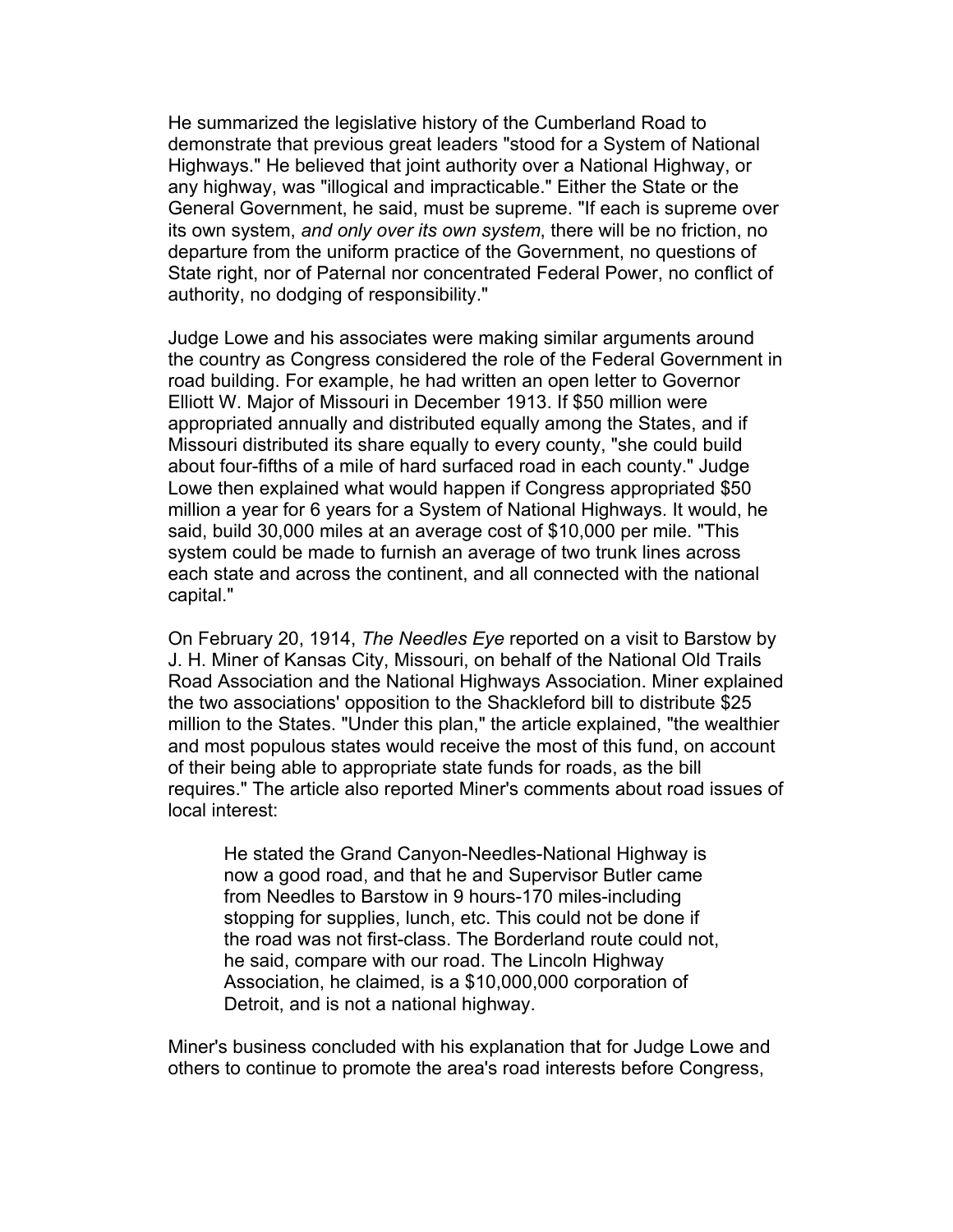financial assistance was needed immediately. "For this purpose contributions of \$2.50 were given by each of 14 citizens of Barstow."

# **N.O.T. & The PPOO**

On March 18, 1914, a new transcontinental highway association was organized during a meeting in St. Joseph, Missouri. The Pikes Peak Ocean to Ocean Highway (PPOO) Association was dedicated to promoting improvement and use of a road from New York City to San Francisco, the same termini as the Lincoln Highway. An account in the May 1914 issue of *Better Roads and Streets* (as the magazine was now called) explained the new highway:

"The Pike's Peak Ocean to Ocean Highway" is the latest development in the transcontinental route situation. The new highway was launched at a meeting in St. Joseph, Mo., on March 18, by the federation and alliance of State and interstate associations already in existence.

The course of the Pike's Peak Ocean to Ocean Highway is from New York through Philadelphia, Washington, Baltimore, Cumberland, Wheeling, Columbus, Dayton, Indianapolis, Springfield, Ill., Hannibal, Mo., St. Joseph, Belleville, Kans., Colorado Springs, Glenwood Springs, Salt Lake City, Reno, Sacramento and Oakland to San Francisco.

To create the route west of Illinois, the national association affiliated with State trail associations, including the Lincoln Highway Association of Colorado, a State association that predated the Lincoln Highway Association. Pending a location tour, the association announced it would follow the Lincoln Highway west of Salt Lake City. East of Illinois, the association had worked out a cooperative arrangement with the National Old Trails Road Association to share its route to Washington and New York.

The PPOO association claimed that its route was "the central and most direct across the country." However, the leaders were concerned about sharing the eastern portion of their route with the National Old Trails Road. The process of ending the linkage began during the association's annual meeting in St. Joseph on February 2, 1916. A committee was named to represent the association in negotiations with possible State partners east of Illinois. On February 15, a conference was held in Indianapolis to pursue the goal. The March 1916 issue of *The Road-Maker* described the results: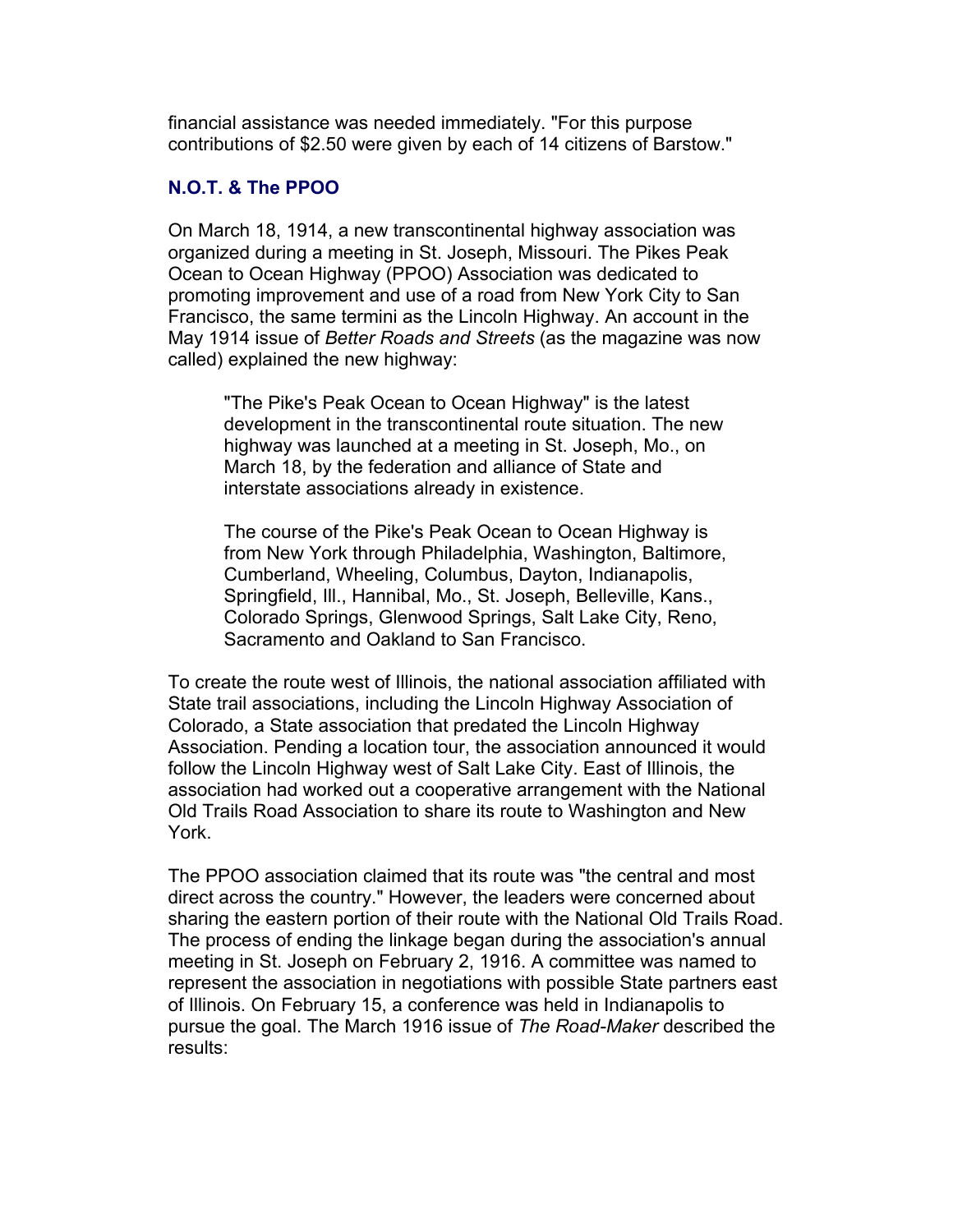Through adoption of an independent alignment from Indianapolis east to the Atlantic Ocean, the Pike's Peak Ocean to Ocean Highway Association has forged another link in its great transcontinental highway. At a conference of its committee on eastern extension, held at Indianapolis on February  $15<sup>th</sup>$ , decision was reached in favor of a route extending from Indianapolis through Richmond, Indiana; Eaton, Dayton, Springfield and Columbus, Ohio; Pittsburgh, Blairsville, Johnstown, Altoona, Huntington, Harrisburg, Lebanon, Reading, Pottstown to Philadelphia; with a connecting branch from Harrisburg to Washington, D.C., and another from Reading, Pa., to New York City. The selection of this route is subject to early organization and affiliation of state divisions in Ohio and Pennsylvania, and active steps have already been taken looking to meetings for this purpose during the month of March . . . .

The routing change was confirmed during a meeting on March 10, 1916, ending the relationship with the National Old Trails Road. For more information on the Pikes Peak Ocean-to-Ocean Highway, see www.fhwa.dot.gov/infrastructure/pikes.htm

#### **Judge Lowe Called A Polecat**

As reflected by Representative Shackleford's comments during the American Road Congress in Detroit, he was frustrated by the opposition by good roads interests to his proposal. In February 1914, his frustration boiled over on the floor of the House of Representatives.

His modified ABC Rental bill had passed the House by a vote of 284 to 12 on February 10, 1914; now it would go to the Senate, which had rejected his bill in 1912. Almost immediately after the 1914 vote in the House, he saw a flood of editorials against the bill in newspapers around the country. On February 24, 1914, shortly after the House began business at noon, Shackleford rose to "a question of personal privilege affecting my rights, reputation, and conduct as a Member individually." He was upset by an editorial in the February 10 issue of the *Philadelphia Public Ledger* titled "Let Public Opinion Smash Pork-Barrel Politics." The phrase he particularly objected to was: "The danger is imminent. Once this graft has started it can not be stopped."

He countered that not one single Member of Congress supported the bill "through any motive of graft."

Mr. Speaker, there are two things without which civilization, even in its crudest form, could not exist. They are the public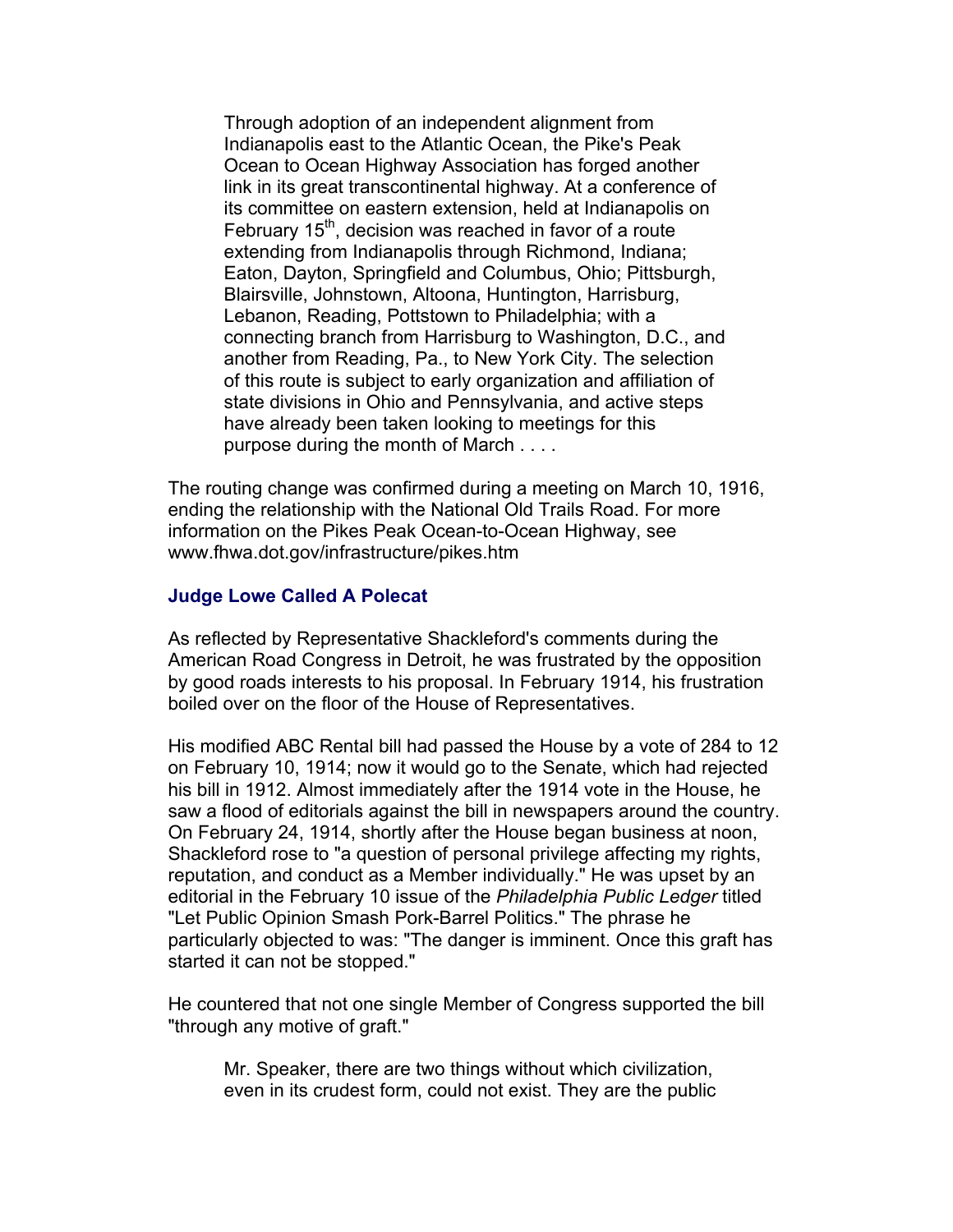roads and the public press. Both of these are all the better if they are kept free from mud. Dirt roads should be kept compacted and firm by the frequent use of the split-log drag. Newspaper editorials should be kept free from slime by the constant use of the fair play drag.

He knew that "this endless chain of malevolent editorials" did not occur by accident. They "all came from the same editorial canning factory." He explained:

Mr. Speaker, look at these editorials. Here is one headed "Another pork barrel." Here is another, which says: "It is distinctly a bad bill, the effect of which would be first to plunge the good-road movement head over heels into Federal pork barrel." Here is another: "Think what an entering wedge and scandal that pork barrel road bill would be." Here is another: "Judge Lowe is warning all supporters of the good-road movement throughout the length of the proposed old-trails route to help defeat the pork barrel" . . . . The distinctive feature of all these editorials is the words "pork barrel."

If one comes across a quadruped and wants to know to what particular species it belongs, there are certain distinctive features which will point him to a correct solution. If a naturalist should go afield and discover a little animal under a hedge and he looked at it and was in doubt what it was, he would approach it closely. He would notice it had a nose; so had a horse. He would discover that it had two eyes; so had a cow. He would discover that it had a tail; so had a dog. He would discover that it had teeth; so has a wolf. Approaching nearer still, he would suddenly discover the air filled with a fog which would penetrate his eyes, his mouth, his nose, his ears. From the distinctive odor of that fog he would instinctively discover the particular family to which the animal belonged . . . .

Shackleford was referring to a "polecat," a term he used during his speech but excised when given the opportunity to edit his remarks for the *Congressional Record*. A "polecat" is defined as "any of various North American skunks."

He wanted his colleagues to understand which "canning factories" had come up with the word "pork-barrel," slipped their label on it, and shipped it off to the newspapers: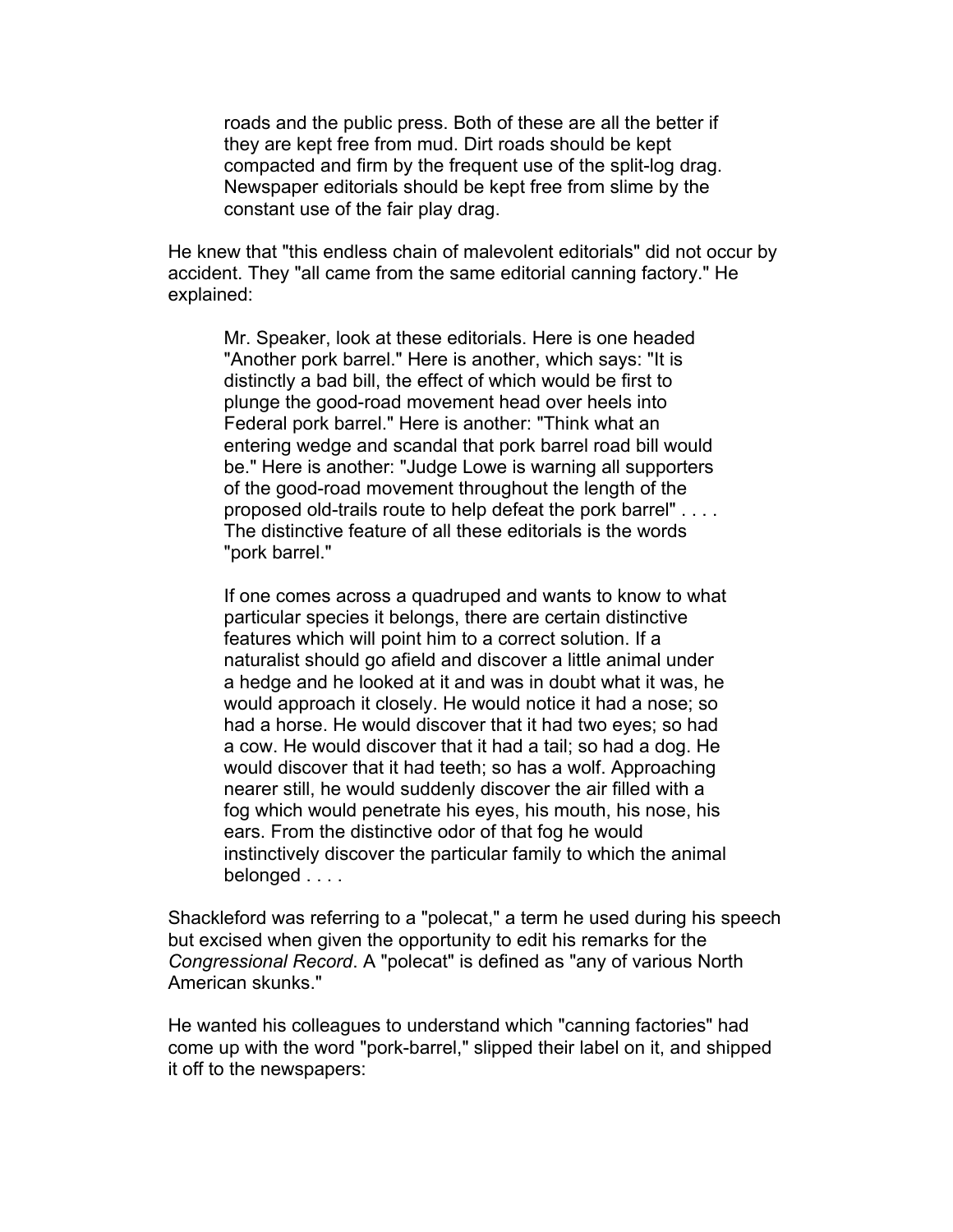There are in this country a number of road associations made up of men of great wealth who have special interests that they want to promote, and they have undertaken to shape all road legislation that is adopted here or in the States. I shall not undertake to enumerate all of these road associations. I can now recall the National Highways Association, the National Road Builders' Association, and a number of others of that character.

They were, he said, made up of individuals and companies that would benefit from big road construction projects. But he particularly wanted to denounce AAA because its "ramifications extend into every nook and corner of the great Republic." AAA was opposed "to expending any money on roads within a State, because if the money is frittered away on these community roads-these farm roads-there will not be funds enough left with which to build the peacock lanes upon which they have their hearts set."

Shackleford cited resolutions adopted by AAA during its national assembly in Chicago the previous December. He quoted George Diehl saying "the association is on record as being opposed to any Federal aid for 'pork barrel' propositions." Shackleford asked:

Mr. Philadelphia Ledger, where did you get your term "pork barrel"? Was it not from the editorial canning factory of the American Automobile Association? [Applause]

To illustrate the insolence of the AAA, he entered a letter into the record. He explained that the Automobile Club of St. Louis had endorsed his previous bill. After he reintroduced it in modified form, H. D. Train, vice president of AAA, wrote to the St. Louis chapter on September 3, 1913:

This bill, as you probably know, carries with it an appropriation of \$15 per mile for dirt roads through the rural free-delivery districts of the United States. We consider this bill the biggest joke ever introduced into Congress. The American Automobile Association, through its influence, beat this bill once in the Senate after it had been passed by the House.

Mr. Shackleford has shown throughout his course to be antagonistic to the automobilist and to automobile interests both in this State and in the United States. The probabilities are that he will continue to create trouble as his mental make-up leads him altogether in that direction. I consider Mr. Shackleford a joke and we look for him to be retired in the district in the coming election . . . . The American Automobile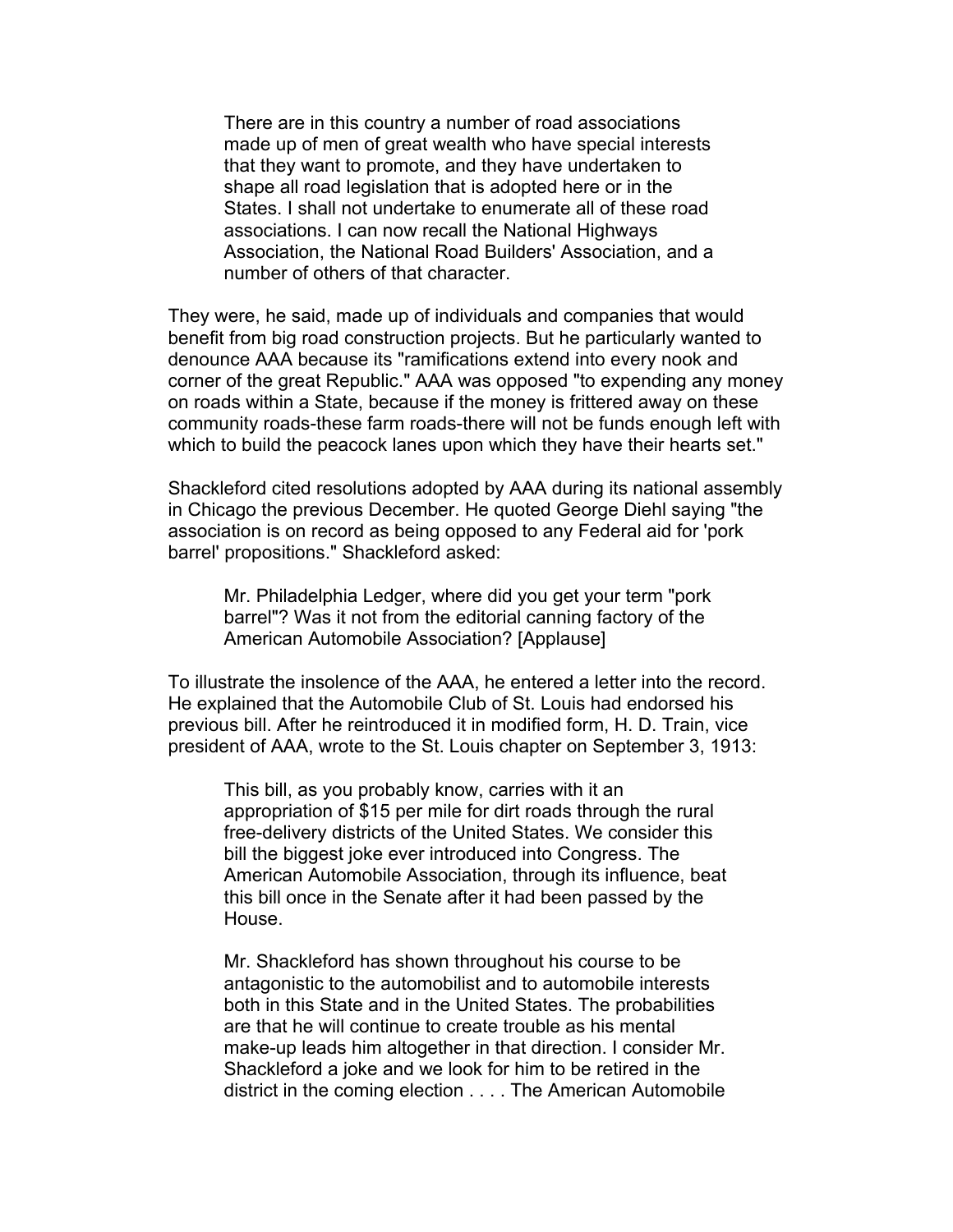Association, of which you are a member, is doing everything in its power to beat this man for the coming term.

Shackleford did not know how AAA would go about trying to prevent his reelection, but he considered it an outrage that the organization can put "their hands down into their treasury and fill the papers of my district and my State with canned editorials against me." He did not think he would be defeated, but he wanted to call attention to "the nefarious methods that are being resorted to in order to defeat legislation in which all of the people are interested." Again, the *Congressional Record* inserted: "[Applause.]" He warned his colleagues that each of them, the "knights of the dirt roads," could be subjected to the same treatment.

Next he turned to the National Highways Association, another of the road associations whose members "want to try out the automobiles from New York to San Francisco in order to see which one can win the race. They want a road that is adapted to their purposes, and they want the farmer down on the muddy roads in my district and yours to pay the expenses of this peacock lane over which these peacocks shall strut in luxurious automobiles. [Applause.]"

He made fun of the association by explaining its membership policy. At the top, he said, are the founding members who contribute \$25,000. The association also has national members (\$10,000), collective members (\$2,500), life members (\$1,000), and the sustaining member:

We are getting down now, Mr. Speaker, into the pond where the suckers swim. [Laughter.] A sustaining member pays \$100 . . . . Then, coming on down to smaller suckers, they have contributing members, who pay \$10 each, and then they have assisting members, who pay \$5 apiece. Lastly, in order that no man, however humble, shall be permitted to escape this dragnet for funds relied upon to prosecute this propaganda for the rich and special interests, they have a subscribing membership for a dollar apiece. And then, in order to get the other fellow who has a little vanity in him, they have what they call an "associate membership," who gets down to 50 cents apiece. [Laughter.] They have spread this net out all over this country, taking in every man, from the fellow willing to pay \$25,000 for a founder's membership down to the man who pays 50 cents in order that he may wear upon the lapel of his coat the badge of an apostleship in the peacock-lane propaganda. [Laughter.]

That brought him to his own State.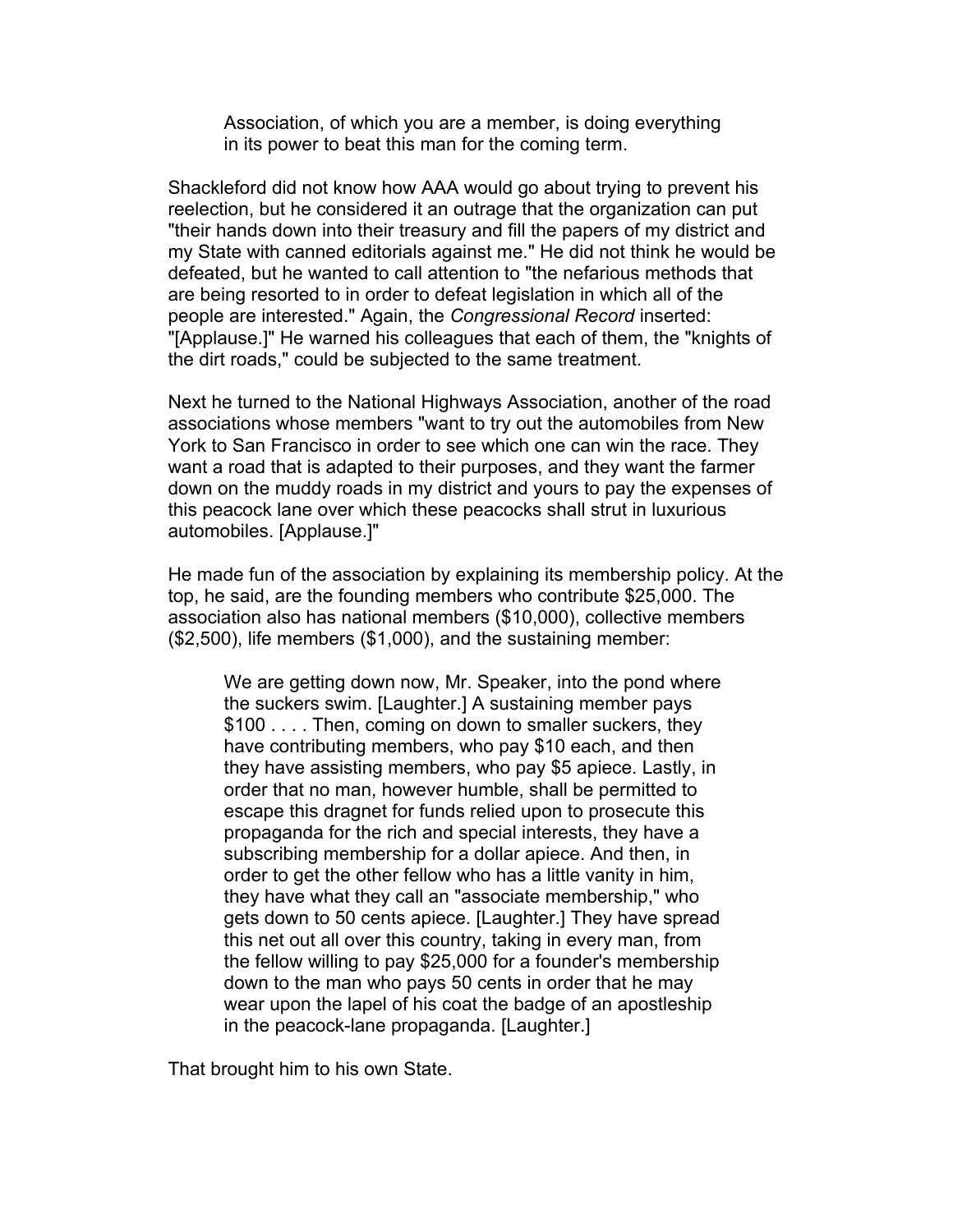There is the Old Trails Association, hibernating up in the district of my brother, the gentleman from Kansas City [Mr. Borland]. [Laughter.] It is powerful. If it lived in my district I would be afraid of it. [Renewed laughter.] The head of that institution is one J. M. Lowe.

Now let us get down to him-this Old Trails man. What does he do? When he needs money to carry on his editorial canning factory he takes a United States map and a piece of red chalk and marks an old-trails highway across some State and then goes to the people in the towns along that line and collects dues. His association is a branch of the same association whose organization I read to you a while ago.

I see where he went down into the district of my good friend the gentleman from Arkansas [Mr. Wingo]. He went into Fort Smith. He was getting hard pressed because this bill had passed the House. He wants to defeat it in the Senate. He wants to bring up public sentiment enough to scare the Senators, so that they will run away from it and avoid being personally attacked as "pork-barrel statesmen." In order to accomplish this he must have more money. He went down into my brother Wingo's district, as I say, and marked off a red line on the map and extended it through a number of those towns, among others Fort Smith. He called the credulous of Fort Smith together [laughter] to organize an old trails association. Now, Mr. Speaker, I have no complaint against my friend Borland who introduced the bill, whose caption I now read:

> A bill to provide a national ocean-to-ocean highway over the pioneer trails of the Nation, thus making a continuous trunk-line macadam road from the site of Jamestown, Va., and from the City of New York, N.Y., to the city of Washington, D.C., thence by way of St. Louis, Mo., to Gardner, Kans., and there to branch, one branch leading through Santa Fe, N. Mex., the other branch from Gardner, Kans., through Kearney, Nebr., to Olympia, Wash., also to aid the States through which the highway herein described on the national old trails road shall run in extending, constructing, rebuilding and repairing same.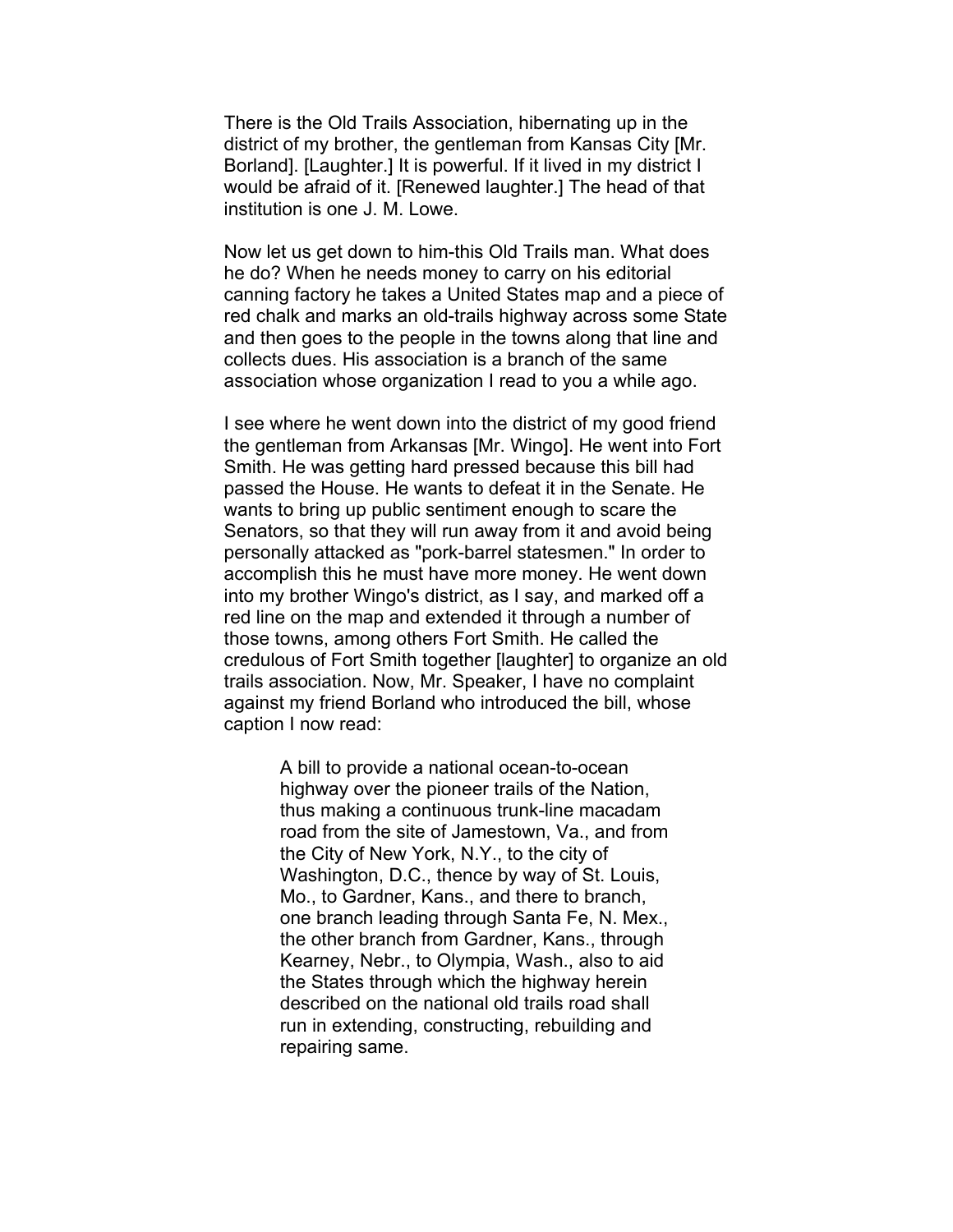This is the bill that Judge Lowe wants. Mr. Borland introduced it. Judge Lowe is seeking to build a peacock lane that is going to put out of commission the transcontinental railroads that go between New York and San Francisco, if you believe what he will tell you. [Laughter.] Here is a letter published in multiform, sent to every newspaper through the country, from Washington to San Francisco:

The National Old Trails Association,

Kansas City, Mo., February 14, 1914

 $Mr.$  \_\_\_\_\_\_\_\_\_\_\_\_,

\_\_\_\_\_\_\_\_\_\_\_\_\_\_\_, Mo.

My Dear Mr. \_\_\_\_\_\_, I am sending you herewith extracts from the Kansas City Journal (Republican), the Kansas City Star (Progressive), and the Independence (Mo.) Examiner (Democratic), along with the National Highways Association Bulletin, as ideas upon which to base an editorial expression of your own, if you have the time and space.

The National Old Trails Association needs your support at once in the fight, which is to benefit your community on the floor of the United States Senate. It is needless to add that we beg of you your best effort, for it will be read in the Senate, together with the name of your paper and your own name and politics. What you say now will do more than the rantings of any legislator at Washington to hasten the day when your city will be linked with a rock road to the rest of the United States.

Can you mail us a copy of your paper, accompanied by a short personal letter stating your desires in the good-roads movement, your politics, and a little data concerning your public service in your community, length of residence there, etc.? Tell us whether or not you, together with the citizens of your city, would be glad to be a link in the national-highway chain.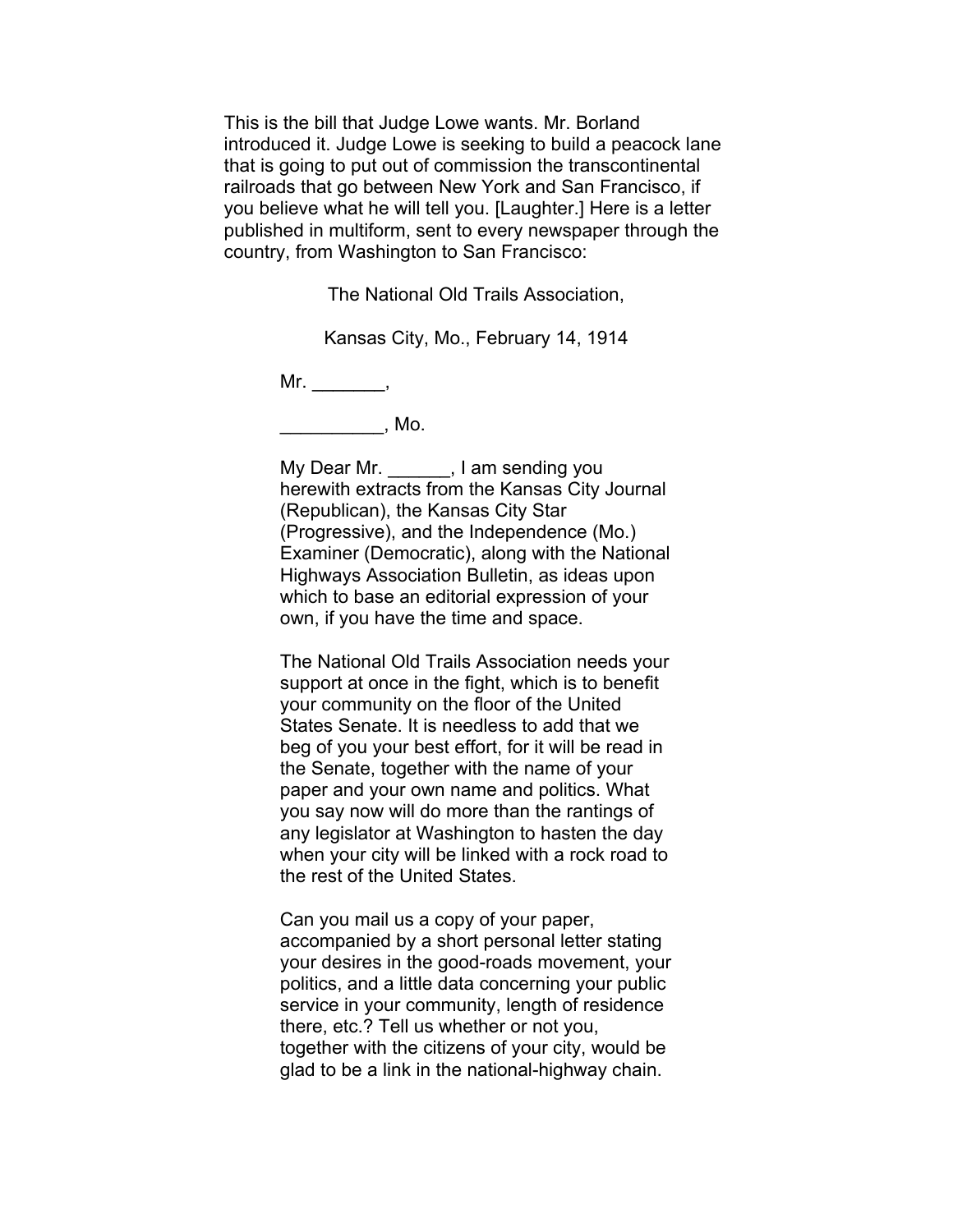Hoping that this is not asking too much,

## Yours truly,

## J. M. Lowe

The newspapers out in my country, like the Congressmen, are not rich. They have nothing to sell but their space. [Laughter.] If this old trails hero is asking all of these newspapers to put up free hundreds of square feet of space in order to push his propaganda, then all I have got to say for him is that he is a little stingy in his disposition. He has got the money. Why does he not pay these people for the space he uses, if he does not.

As he moved toward the end of his speech, Shackleford wondered why his bill was called a "pork-barrel bill" when it was intended for the entire country:

Why? Because everybody had a piece of pork in the barrel, I suppose. It is subject to that criticism. There is not a man, woman, or child in the United States who would not be benefited by the enactment of that law.

Civilization, he said, depended on roads. "Civilization should exist along every roadway and every lane in this country, and not be confined to the few chains of peacock lanes that these people have in mind." He estimated that creating these peacock lanes would cost \$45 billion.

He wanted to help the farmer because "nine-tenths of all the commerce of this country is hauled to market over dirt roads." The big cities that are complaining about his "pork-barrel bill" didn't complain about the "pork barrel" when "we dropped \$14,000,000 into the harbors of the State of New York in one year, paid in part by the farmers of my district." They also helped pay for harbor improvements on the coast so other countries could ship farm products to the United States in competition with American farmers. Now, the advocates of peacock lanes are saying to the farmers, "the Federal Government is going to leave you alone in peace, in the mud where you now are, to stay in the mud or dig out for yourselves, as may seem best to you."

Shackleford indicated that those opposed to the bill were trying to bluff the Senate into thinking that President Woodrow Wilson would veto the bill. If, Shackleford said, the President intended to do so, he would have informed the Congress before he told "the proprietors of the editorial canning factory." He pointed out that the 1912 National Democratic Platform,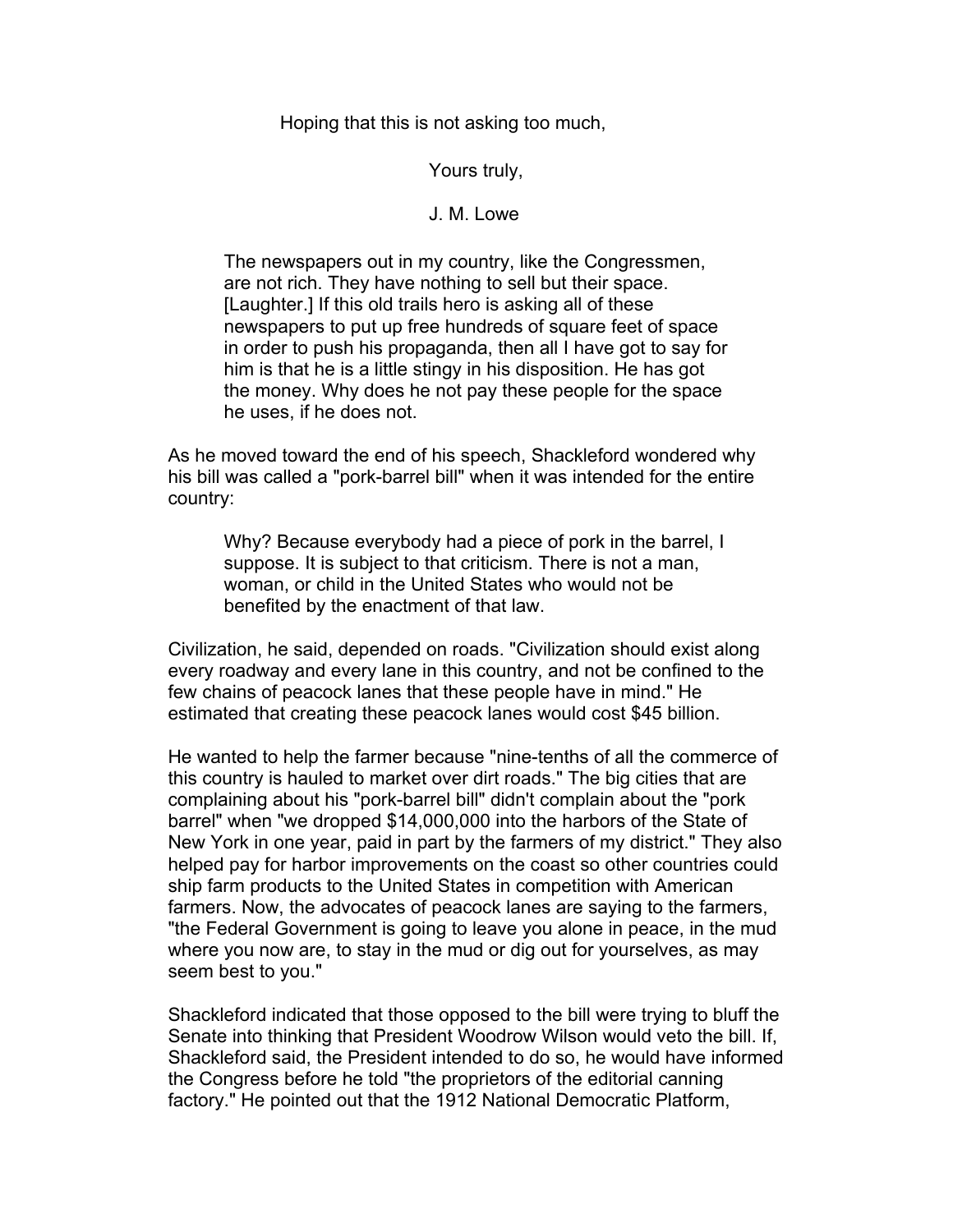adopted in Baltimore as the party nominated Woodrow Wilson for the Presidency, stated: "We favor National Aid to State and local authorities in the construction and maintenance of Post Roads." Representative Shackleford assured his colleagues that, "as a great leader, one of the greatest this country has ever seen, we may confidently rely upon [President Wilson] to lead on to victory in behalf of the people for whom I am now speaking. [Applause.]"

He then referred to one of the Nation's pressing social issues, namely how to keep "the boys and girls from leaving the farm." Conferences of bankers and professors were being held on the issue, but Shackleford said it could be done by making "farm life tolerable; treat the farmer as though he was an American citizen. [Applause.]"

Perhaps, he speculated, he was wrong. Perhaps the farmers should be taxed to build these peacock lanes. If so, "then put it through on its merits; let these big road associations get out of the field; let Congress legislate with freedom; let Judge Lowe stop his canning factory of sinister editorials; let the representatives of the American people legislate upon the merits of the proposition."

He concluded:

Now, Mr. Speaker, I regret that circumstances have called for just such a speech as I have made. This ought to have been said on behalf of every Member who voted for the bill. It is an outrage that the public press should hold up to the public as grafters every man who votes against special legislation that a lot of these special interests want to put across. Somebody ought to have said it, and I have said it.

Will Harry Train get my scalp for this? What if he does? Many soldiers have died on the battlefield before. [Loud Applause.]

On March 3, 1914, Representative Borland rose on the floor of the House to respond to Representative Shackleford's personal privilege speech. Borland said that after hearing the speech, he had prepared a resolution calling for a special committee of Congress to investigate the charges he had heard of organizations using influence, by intimidation or otherwise, on the roads bill. But then he saw the *Congressional Record* version of the speech:

I find that some of the positive statements have been omitted. I can not find the word "lobby" anywhere in the printed speech, and there are a great many other portions of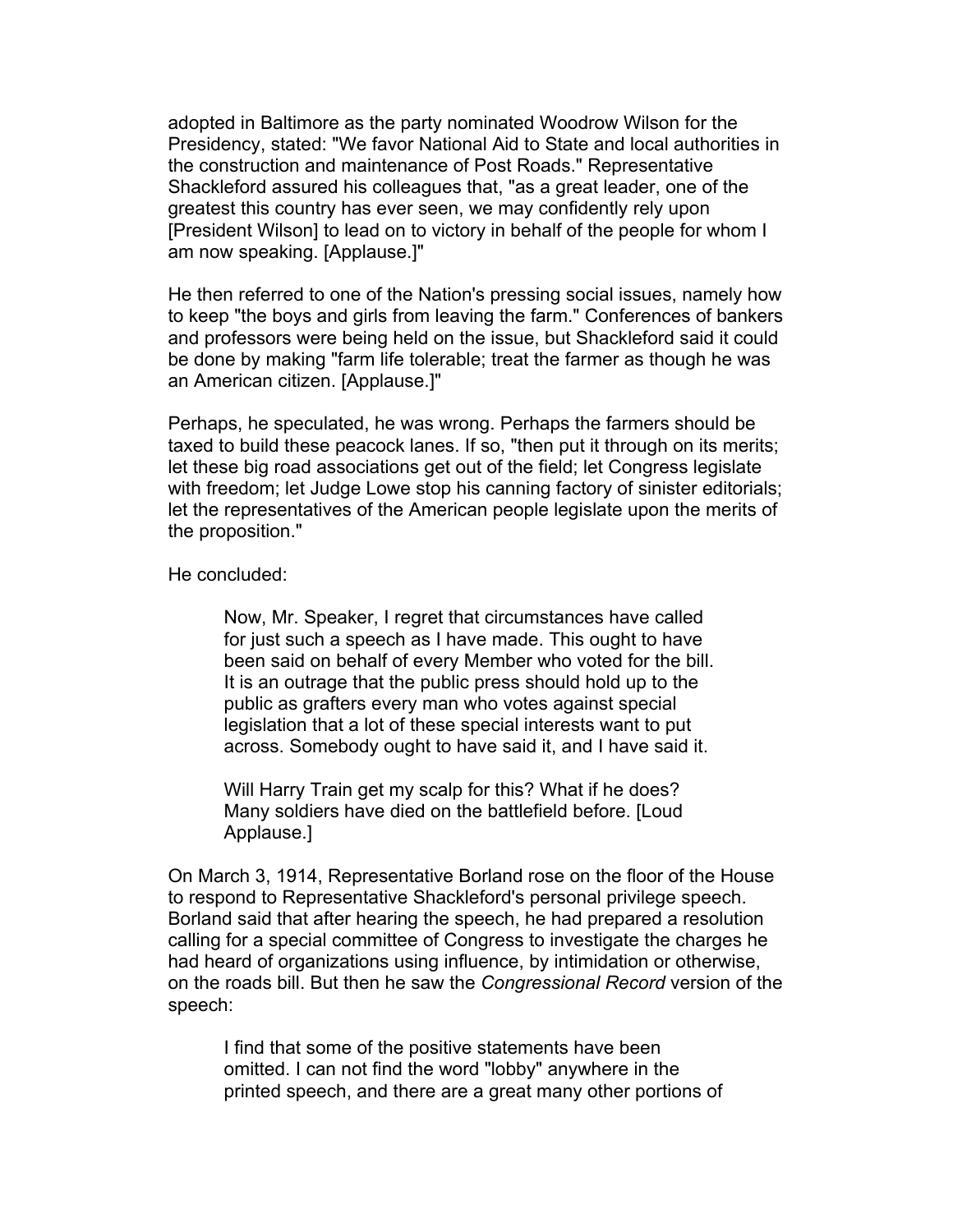the speech as made on the floor of the House which I do not find in the Record. Some of the most offensive matter has been omitted. Doubtless this is to my colleague's credit, and I sincerely trust that both his natural life and his political life will be long enough for him to regret sincerely his entire speech.

The Shackleford bill, Borland said, had been a great disappointment to thousands of friends of good roads. Although Shackleford had no doubt been "stung by the criticism he has received," Borland doubted the wisdom of "an attack on the character of private citizens." After quoting some of "the most offensive portions of the speech still remaining in the printed version," he clarified the term "pork barrel," by saying:

The evil of a pork barrel is that it is cleverly designed to aid in the reelection of the sitting Member by the expenditure of public money. The money is distributed in such a way as to produce the largest political effect.

The press, he said, has a high duty "to turn the light of pitiless publicity upon the expenditures of public money." Even the "humblest citizen" can criticize public men and measures. But if a corrupt lobby exists, "both this House and the courts are clothed with ample power to punish it."

Borland then turned to the term "peacock boulevards" that had caused his colleague to take "great offense." He said:

If we disregard the epithet and get down to what he really means, the logic of his position is that he is assailing any form of improved highways which lead from city to city or town to town, or which cross an entire State or run into two or more States. It so happens that the present strength and success of the good roads movement is very largely due to business men all over the country who are advocating just exactly this type of road.

The men, he said, were expending considerable time and effort, but very few of them "have anything to gain personally in the matter." As an example, he cited the National Old Trails Road Association, which his colleague "denounces and which he compares to the odoriferous quadruped," and the Missouri Old Trails Road Association, still headed by Walter Williams. He listed several other Missouri-based associations, but noted that every State has a dozen or more such groups:

Most of the members of these associations are business men of the highest type and the most unselfish patriotism. It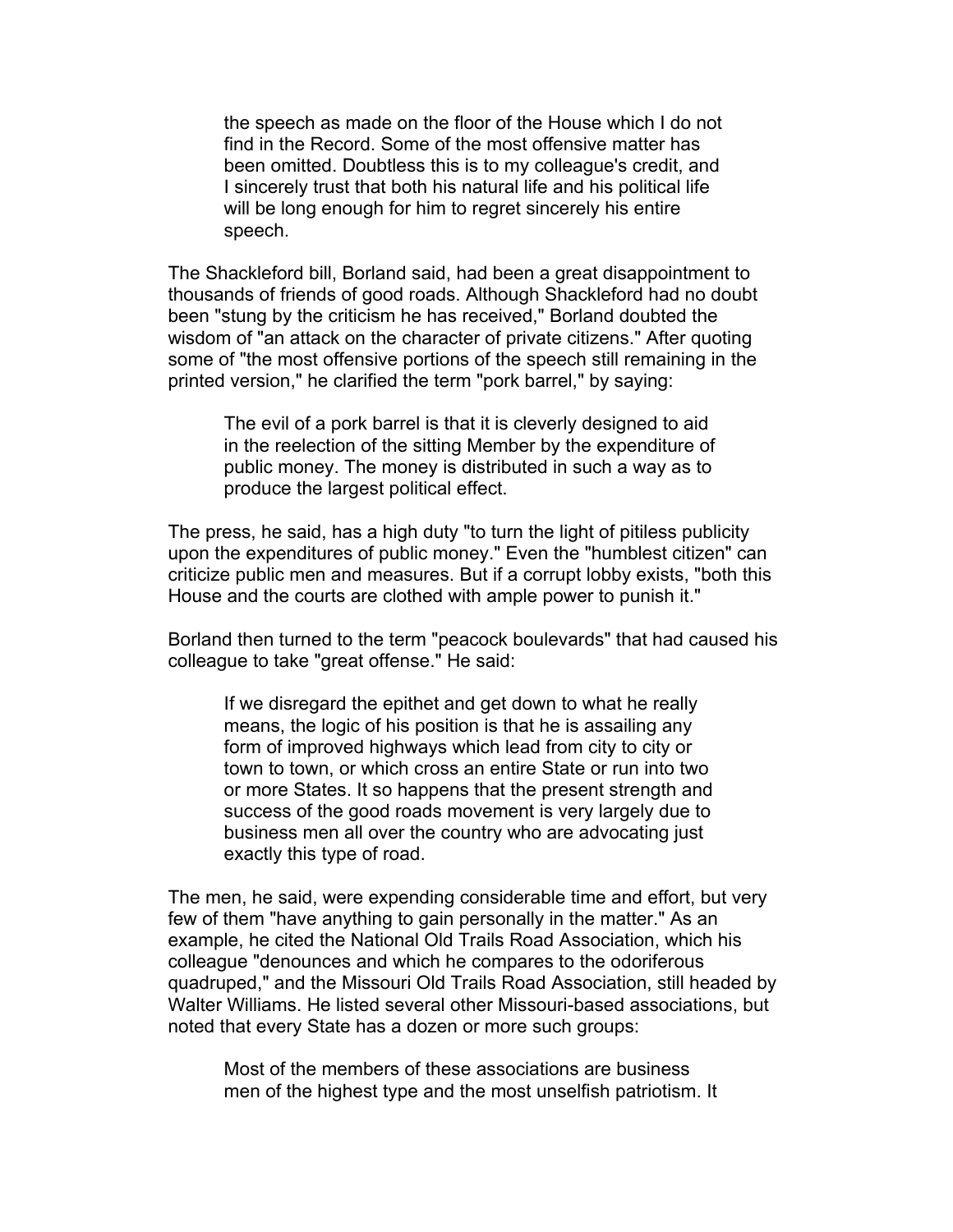may be possible that they are mistaken in their views, but it is not possible that they belong to the tribe of quadrupeds indicated by my colleague, or that they are engaged in any corrupt attempts to influence the press or Congress.

Representative Wilson of Florida asked Borland if the criticism had been directed at the associations or their methods of propaganda. Borland replied that the criticism was directed at "the character of the roads and the methods of the associations." He referred to the term "peacock lanes" as the "particular hit of the speech." In fact, said Borland, in view of the "hostility" displayed by Representative Shackleford to this type of road, he had made it "impractical in this bill for the Government to aid in their construction." Borland believed that the Federal and State governments should help with all classes of road, but he did not want to repeat arguments he had made in previous debates:

But I am opposed to wasting road money on politics, and I am opposed to making campaign matter by denouncing men who are working for any class of good roads . . . . [However,] it seems to me unexplainable that the only Member of Congress, so far as I know, who belongs to any of these "peacock boulevard" associations is my colleague [Shackleford], the chairman of the Roads Committee. He is a member of the only highway association from ocean to ocean supported by automobile manufacturers, the one which runs through Chicago, Omaha and Denver.

Although the Lincoln Highway did not go through Denver (except via a branch road), Borland was referring to the Lincoln Highway Association, which was backed by Carl Fisher and his automotive industry associates:

I know of no distinction between this association to which my colleague belongs and the National Old Trails Road Association, except that the old trails route is through Missouri, while the other route is through other States, and the National Old Trails Road Association has not the official backing of the automobile manufacturers, while the association to which my colleague belongs has. If my colleague really believes that these people belong to the class of quadrupeds to which he has referred, I am surprised to find him in their company, unless he is there purely as a naturalist.

Large numbers of people, some of whom have a "selfish and business interest," had generated interest in good roads: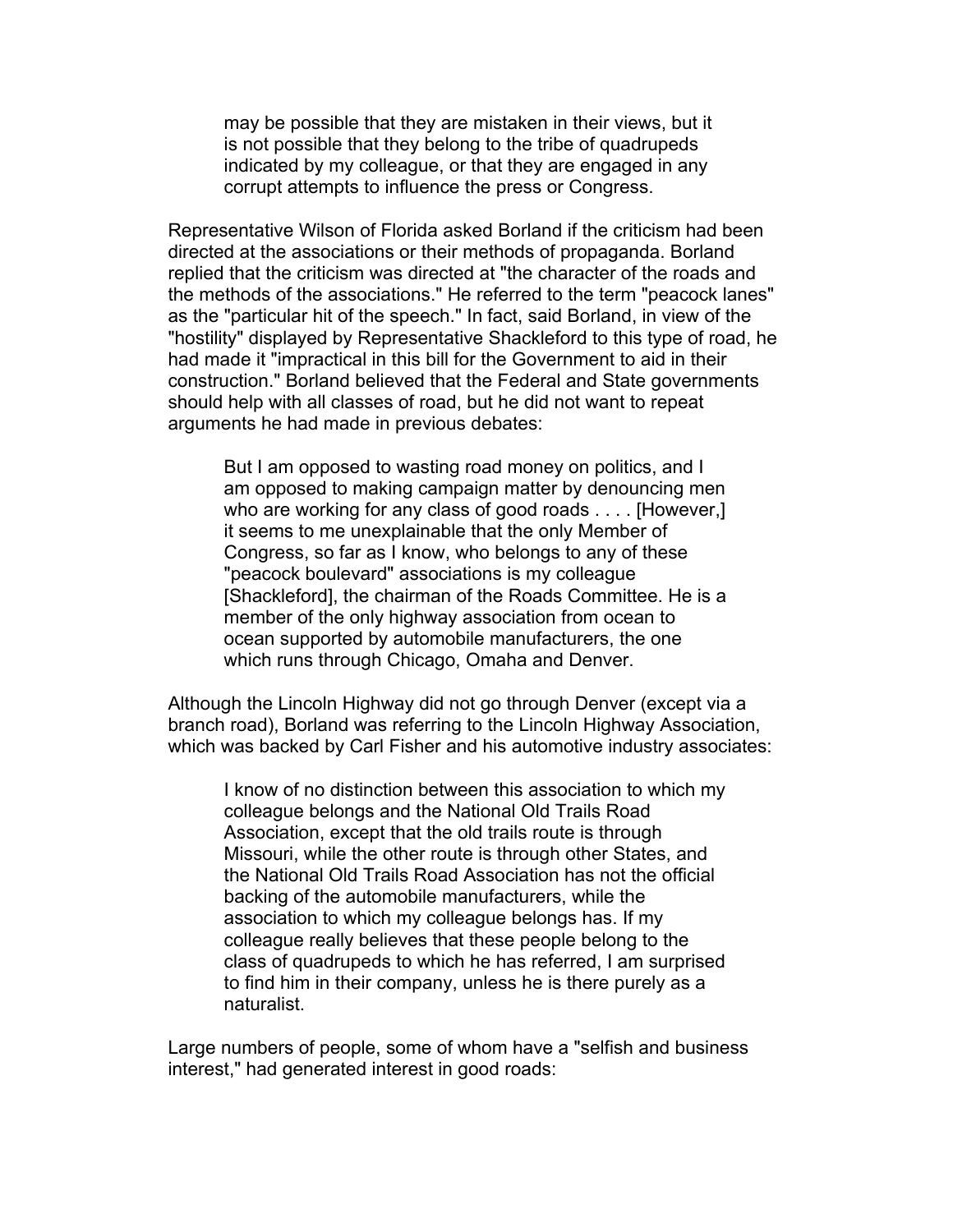When a movement approaches success it is hardly possible to prevent ambitious politicians from jumping astride of it and riding it to victory or death, as the case may be; but why the people who furnish the steed must also be kicked in the face is more than I can understand.

If Shackleford believed that "a dangerous and corrupt lobby was at work," he could have called for an investigation, but he did not do so. Borland doubted the propriety of assailing the motives of private citizens who are unable to defend themselves on the floor of the House. He would speak for them, beginning with Judge Lowe:

Judge J. M. Lowe, president of the National Old Trails Road Association, is a true and tried Democrat who has been prominent in affairs in Missouri for many years. He was prosecuting attorney of Clinton County during his young manhood, and more recently he was election commissioner of Kansas City by appointment of Governor Folk. I am astonished to think that my colleague has intimated that Judge Lowe is engaged in buying or attempting to buy either newspapers or Congressmen, or, in fact, that there are in Missouri either newspapers or Congressmen for sale . . . .

The fact is that Judge Lowe is a man of very modest means but large public spirit. He has given freely of his time and work and I have no doubt also of his means in devotion to what he believes to be a patriotic duty. His letter referred to by my colleague shows that he is asking friends to assist him in this work and entirely [negates] the idea that any pay is offered or expected.

In addition, Borland ridiculed Shackleford for having the public printer make 36,000 copies of the "polecat" speech for distribution under his free mailing frank:

Of course, the circulation of these 36,000 copies will prove conclusively that the Shackleford bill is a good bill and in the interest of the farmers; that the opponents to it are divided into zoological groups of polecats, peacocks, and suckers; that the peacocks are not only found associating with such strange friends but have taught the polecat and suckers to "strut" like themselves; that the press of Missouri is poor and has nothing to sell but its space, and that good-roads associations should be put out of business. Well, after all, the 36,000 copies tell the tale without any words of mine. [Applause.]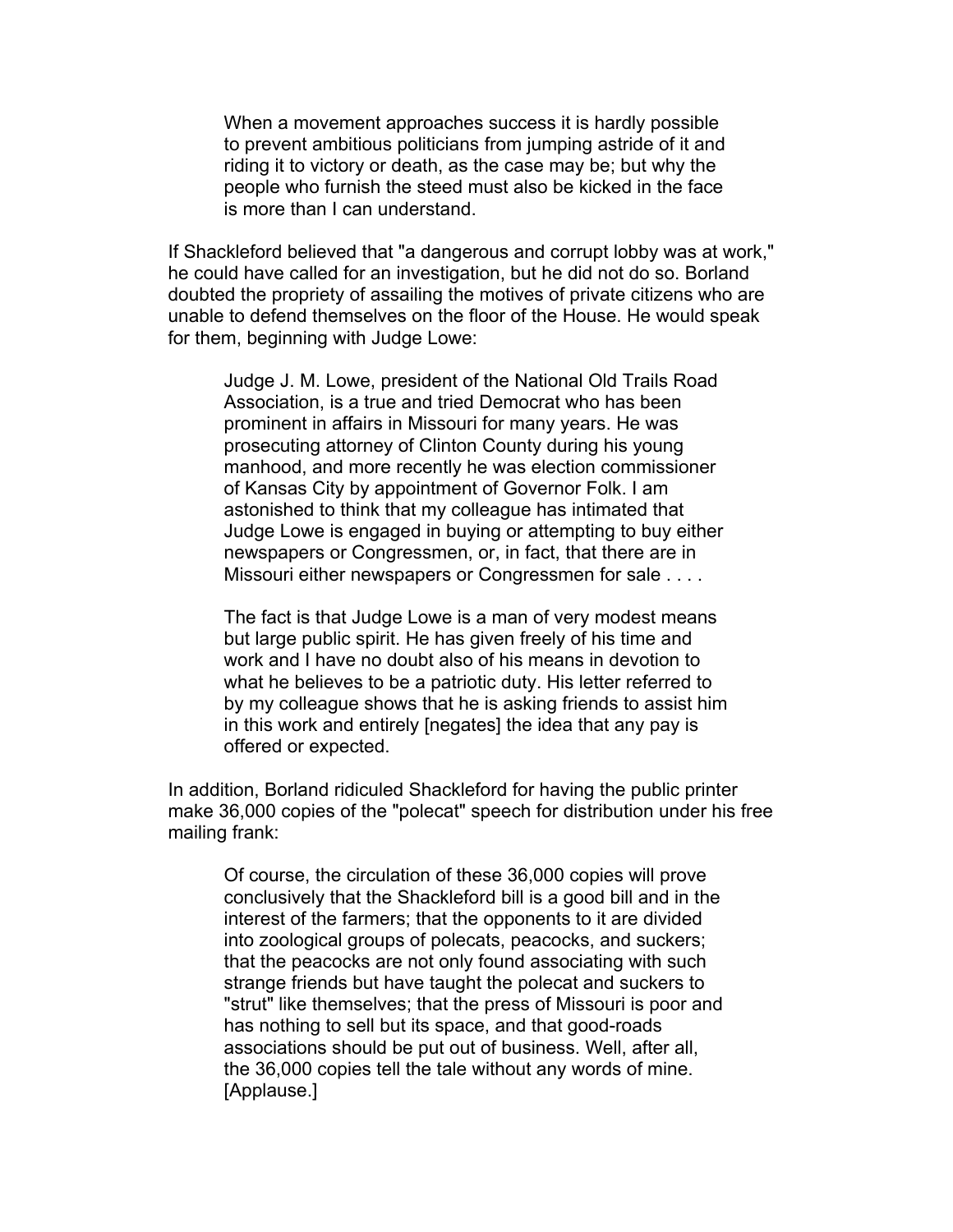When Borland concluded, Shackleford requested time to respond to his colleague's "somewhat caustic arraignment." He acknowledged and repeated his claim that "some of the big road associations and special interests" have been lobbying in support of "ocean-to-ocean highways." He said he had not used the word "corrupt," as Borland had suggested, but believed that a powerful lobby was being maintained in opposition to the Shackleford Bill.

He responded to Borland's defense of "my alleged attack" on Judge Lowe:

Now, what about him? He is a man, so far as I know, of unsullied reputation. He possesses great enthusiasm and firmness of purpose. He is obsessed with the idea of having the Federal Government build some peacock lanes to connect up the antipodal oceans. He has devoted himself to chasing this jack-o'-lantern. In his dreams he sees the old Cumberland Road, the old national trails, as they were in the days of long ago. In his waking hours he yearns for a restoration of these old ways of travel over which our forefathers drove their ox teams. He thinks that if these conditions were restored the crack of the ox driver's whip would drown the sounds of the clanging bell and the screeching whistle of the speeding locomotive. To bring all of this about he has been through the years conducting one of the most persistent lobbies that has ever existed in connection with legislation here. Just now he is procuring editorials to be inserted in every newspaper whose columns he can enter. For what purpose let him answer. Here is what he says in his letter to the editors: "It is needless to add that we beg of you your best efforts, for it will be read in the Senate, together with the name of your paper and your own name and politics." All of this, of course, has for its object the influencing of the votes of Members of Congress.

To get all of this stuff to the newspapers takes money. To get it back, takes money. To get it to Washington to be read on the floor of the Senate takes money. To travel about year in and year out to work up sentiment along the old trails takes money. He gets the money and spends it. What for? To influence Congress to kill a road bill which would extend a system of good roads among the farmers and to secure legislation for a construction of old trails of which he is so much enamored. He is president of the Old Trails Association. He directs its movements. This association collects and spends every year large sums of money. Not a dollar of it has ever gone to build a rod of road.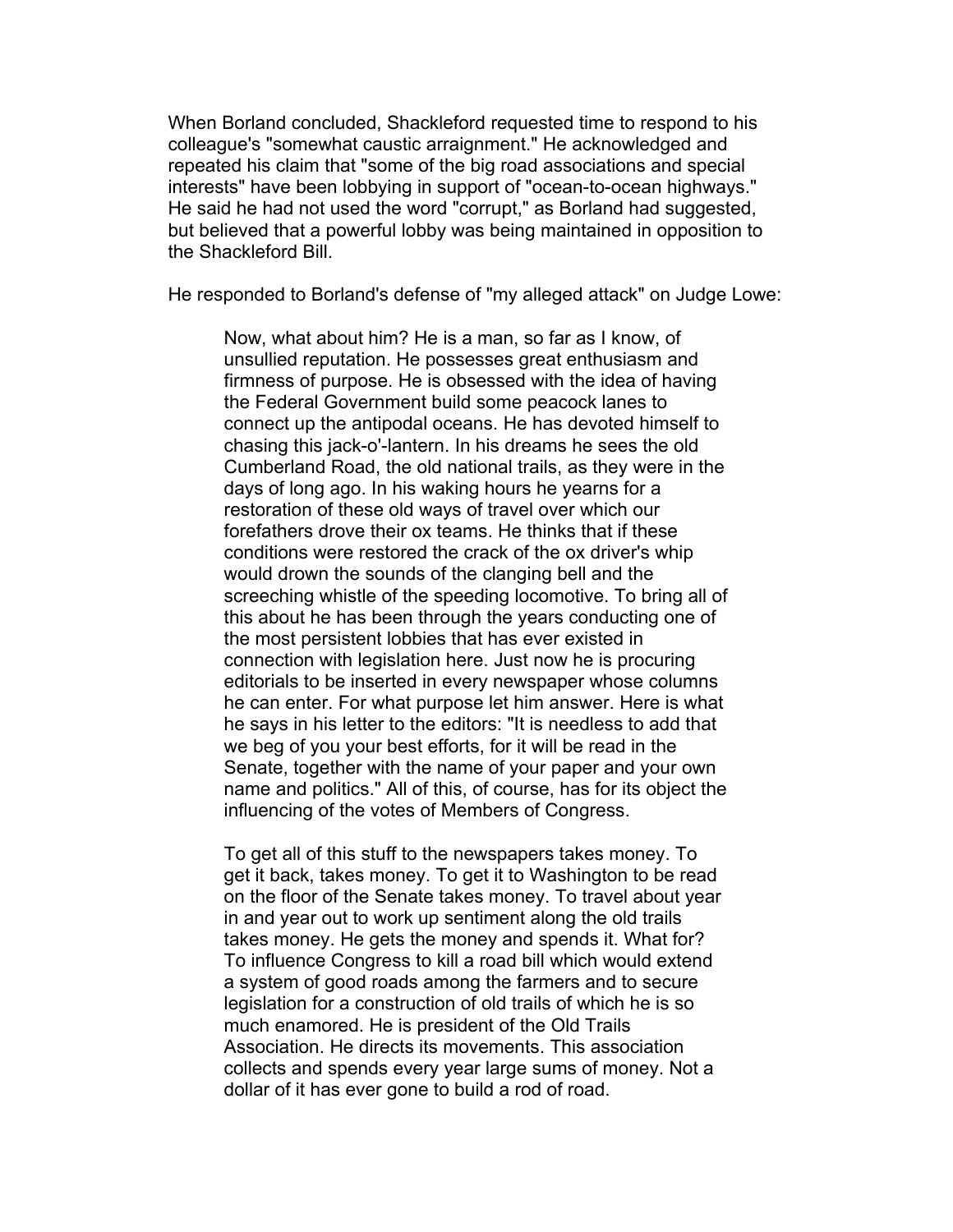Now let me say again that I do not charge that Judge Lowe has been guilty of corrupt lobbying. I do charge, however, that he is expending large sums of money trying to influence legislation on the road subject.

Shackleford concluded by saying that "no lobby in recent years has spent more money in trying to move Congress and the country into the support of a measure than has been put into the fight for peacock lanes and against roads connecting the farms with the towns and railway stations." At every road convention, he said, the lobby is there to promote their resolutions. If a State legislature is in session, the lobby is there. If a road magazine is published, the lobby is on hand "to get behind it and subsidize it."

And when the road question gets to Washington this lobby is here, with its headquarters open under the management of talented men to keep in close touch with Congress to wield its influence. Mr. Chairman, they want ocean-to-ocean highways for automobile tourists at public expense and they are not willing that a dollar shall be spent upon any system of roads leading from the farms to the markets. The tourist has his lobby here. Who is here to lobby for the farmer and the consumer of farm products? Nobody. They elected us to guard their interest, and we will be unfaithful to our trust if we fail to do it.

He observed that despite differences on the road bill, he and Representative Borland were close friends. In fact, they had talked earlier that day:

I gathered from my conversation with him that he, too, is in favor of a system of community roads connecting the farms with the towns and market places; that his opposition to my bill is more upon administrative features than upon the real principle involved in it. I have no doubt that ultimately he and I will be found supporting the same measure.

With that, the House went on to other issues related to the U.S. Department of Agriculture's annual appropriations act.

#### **Judge Lowe Responds to the Peacock Lane and Polecat Speech**

The April 1914 issue of *Better Roads and Streets* contained Judge Lowe's response to the "peacock lane and pole cat speech." He was not backing down. He explained that: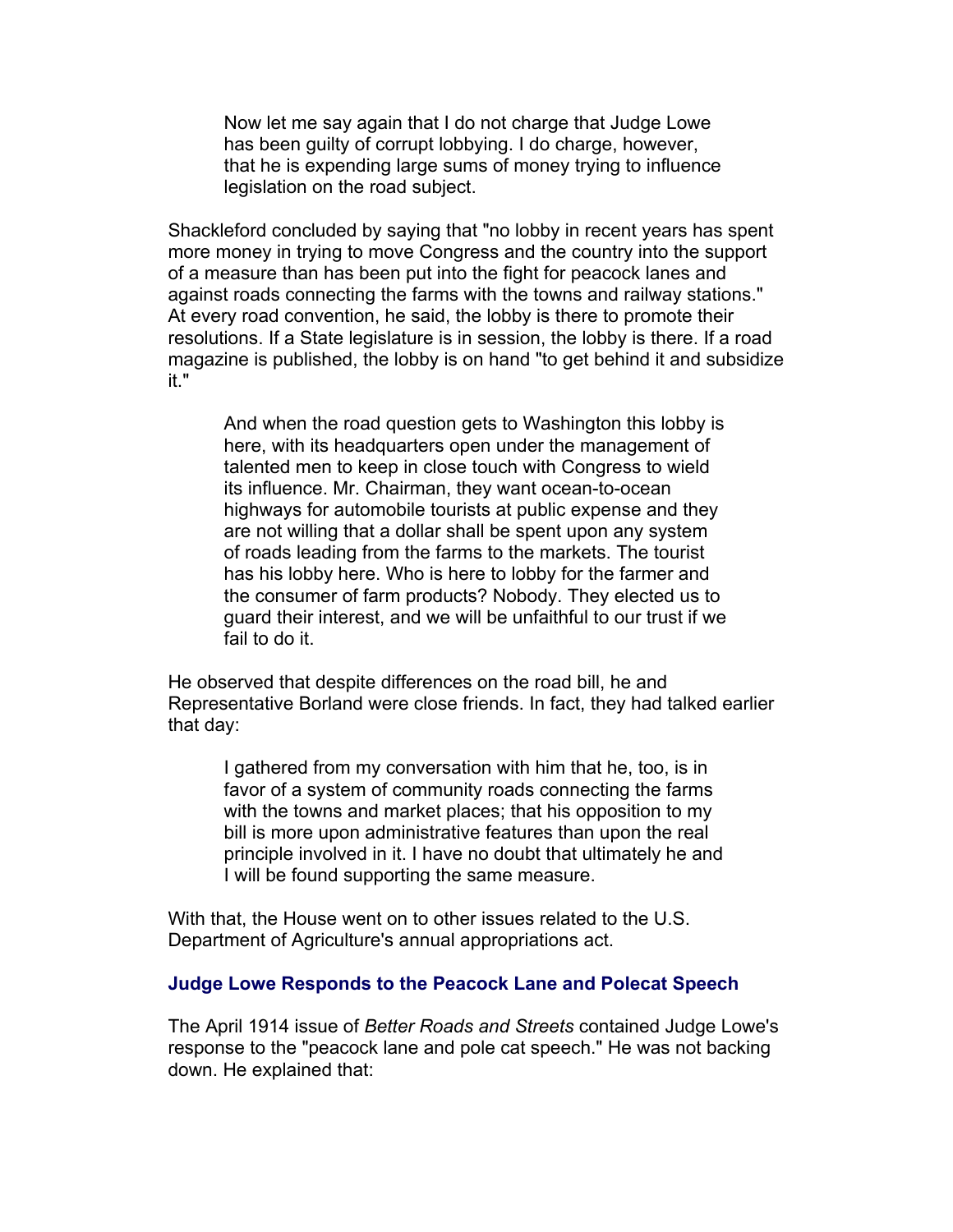The great advocate of a national chain of rock or macadam highways from the very beginning of the present movement has been the farmer; the natural enemy, the politician, who is striving to make road appropriations a 'pork barrel' to increase his prestige among his constituency.

After quoting the polecat portion of Shackleford's speech, Judge Lowe said:

This was the famous "peacock lane and pole cat" speech and the Congressman's attack was so bitter as apparently to justify the belief that his position is unalterably against the roads that lead from one town to another, across the State, or through several States.

The truth is, that the good-roads movement, now approaching success, is the direct result of the selfsacrificing work of business men and associations promoting precisely this kind of roads. In every city in the country there are from one to a dozen of these organizations promoting highways from one hundred to one thousand miles in length. The officers and members are among the most responsible business men of the community, and far from being "pole cats and lobbyists," as openly claimed by Judge Shackleford. These public-minded citizens have lent their money, time, and brains to the movement, but unfortunately, there is nothing to prevent any ambitious politician, like the father of the notorious "Pork Barrel Bill," from jumping astride and riding their well-intended schemes to victory, or to death, as the case may be.

But, as Congressman Borland pointed out in his reply to Judge Shackleford, there ought to be some rule of fair sportsmanship against the rider kicking in the face the men who furnished him the steed. Without the city and small town good-roads boosters, there would have been no good-roads movement of importance, and the judge would not be chairman of a committee investigating the merits of the project.

Moreover, there is nothing about the so-called "Peacock Boulevards" to suggest joy-riding, as declared by Judge Shackleford. That pastime of rich men's sons, everybody knows, is not a transcontinental or town-to-town sport, but is most perniciously conducted on suburban roads and city parkways.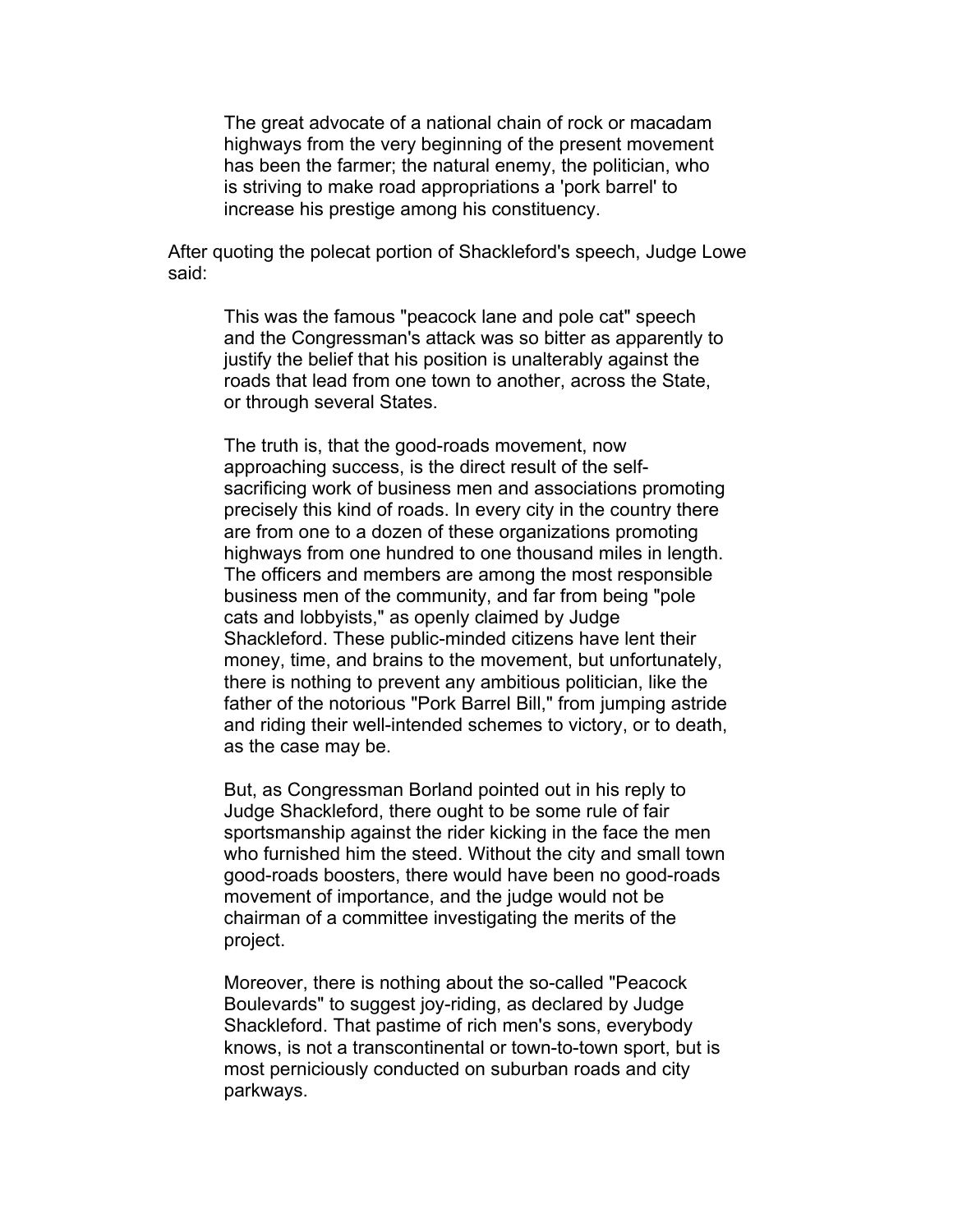In Judge Lowe's opinion, the present Shackleford bill was even worse than the previous bill. It is "cunningly revised" to appeal to farmers, and especially those who do not live near cross-State or principal market roads:

So insidious is this appeal that the unthinking or uninformed may say, "There, at least, is a chance to get something for nothing; "Shack" has knocked off the top of Uncle Sam's barrel." Nothing could be farther from the truth.

Before the farmer even gets a "look in" into this barrel, under this A.B.C. class, he is required to build his road first, and then match dollars with Uncle Sam for its maintenance. For every dollar appropriated by the Government of the people's own money for building roads, the people must be taxed again to raise an equal amount. And this is true both as to money to be given over to road overseers . . . for repair work, as well as for road construction.

The men and road organizations so virulently and wantonly assailed by Shackleford on the floor of the House, men who have given this [sic] time and money to the cause of good roads, who have devoted their lives to this great work, offer no such scheme as this. Their purpose is to apply the money already paid into the treasury to building and maintaining roads, without raising one dollar by additional taxation. Do you see the difference?

Judge Lowe concluded by referring to a man in Mississippi who liked to be called "Old Reliable," even though he was "utterly unreliable." Similarly, the Congressman called himself "Old Shack," and "seems to leave the impression that others call him that seriously." Judge Lowe explained:

This is in keeping with his criticism of "Peacock Boulevards, built for joy-riding automobilists," while the fact is, he is a member of the only organization having for its purpose the building of just such a "Peacock Boulevard," as he describes, but which he carefully and significantly refrained from mentioning in his pole-cat speech, to-wit, the so-called Lincoln Highway. "Friend of the Farmer?" "Old Shack-Old Reliable?"

At the end of Judge Lowe's defense, *Better Roads and Streets* published one of his editorials under the title "Looks Like Quick Money! Is It?" If, he said, the Shackleford Road Bill is "a serious and honest attempt to do the best thing," and if the States could accept the money (22 had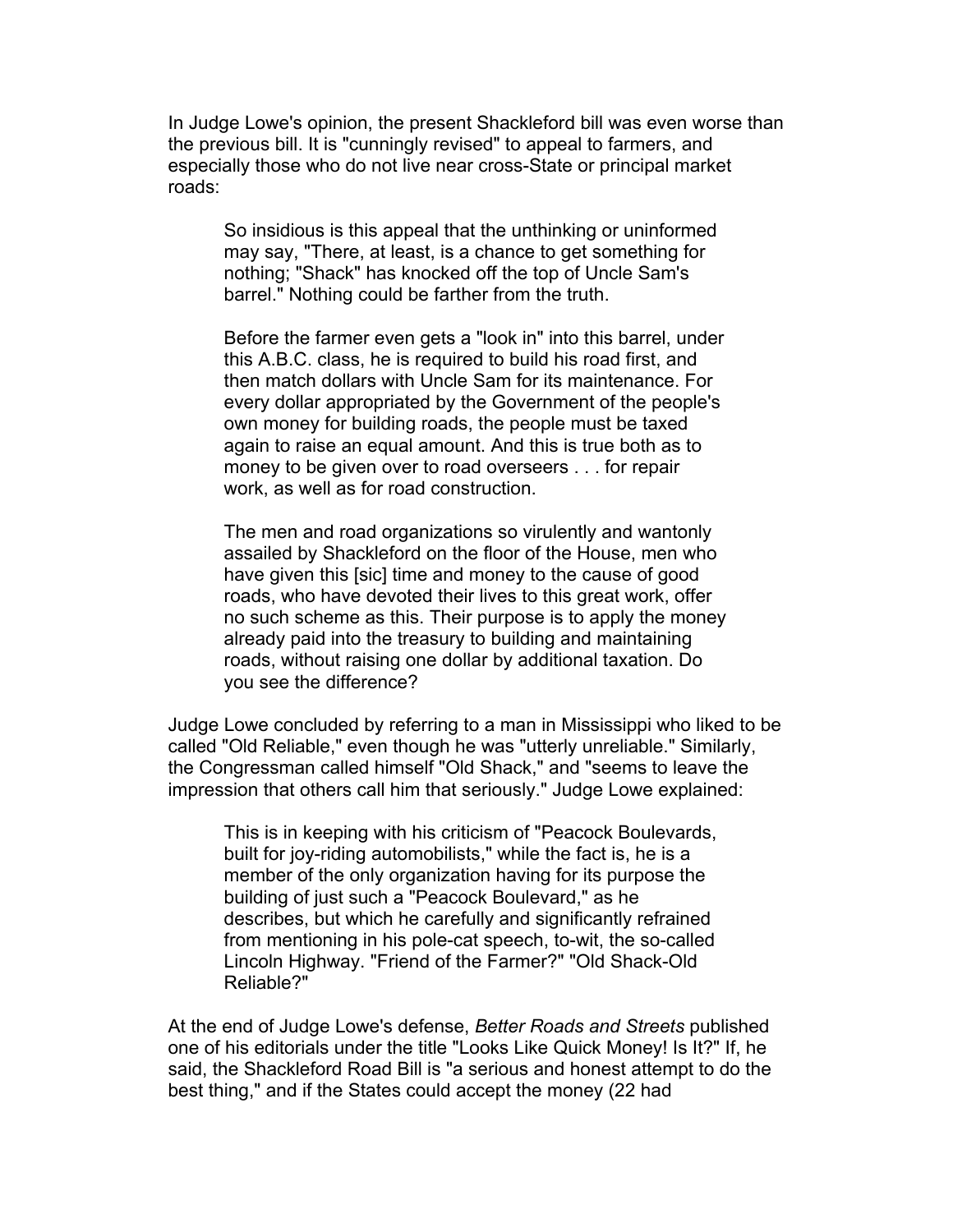constitutional limitations on doing so, he said), and it was fair and just to tax the people of cities even though none of the funds would be spent in cities, the funds would be spent on less than one half of the public roads. He explained the consequences as he understood them:

One hundred and twenty dollars per mile goes to the repair of macadam roads; sixty dollars per mile goes to the repair of gravel roads; and thirty dollars per mile goes to the repair of mud roads, the average being fifty dollars per mile, and it is safe to assume that the road overseers will maintain this average expenditure. As the benefits apply to the 1,042,477 miles of post rural free delivery roads, the annual repair account will be, if the average is maintained, \$52,123,850, or \$2,123.850 deficit.

If this allotment were eliminated in the Senate, and the full appropriation applied to making permanent, hard-surfaced post roads at an average cost of \$10,000 per mile, "it will take 208 years to construct them, saying nothing about maintenance, and the [sic] cost *ten and one-half billion dollars* (\$10,424,770,000):

It is evident, therefore, that both of these plans for "national aid" are absurd, and will hinder rather than help road construction.

He advocated building one or two roads at a time "and keeping it up" (quoting Senator John Sharpe Williams of Mississippi). A single transcontinental road could be built for \$25 million a year. The States and counties can then focus on the other 98 percent of roads.

The idea that the National Highway would be an "automobile road" is, Judge Lowe said, "too ridiculous to demand a serious reply." Tourists would enjoy such roads, "but the farmer would be the chief beneficiary." He concluded:

Why is a road, or system of roads, built and maintained by the Government without additional taxation, "peacock boulevard for auto tourists," while roads built under the provisions of this bill by *doubling the taxes*, "good roads from farms to markets"?

Do you favor the double system of taxation, as provided for in the Shackleford bill, or do you stand with us for national highways, to be built and maintained out of the revenues already paid?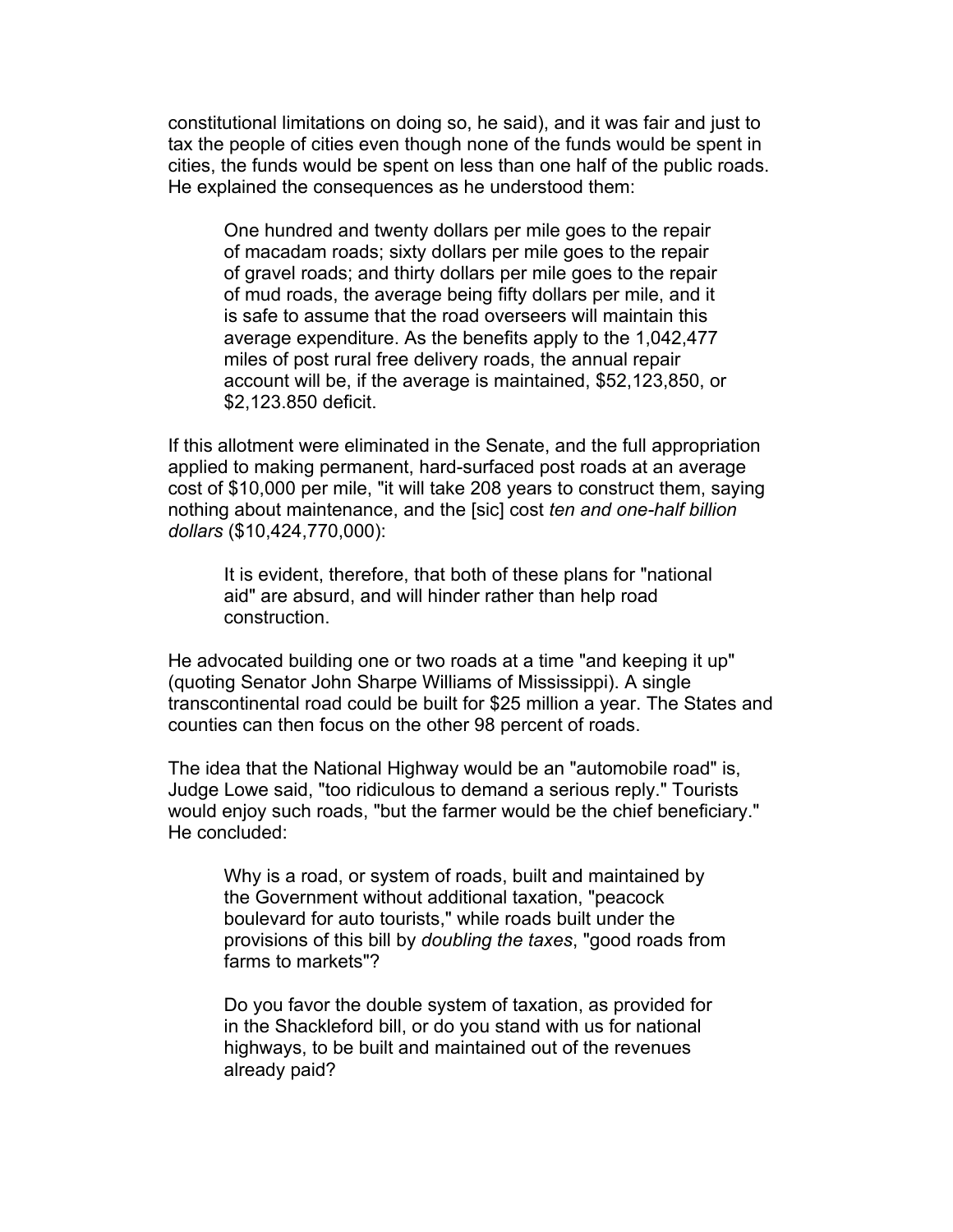Judge Lowe also commented on the "peacock lane and pole cat speech" during his address to the third annual convention of the National Old Trails Road Association. It was held on May 7 and 8, 1914, in Indianapolis. Judge Lowe explained the constitutional basis for Federal road appropriations. He also discussed the importance of interstate roads. Then he commented:

We are free from any entangling alliance with any special interest of any character whatsoever. No manufacturer of road vehicles, road machinery or road material has contributed one dollar to our support. The delegates to this convention are here at their own expense. The membership extending across the continent are a patriotic, public-spirited body of men and women seeking by donating their time and money to their cause, to do what they can to further the cause of the material, social and spiritual welfare of all the people. For this patriotic and unselfish work, their principal reward thus far has been to be lampooned and maligned upon the floor of the National House of Representatives. But this neither weakens our cause nor discourages our efforts. No great cause was ever won in a day, nor without great sacrifice. Undismayed and unharmed by the opposition of those who have not the capacity to comprehend our purpose, nor the honesty to treat fairly even if they had, we shall neither abandon the field, nor march under the white flag of a dishonorable surrender . . . . During the great Civil War, a soldier in the Southern army to which I belonged, was observed hastening to the rear, when the commanding officer ordered him to "fall in line." He replied, that there was no good place to "fall in." Again came the order, sharp and decisive, "fall in anywhere, there is good fighting all along the line." So it is today. "There is good fighting all along the line."

The following month, *Better Roads and Streets* carried an article by Frank A. Davis, the association's secretary. He explained a bill Judge Lowe had submitted to the Senate subcommittee on roads that would require the government to finally honor its commitment to build a national road across Missouri. The Shackleford bill, Davis said, "not only is odious to all publicspirited citizens and friends of fair play in this State, but fails utterly to be in keeping with the spirit of the promises made by the government when Missouri came into the Union." Davis then turned to the recent attack:

The attacks which the National Old Trails Road Association has made upon the Shackleford Bill therefore have been no more than earnest endeavor on the association's part to get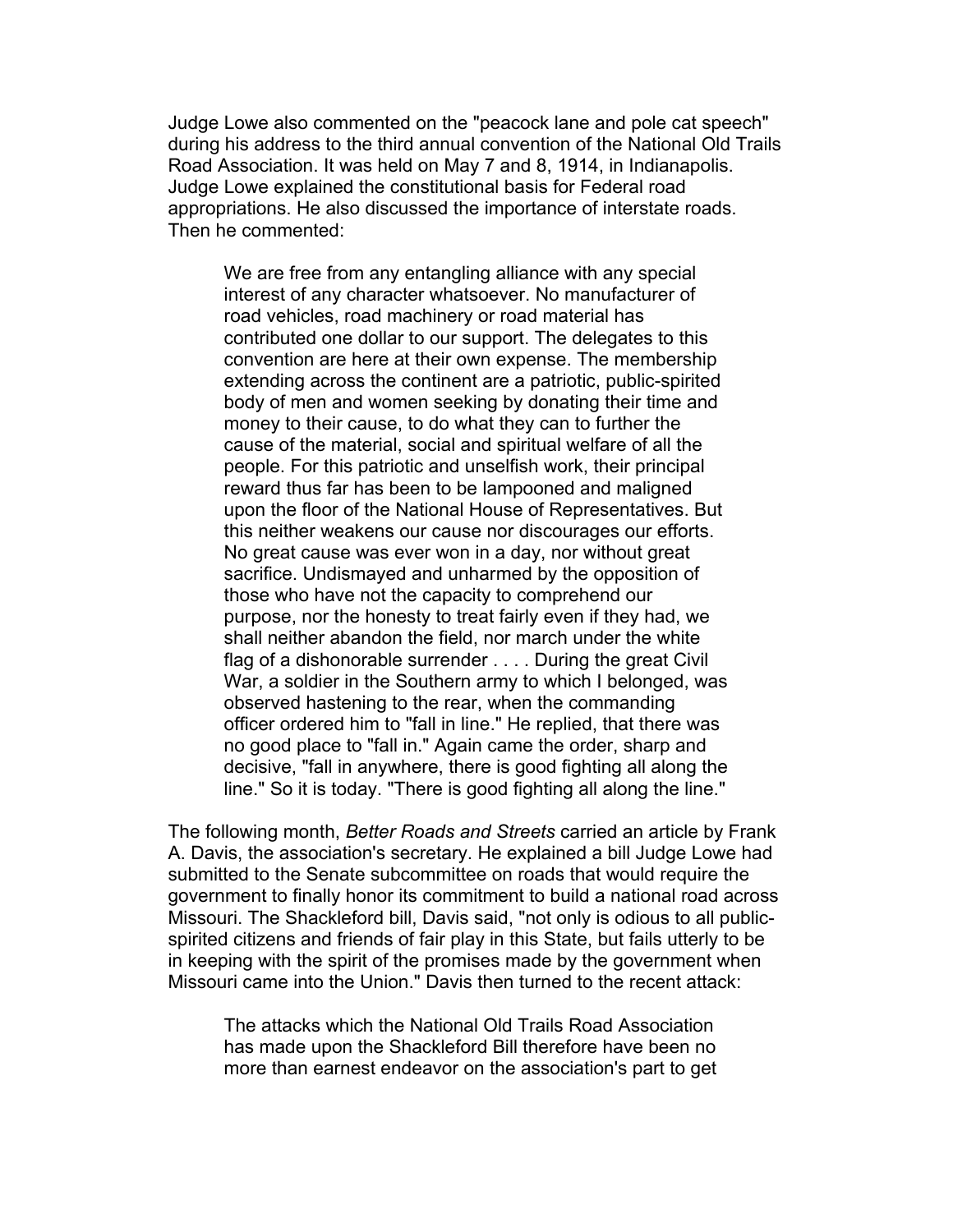for Missouri what really belongs to her and which she ought to have had a generation ago.

The accusation frequently made in speeches before the House of Representatives by Congressman Shackleford, that Judge J. M. Lowe refuses to see an honest purpose in the proposed measure, is not denied by Judge Lowe, who feels that his attitude is indorsed by the facts in the case.

Judge Lowe printed his speech and Representative Borland's in promotional literature for the National Old Trails Road. In later versions, Judge Lowe added the following note at the end of Representative Borland's speech:

Shackleford was retired to private life at the ensuing election which he graces so well; but why adopt now his defeated methods?

Representative Shackleford was defeated for reelection in November 1918. (Representative Borland served in the House until his death on February 20, 1919.)

After the House passed Shackleford's ABC Rental Plan, it went to the Senate, where Senator Bourne substituted his plan to apportion \$1 billion among the States based on the issuance of long-term bonds. Senator John H. Bankhead of Alabama introduced a bill to establish a National Bureau of Highways in Washington to spend \$25 million a year on a national highway system. However, the Senate adjourned in 1914 without approving any of the bills introduced that year.

#### **What is a Post Road?**

By this point, the constitutional issue that some had used to argue against Federal involvement in road building had been set to rest.

On March 27, 1893, the Supreme Court had ruled in *Monongahela Navigation Company v. United States*, that, "the power of Congress to regulate commerce carries with it power over all the means and instrumentalities by which commerce is carried on . . . . We are so much accustomed to see artificial highways, such as common roads, turnpike roads and railroads, constructed under the authority of the States, and the improvement of natural highways [waterways] carried on by the general government, that at the first it might seem that there was some inherent difference in the power of the national government over them. But the grant of power is the same."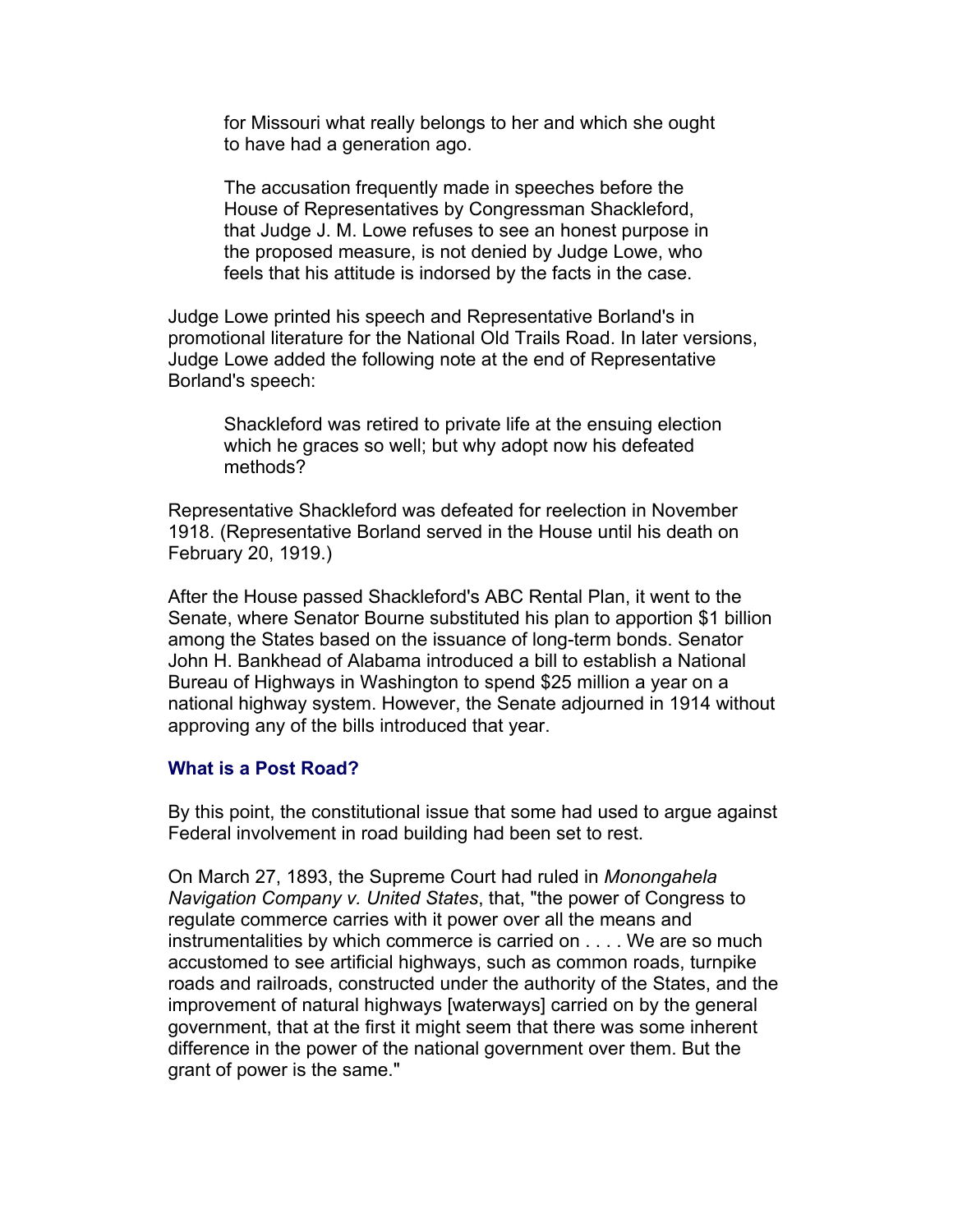The Supreme Court reaffirmed this ruling in a decision on January 7, 1907. In *Wilson v. Shaw*, a case involving Federal authority to construct the Panama Canal, the decision cited Supreme Court precedents and concluded, "These authorities recognize the power of Congress to construct interstate highways" under the constitutional right to regulate interstate commerce.

The 1907 decision effectively ended the debate over whether the Federal Government could fund road projects. As a result, when Senator Bourne's Joint Committee on Federal Aid in the Construction of Post Road issued its report in January 1915, it dismissed the issue in three brief paragraphs. In sum:

The constitutionality of the appropriations was supported chiefly upon some one or all of the following express Federal powers: To establish post roads, to regulate commerce, to declare war, to provide for the common defense, to promote the general welfare.

A discussion of constitutionality "would no doubt be interesting" to those of legal training, "but we believe the time has long since passed when controversy over this issue could be deemed appropriate." Federal aid road improvement could "accomplish several of the objects indicated by the framers of the Constitution," the report said but, "Above all, it will promote the general welfare."

Nevertheless, the link to "post roads," was strong. The term was used in Article 1, Section 7 of the Constitution ("To establish Post Offices and post Roads"). The institution of rural free delivery of mail, beginning in West Virginia in October 1896, had been one of the most effective means of persuading farmers of the need for good roads. Representative Shackleford's ABC rental bill was based on post roads. Further, the \$500,000 experimental Federal-aid road program under the Post Office Appropriations Act for 1913 had been restricted to roads that are or may be designated for rural free delivery of mail.

The idea of aid to post roads, with its explicit constitutionality, was strong. Given this emphasis on post roads, Judge Lowe decided that clarification of the term was necessary. After quoting the 1912 National Democratic Platform plank on good roads, he asked, "What was a Post Road at that time, which Congress was authorized to establish?" He dismissed the idea that the phrase meant rural free delivery, which involved carrying the mail from the post office to farms, as some had suggested: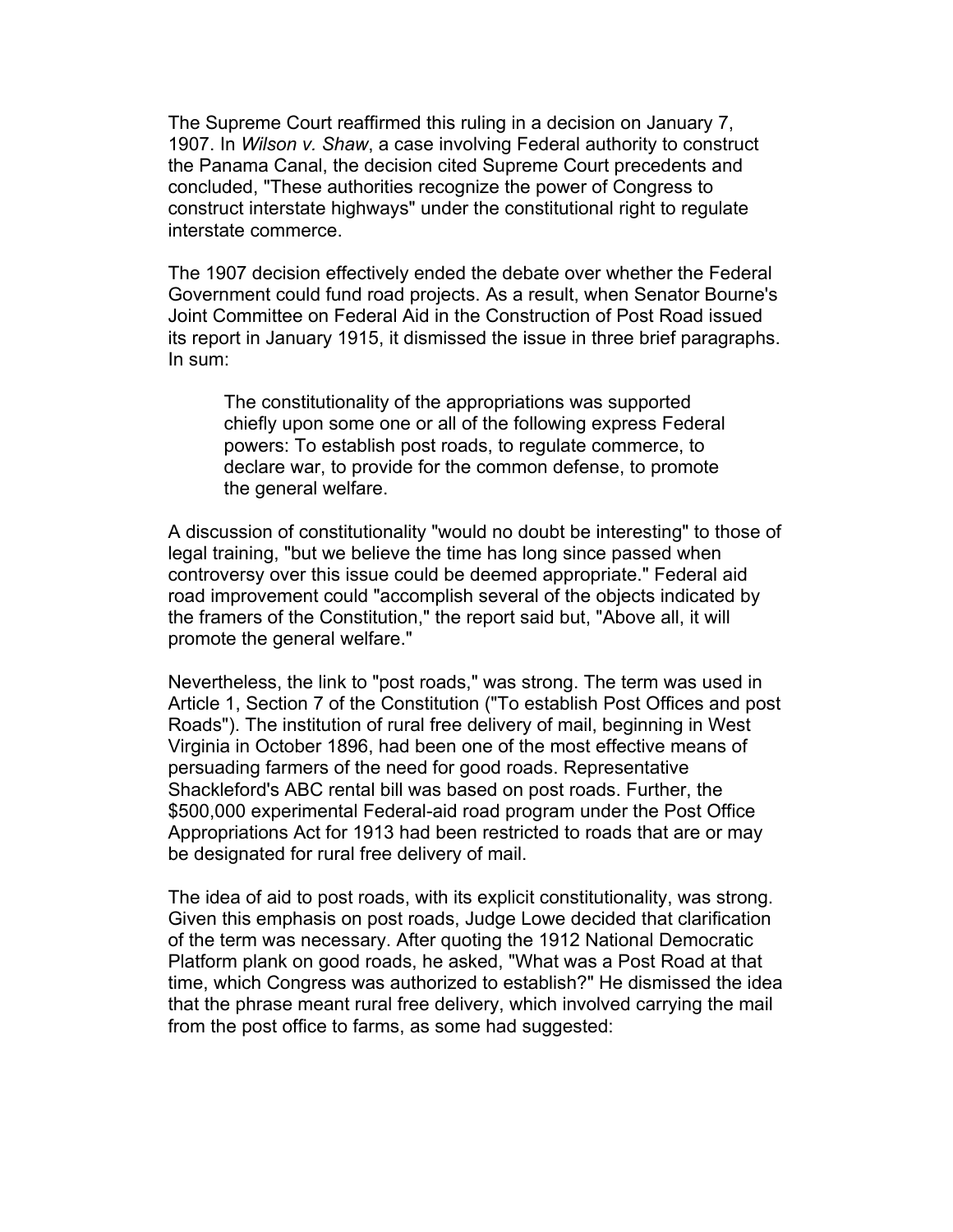Congress has express authority, under this provision to "establish Post Roads," that is, roads leading to the Post Offices, where everybody went to get the mail, and no other.

For support, he noted that Justice Cooly included railroads and steamboats in his definition of "post roads," because, "although not in existence when the Constitution was adopted they now fill the purpose [the Founders] had in view, as roads upon which the mails were carried from Post Office to Post Office." Judge Lowe stressed that rural free delivery "could not have been contemplated by the Constitution, as they nowhere existed at the time of its adoption, and their purpose is exactly opposite to all human experience or intellectual contemplation up to that time, and hence do not come within the ambiguous meaning and purpose of that instrument."

If, therefore, Federal funds were restricted to rural free delivery routes, the roads actually contemplated by the Constitution would be excluded. "Congress must look for authority to other Constitutional provisions than the clause empowering it to establish Post Offices and Post Roads." He cited the commerce clause of the Constitution as justifying construction of roads that are "interstate, or national in character."

"This is no longer an open question," Judge Lowe said, ended by quoting the Supreme Court's 1893 decision: "But the grant of power is the same."

Although the Supreme Court's rulings and the Bourne Committee's findings were not based on the "post roads" provision of the Constitution, the link would remain on the minds of legislators for many years. In April 1928, Thomas H. MacDonald, Chief of the Bureau of Public Roads, and his assistant, Herbert S. Fairbank, prepared a 56-page paper on "Federal Aid as a Road Building Policy." From a historic perspective, the paper noted that the modern understanding of "post roads" was "one of those curious inversions of the meaning of words" that occurs over time because of changing habits and customs:

The original "post roads" were the highways over which journeys were made of such length as to necessitate accommodations for the changing of horses and the overnight lodging of travelers. To provide those accommodations post houses or inns were established at convenient intervals and the roads took their name from these posts . . . . By reason of the fact that the carriage of parcels and packets necessarily took place over the post roads, the public agency which performed that service became the postal service, and the stations already established for other purposes naturally became the post offices.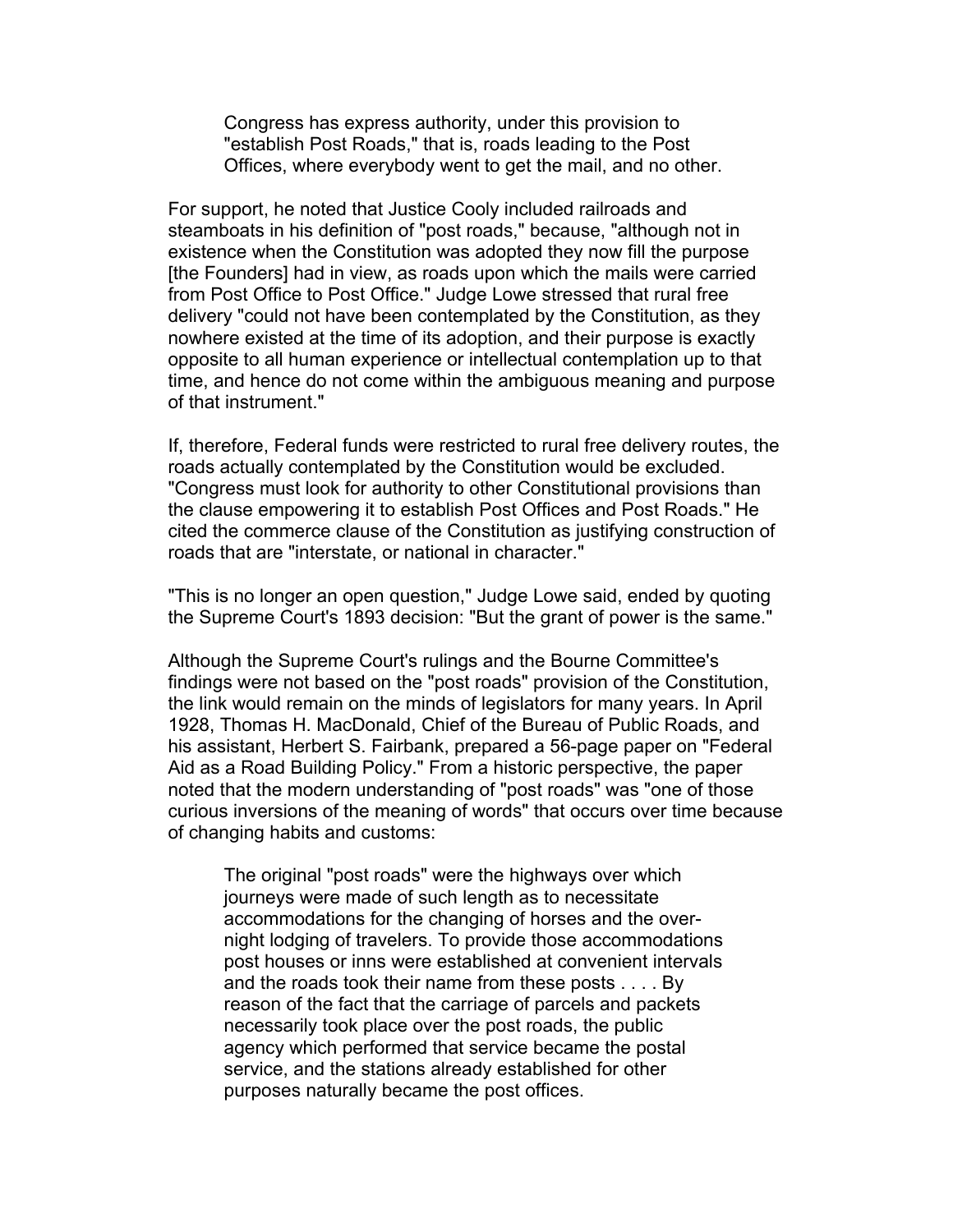This was, the paper asserts, the understanding of the term "in the minds of the framers of the Constitution."

# **Signposting the National Old Trails Road**

The Automobile Club of Southern California had long included signposting among its important activities. Many of O. K. Parker's surveys of southern California roads were combined with signing activities. By May 1914, the association's magazine, *Touring Topics*, was reporting that most of the National Old Trails Road in California had been signed. The signs, which included a reference to the Automobile Club of Southern California, were generating many inquiries about touring conditions. Plans were underway to extend the signing to the Grand Canyon:

With a highway of this character as a lure to the automobilist of the East who contemplates journeying to the Pacific Coast, the Automobile Club has foreseen an opportunity to lend its services toward popularizing the National Old Trails route throughout the nation and to cooperate with the men and the communities that are so successfully endeavoring to put it in good condition for motor travel.

Exploration had taken place as far east as Albuquerque to arrange for signing, but the Automobile Club was considering a more ambitious program of signposting. It would continue the signing east to Chicago and New York and along the lateral highways to connect principal touring centers along the National Old Trails Road with the Lincoln Highway.

The Automobile Club estimated that because of the signing, several thousand automobile parties would journey directly to Los Angeles along the Old Trails route instead of "the more widely advertised Lincoln Highway." The article pointed out that, "Even a few thousand automobiles, with their occupants spending money along the way, means scores of thousands of dollars exchanged for supplies and for service in a territory that is directly tributary to Southern California."

Much preliminary work would be needed before the Club could signpost the Old Trails route and its feeder roads from points along the Lincoln Highway, a total length exceeding 4,000 miles. How much the signs would mean "is problematical." But it was safe to say that "a very considerable portion of the \$40,000,000 estimated expenditure of the motorists who will visit the Coast in 1915 will be made along the National Old Trails route, and a very large part of it will find its way to Southern California."

Secretary Standish L. Mitchell of the Automobile Club stated in April 1914 that the signs, one every mile or two, would be completed in time for 1915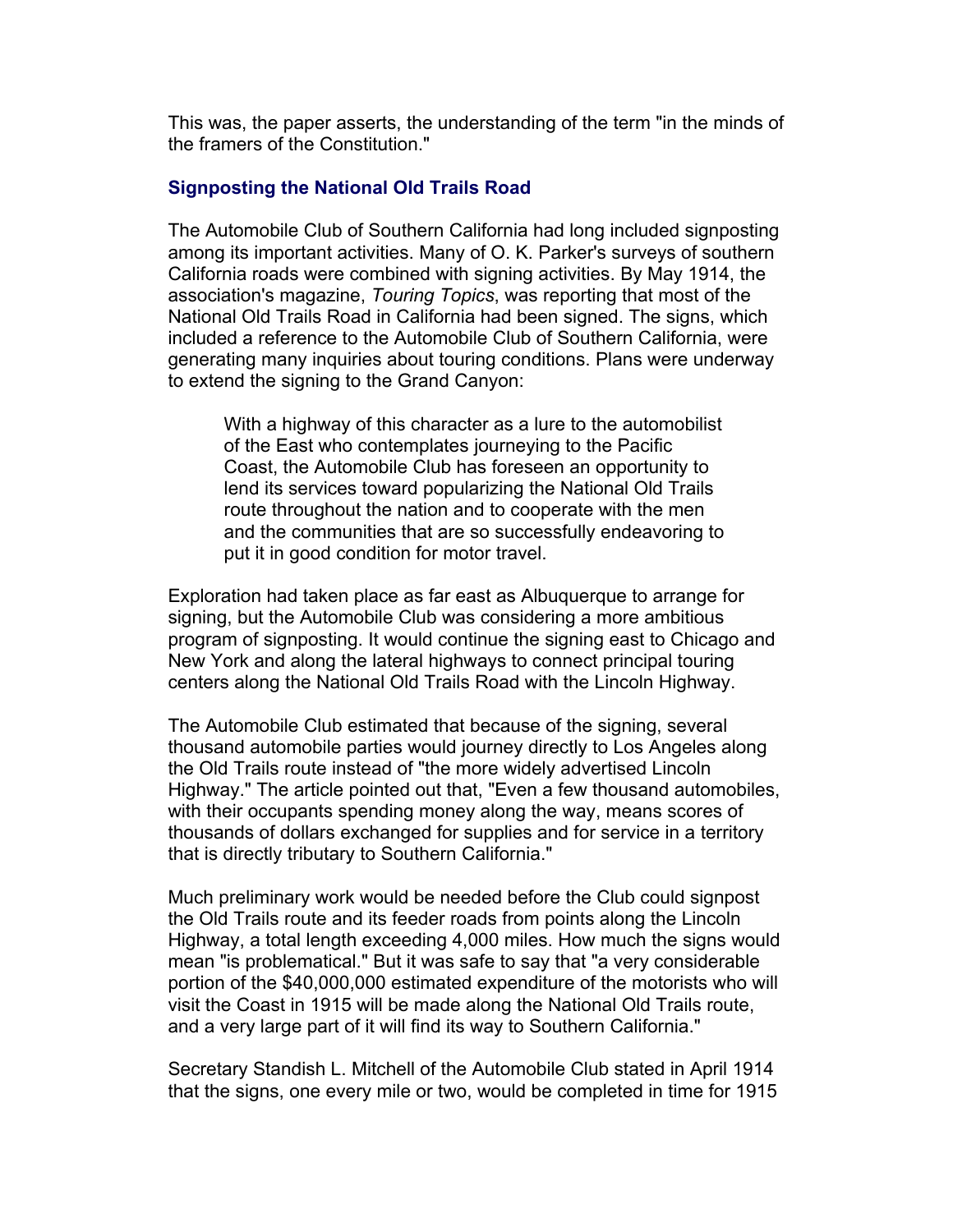automobile travel bound for the expositions in San Francisco and San Diego. On April 5, 1914, the *Needles Eye* quoted him as saying, "More than \$4,000 has been pledged from Los Angeles to Winslow and indications are that the proposition has swept all territory east . . . . The Automobile Club is desirous of completing this work before the thousands of motorists start for California next year, and from all indications, it will be done."

Parker was touring the National Old Trails Road to seek support for the project. Having lined up support in the Southwest, he had moved into Colorado, which was considered the critical State. An article in the June 1914 issue of *Touring Topics* indicated that "it was feared that a lack of knowledge of the work accomplished by the Automobile Club of Southern California and its importance in highway work might result in refusal to cooperate in the Club's sign posting undertaking." Colorado also was important because several east-west routes ended in the State:

If the motor clubs and highway organizations of Colorado cooperate whole-heartedly in the Club's campaign it will make of that state a gigantic relay station through which the eastern tourists will be deflected to the National Old Trails route. It will mean that many hundreds of machines that have been kept in Colorado during the summer season will take the southern route and journey to California in the Fall for winter touring on the Pacific Coast.

Parker found that Colorado enthusiasts already intended to post signs on the route from Trinidad to Denver to intersect one branch of the Lincoln Highway:

The signing of these lateral routes, or feeders, that will serve to divert a large amount of motor traffic from the northern route down through Nebraska and Colorado to the main route of the National Old Trails roadway has been a part of the general project that was earnestly desired but concerning the successful accomplishment of which there was grave doubt.

The success in Colorado left "little doubt" that signs would stretch from the Mississippi River to southern California and "will eventually be placed along the highway through the East and on into New York City." When that happened, "every owner of a motor car in the country will know that there is a transcontinental highway, completely signed and improved for safe and comfortable automobile travel that leads through the most picturesque and scenic portions of America and terminates in the greatest motoring region in the United States."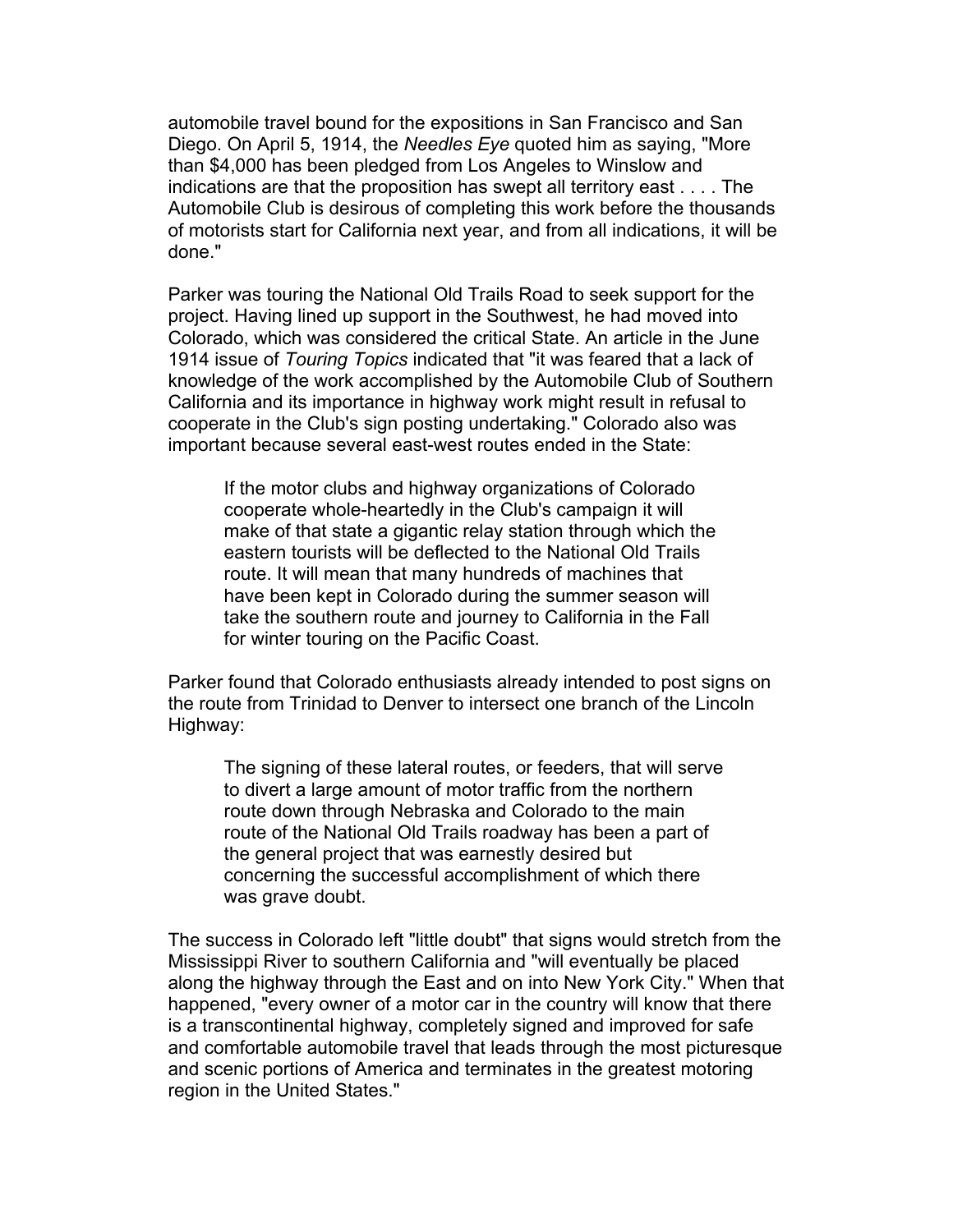On July 10, the *Eye* reported that:

More than thirty-seven tons of signs and posts, 3000 signs and 1200 posts and four months of hard labor by an expert crew from the Automobile Club of Southern California will be used in sign-posting a transcontinental highway from Kansas City to Southern California, preparations for which started yesterday.

The July 1914 issue of *Touring Topics* described the project and how it had grown beyond the original idea of signing only the Southwestern portion:

No motoring organization in the world has ever attempted to extend its sign system even a thousand miles beyond the limits of its territory. But the Automobile Club of Southern California has achieved a record for doing things and . . . has little doubt that it will be successful in placing its signs along a continuous automobile thoroughfare that will link the Atlantic and Pacific Oceans.

The article stated that the National Old Trails Road intersects "everyone of the important western automobile roads with the single exception of the All Southern Route by way of Fort Worth and Galveston."

The Ocean-to-Ocean Highway, the Borderland Route, the Corn-belt route, the Lincoln Memorial Highway [the Colorado predecessor of the transcontinental Lincoln Highway], the Pike's Peak route, the White Pole route, the Midland route and the Trail to Sunset all converge upon the main route of the National Old Trails road, or connect with its northern feeder through Colorado. Thus, really, it becomes the spout of a giant funnel through which will pour the automobile traffic of the entire Middle West and of the western bound automobilists of the East.

The Automobile Club had chosen to sign the National Old Trails Road for four reasons "aside from the fact that it drains so extensive an automobile territory." First, "the road conditions over this route are better by far than are those of any other western highway of like distance." From Kansas City to the Pacific, the route included less than 200 miles of poor road.

Second, climatic conditions made the route "to all practical purposes a year-round road." It was impassable only for "a few days at a stretch" as a result of snows in Colorado and Kansas.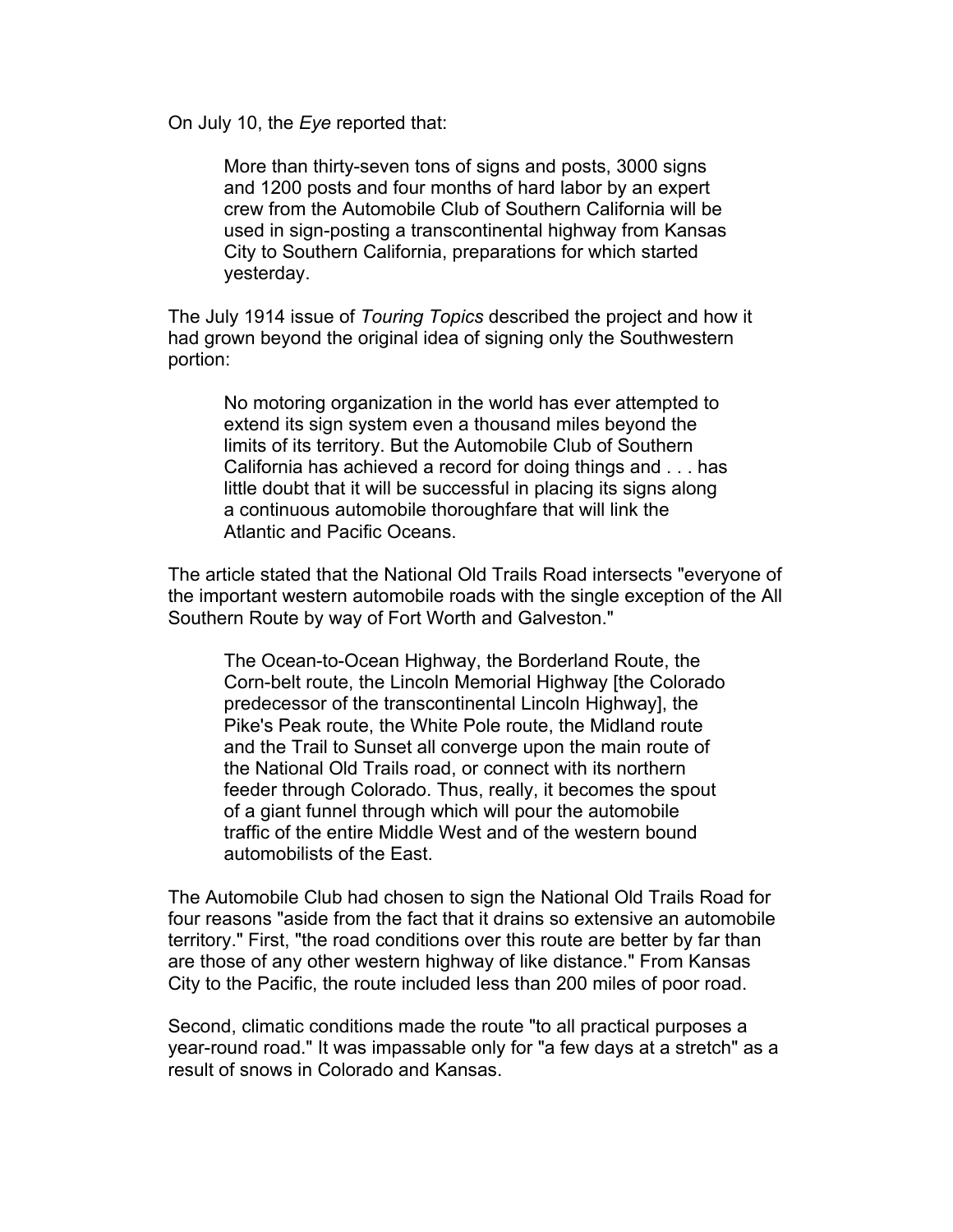Third, the club cited the many places of scenic and historic interest along the route:

The beauties of the Rocky Mountain country, the historic associations of the Old Santa Fe Trail, the Indian villages, the cliff dwellers' ruins, the Painted Desert, the petrified forest, the Grand Canyon, these are some of the unique and picturesque attractions that are on the route of the Old Trails road.

The fourth "and one of the very most important" reasons was the fact that hotels and garage accommodations existed along the entire distance:

In this connection it should be said that the Harvey system of hotels extends along the National Old Trails Route from Kansas City westward to Los Angeles and that an itinerary can be arranged that will make one of these excellent hostelries the destination of each day's run.

The first signpost was placed in Los Angeles in front of the Automobile Club's property on Southern Figueroa Street. The event was accompanied by a celebration "befitting the magnitude of the undertaking." According to an article in the September 1914 *Touring Topics*, the ceremony included city officials, the Chamber of Commerce, and officers and members of the Automobile Club:

The first sign of the thousands that will be erected was placed in front of the new building that is being constructed. President Baker and Vice President Miller of the Automobile Club with Miss Trixie Friganza, the famous comedienne, assisted in erecting this first one of the direction signs. The truck was then christened with appropriate ceremony, and, the truck leading, a long procession of motor cars drove to the city hall where acting Mayor Whiffen presented the truck crew with letters addressed to the majors of Denver and Kansas City and the big Moreland rolled out of Los Angeles and took the boulevard for San Bernardino and the actual beginning of a great sign posting project was underway.

The article described the truck as "undoubtedly the best equipped and most complete vehicle for sign posting work that has ever taken the road." The 3-ton chassis had been fitted with a special body that was "subdivided into numerous compartments, each enclosed so that none of the tools or the signs or posts or any part of the equipment of the crew is exposed." Each sign had been numbered and placed in numerical order to save time.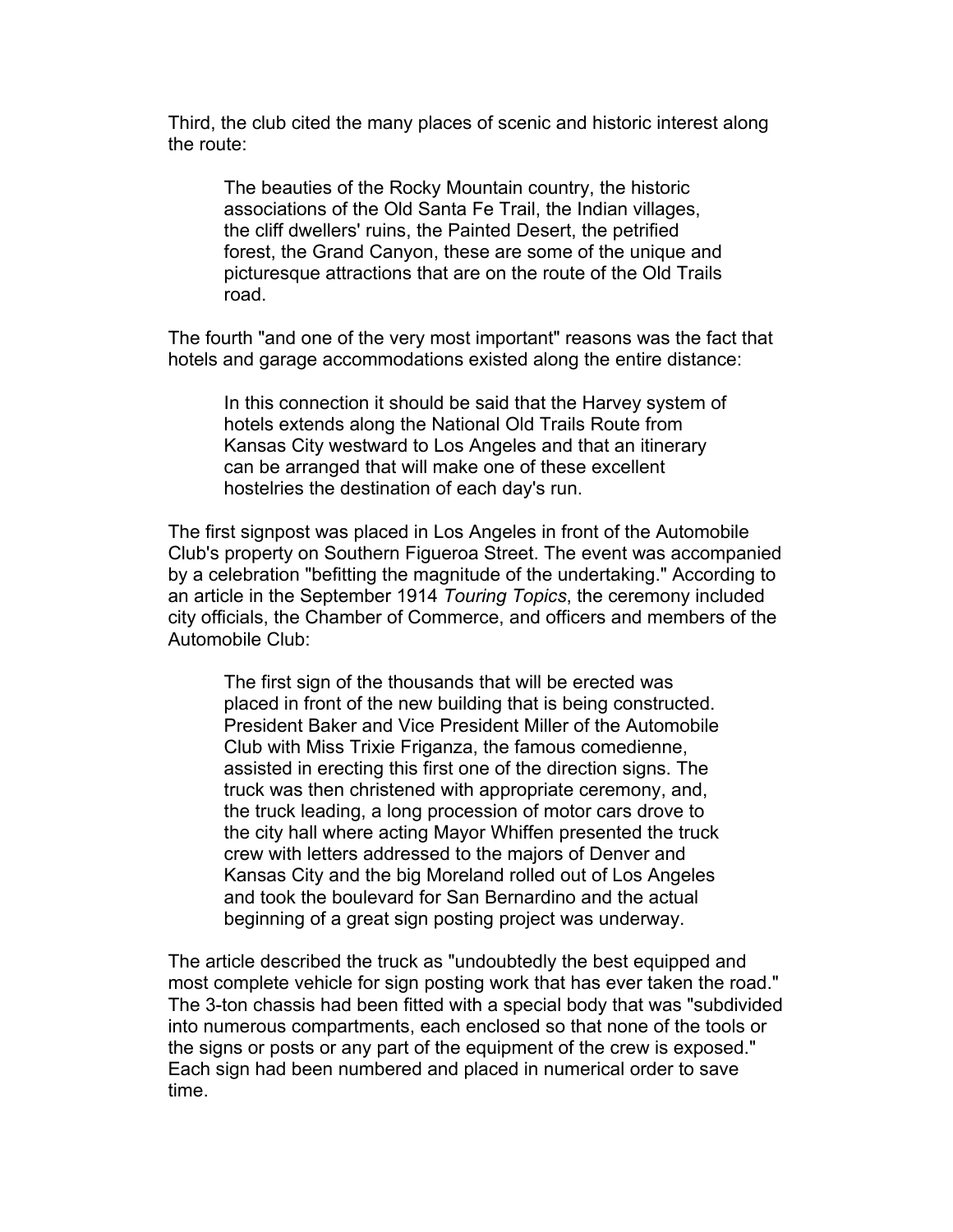The expedition was expected to last 4 or 5 months, but could be extended if plans to post signs to New York were approved. Still, just signposting to Kansas City would provide Southern California "a trade stimulus of incalculable benefit," according to the August 1914 issue of *Touring Topics*. Signing in California had been completed when the September 1914 issue was published, and through Arizona by the October issue. The club had already received "scores of letters" from motorists stating that the signing thus far was so complete that they had not "found it necessary to refer to their maps at a single point between Los Angeles and the eastern Arizona state line." The current estimate was that the program could be completed in December.

Judge Lowe considered this project a "tremendous work." He explained that the sign posts were guaranteed not to exceed \$6 each and were "to be erected at actual cost." The National Old Trails Road Association was treasurer of the funds, "and therefore actively interested in seeing that the contracts are properly let and executed." It was worth the expense:

This is by far the greatest work of the kind that has ever been undertaken, and means more to the Old Trails Road and to the communities through which it runs than anything which has ever been undertaken, next of course to permanently building the road.

He boasted that "no other transcontinental road in America has made such progress toward permanency as The Old Trails Road." As the Automobile Club had noted, only about 200 miles of the route were in rough or poor condition, but work was "in progress" to improve these bad stretches. He added that, "Many will no doubt be surprised that these bad stretches are principally on the eastern division of the road." He summarized road conditions and plans for improvement:

We are assured that the entire road through the State of Maryland is under contract for first class macadam. The same is true in Pennsylvania; West Virginia has her link of the road under a contract for vitrified brick on a concrete foundation. Much of the road through Ohio is under contract to be built out of the same material, and one continuous twenty-four mile stretch of concrete, and we are assured that the entire road across this State will be under contract and in process of construction during the year. In Indiana, the road is in fairly good shape as far west as Indianapolis, and from Indianapolis to Terre Haute the people are moving to put that end of it in good serviceable shape. Two-thirds of the road across Illinois is under contract for macadam, and active work is progressing. Two-thirds of the road across Missouri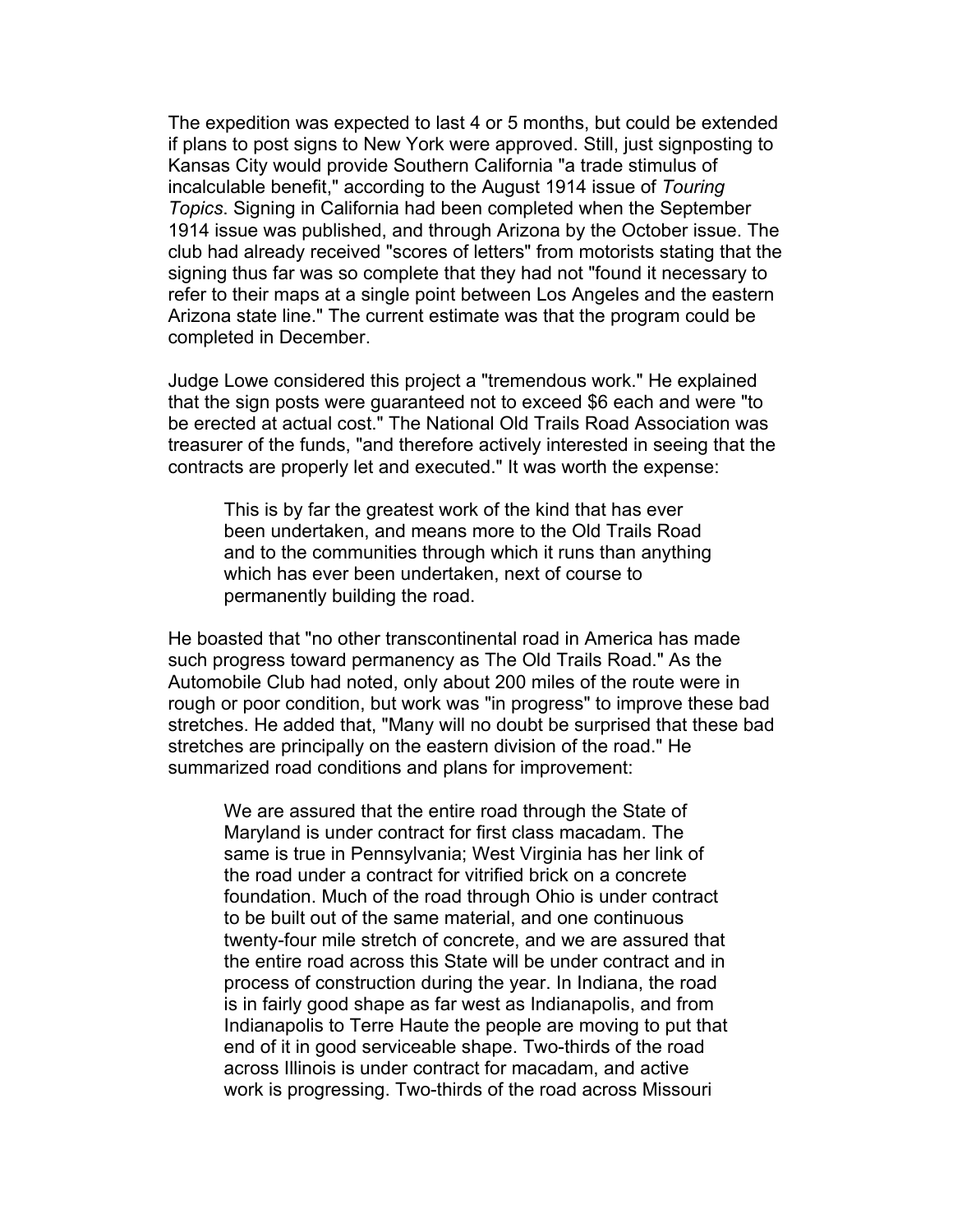is either built or under contract. From Kansas City to Los Angeles, while the road is principally a dirt road, yet it is in first class condition.

Judge Lowe pointed out that neither the Old Trails Association nor the Automobile Club would place signs on any segment that is not "put in good travelable condition." He added;

Therefore, it becomes the paramount duty of those residing upon these stretches of road which are not in first class shape, to get busy at once or they will not be sign posted as a part of the Old Trails Road, and travel will therefore be diverted and go around such stretches.

He concluded his exhortation by declaring:

"See America First," and see it over The Old Trails Road, and learn how much its grandeur and interest surpasses anything in foreign countries.

The Automobile Club found additional benefits from the early stages of the signposting expedition, as reported in the November 1914 issue of *Touring Topics*:

Each county and community through which the route passes is working with unprecedented energy and enthusiasm for the improvement of the highway. Already these counties are noting the growth in motor traffic that has resulted from the publicity that has been given to the route as a result of the Club's signposting work and realizing the further increase in automobile travel that will follow when the entire roadway is marked they recognize the necessity of placing the road in the best possible condition so that each tourist who traverses it will advertise it to his friends as more than fulfilling the requirements for comfortable automobile travel and accommodations.

Improvements were not confined to the National Old Trails Roads. "Scores of tributary routes are being improved and highways are being made practicable for motor travel that have heretofore been maintained only for wagon traffic." Further, the Automobile Club and the Old Trails Association were receiving letters "daily" seeking their cooperation in other signposting projects:

No other single enterprise has so successfully unified good roads sentiment in the West as has the signing of the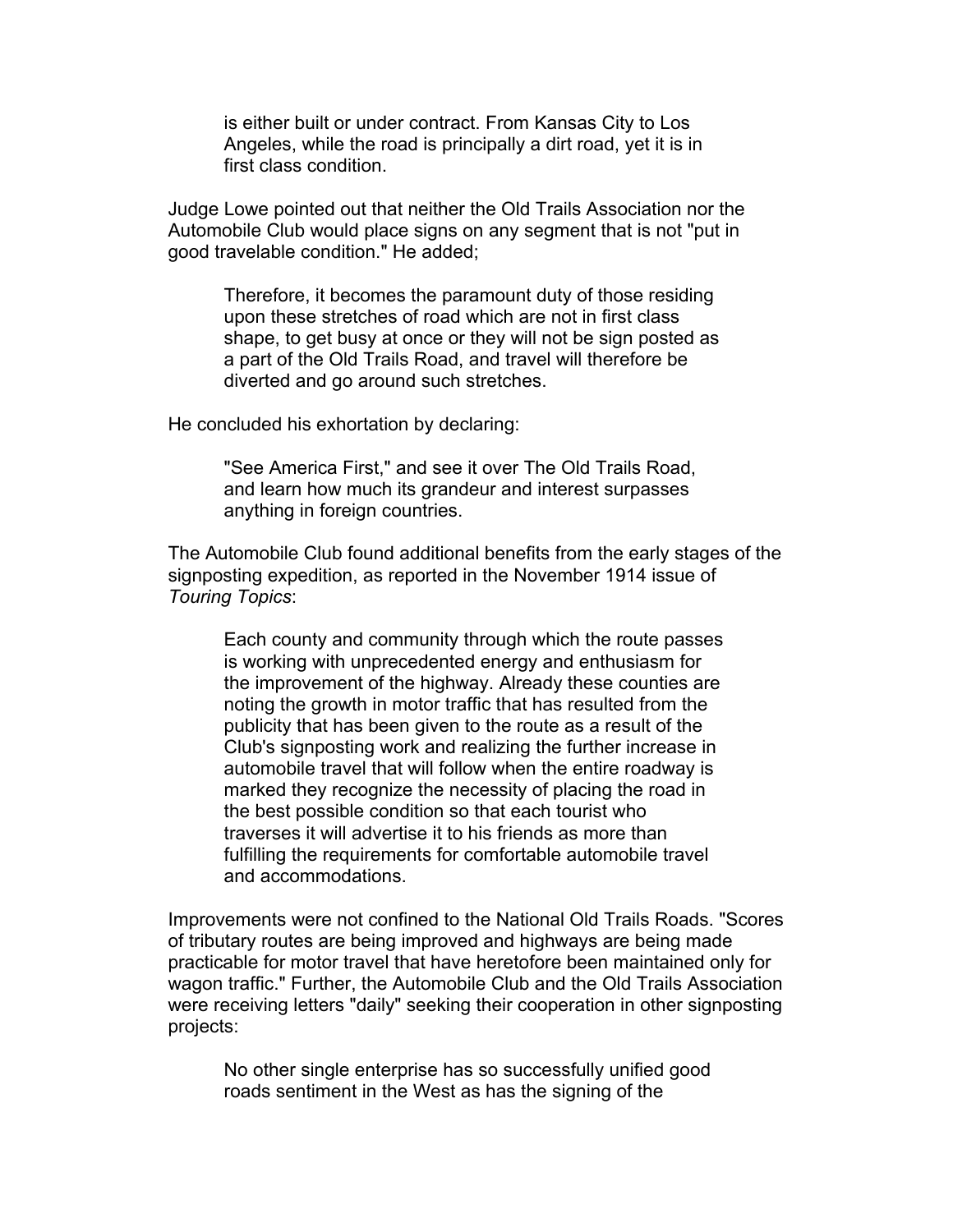National Old Trails Road and the leaven of highway improvement that has been introduced by this important undertaking may very well produce so great a sentiment for Federal roads as to prove a determining influence when the subject receives the attention of the next Congress.

*Touring Topics* also reported progress on the crossing of the Colorado River between Arizona and California. At present, the only crossing was the Santa Fe Railroad bridge:

An appropriation of \$75,000 for a vehicle bridge over the Colorado at this point has been made jointly by the states of California and Arizona and the federal government. The construction of this bridge will probably take two years and in the meantime vehicle traffic has crossed the Colorado by means of a ferry, an expensive method both as to time and to cost and one attendant with considerable danger. In order to expedite vehicle traffic and to render the National Old Trails Highway of greater aid to transcontinental motor travel, the Santa Fe Railroad has planked the space between its rails over the bridge and has constructed on the outer side of each rail a gravel and oiled pathway that permits cars to cross the bridge as safely and with as much comfort as any vehicle bridge allows. A charge of three dollars and fifty cents for each car is made, which is less than the former ferry toll, with its great danger and loss of time.

In January 1915, *Touring Topics* reported that the signing crew had reached Pueblo, Colorado, but that the work was "not proving a pleasurable occupation for the Automobile Club's construction crew." The crew had encountered "zero weather but in spite of the severe cold is pushing ahead with the work and abating none of its energy toward completing the big project by early spring."

Work was slowed by the necessity of guarding against a frozen carburetor, radiator, and motor:

> Each night all water is drawn from the radiator and the hose line between the radiator and the pump is disconnected and drained. The pump is then drained also and the motor run dry for a minute or two. In the morning it is necessary to pour hot water over the pump to free the shaft enough to crank the motor, then each cylinder is primed and, after replacing the hose connection on the radiator, the carburetor is flooded and the motor is started without water in the radiator.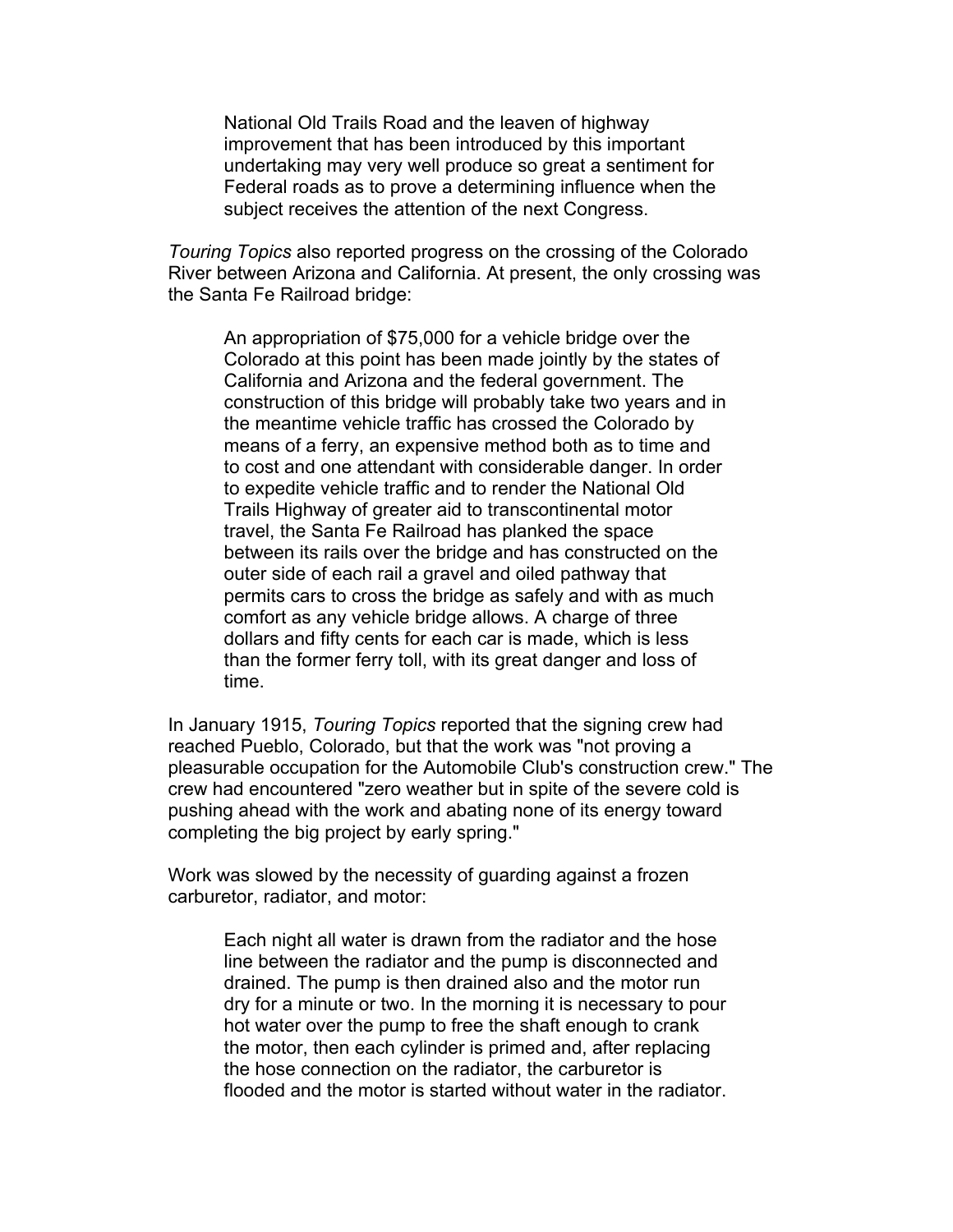The next step is to pour warm water into the radiator, followed by hot water until it is filled.

The crew also had to contend with "weak bridges that are not of sufficient strength to bear the heavy weight of a loaded truck." To get around weak bridges, the crew had to construct a temporary road or ford to cross the arroyo or stream.

Fortunately, although some "unavoidable accidents" had occurred, the crew had not had to abandon work because of weather "and this fact is eloquent endorsement of this route as a year-round motor highway." The Moreland truck had passed the "hardest portion of the trip," except for the lateral connection to the Lincoln Highway, and "there remains little mountainous country to be covered."

The men are prepared to carry the work through without unnecessary delay and although the truck has encountered several snow storms these have not been of sufficient severity to prevent continuous signposting.

Despite the crew's determination, the signposting took longer than expected. The July 1915 issue of *Touring Topics* reported that, "Only a few hundred miles remain to be posted" on the way to Kansas City. The Automobile Club had recalled the Moreland truck to help resume the club's signposting in southern California.

The final eastern portion of the transcontinental road will be signed with the aid of the Club's special charting car which has been stored in Kansas City during the past several months and with which the remaining work can be satisfactorily completed.

Few members, the article explained, had an "adequate conception of the difficulties of signposting a transcontinental route for approximately half its length between the Atlantic and Pacific oceans." The article summarized the difficulties:

Snow and rain that hindered progress; culverts too weak for the heavy construction truck and which gave way under its weight; special equipment that was delayed; consignments of posts and markers that failed to arrive at the distributing points at the required time.

Although these and other difficulties had delayed completion of the work, it had "conferred a distinct and definite benefit upon the motorists of the United States." Aside from the many expressions of appreciation from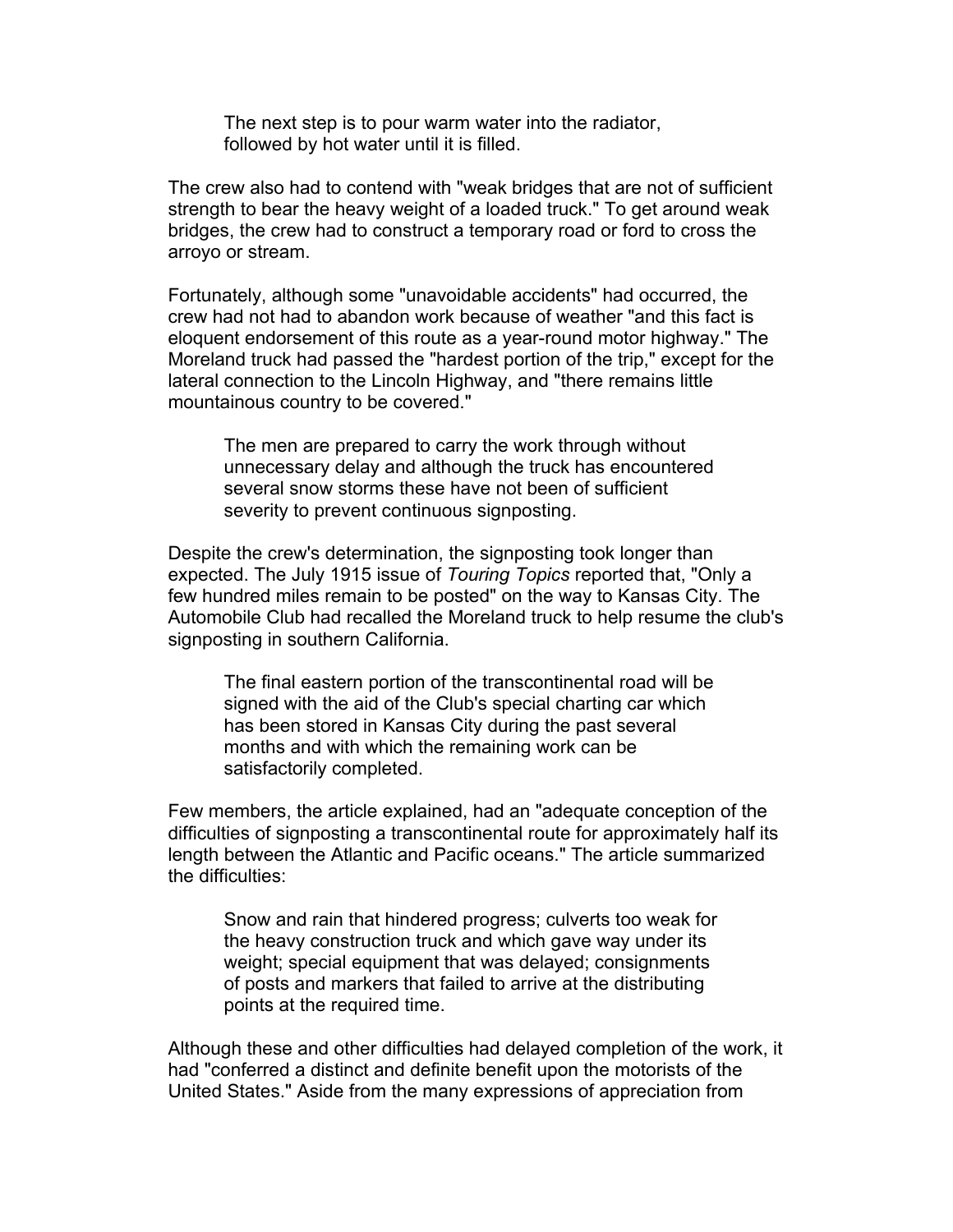"Easterners" for the work, traffic was increasing along the route. For example, during all of 1914, officials of Holbrook, Arizona, counted 194 transcontinental automobilists passing through the city. During May 1915, officials had counted 216 cars, 85 percent of which were westbound on the National Old Trails Road.

The results shown thus far on "the greatest single undertaking in which the Automobile Club of Southern California has interested itself" had already compensated the organization for its labors.

## **American Road Congress**

The 4<sup>th</sup> Annual Meeting of the American Road Congress was held at the Auditorium-Armory in Atlanta, Georgia, on November 9-14, 1914. Several hundred delegates arrived on the evening of November 8 on special trains from New York, Philadelphia, Washington, Chicago, Cincinnati, and other points. In all, about 3,300 delegates attended, exceeding the number of delegates to the 1913 American Road Congress in Detroit. An account in the December 1914 issue of *Better Roads and Streets* called it "not only one of the largest, but also one of the most successful road congresses that has ever been held in this country."

Many speakers addressed the need for a national road construction program by the Federal Government. Robert P. Hooper, the former president of AAA, asked that every influence possible be exerted toward construction of a proposed great national highway system across the continent. George Diehl, chairing a session on behalf of AAA, informed delegates that his organization had established an office in Washington to procure legislation for Federal construction of a compact and efficient system of public highways that would be the backbone of transportation facilities in the United States. AAA did not favor the expenditure of millions of dollars over a large area, but rather construction of roads where they can and will do the most good.

Representative Borland also addressed the AAA session. "I believe in a national law for good roads," he said. "The investment of Federal funds in such a cause is the best economy." He added, "I will not vote for a bill which spreads money over a large territory. I want the money centered on some special mileage where it can do real good, whether a cent of it is spent in my county or not." To open up the country, "we will have to follow a system." First would come the "great trunk roads, then the provincial, or county roads, and after they are built, then will come the little by-roads."

Dr. Joseph Hyde Pratt, North Carolina's State Geologist, emphasized that the Federal Government should build the main roads, with the roads leading to them built by the States. The Federal tax dollars should not be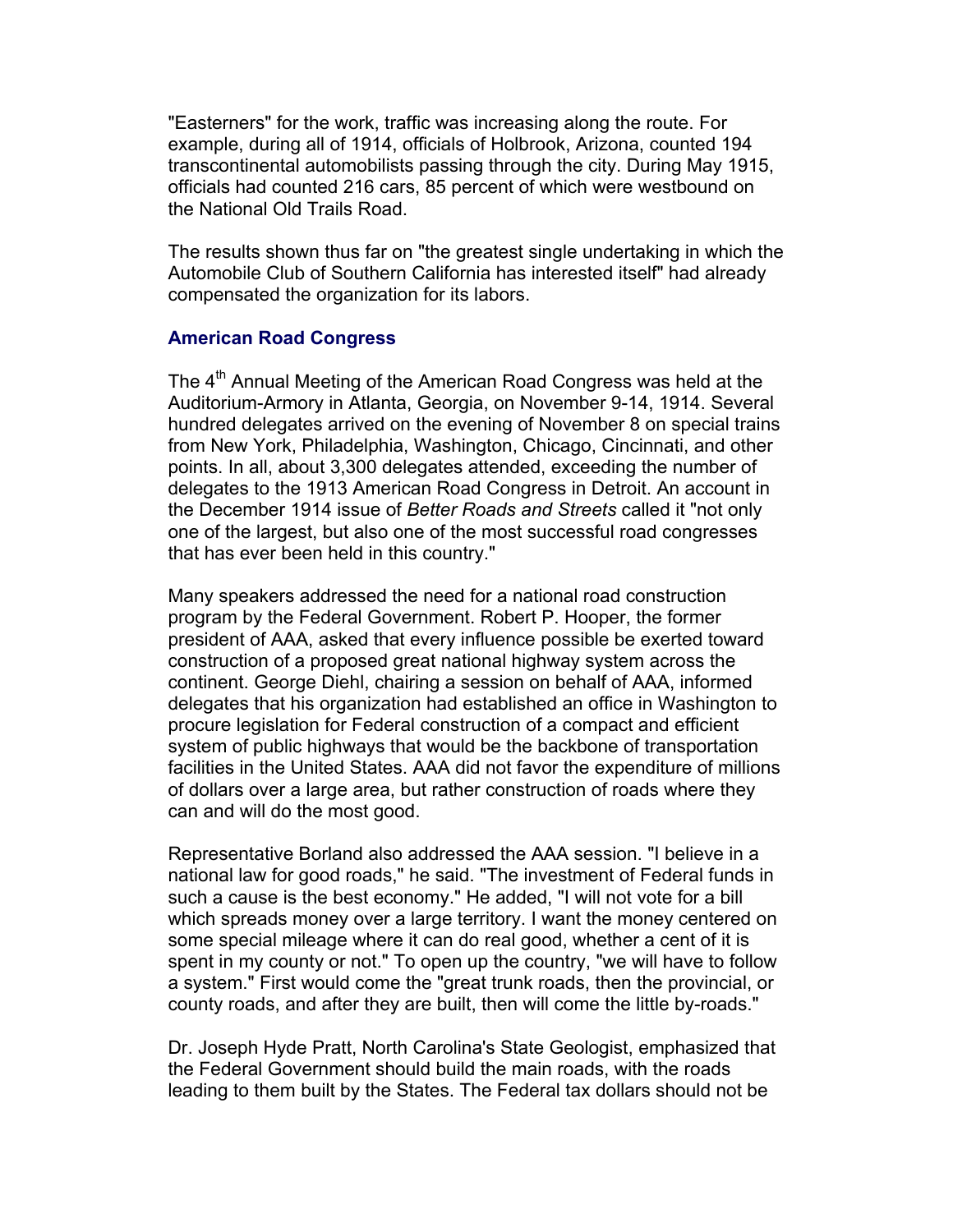divided so that each Congressman would get a small slice for his district. A competent commission should be established to decide where the money would be spent.

C. A. Kenyon, president of the Indiana Good Roads Association, agreed:

If you believe in Federal Aid for roads, get after your Washington representatives. Shake your fist under the nose of your congressman and tell him if he is not in favor of Federal Aid, you are not in favor of him. You will find his ear to the ground. See to it also that such a bill is not a "porkbarrel" and do not let your congressman stand for a bill that will spread such a fund over every congressional district in the country. The right way, and the practical way, I think is to put the sum appropriated in the hands of a thoroughly competent commission.

During a session the following day, a letter from President Wilson was read to the delegates, stating in part:

I scarcely need emphasize the social and economic importance of good roads. They are the prerequisite to the betterment of rural life in a number of directions. Improved roads, especially improved community roads from the farm to the nearest railway station, are an urgent necessity. They are essential for the economical marketing of farm products, and for the development of the educational and social institutions of the country.

The President stressed the importance of sound administration of road funds. "When the people are fully convinced that they will receive full value for every dollar expended on roads, they will be brought more easily to the appreciation of the need for further expenditure and will make the requisite provision."

One of the important activities scheduled for the American Road Congress in 1914 was organization of a Women's Auxiliary. Logan Page explained that Mrs. Robert Baker of Washington was Chairman of the women's department of the American Highway Association. The goal was to secure the united efforts of women in every county and in every community to support good roads. "I hope and believe that the women will accomplish marvelous results in bringing about through moral suasion an improvement of road conditions in rural communities, and in so doing help the cause of better schools, better churches, and better homes." He added that their work was "designed to introduce particularly better road management and better maintenance of our public roads."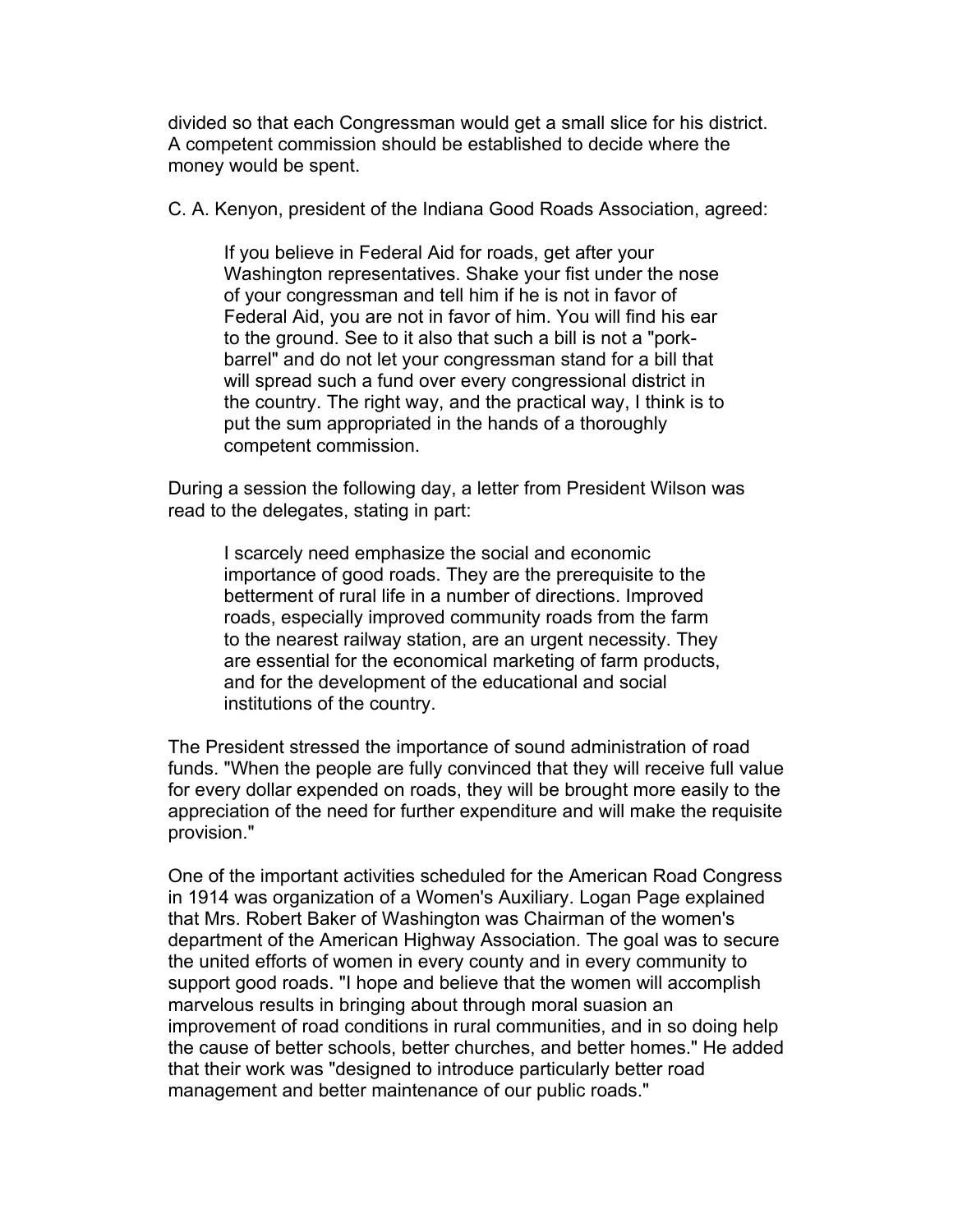One of the first speakers during the Women's Conference was Miss Frances Pearl Mitchell, president of Women Farmers' Club in Rocheport, Missouri. She summarized the good roads work of women in Missouri:

As far back as 1909 the D.A.R.'s began working for the selection of historic roads as State and national highways. The result was . . . the organization of a "National Old Trails Road Association" to which were eligible any one interested in historic roads.

After summarizing other activities in Missouri, Miss Mitchell concluded:

Women can do much by their enthusiasm toward getting the right kind of road legislation and by their demand for the wise and honest expenditure of road funds in their respective States and counties. Good roads means the uniting of North and South, the East and West into combined effort toward progress and advancement of the Nation!

Mrs. Shephard Foster, representing Miss Gentry of the National Old Trails Road Committee of the D.A.R., also addressed the Women's Conference. She began by seeking support for the American Revolution Old Trails Act, H.R. 2864, introduced by Representative Borland. It provided for construction of the National Old Trails Road proposed as a national memorial road by the D.A.R. Mrs. Foster summarized the history of the road:

In 1910-11, Mrs. Robert Oliver, State Regent of Missouri, appointed Miss Elizabeth Gentry of Missouri, Chairman of the State Old Trails Road Committee, whose duty it was to urge a State highway across the State following two famous old trails. At Miss Gentry's request Governor Hadley of Missouri dedicated this road and named it the Old Trails Road. Miss Gentry is now chairman of a national committee in the Daughters of the American Revolution, 1000 strong, representing every State in the Union, actively engaged in creating public sentiment for this road. Through the courtesy of the Century Company, the Madonna of the Prairies, renamed the Madonna of the Trail, has been adopted by this committee as its symbol . . . .

The National Old Trails Road Association was formed at a national convention at Kansas City, April, 1912. As stated in its By-laws, it was "formed to assist the National Society Daughters of the American Revolution to carry forward its purpose of making the National Old Trails Road the National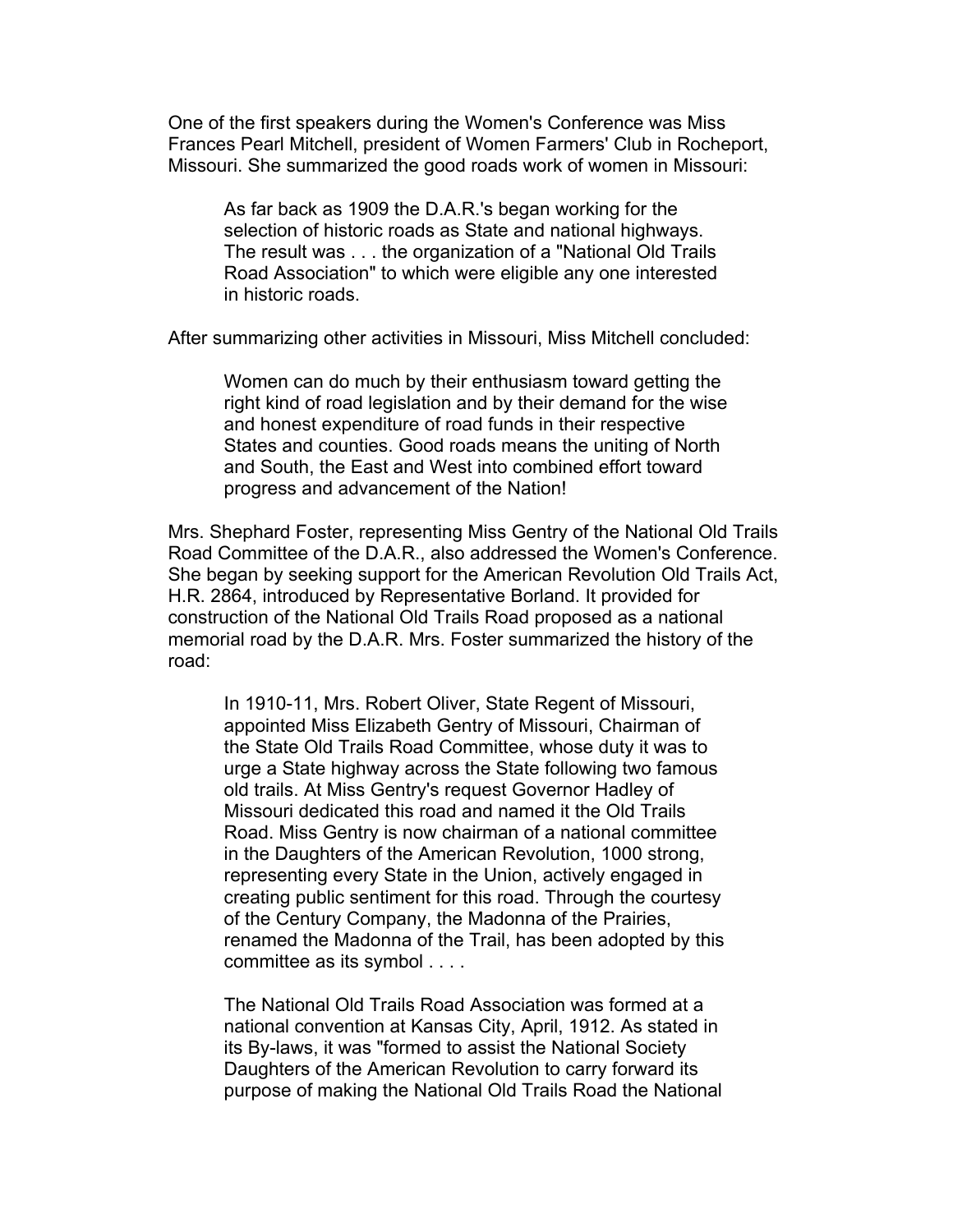Highway." This organization of men has over 7,000 members and handles the business and practical side of the question while the Daughters of the American Revolution handle the historic and sentimental side. Judge J. M. Lowe, of Kansas City, is President of the Association.

The Daughters of the American Revolution were the first to think of a national memorial highway, spanning the continent .... There are many road bills pending in Congress and we admit the necessity for all of these diverging highways. Nevertheless, because our great road in the next few years will have an unprecedented opportunity to teach American history to Americans and because we claim priority for the idea of transcontinental highway we want our great ocean to ocean road built *first*.

Mrs. Foster explained that, "Our plan has a social and political as well as an economic value, for our road is made up of several old trails that speak one by one of the advance of opportunity, civilization, religion and romance, across our continent." It would promote the concept of "See America First," diverting some of the estimated \$250-300 million that Americans spend in Europe every year.

She summarized the historic origins of the trail, referring to the original concept of a National Old Trails Road that included a branch along the Oregon Trail. But Representative Shackleford's complaint was also on her mind:

This road has been called "Peacock Boulevard," but along this boulevard you may not only see (may I say) beautiful "peacocks," but you can delight in the canvas back ducks and oysters of Maryland, the beaten biscuits and fried chicken of Virginia, the Missouri apple, the Kansas corn and the venison steak of the Northwest as well.

Then she called on the Women's Conference for support:

The committee wants your support because this Old Trails Road is the most practicable outline for an ocean to ocean road yet suggested, because its connection links are made up of old roads and trails that are replete with history, and because there cannot be a route which would be of more picturesque and historic interest.

The old roads have been marked with the crimson blood of our forefathers who through their heroic deeds and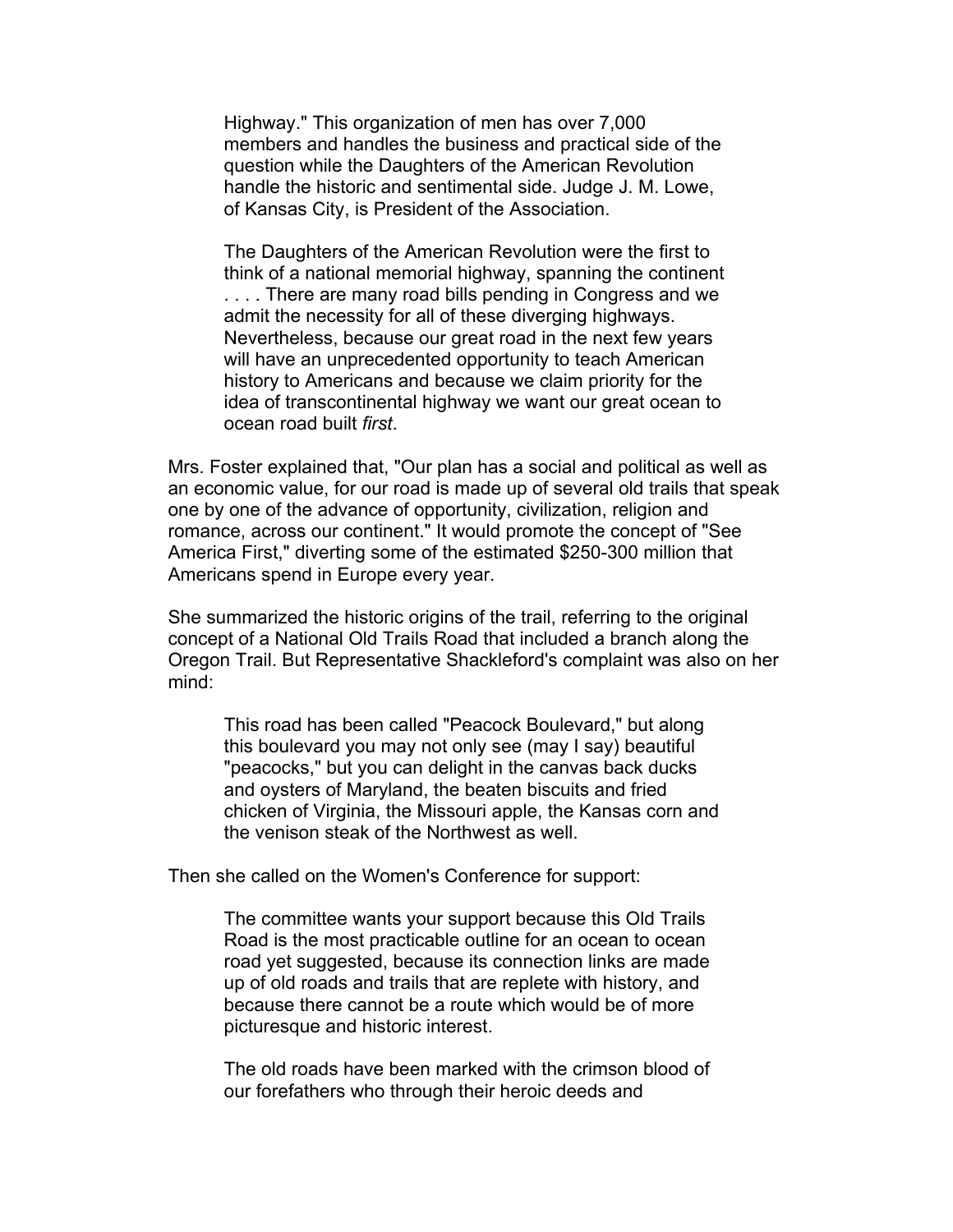sacrifices, blazed the pathway of American civilization and their history is filled with sacred reminiscences. The Daughters of the American Revolution ask you to lend your influence in behalf of our Old Trails Road Bill as a fitting memorial to our pioneer patriots.

Mrs. Baker, the Conference Chairman, responded that "it is rather difficult to explain the attitude of this new woman's department to these specific highways. Especially after the delicious *menu* offered by the National Old Trails Roads!" She added:

This department, of course, is heartily in sympathy with good roads everywhere that they serve the demands of present day traffic and is deeply sensible of the charm of sentiment and association which clings about the old trails. These transcontinental highways and all others ought however to be built by skillful men, under efficient and economical management, and all the various sections of these costly roads should be permanently maintained after they are built.

She noted that between 20 and 40 percent of road funds are wasted under the present system of State road management. "How much better to stop this enormous leak before pouring out further great streams of money for the roads." When road management is as efficient as the management of any other big modern business, "Then there will be money enough in State treasuries to build the different sections of these splendid roads at the smallest cost and with the least expenditure of time and effort."

## **Resolutions, 1914**

Delegates to the American Road Congress in Atlanta adopted several resolutions. On the subject of Federal road legislation, the delegates agreed on the following:

That the American Road Congress emphatically endorse the principle of federal cooperation toward the construction of main highways and thus assist the several States to build the main market roads in the one-half of the country which is devoted to agriculture-and to build through main roads in the one-half of the country which is not predominantly agricultural, but whose prosperity depends upon mining, the raising of live stock, and the presence of the health seeker and tourist.

Another resolution deplored highway accidents and called on authorities throughout the nation to enact "the necessary rules and regulations to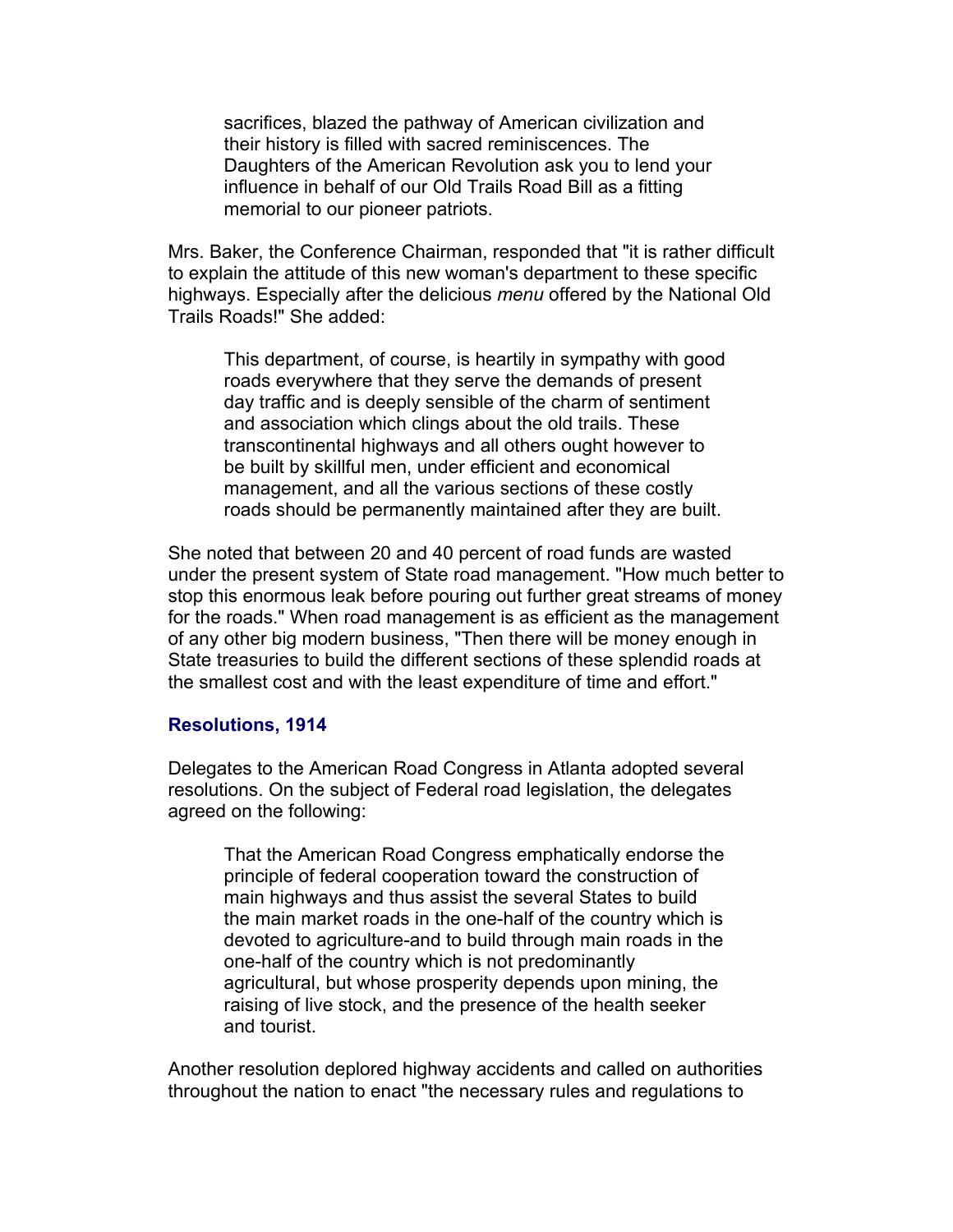insure the public safety." The delegates also called on the Federal Government to build highways across all Indian and forest reservations and all other federalized areas to provide connecting links in established routes of travel.

The delegates also adopted a resolution in support of the Lincoln Highway:

> That the Lincoln Highway Association be commended for its successful voluntary effort in arranging with counties, cities and townships for a connected series of roads across the United States, thus providing a definite and continuous route to be used wholly or in part by those who wish to become acquainted with the agricultural, mining and scenic advantages of their own land.

## **A New Highway Organization**

While at the convention, State highway officials met to consider forming an organization that would represent their interests. They believed that the American Highway Association, formed by Page as an umbrella organization of many interests, was not the best representative of the States. One State highway official, George Coleman of Virginia, complained that the American Highway Association displayed a "strong and persistent jealousy" of the American Road Builders Association, which covered some of the same ground.

State highway officials had discussed the idea throughout the year. In March, Page had written to Coleman in agreement about the importance of establishing an organization that would allow the U.S. Office of Public Roads to stay in closer touch with the State highway officials. These early discussions resulted in a dinner at the Georgian Terrace Hotel under the auspices of Mr. A. C. Batchelder, Executive Secretary of AAA, and Mr. Diehl. The State officials issued a call to all State highway commissions and departments to meet in Washington at the Raleigh Hotel on December 12, 1914, "to assist in drafting a bill to be presented to Congress, which will embody a plan of Federal cooperation in road construction."

During the December 12 meeting, the State highway officials established the American Association of State Highway Officials, which would play a major role in creation of the Federal Aid Road Act of 1916.

> END PART 1 to be continued